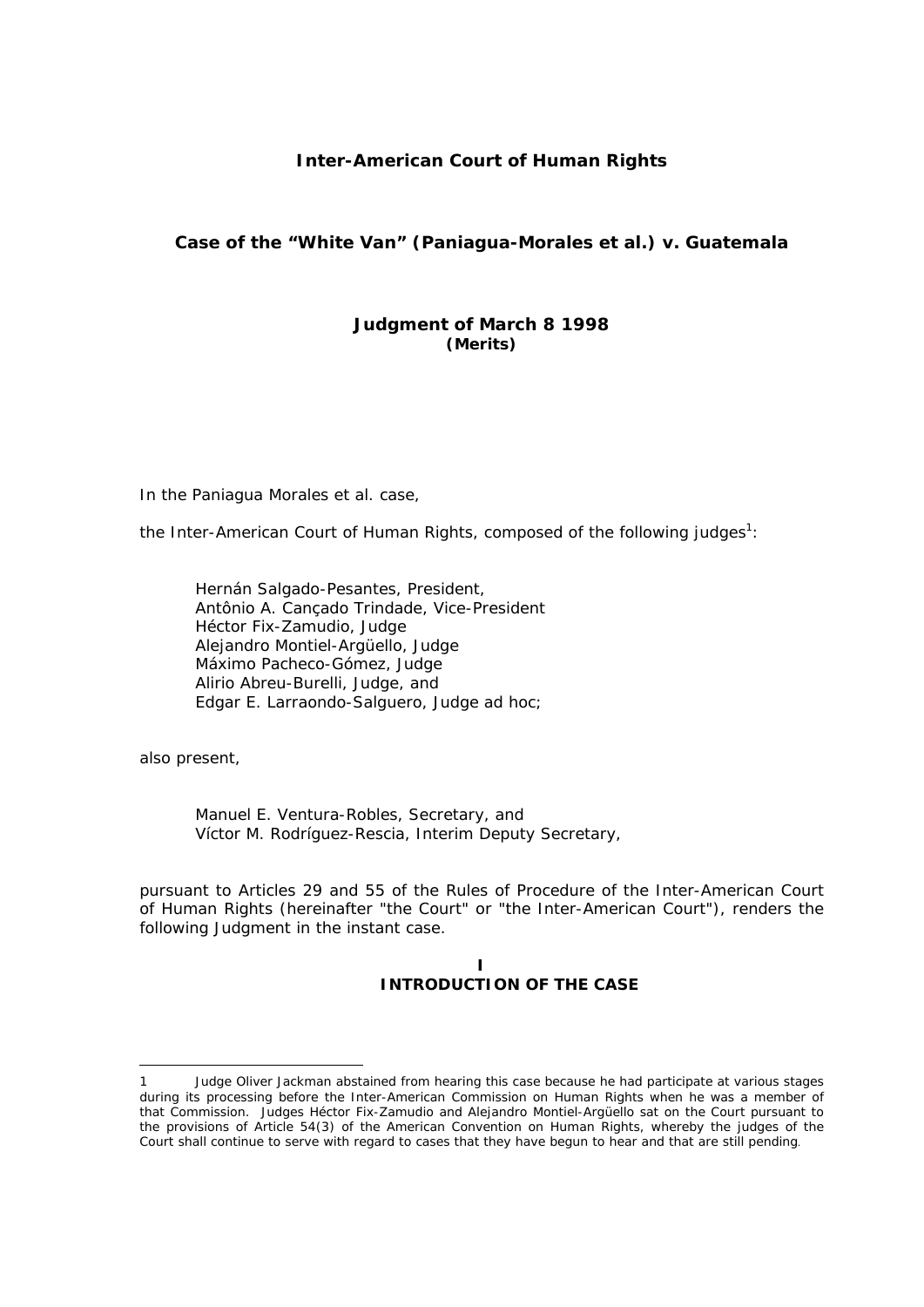1. On January 19, 1995 the Inter-American Commission on Human Rights (hereinafter "the Commission" or "the Inter-American Commission") submitted to the Court an application against the Republic of Guatemala (hereinafter "the State" or "Guatemala") which originated in a petition (No. 10.154) received at the Secretariat of the Commission on February 10, 1988. In its application, the Commission invoked Articles 50 and 51 of the American Convention on Human Rights (hereinafter "the Convention" or "the American Convention") and Articles 26 *et seq.* of the Rules of Procedure then in force<sup>2</sup>. The Commission submitted this case for the Court to rule on whether Guatemala had violated the Convention by the "*acts of abduction, arbitrary detention, inhuman treatment, torture and murder committed by agents of the State of Guatemala against eleven victims*" during 1987 and 1988 (known as the "*white van case*" because that type of vehicle was part of the *modus operandi).* Consequently, the Commission requested the Court to rule that Guatemala violated the following provisions:

Article 4 of the American Convention (Right to Life) to the detriment of the following victims: Ana Elizabeth Paniagua-Morales, Julián Salomón Gómez-Ayala, William Otilio González-Rivera, Pablo Corado-Barrientos, Manuel de Jesús González-López and Erik Leonardo Chinchilla.

Articles 5 (Right to Humane Treatment), 7 (Right to Personal Liberty) of the American Convention, and the obligations established in Articles 1, 6 and 8 of the Inter-American Convention to Prevent and Punish Torture, to the detriment of Ana Elizabeth Paniagua-Morales, Julián Salomón Gómez-Ayala, William Otilio González-Rivera, Pablo Corado-Barrientos, Manuel de Jesús González-López, Augusto Angárita-Ramírez, Doris Torres-Gil, José Antonio Montenegro, Oscar Vásquez and Marco Antonio Montes-Letona.

Articles 8 (Right to a Fair Trial) and 25 (Right to Judicial Protection) of the Convention, which were, and continue to be, violated to the detriment of all the victims in this case.

Article 1(1) (Obligation to Respect Rights) as a consequence of the aforementioned failure to provide the guarantees enshrined in the Convention.

The Commission also asked the Court to require that the State identify and punish those responsible for the above-mentioned violations, compensate the victims of those violations pursuant to Article 63(1) of the Convention, pay them or their relatives the costs and expenses incurred by them in bringing this case before the Commission and the Court, and pay a reasonable sum for attorneys' fees.

#### **II**

## **JURISDICTION OF THE COURT**

2. The Court is competent to hear the instant case. Guatemala has been a State Party to the Convention since May 25, 1978, accepted the contentious jurisdiction of the Court on March 9, 1987, and ratified the Inter-American Convention to Prevent and Punish Torture on January 29, 1987.

#### **III**

#### **PROCEEDING BEFORE THE COMMISSION**

3. Case 10.154 was initiated by the Inter-American Commission on the basis of a petition of February 10, 1988, concerning the disappearance of Ana Elizabeth Paniagua-Morales which had occurred the previous day.

<u>.</u>

<sup>2</sup> Rules of Procedure of the Inter-American Court of Human Rights, approved by the Court at its XXIII Regular Session held from January 9 to 18, 1991; amended on January 25 and July 16, 1993.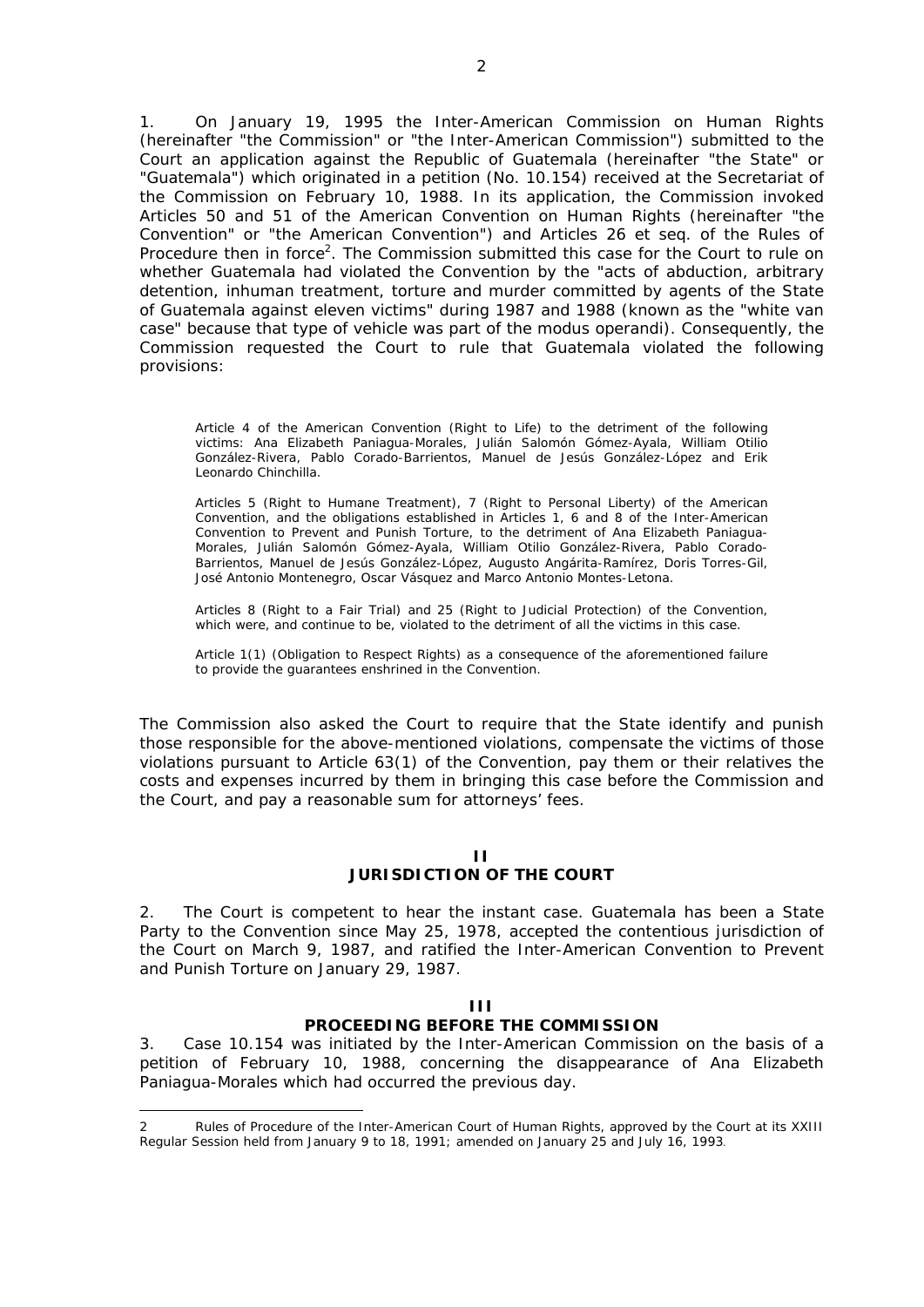4. On February 11, 1988, the Commission transmitted the petition in which Ms. Paniagua-Morales' abduction was denounced to the State and asked it to provide information. On February 16 of the same year, Guatemala confirmed the victim's disappearance and the discovery of her body and reported that the competent authorities were investigating the case.

5. On February 11 and March 2, 1988, and February 13, 1989, the petitioners supplied the Commission with additional information on the circumstances of Ms. Paniagua-Morales' abduction; in the last communication they denounced the murder of a young student, Erik Leonardo Chinchilla, which occurred on February 17, 1988, and later asked for that victim to be included in the case.

6. On April 23 and May 11, 1990, the State informed the Commission of some progress made with the investigation of the case and lodged the objection of nonexhaustion of domestic remedies; it also requested that the case be struck from the Commission's list of cases against Guatemala. It reiterated the same request, based on that argument, on October 3 and 15, 1990.

7. On September 28, 1990, during its 78th session, and on September 23, 1991, at its 80th session, the Commission held hearings on the case, which were attended by representatives of both parties.

8. On November 28, 1990, the State informed the Commission that the Domestic Judicial proceedings against Mr. Oscar Augusto Díaz-Urquizú, former Director of the Treasury Police ["Guardia de Hacienda"], had been dismissed on the grounds of "*insufficient evidence to try* [him] *for the crime of abuse of authority.*"

9. On December 30, 1991, the petitioners submitted to the Commission an expanded list of victims, in keeping with their previous position that the case involved an indeterminate number of victims. It stated that "*five other persons had been abducted and murdered; five others had been abducted and unlawfully detained. All the additional persons named had been previously identified as victims in the police and judicial investigation conducted in Guatemala.*"

10. On May 14, 1992, the pertinent parts of this communication were transmitted to the State. Despite two requests for an extension of time for supplying new information on the case, the State never submitted this information, nor its final comments.

11. On July 23 and again on August 5, 1993, the Commission offered its services to the parties in order to facilitate a friendly settlement in the case. Both the State and the petitioners expressed their interest in reaching an agreement and made various representations to that effect; the former even requested information as to the potential beneficiaries. However, as of May 1994 the State ceased to respond favorably to the Commission's attempts at a friendly settlement, and on July 28, 1994, the petitioners informed the Commission that they considered the friendly settlement proceeding to be at an end.

12. On September 11, 1994, five days prior to the final hearing on this case before the Commission, Mr. Oscar Vásquez, a victim and witness in the case, and his son were murdered.

13. On September 16, 1994, during the 87th Regular Session of the Commission, another hearing was held at the petitioners' request and was attended by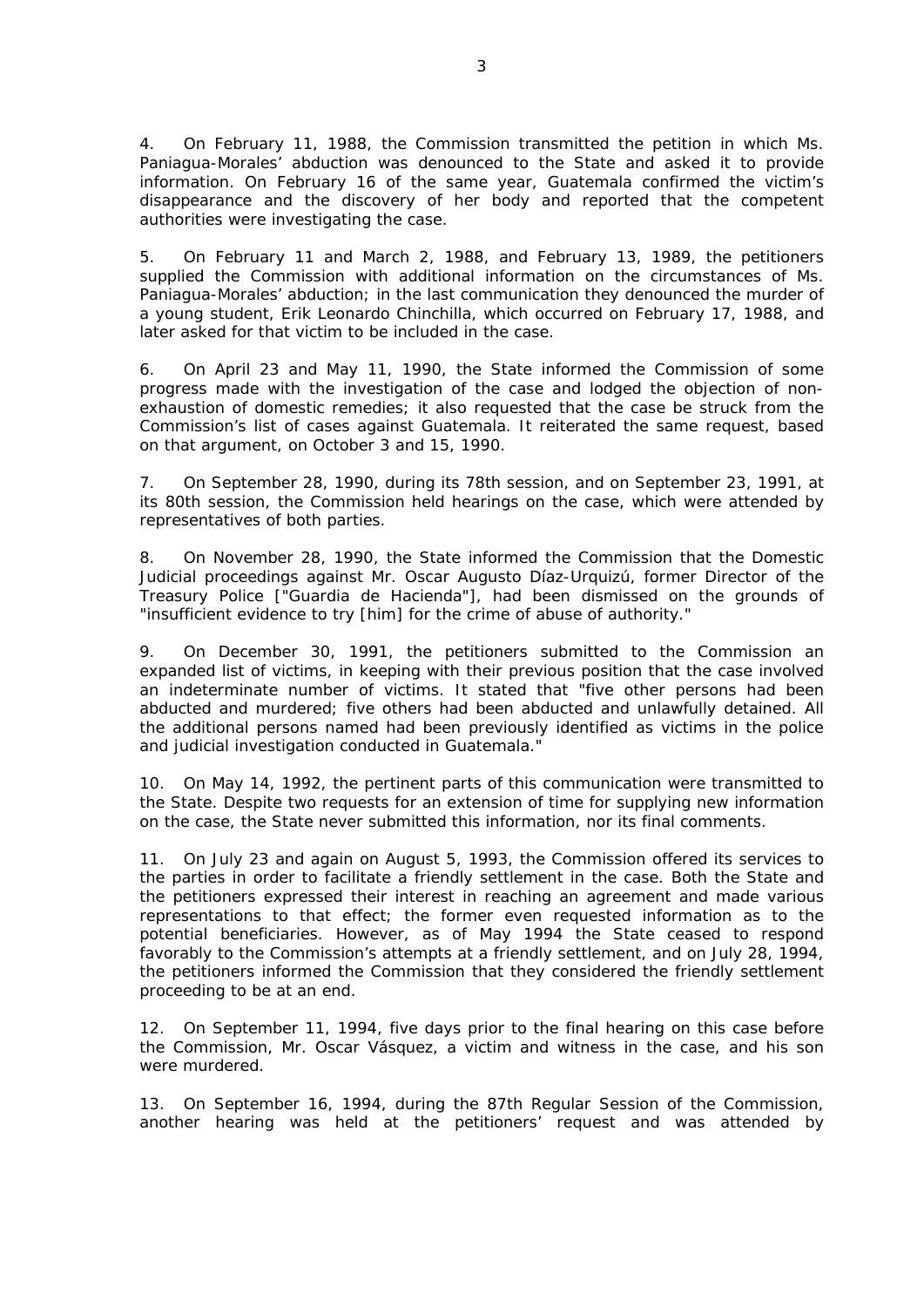representatives of both parties. According to the Commission, "*the Government's final written communication on the merits of the case*" was submitted at that hearing.

14. With regard to the proceeding before the Commission, the latter pointed out that "*at no time did the Government dispute the occurrences of the crimes on which this case is based*", but rather merely stated that the domestic remedies were operative and that the proceeding was at the pre-trial ("sumario") stage.

15. On September 28, 1994, the Commission approved Report 23/94, in the operative part of which it was decided:

- 1. To admit the present case.
- 2. To declare that the Government of Guatemala has failed to fulfill its obligations to respect the rights and freedoms contained in the American Convention on Human Rights, and to ensure their enjoyment as provided for in Article 1 of that instrument.
- 3. To declare that the Government of Guatemala violated the human rights of the victims in this case, as provided for by Articles  $4(1)$ ,  $5(1)$ ,  $5(2)$ ,  $(7)$ , 24 and 25 of the American Convention.
- 4. To recommend to the Government of Guatemala that it take the following measures:
- a. investigate the violations that occurred in this case and try and punish those responsible;
- b. take the necessary measures to avoid the recurrence of these violations;
- c. pay just compensation to the victims' next of kin.
- 5. To transmit this report to the Government of Guatemala and to provide the Government with 60 days to implement the recommendations contained herein. The 60-day period shall begin as of the date this report is sent. During the 60 days in question, the Government may not publish this report, in accordance with Article 47(6) of the Commission's Regulations.
- 6. To submit this case to the Inter-American Court on Human Rights in the event that the Government of Guatemala should fail to implement all the recommendations contained herein.

16. The Commission transmitted this report to the State on October 20, 1994, along with a request that the State report on the measures taken to resolve the denounced situation within a 60 day period. The State did not reply to that request, and did not submit its comments on Report 23/94 nor ask for it to be reconsidered.

17. On December 13, 1994, the petitioners sent to the Commission a request for precautionary measures to protect seven members of Oscar Vásquez's relatives. On the same day, the Commission requested the State to take all the measures necessary to protect the lives, physical safety and liberty of the members of the Vásquez relatives named in the request.

#### **IV PROCEEDING BEFORE THE COURT**

18. In accordance with the decision adopted during its 87th. Regular Session (*supra*, para. 15(6)), the Commission submitted the application to the Inter-American Court on January 19, 1995.

19. The Inter-American Commission appointed Claudio Grossman as its Delegate before the Court, Edith Márquez-Rodríguez, David J. Padilla, Elizabeth Abi-Mershed and Osvaldo Kreimer as its Attorneys, and the following persons as its Assistants, also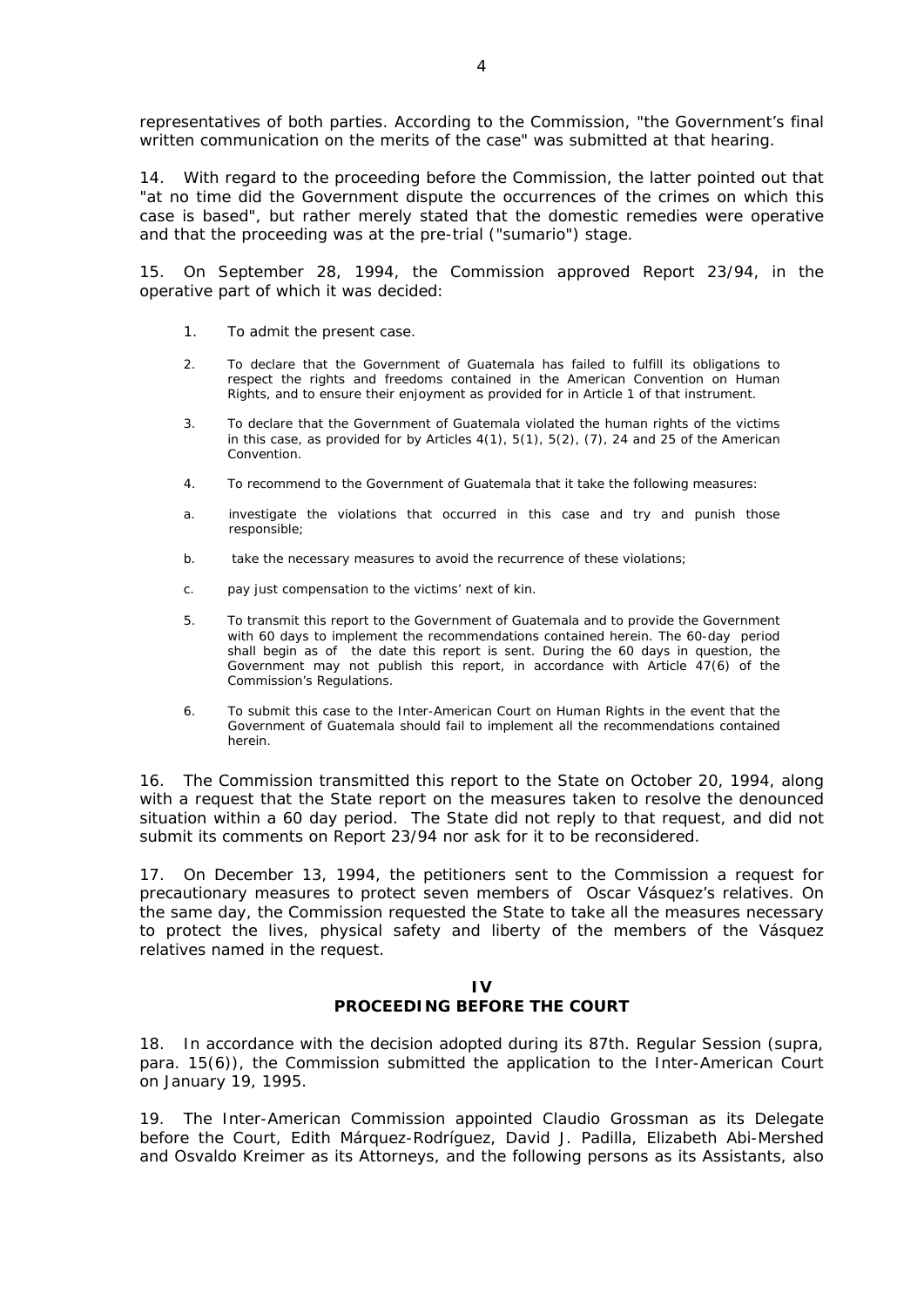identifying them as the original petitioners' legal representatives: Mark Martel, Viviana Krsticevic, Ariel Dulitzky, Marcela Matamoros, Juan Méndez and José Miguel Vivanco. By note of March 12, 1996, the Commission informed the Court that Jean Joséph Exumé had also been designated as its Delegate for this case, and by note of September 16, 1996, Mr. Juan Méndez withdrew as representative of the original petitioners.

20. On February 9, 1995, the Secretariat of the Court (hereinafter the "Secretariat"), on its President's instructions, informed the Commission that, following the preliminary examination of the petition, it had been decided that it was not possible to notify the State of the application, since it did not fulfill one of the fundamental requirements, namely that some of the evidence listed in the text of the application had not been submitted to the Court.

21. Once the Commission had corrected the defects listed in the Secretariat's letter of February 9, 1995, the President of the Court (hereinafter "the President") authorized the processing of the case. By note of March 6, 1995, the State was officially notified of the application and was granted a period of two weeks to appoint an Agent and Alternate Agent, three months to reply to the application, and 30 days to lodge preliminary objections. By another communication of the same date, the State was invited to appoint a Judge *ad hoc*.

22. By note of March 20, 1995, the State designated Mr. Acisclo Valladares-Molina and Mr. Vicente Arranz-Sanz as its Agent and Alternate Agent respectively, and on April 19, 1995, it appointed Mr. Edgar Enrique Larraondo-Salguero as Judge *ad hoc*. On August 29, 1995, the State informed the Court of the appointment of Mr. Alfonso Novales-Aguirre to replace Mr. Larraondo-Salguero as Judge *ad hoc*. By Order of September 11, 1995, the Court decided "*to disallow the request for the replacement of Judge* ad hoc *Enrique Larraondo-Salguero by Mr. Alfonso Novales-Aguirre*" on the basis of the following considerations:

[t]hat an *ad hoc* judge is similar in nature to other judges on the Inter-American Court, in that he does not represent a particular government, is not its agent and sits on the Court *in an individual capacity,* as stipulated in Article 52 of the Convention, and in accordance with Article 55(4). An *ad hoc* judge is required to meet the same prerequisites as permanent judges. The provision for all permanent and *ad hoc* judges to sit on the Court in an individual capacity is based on and must always allow for the need to protect the independence and impartiality of an international court of justice;

[t]hat the Statute of the Court establishes the same rights, duties and responsibilities for all judges, whether permanent or *ad hoc* (Article 10(5), in accordance with the provisions from Chapter IV of the Statute of the Court);

[t]hat in this specific case, Judge *ad hoc* Edgar Enrique Larraondo-Salguero, after being designated and sworn in, joined the Court as judge, and even participated in the Court's May 17, 1995 Order concerning the present case. To date the Court is unaware of any factor that might bar him from serving as *ad hoc* judge, and in these circumstances he cannot be replaced; and

[t]hat the Court also takes note that the person proposed by the Government to sit as the *ad hoc* judge was also designated as an Assistant to the Government for the public hearing on preliminary objections next September 16, 1995. This fact in and of itself would constitute clear grounds for incompatibility by virtue of Article 18(c) of the Statute of the Court, which states that the exercise of the position of judge of the Court is incompatible with positions and activities "*that might prevent the judges from discharging their duties, or that might affect their independence or impartiality…*"

23. Pursuant to Article 31 of the Rules of Procedure, the State submitted a brief on April 3, 1995, in which it lodged preliminary objections.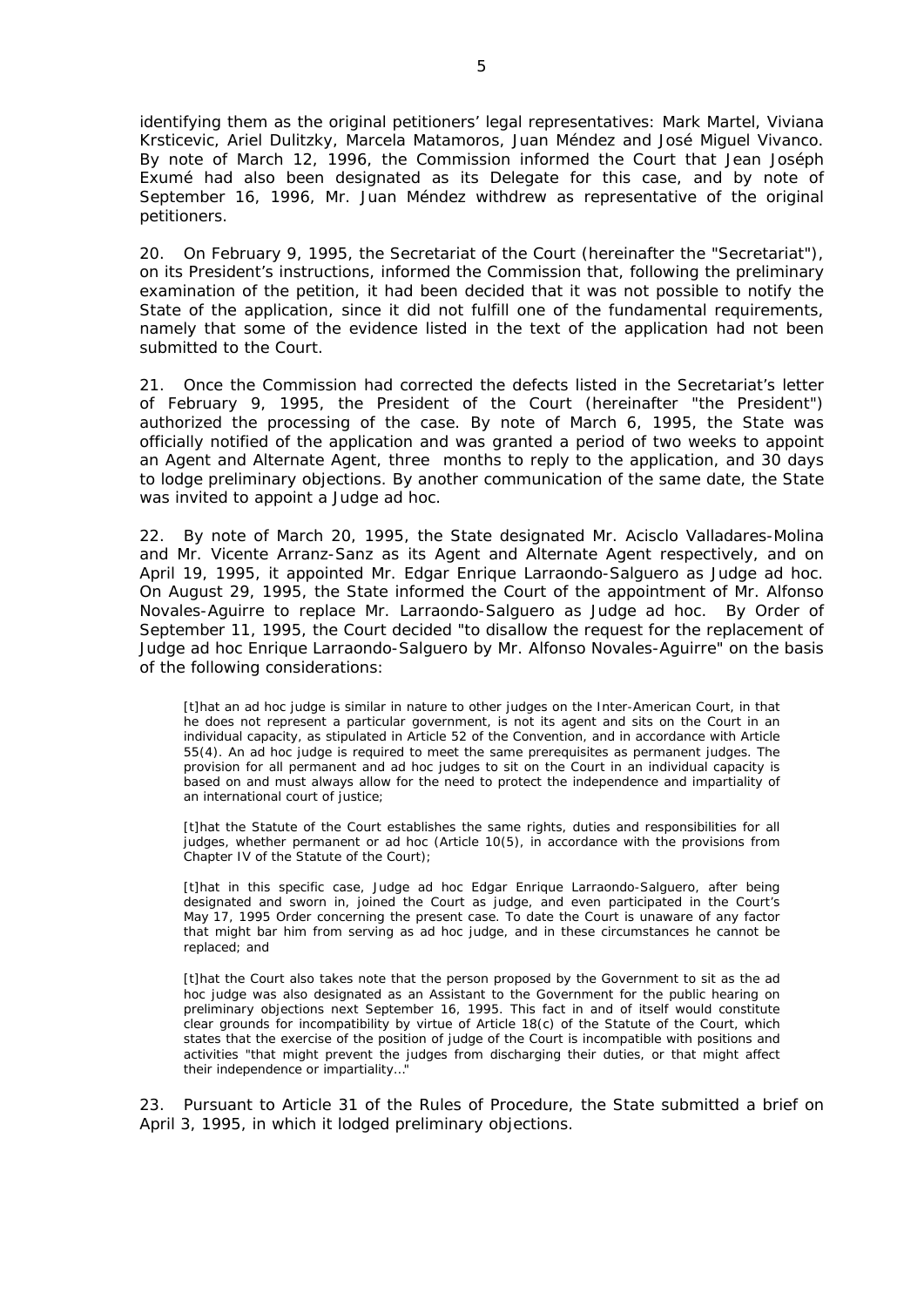24. On January 25, 1996, the Court disallowed the preliminary objections lodged by the State.

25. On June 2, 1995, the State submitted its answer to the petition, in which it declared that it respected human rights and had profound faith in the inter-American system. It also said that a judgment against it would be "*unjust, and discount the State's attitude toward the events and its reaction manifest in the Law and through its institutions. The Commission has disregarded the substantial changes made in its legislation.*" It also stated that the State itself had provided the evidence on which the case is based, thus demonstrating its commitment to human rights. It declared that "[w]*ithout the cooperation of the State of Guatemala there would be no case to hear, a fact that the Honorable Tribunal should bear in mind, since the issue is the condemnation of the State.*" In its petition, the State requested that the Court declare "[o]*ut of order the petition lodged by the Inter-American Commission on Human Rights against the State of Guatemala with the Inter-American Court of Human Rights*" and to refuse to award costs.

26. On September 23, 1995, the President requested that the Inter-American Commission and the State inform the Court whether they were interested in submitting, pursuant to Article 29(2) of the Rules of Procedure then in force, other pleadings in the written proceeding on the merits of this case. The Commission replied to the request in the affirmative on October 2, 1995; consequently, the President granted the Commission until December 3, 1995, to submit its brief in answer, and the State two months from receipt of that document to submit its brief of rejoinder.

27. The Commission submitted its brief in answer to the Court in Spanish on December 15, 1995. On December 18 of that year, the brief was transmitted to the State, which did not submit its brief of rejoinder to the Tribunal.

28. On July 9, 1997, the President summoned the representatives of Guatemala and the Commission to a public hearing to be held at the seat of the Court on September 22, 1997, in order to hear the statements of witnesses Sonia Aracelly del Cid-Hernández, María Elizabeth Chinchilla, María Idelfonsa Morales de Paniagua, Alberto Antonio Paniagua, Jean-Marie Simon, Raquel de Jesús-Solórzano, Marvin Vásquez, Blanca Lidia Zamora de Paniagua, Julio Enrique Caballeros-Seigne, Carlos Odilio Estrada-Gil and Felicito Olíva-Arias, all proposed by the Inter-American Commission; the reports of experts Ken Anderson, Phil Heyman, Robert H. Kirschner, Roberto Arturo Lemus, Anne Manuel and Christian Tomuschat proposed by the Inter-American Commission; and the reports of experts Napoleón Gutiérrez-Vargas, Alberto Herrarte-González, Arturo Martínez-Gálvez and Mario Guillermo Ruíz-Wong, proposed by the State.

29. On September 9, 1997, the State submitted to the Court a brief in which it declared that, for reasons of *force majeure*, Mr. Mario Guillermo Ruíz-Wong and Mr. Alberto Herrarte-González would be unable to appear at the public hearings called by the Court and offered instead experts Ramiro de León-Carpio and Alfonso Novales-Aguirre, who would report on the human rights situation in Guatemala, and experts José Francisco de Mata-Vela, Eduardo Mayora-Alvarado and Carlos Enrique Luna-Villacorta, who would report on the changes made in Guatemalan legislation by the new Code of Penal Procedure and on the relevant jurisprudence.

30. On September 12, 1997, the Inter-American Commission submitted its position on the State's new offer of experts made on September 9 of that year. The Commission stated that it would not contest the appearance of the experts offered to replace those who, for unforeseen reasons, were unable to appear before the Court, provided that their reports were restricted to the topics indicated in the brief in answer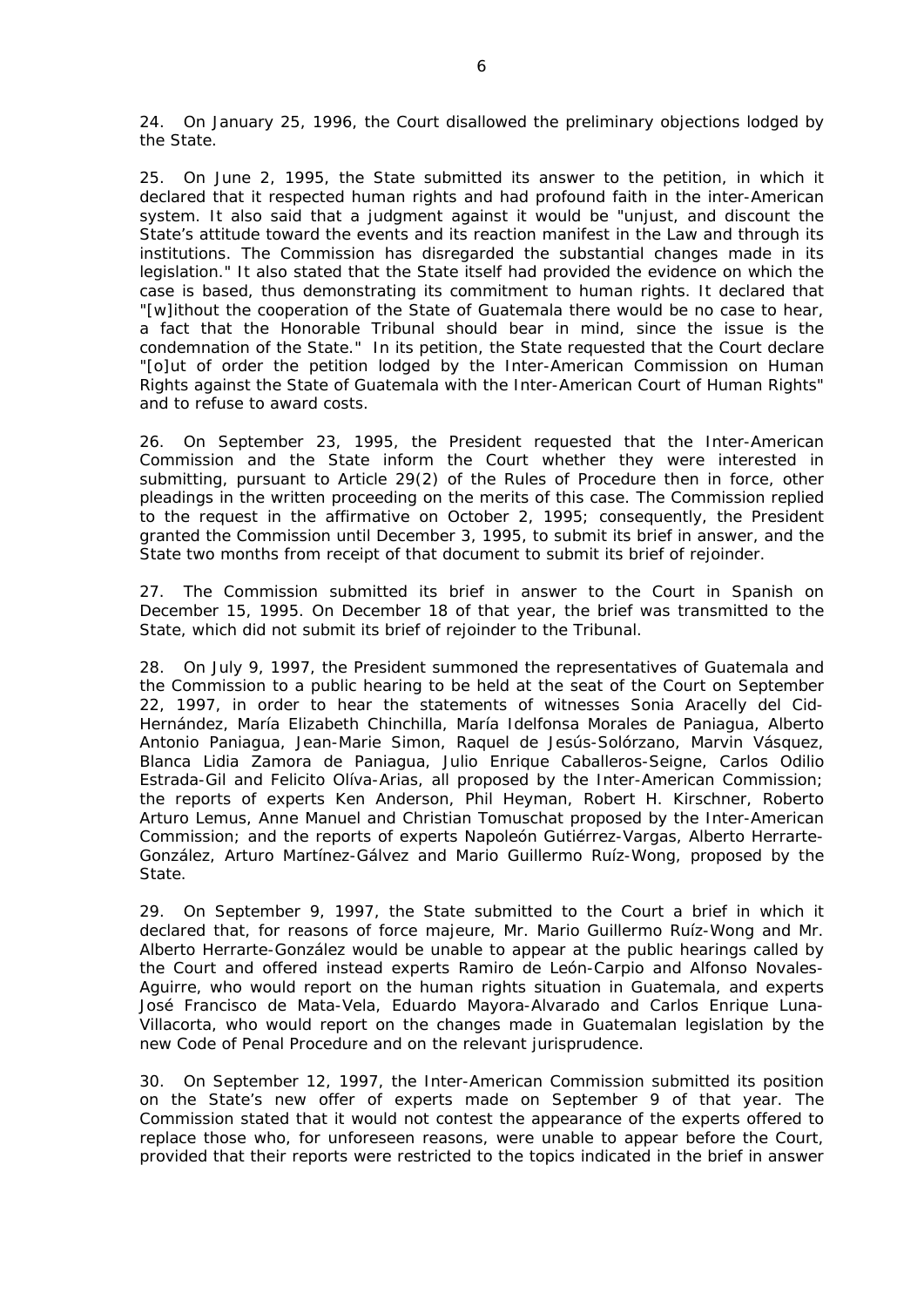to the application. It, however, opposed as time-barred the proposal of new experts to report on new topics, and, moreover, argued that there were grounds for the disqualification of one of them and, that the topics indicated were not germane to the instant Case.

## 31. On September 14, 1997, the President decided

1. To reject the offer of Mr. Alfonso Novales-Aguirre as an expert in this case, on the grounds of his disqualification.

2. To reject the offer of Mr. Ramiro de León-Carpio as an expert in this case, as timebarred.

3. To accept the offer of Mr. José Francisco de Mata-Vela, Mr. Eduardo Mayora-Alvarado and Mr. Carlos Enrique Luna-Villacorta as experts in this case to report on the topics indicated by the State in its answer to the application.

32. On September 12, 1997, the Inter-American Commission submitted its final list of witnesses and experts who could be delivering their testimony and reports before the Court. In that communication, the Commission offered Olga Molina and Robert C. Bux, to replace Roberto Lemus and Robert Kirschner, respectively, as experts witnnesses at the public hearings called by the Court to hear the merits of the instant case. On September 14, 1998, the Secretariat transmitted a copy of the Commission's brief to the State, and informed the State that it had until September 17, 1997 to submit its comments.

33. On September 18, 1997, the President decided "[t]*o accept the offer of Ms. Olga Molina and Mr. Robert Bux as expert witnesses in this case.*" On September 22, 1997, the State appealed the President's decision and objected to the experts accepted therein. On September 23, 1997, the Court, in exercise of the powers conferred on it by Article 49(4) of its Rules of Procedure, decided "[t]*o hear the opinions of expert witnesses Olga Molina and Robert Bux and to evaluate them at a later date.*"

34. On September 16, 1997, the State objected to experts Mr. Ken Anderson and Ms. Anne Manuel proposed by the Commission on the grounds that they lacked the necessary impartiality, since they belonged to Human Rights Watch/Americas, an organization designated by the Commission as its Assistant in the instant case. On the same day the President decided "[t]*o disallow, as time-barred, the objection to Mr. Ken Anderson raised by the State of Guatemala*" and did not rule on the objection to Ms. Anne Manuel, because the Commission had not included her in the final list of experts to appear before the Court (*supra*, para. 32).

35. On September 20, 1997, the Commission submitted a new list of witnesses and experts to appear at the hearings to be held by the Court on the merits of this case. In the list, it proposed witness Oscar Humberto Vásquez, to replace Mr. Marvin Vásquez, and Ms. Jean-Marie Simon, who had been proposed in the brief containing the application but had not been included in the final list of witnesses and experts originally submitted by the Commission (*supra*, para. 32). At the meeting of the Court with the parties on September 22, 1997, the Agent of the State stated that, in order to expedite the hearings, he would not object to those witnesses. On the same day the Court decided to accept the offer of Mr. Vásquez and Ms. Simon to testify.

36. On September 22, 1997, the State submitted to the Court 13 briefs containing a total of 38 sets of documents which, in its opinion, constituted supervening events and which it considered appropriate to place before the Tribunal. On September 24, after studying the content of those sets of documents, the Court decided to refer eight of them to the Inter-American Commission, which it requested to formulate its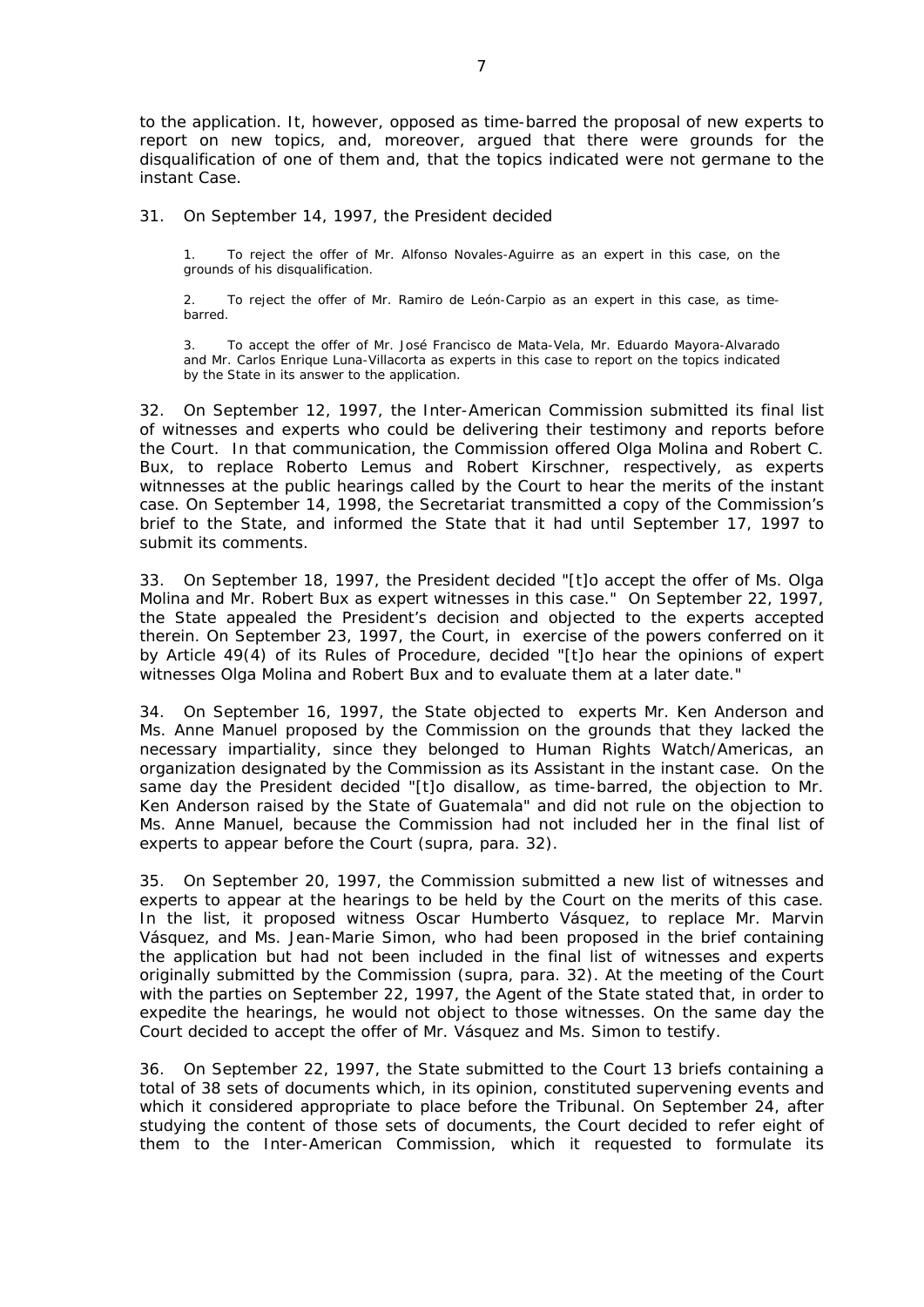observations on their inclusion in the inventory of evidence in the case within seven days. The Court also decided to reject, as out of order, the other documents presented by the State.

37. On September 30, 1997, the Commission submitted the brief containing its observations, in which it requested the Court to "*reject the presentation of documents offered by the Illustrious Government of Guatemala on September 22, 1997, inasmuch as the request that the Court accept them as evidence* [was] *clearly time-barred* […]."

38. On October 10, 1997 the President decided to add the following documents submitted by the State on September 22 to the inventory of evidence in the instant case:

a- a photocopy of the file of the investigation conducted in the case of Judge Julio Aníbal Trejo-Duque, No. 00339-88, of the Criminal Investigation Department of the Guatemalan National Police;

b- a photocopy of the file of the Criminal Investigation Department of the Guatemalan National Police on the investigation into the death of Mr. Carlos Morán-Amaya;

c- a photocopy of the file of the Criminal Investigation Department of the Guatemalan National Police on the investigation into the death of Mr. Erik Leonardo Chinchilla;

certification relating to the petition for application of the Law of National Reconciliation as an incidental question, submitted by Mr. José Antonio Aldana-Fajardo, a former Treasury Police agent involved in the Paniagua Morales *et al*. Case;

and rejected, as inadmissible, the other documents offered at the same time, which had been the subject of the Commission's observations.

39. At a public hearing held on September 22, 23 and 24, 1997, the Court heard the statements of the witnesses and the reports of the experts offered by the parties.

There appeared before the Court:

For the State:

Acisclo Valladares-Molina, Agent; Carmela Curup-Chajón, Alternate Agent; Guillermo A. Carranza-Taracena, Assistant; Acisclo Valladares-Urruela, Assistant; César Guillermo Castillo, Assistant; Rosa María Estrada-Silva, Assistant; and José Miguel Valladares-Urruela, Assistant.

For the Commission:

Claudio Grossman, Delegate; Elizabeth Abi-Mershed, Attorney; Mark Martel, Assistant; Viviana Krsticevic, Assistant; Marcela Matamoros, Assistant; and Ariel E. Dulitzky, Assistant.

Witnesses proposed by the Commission:

María Idelfonsa Morales de Paniagua; Blanca Lidia Zamora de Paniagua;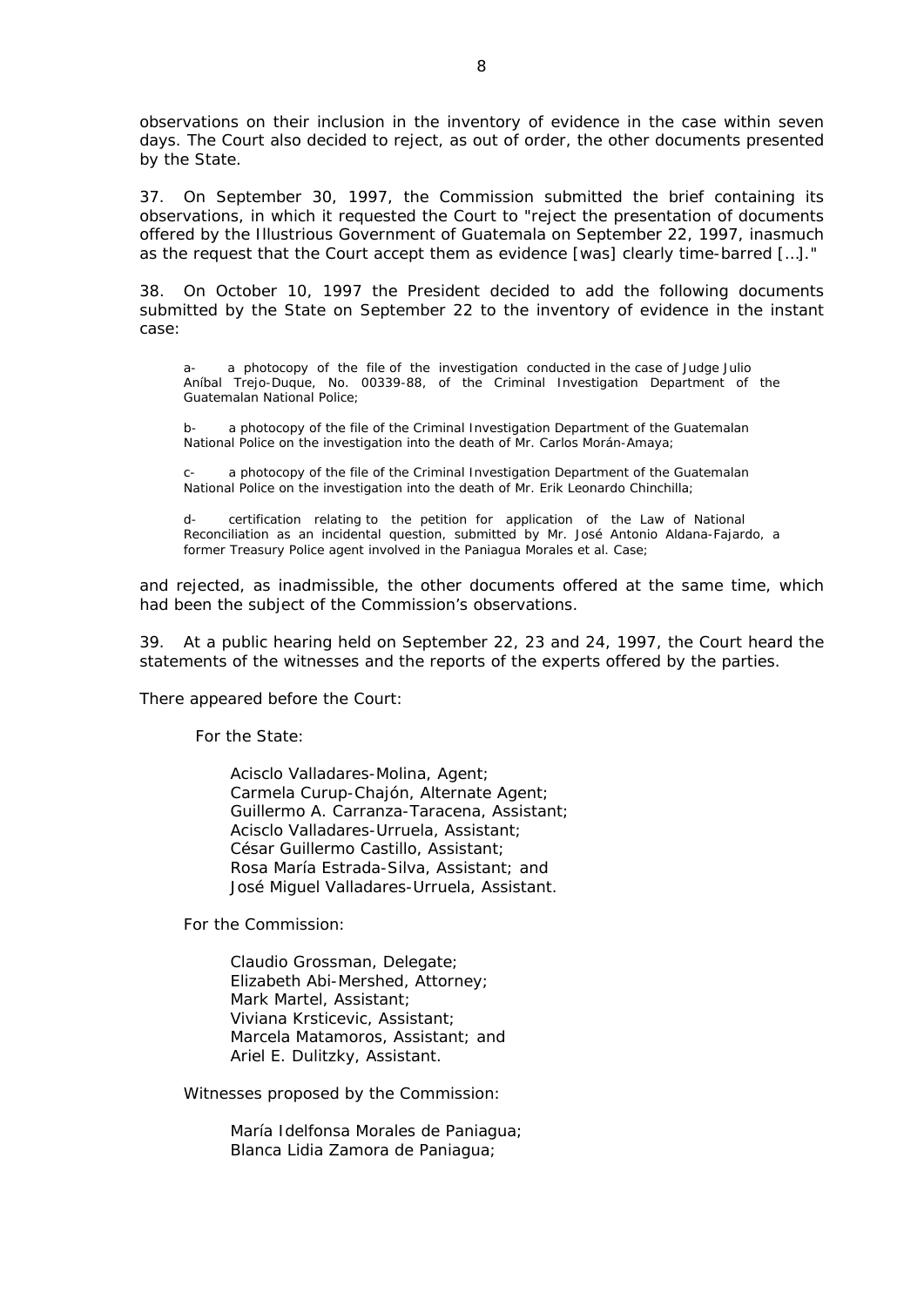Alberto Antonio Paniagua; María Elizabeth Chinchilla; Raquel de Jesús Solórzano; Oscar Humberto Vásquez; Jean-Marie Simon; Julio Enrique Caballeros-Seigne; Carlos Odilio Estrada-Gil; and Felicito Olíva-Arias.

Experts proposed by the Commission:

Robert C. Bux; Ken Anderson; and Olga Molina.

Experts proposed by the State:

Napoleón Gutiérrez-Vargas; José Francisco de Mata-Vela; Eduardo Mayora-Alvarado; and Carlos Enrique Luna-Villacorta.

Although the following witnesses and experts were summoned by the Court, they did not appear to deliver their statements and reports:

Witnesses proposed by the Commission:

Sonia Aracelly del Cid-Hernández, and Marvin Vásquez.

Experts proposed by the Commission:

Phil Heyman; Robert H. Kirschner; Roberto Arturo Lemus; Anne Manuel; and Christian Tomuschat.

Experts proposed by the State:

Alberto Herrarte-González; Arturo Martínez-Alvarez; and Mario Guillermo Ruíz-Wong.

**\* \* \*** 

40. On October 7, 1997, the State offered the testimony of Mr. Julio Aníbal Trejo-Duque. The State claimed that although this offer was time-barred, it was justified by the fact that the witness's health, which had prevented him from appearing earlier before the Court, had improved. The State further claimed that Mr. Trejo's testimony would help "*determine accurately the reasons why the detention order issued had*  been revoked, why the judge had not imposed a prison sentence, and why the *preliminary hearings were still open.*"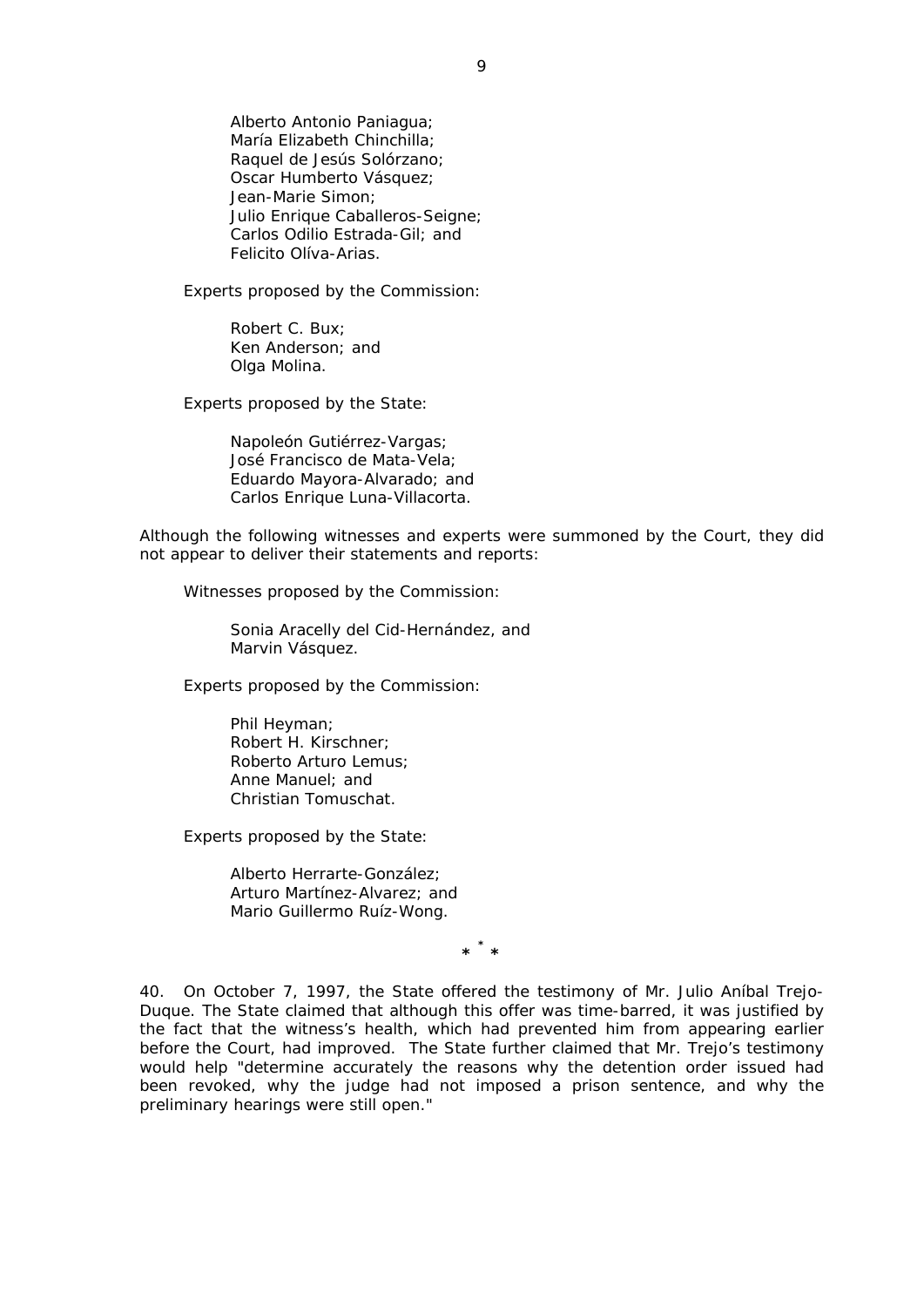41. On October 13, 1997, the Commission submitted its observations on the State's offer. It affirmed that Mr. Trejo-Duque's testimony was time-barred, that to accept it would impair the integrity of the proceeding, and requested that the Court reject it.

42. On October 16, 1997, the President "[c]*all*[ed] *upon the State of Guatemala to present Mr. Julio Aníbal Trejo-Duque as a witness in the instant Case.*" The President also summoned the parties to a public hearing to be held at the seat of the Court on November 13, 1997, for the purpose of hearing the witness' testimony; he further requested them to present their observations thereon and granted them a term of 15 days for submitting to the Court in their written closing arguments, any amendments they deemed necessary.

43. On October 28, 1997, the Commission requested that the Court postpone the date for presentation of written closing arguments to give it the opportunity to hear and examine Mr. Trejo-Duque's testimony. The State concurred in its observations to the Commission's request. Accordingly, the President extended the deadline fixed in his Order of October 16, 1997, for presentation of written closing arguments and decided that the new deadline would be one month from the date on which the transcripts of all the Court's public hearings were delivered to the parties.

44. On October 29 the State submitted two briefs in which it requested the Court to admit four files as part of the evidence. On the same day, at the President's instruction, the Secretariat requested the Inter-American Commission to submit its observations on that offer by November 4, 1997, at the latest.

45. On November 4, 1997, the Inter-American Commission declared that the State's requests

should be dismissed because (1) they are clearly time-barred and breach the terms of Article 43 of the Rules of Procedure of the Court; (2) the State has neither invoked nor substantiated any argument that the conditions necessary for an exception to the requirements of Article 43, and (3) the State has not demonstrated the files' legal relevance to the merits of the case,

and requested that the Court reject them. On November 6 of the same year the President "[r]*eject*[ed]*, as inadmissible, the documents offered by the State of Guatemala on October 30 and 31, 1997, as evidence in the instant case,*" since they had been in the State's possession since between 1987 and 1989 and there was no evidence of *force majeure* or grave impediment to obtaining them at an earlier date.

46. On November 12, 1997, the State submitted two briefs in which it appealed against the President's Order of November 6 and requested that "*inasmuch as the documents provided* [were] *evidence needed for rendering a correct decision, they be admitted as evidence as a matter of course.*" On November 14, 1997, the Court decided to uphold the Order appealed on the basis of the following consideration among others:

[t]hat the Court endorses the President's criterion that the time-barred presentation of evidence is admissible only in "*extremely aggravated circumstances which the State has in no way justified.*" In this connection, the State's claim that "*it would be an unacceptable fiction to claim that the Principal Agent of the State of Guatemala knew or was aware of everything*" is inadmissible, since the Rules of Procedure grant the respondent State, represented by its Agent, sufficient time in which to prepare its defense.

47. On November 13, 1997, the Court heard the statement of witness Julio Aníbal Trejo-Duque at a public hearing.

There appeared before the Court: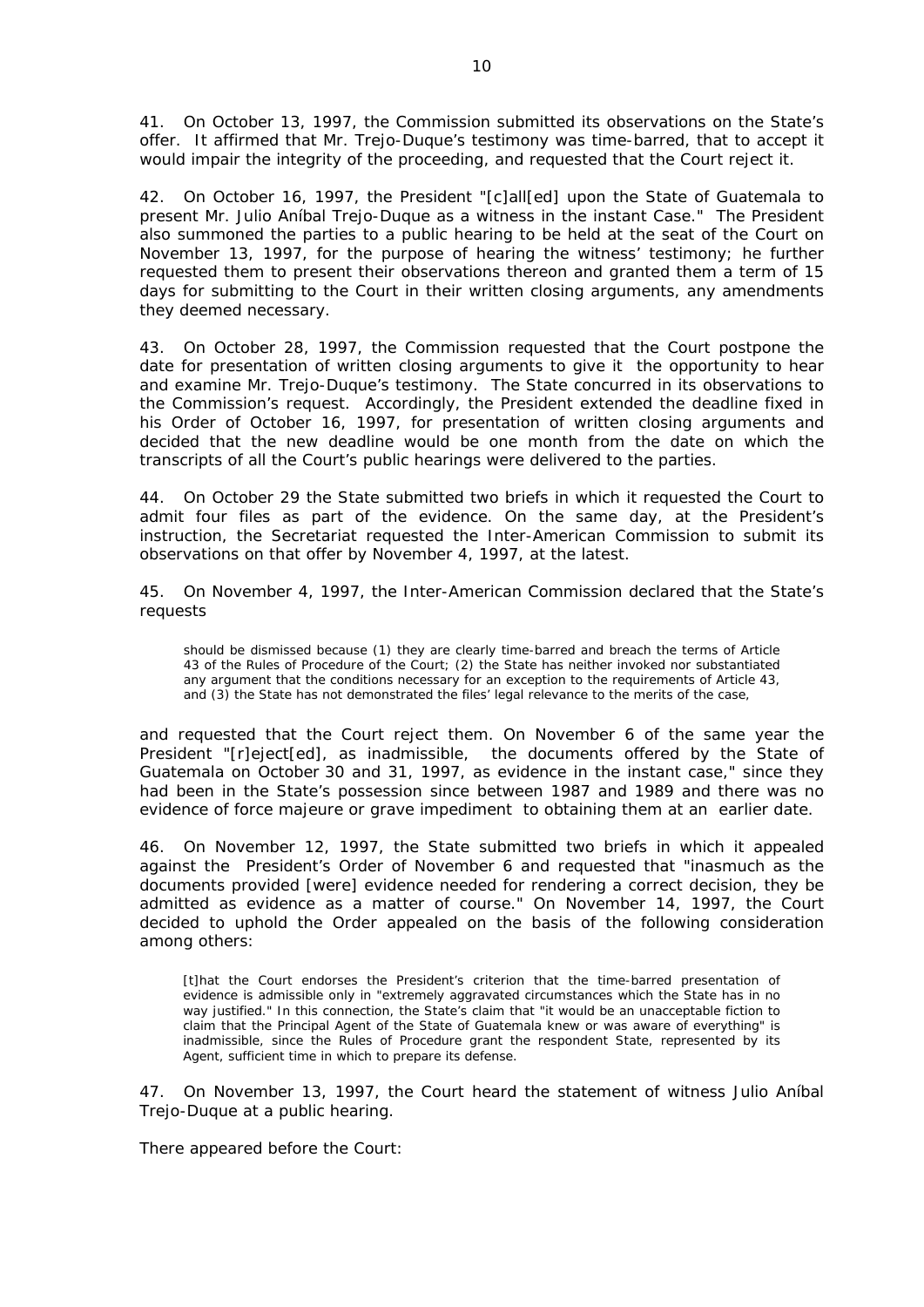For the State:

Acisclo Valladares-Molina, Agent; Carlos Augusto Orozco-Trejo, Alternate Agent; Guillermo A. Carranza-Taracena, Assistant; Acisclo Valladares-Urruela, Assistant; César Guillermo Castillo, Assistant; Rosa María Estrada-Silva, Assistant; and José Miguel Valladares-Urruela, Assistant.

For the Commission:

Elizabeth Abi-Mershed, Attorney; Marcela Matamoros, Assistant; and Mark Martel, Assistant.

48. On November 13, 1997, the State submitted two briefs in which it offered as evidence socioeconomic studies of the victims and their families, requesting that they be admitted as evidence. On the following day the Court decided "[t]*o reject, as out of order, the inclusion of* [those] *studies as evidence in the merits of the instant case.*"

49. On the same day the State submitted to the Court its comments on the testimony given by Mr. Julio Aníbal Trejo-Duque. Guatemala stated that

[t]he statement by Judge JULIO ANÍBAL TREJO-DUQUE demonstrates, once more, that there are two clearly differentiated groups of persons connected with this case. Group I, composed of AUGUSTO ANGÁRITA-RAMÍREZ, DORIS TORRES-GIL, JOSÉ ANTONIO MONTENEGRO, OSCAR VÁSQUEZ and MARCO ANTONIO MONTES-LETONA, prosecuted in the courts of justice and submitted to judicial proceedings, as stated in acts and illustrated in Judge Trejo-Duque's testimony. There is, at the same time, a second group quite different to the first, composed of JULIÁN SALOMÓN GÓMEZ-AYALA, ANA ELIZABETH PANIAGUA-MORALES, PABLO CORADO-BARRIENTOS, ERIK LEONARDO CHINCHILLA, MANUEL DE JESÚS GONZÁLEZ-LÓPEZ and WILLIAM OTILIO GONZÁLEZ-RIVERA, individuals abducted and murdered by unknown persons unknown.

50. On November 26, 1997, of that year the Commission reported that in the event of the Court's accepting the brief containing the State's comments on Mr. Trejo-Duque's testimony, it would request the procedural right to also submit its observations on that testimony. The President granted a period for presentation of those comments until December 19, 1997, on which date the Commission submitted the brief in question to the Court in English, followed by the Spanish translation on January 9, 1998.

51. On December 10, 1997, and February 4, 1998, the State requested the Court to admit, as of right, the documents rejected by the President on November 6, 1997 (*supra*, para. 45) and by the Court on November 14, 1997 (*supra*, para. 46). The Commission submitted its comments on the State's first petition on January 6, 1998, requested that note be taken of the fact that it had still not received a copy of the documents referred to in those briefs and, with regard to the merits, stated that

it categorically reject[ed] the requests submitted by the Government of Guatemala [and that as] the Agent of the State had presented no reason to justify the Honorable Court's reconsideration of its previous decision to reject those offers (*see* the two Orders of the Honorable Court of November 14, 1997), it is evident that repetition of these requests breaches the principle of judicial economy (sic). The Commission considers that the Illustrious Government's reiteration of the request makes a mockery of the most basic rules of due process.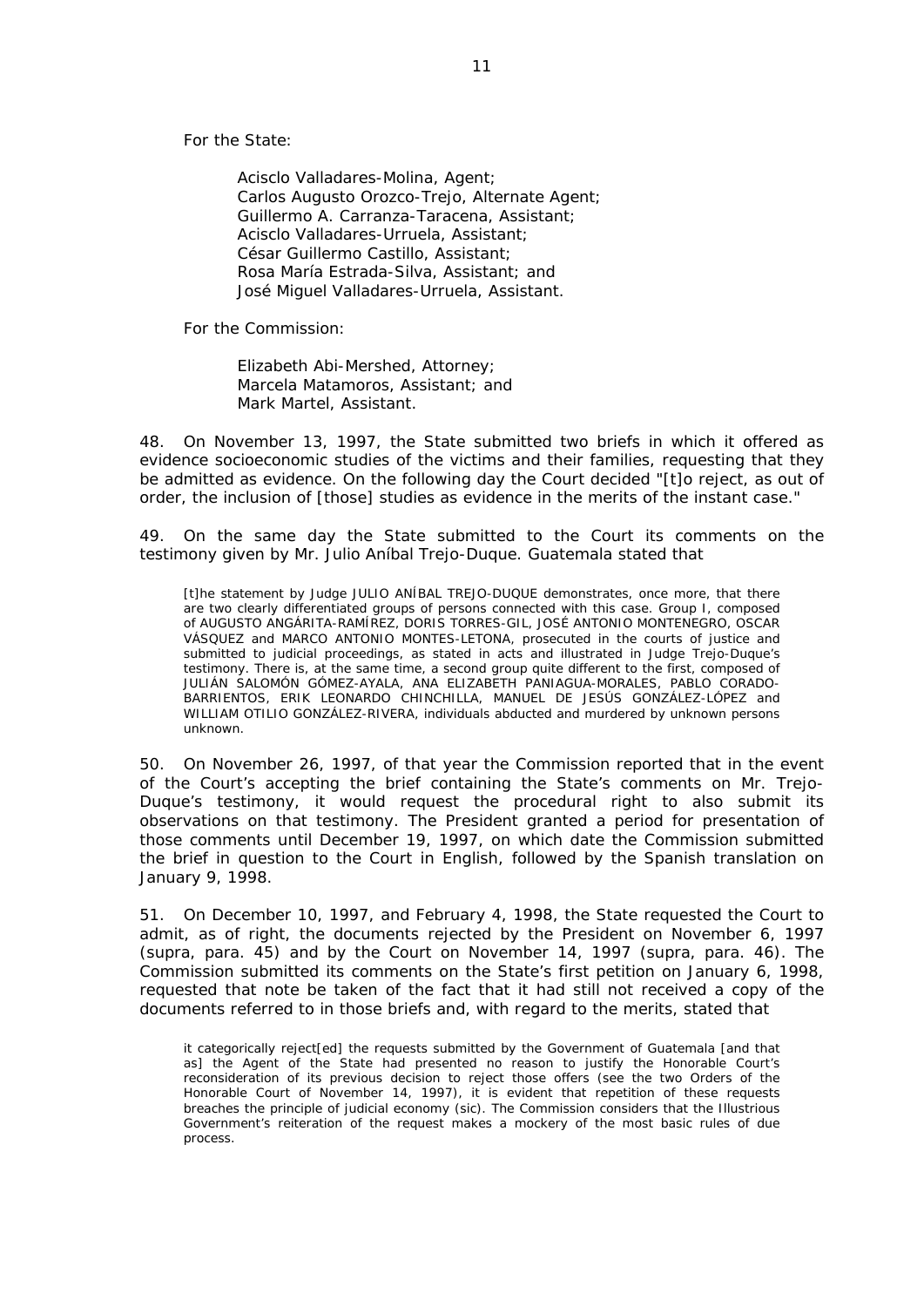On January 7, 1998, the Secretariat, at the President's instruction, informed the Commission that it had not received the documents referred to, since they do not appear in the file of the instant case, having been rejected by the Court's two Orders of November 14, 1997. On February 9, 1998, the Secretariat, at the President's instruction, informed the State and the Commission that the former's petitions were to be brought to the attention of the Court at its XXIII Special Session to determine what, if any, action would be appropriate (*infra*, para. 53).

52. On January 6, 1998, the State and the Inter-American Commission submitted their briefs of closing arguments to the Court. The Commission's brief was submitted in English, and the Spanish translation followed on January 6, 1998.

53. On March 3, 1998, the State requested the Court to entrust one or more of its members with the task of conducting, on Guatemalan territory, a judicial inspection of the files it had previously offered as evidence (*supra*, para. 44). It also repeated its request of December 10, 1997, and January 6 and February 4, 1998 (*supra*, para. 51), and asked the Court to note that it had an *amicus curiae* brief in its possession. This last petition was rejected by the Court on March 4, 1998. With regard to the other requests, the Court referred to the decision contained in its Order of November 14, 1997 (*supra*, para. 46.3 )

> **V URGENT PROTECTIVE MEASURES**

54. On October 3, 1997, the Inter-American Commission informed the Court that Mr. Felicito Olíva-Arias, who testified at the public hearings on this case, had received a death threat from Mr. Oscar Augusto Díaz-Urquizú, former Director of the Treasury Police of Guatemala, hours after presenting his evidence at the seat of the Court in San José, Costa Rica.

55. On October 6, 1997 the Secretariat, at the President's instruction, informed the State that it had until October 10 of that year to submit any information in its possession on the facts denounced by the Commission. On October 9, the State reported that it had taken steps to protect Mr. Olíva-Arias's safety and submitted to the Court a copy of some documents relating to the accusation he had filed in the Costa Rican courts against Mr. Díaz-Urquizú. On the next day, the State submitted a report from the Presidential Coordinating Commission on Executive Human Rights Policy on Mr. Olíva-Arias's situation. On October 29 the State informed the Court that Mr. Olíva-Arias was being protected by the Guatemalan National Police Department.

**\* \* \*** 

56. On February 5, 1998, the Commission requested the Court, pursuant to the provisions of Article 63(2) of the Convention and Article 25 of the Rules of Procedure, to adopt "*provisional measures to protect the life and physical integrity of members of the Vásquez family, including Oscar Humberto Vásquez, Raquel Solórzano, Thelma Judith de Vásquez, Marvin Vásquez and Lydia de Vásquez.*" The Commission stated that the request was made in relation to two cases: the instant case and that of Vásquez *et al.* (No. 11.448) before the Commission. As the basis for its request, the Commission stated that

<u>.</u>

<sup>3</sup> On August 16, 1995 Oscar Augusto Díaz-Urquizú submitted a brief in his capacity as *amicus curiae*, which was not formally added to the case file.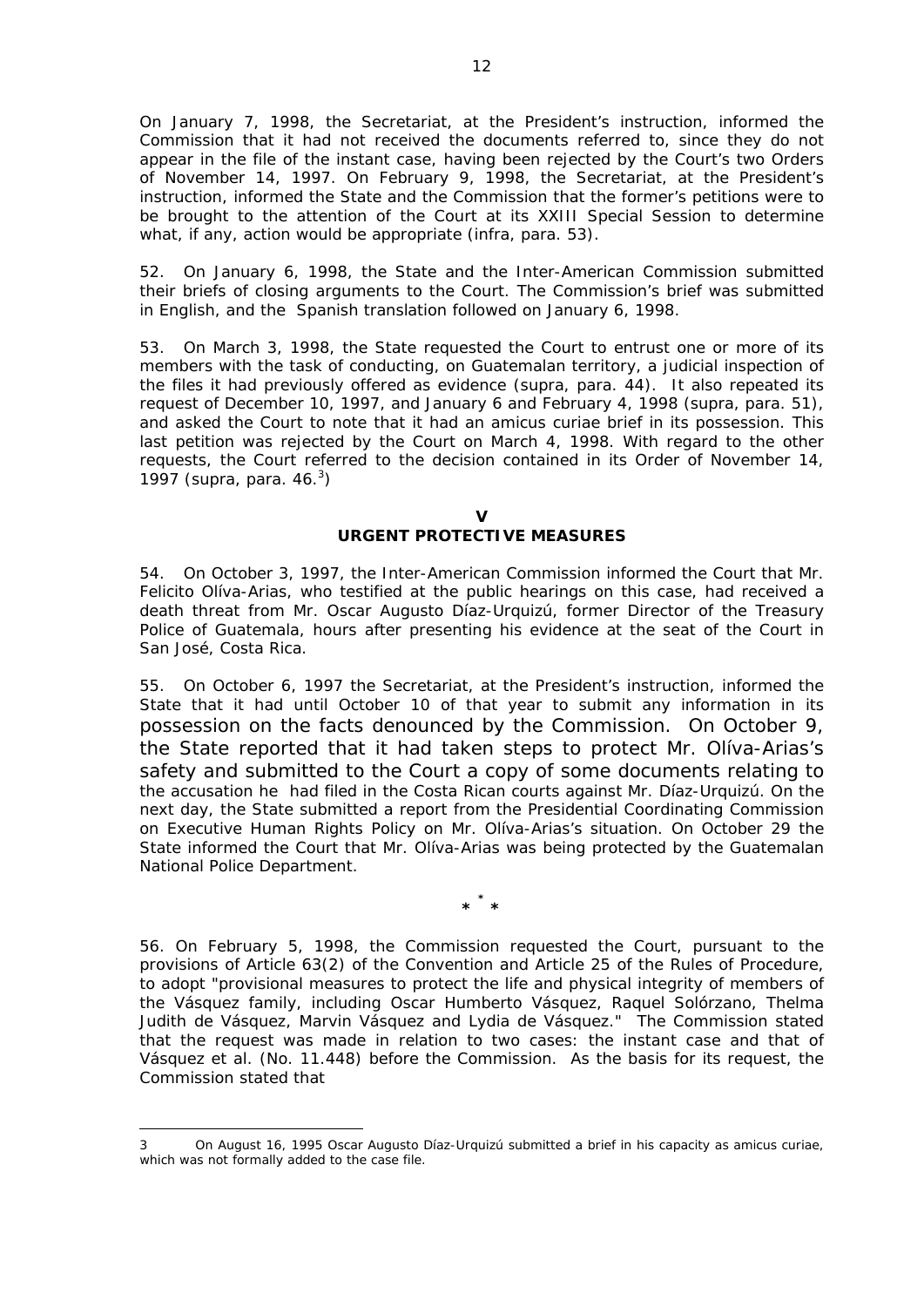[o]n January 24, 1998, Mr. Oscar Humberto Vásquez, son of Mr. Oscar Vásquez (a victim in the "white van" case) and a witness who had testified before the Honorable Court in September 1997, was unlawfully detained by a group of three unknown men, who attacked him violently and threatened his life.

The Commission also said that Mr. Vásquez had been threatened, that the Office of the Department of the District Attorney ["Ministerio Público"] had refused to accept a complaint about the events, and that the precautionary measures adopted to protect the members of the Vásquez family (*supra*, para. 17) had not yielded satisfactory results.

57. On February 10, 1998, the President required the State to adopt such measures as were necessary to ensure the physical integrity of the members of the Vásquez family and to investigate the attack on Mr. Oscar Humberto Vásquez.

58. On February 16, 1998, the State submitted its first report on the measures adopted in compliance with the Order of the President. On February 19, the Secretariat, at the President's instruction, requested the State to submit forthwith to the Court documents containing the results of the action taken to protect the Vásquez family, especially those contained in points one and four of its report. On the following day, the State submitted another document also titled as the first report on the measures adopted in this case.

#### **VI DOCUMENTARY EVIDENCE**

59. The significant documentary evidence in this case includes, first of all, the extensive report prepared by the *National Police of Guatemala, C.A.* dated June 6, 1988, and dispatched to the Judge of the Magistrates' Court of Santa Catarina Pinula, Zone 14, through official communication No. 3214. Subsequently, at the public hearing before the Court, the report was acknowledged by those who had ordered the investigation at the time of the events (*infra*, para. 67 (h) and (p)).

60. In that report, the National Police gave an account of the investigation conducted in connection with the operation carried out on March 10, 1988, at kilometer 12 and 1/2 on the highway leading to El Salvador. In that operation, a white Ford van was seized with the following on board: Aníbal René Morales-Marroquín, Manuel de Jesús de la Cruz-Hernández, César Augusto Guerra-Ramírez, Neftalí Ramírez-García, Igloberto Pineda-Juárez and Juan José Elías-Palma, members of the Treasury Police indicated in the report as "*the persons allegedly responsible for the abduction and murders*" of the victims.

61. At the same time as the report, the Police delivered to the magistrate the vehicle described above, together with two others, "*claiming that criminal acts had been committed on board them*." The vehicles were: a white Ford Econoline 350 van; a white Nissan Cherry Vanette private minibus and a beige Chevrolet Chevy Van 20, with brown borders, at that time painted all brown.

62. The conclusions reached by the police investigators in that report were as follows:

The white FORD ECONOLINE 350 van with tinted windows was detained on March 10, 1988, at kilometer 12 and 1/2 on the El Salvador highway, following many complaints to the country's authorities that a series of criminal acts had been committed in it.

2) Following an exhaustive investigation by the NATIONAL POLICE DEPARTMENT, it was reliably concluded and proven that on March 10, 1988, at kilometer 12 and 1/2 on the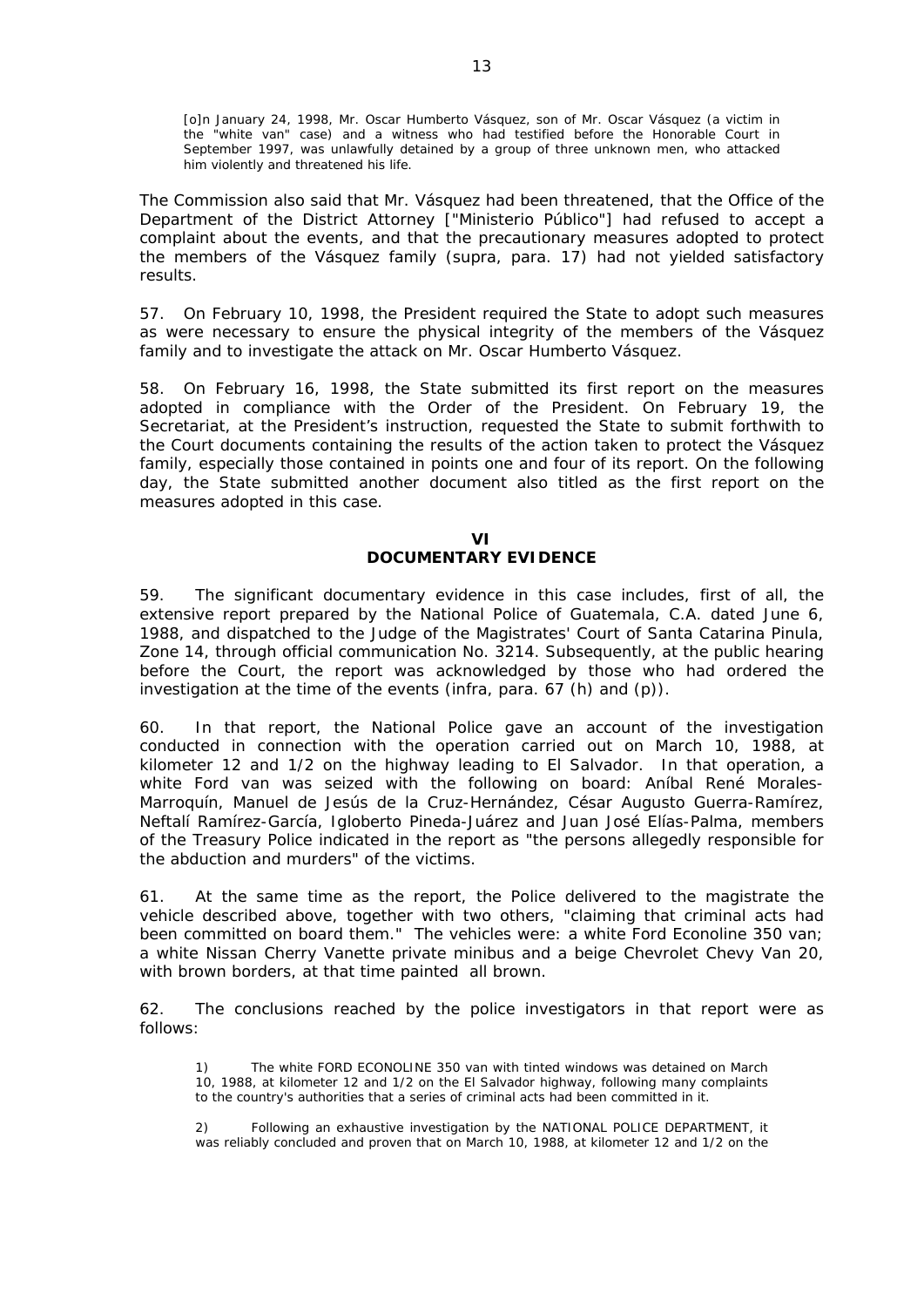highway leading to El Salvador, no operation had been ordered by the "INAFOR" [National Forestry Institute], "DIGESEPE" [Department of Cattle Services] or any other State body.

3) The aforementioned white van had, days before it was detained, been driven without registration plates or any identifying documentation.

4) Some of the six MEMBERS OF THE TREASURY POLICE inside the detained white van were recognized as perpetrators of criminal acts.

5) The statements of the six members of the Treasury Police seriously contradicted one another as to their reason for being in the white van at the spot where the vehicle was detained.

6) Some of the six members of the Treasury Police perjured themselves by saying that it was the first time they had gone out on operations in the white van.

7) The six members of the Treasury Police contradicted one another, some saying that they had carried out an operation and others saying that they had not. They did not even know what kind of barriers or signals should be used.

8) CÉSAR AUGUSTO GUERRA-RAMÍREZ, a member of the Treasury Police who was inside the captured white van, stated that some members of the Treasury Police Department used knives or razors as part of their equipment.

9) The corpses of five of the six persons kidnapped and later killed showed knife wounds as the cause of death.

10) Some members of the Treasury Police were recognized as having made arrests in civilian or sports clothes.

11) After making arrests, members of the Treasury Police tortured their detainees and robbed them of valuables.

Both the white FORD ECONOLINE 350 van with tinted windows and the beige CHEVROLET CHEVI VAN 20 with brown stripes, now painted brown by the Treasury Police, had been unlawfully obtained by that Institution, having been taken from the storage where they were kept.

13) The white FORD ECONOLINE 350 van with tinted windows had entered Guatemalan territory with clear glass which had been tinted by the Treasury Police for reasons unknown.

14) Both the white and the beige van, now painted brown, had transported a large amount of merchandise to the Tecúm Umán customs post in Guatemala with an unknown destination.

15) The Treasury Police Department has been illegally using fourteen registration plates belonging to private citizens, including two foreign plates, as seen in the Reserve Guard log.

16) The Treasury Police said that, owing to an oversight, the white van had no rear registration plate on March 10, 1988; but that vehicle was also photographed on March 8, 1988, by the SECOND INTELLIGENCE SECTION OF THE MINISTRY OF DEFENSE in the vicinity of the Treasury Police without a rear registration plate.

17) It is untrue that the Treasury Police detained vehicles at the place where they had been detained in the white van since the three arrests indicated were made by different Treasury Police than those detained at kilometer 12 and 1/2 on the El Salvador highway, and had taken place in Zone 10 of the city.

18) The Treasury Police states that the beige CHEVROLET CHEVY VAN 20 was not used in its operations, but that is untrue because in the log the vehicle appears as having gone out on operations after it had been painted brown to hide its original color.

19) The white NISSAN CHERRY VANETTE minibus, registration number P-89324, property of AUTORENTAS, S.A., was also used by the Treasury Police and was involved in the abduction of one of the six murder victims, as appears in the log.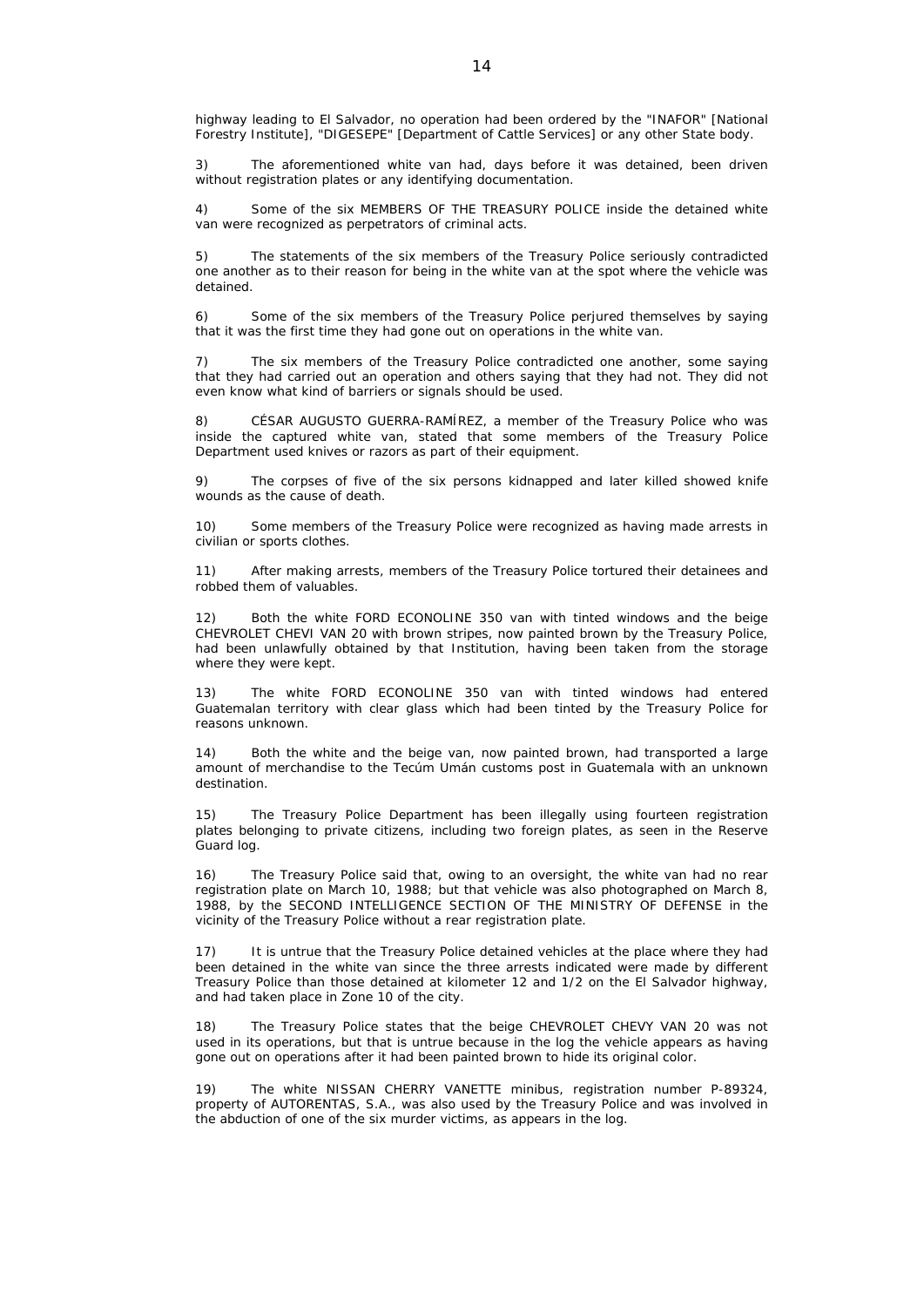20) Investigations reveal that the TREASURY POLICE DEPARTMENT has been operating on the margins of the law, abusing its power to the detriment of the people and violating human rights.

*(cfr. Police report, official communication No. 3214 Ref. BIEN. FOA/rrh, of June 6, 1988, signed by Felicito Olíva-Arias, Chief of the Special Investigations and Narcotics Brigade of the National Police; by the captors Infantry Colonel [Dem]. Julio Enrique Caballeros-Seigne, Director General of the National Police; Amado de Jesús Campos-Monterroso, Francisco Castañeda-Espino, Fausto Enrique Meda-Navarro, Rubén Darío González-Escobar, Orlando Hernández-Ascencio, Francisco Javier-Cameros, José Arturo Trabanino-Morales; by investigators Reinaldo Rodríguez-Hernández, Chief of the Homicide Section, Edwin Gudiel-Alveño, Eusbaldo Morales-Marroquín, José Eduardo Cabrera, Miguel Wilfrido Santelis-Barillas, Manuel Alfonso Pinto-Martínez, Carlos René Juárez-Hernández, Francisco Domingo Cipriano S., Sonia Aracelly del Cid-Hernández and Rudy Alex Miranda-Ramírez).*

63. Attached to the aforementioned report, the Police submitted documentation relating to the following: the alleged abduction and murder of each one of the victims; the detention and introduction into the white van; the investigation into registration plates used by the Treasury Police, many of which belonged to vehicles owned by individuals and private firms. Also attached to the report, as evidence, were six cassette tapes containing the statements of six members of the Treasury Police and the Treasury Police Department "Log" for January 22 to March 20, 1988. There were contradictions and inaccuracies in the statements of the six members of the Treasury Police; in their statements to the examining magistrate in the case they denied everything, including their presence in the van on the day and at the time of its seizure by the Police.

*(cfr. Police report, official communication No. 3214 Ref. BIEN. FOA/rrh, of June 6, 1988, signed by Felicito Olíva-Arias, Chief of the Special Investigations and Narcotics Brigade of the National Police; questionnaire for the interviews with the members of the Treasury Police detained on March 10, 1988; statement of César Augusto Guerra-Ramírez, delivered to the Chief of the Special Investigations and Narcotics Brigade of the National Police, Felicito Olíva-Arias, on April 13, 1988; statement of Neftalí Ramírez-García, delivered to the Chief of the Special Investigations and Narcotics Brigade of the National Police, Felicito Olíva-Arias, on April 13, 1988; statement of Manuel de Jesús de la Cruz-Hernández, delivered to the Chief of the Special Investigations and Narcotics Brigade of the National Police, Felicito Olíva-Arias, on April 13, 1988; statement of Aníbal René Morales-Marroquín, delivered to the Chief of the Special Investigations and Narcotics Brigade of the National Police, Felicito Olíva-Arias, on April 13, 1988; statement of Juan José Elías-Palma, delivered to the Chief of the Special Investigations and Narcotics Brigade of the National Police, Felicito Olíva-Arias, on April 13, 1988; statement of Igloberto Pineda-Juárez, delivered to the Chief of the Special Investigations and Narcotics Brigade of the National Police, Felicito Olíva-Arias, on April 13, 1988; statement of José Luis Grajeda-Beltetón, delivered to the Seventh Court of Criminal First Instance of Guatemala on July 19, 1988; statement of Neftalí Ramírez-García, delivered to the Seventh Court of Criminal First Instance of Guatemala on July 19, 1988; statement of Igloberto Pineda-Juárez, delivered to the Seventh Court of Criminal First Instance of Guatemala, on July 19, 1988; statement of César Augusto Guerra-Ramírez, delivered to the Seventh Court of First Criminal Instance of Guatemala on July 19, 1988; statement of Manuel de Jesús de la Cruz-Hernández, delivered to the Seventh Court of Criminal First Instance of Guatemala on July 19, 1988; statement of Juan José Elías-Palma, delivered to the Seventh Court of Criminal First Instance of Guatemala on July 19, 1988, and statement of Aníbal René Morales-Marroquín, delivered to the Seventh Court of Criminal First Instance of Guatemala on July 19, 1988).* 

64. During the public hearings held at the Court on September 22, 23 and 24, 1997, this report was ratified in all its parts by witnesses Julio Enrique Caballeros-Seigne and Felicito Olíva-Arias, who at the time of the acts being tried were, respectively, Director-General of the National Police and Chief of the Special Investigations and Narcotics Brigade of the National Police (*infra*, para. 67 (h) and  $(p)$ ).

65. The aforementioned police report, and the conclusions the police arrived at, was based on numerous prior police reports prepared on the basis of the initial investigations into the acts *sub judice*, including personal testimony.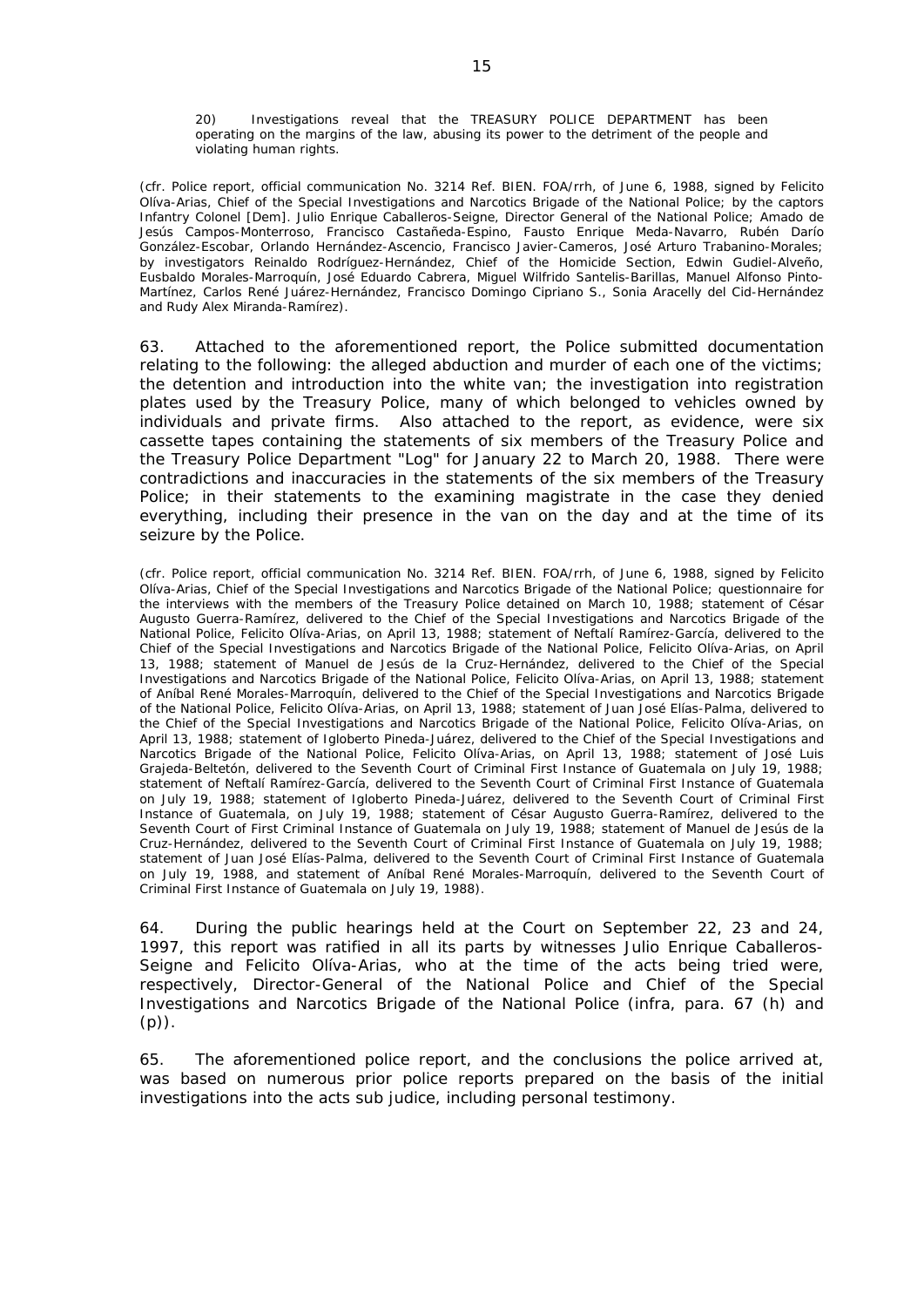66. The Court deems it useful to summarize some of those statements, and to also include the autopsy reports on the murdered persons as well as reference to other evidence.

# **1. Concerning Mr. Julián Salomón Gómez-Ayala:**

a. Following the complaint lodged by Ms. Bertha Violeta Flores-Gómez, the victim's companion, investigators from the Homicide Section of the National Police, Rudy Alex Miranda-Ramírez and Edwin Gudiel-Alveño, went to the place from which Mr. Julián Salomón Gómez-Ayala had disappeared at Ferrocarril Avenue and 35th Street. There they conducted "*door-to-door interrogations throughout the neighborhood and were helped in their inquiries by Mr. PEDRO VÍCTORIO*", who informed them that a woman he knew only as "María", who worked at a "tortillería" shop two blocks from the site of Mr. Gómez's abduction, told him that she had seen a man kidnapped there and taken away in a "*white van*."

*(cfr. Police report of March 21, 1988, signed by Rudy Alex Miranda-Ramírez, Edwin Gudiel-Alveño and Reinaldo Rodríguez-Hernández, Chief of the Homicide Section of the National Police).* 

b. The investigators went to the "tortillería" shop, identified Ms. Josefa González-Rivera as the woman known as "María" and questioned her. She told them that on June 2 (sic), 1987, she was walking towards the "El Guarda" market when, on reaching 3rd Avenue, between 4th and 5th Streets, she saw "*a white truck without windows*" with small light blue letters on its rear. The vehicle stopped in front of a bar and about five young men carrying firearms got out and forced into the vehicle a man she did not know who was walking along 3rd Avenue. Ms. González-Rivera also testified that about three days later she met the kidnapped man's wife and mother and told them what she had seen.

*(cfr. Interview with Josefa González-Rivera, alias "María", contained in police report of March 21, 1988, signed by Rudy Alex Miranda-Ramírez, Edwin Gudiel-Alveño and Reinaldo Rodríguez-Hernández, Chief of the Homicide Section of the National Police).*

The investigators asked Ms. González-Rivera to help them identify the white van, which was parked in the National Police compound. She said that the vehicle was different to the one used in Mr. Gómez's detention, but was of the same color and type. Ms. González-Rivera also did not recognize the photographs of the members of the Treasury Police since, as she explained, she had not observed any of the men who detained Mr. Gómez-Ayala because she had poor vision and it had all happened rather suddenly.

*(cfr. Police report of March 21, 1988, signed by Rudy Alex Miranda-Ramírez, Edwin Gudiel-Alveño and Reinaldo Rodríguez-Hernández, Chief of the Homicide Section of the National Police; identification by Ms. Josefa González-Rivera at the Headquarters of the National Police of Guatemala C.A., contained in report No. "3" of the Guatemalan National Police Homicide Squad of March 22, 1988, signed by Rudy Alex Miranda-Ramírez, Edwin Gudiel-Alveño and Reinaldo Rodríguez-Hernández, Chief of the National Police Homicide Squad).* 

c. Ms. Bertha Violeta Flores-Gómez, Mr. Gómez-Ayala's companion, recounted that an unknown individual informed her that Mr. Gómez "*had been abducted and put inside a white van,* [... that the van ...] *had tinted windows*" and that "*no one had come to look for*" the victim, with the exception of an acquaintance who answered to the nickname of "the Colonel." Ms. Flores did not recognize any of the photographs of six Treasury Police agents she was shown.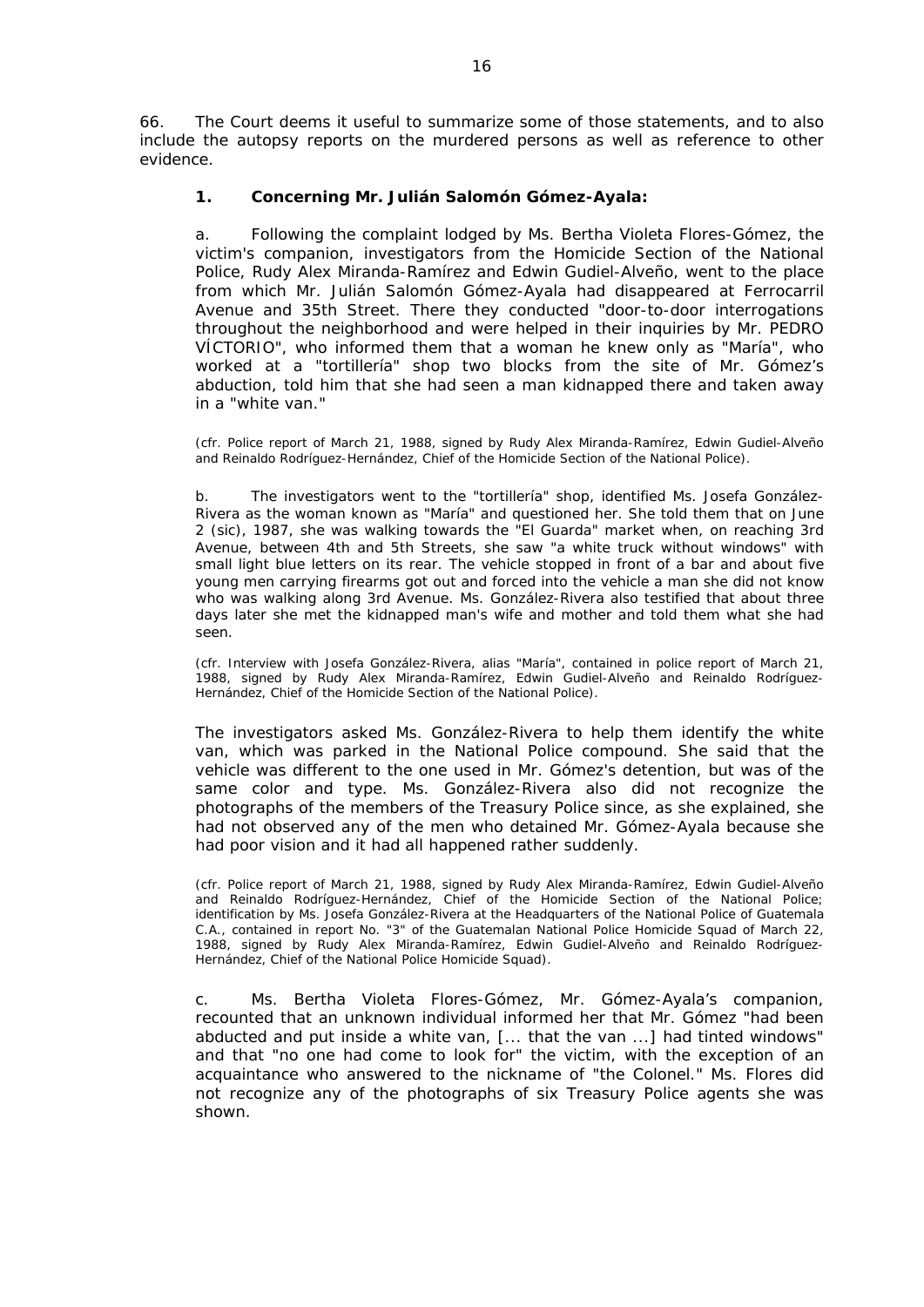*(cfr. Statement of Ms. Bertha Violeta Flores-Gómez, delivered through record at the Special Investigations and Narcotics Brigade of the National Police Department on May 5, 1988).* 

d. Ms. Blanca Alicia Ochaeta-Corzo de Ortiz, Mr. Gómez Ayala's landlady, delivered three statements: one during questioning by Police Officer II Reinaldo Rodríguez-Hernández at the Observation Room of the IGSS General Hospital on April 16, 1988; the other two through affidavits at the Special Investigation and Narcotics Brigade of the National Police Department on April 28 and May 20, 1988.

In her testimony of April 28, 1988, she said that in 1986 she had as tenants the victim, his companion Bertha Violeta Flores-Gómez and their small son; that Gómez-Ayala's companion told her that he had been abducted by individuals "*in a white van;*" that eight days after the kidnapping three individuals arrived on three consecutive days and were let in by Ms. Flores-Gómez, as if she knew them. To the witness's remark that she disapproved of that sort of visitor, Ms. Flores-Gómez replied that she received them because "*one of them was known as 'the Colonel', that the other two were his employees and that he had reassured her and offered to locate her husband and bring him back.*" Those three individuals arrived on three successive days; on one occasion "the Colonel" was wearing green uniform trousers similar to those worn by the army.

She was shown photographs of the white Ford "van" but did not recognize it. On the other hand, she "*was absolutely sure*" that she recognized two photographs: one, of the person known as "the Colonel," which was a photograph of Aníbal René Morales-Marroquín, and another of Manuel de Jesús de la Cruz-Hernández. Both of these men were members of the Treasury Police.

*(cfr. Statement of Ms. Blanca Alicia Ochaeta-Corzo de Ortiz, delivered through affidavit at the*  Special Investigations and Narcotics Brigade of the National Police Department on April 28, 1988).

In her testimony of May 20, 1988, she repeated what she had stated earlier and, having been shown thirty-two photographs of persons in police uniform, she recognized the following: Edwin Arturo Pineda-Hichus (sic), José Luis Grajeda-Bentetón, Douglas Rafael Meneses-González, Manuel de Jesús de la Cruz-Hernández and Aníbal René Morales-Marroquín. She said that she had already recognized the last two in another proceeding. She also pointed out that the first three photographs "[were] *of persons who came to visit Mr. JULIÁN SALOMÓN GÓMEZ-AYALA before his abduction.*"

*(cfr. Statement of Ms. Blanca Alicia Ochaeta-Corzo de Ortiz, delivered through affidavit at the*  Special Investigations and Narcotics Brigade of the National Police Department on May 20, 1988).

e. Autopsy report, official communication No. DI-19/87 of June 18, 1987, containing the results of the autopsy carried out on the body of Mr. Julián Salomón Gómez-Ayala, read as follows:

LESIONS: wound produced by contusion on the nose with ecchymosis and slight swelling. Grazing on the left knee. Indentation produced by the tying of both wrists. Indentation from hanging around the entire neck of 0.5 cm, hyperpigmented. A wound produced by a short, blunt object on the front left of the neck measuring eleven by six centimeters exposing muscle and cervical organs. Wound produced by a sharp object on the front thorax, in the form of a cross, the vertical line measuring thirty-one centimeters and the horizontal twenty centimeters, affecting only the dermal tissue.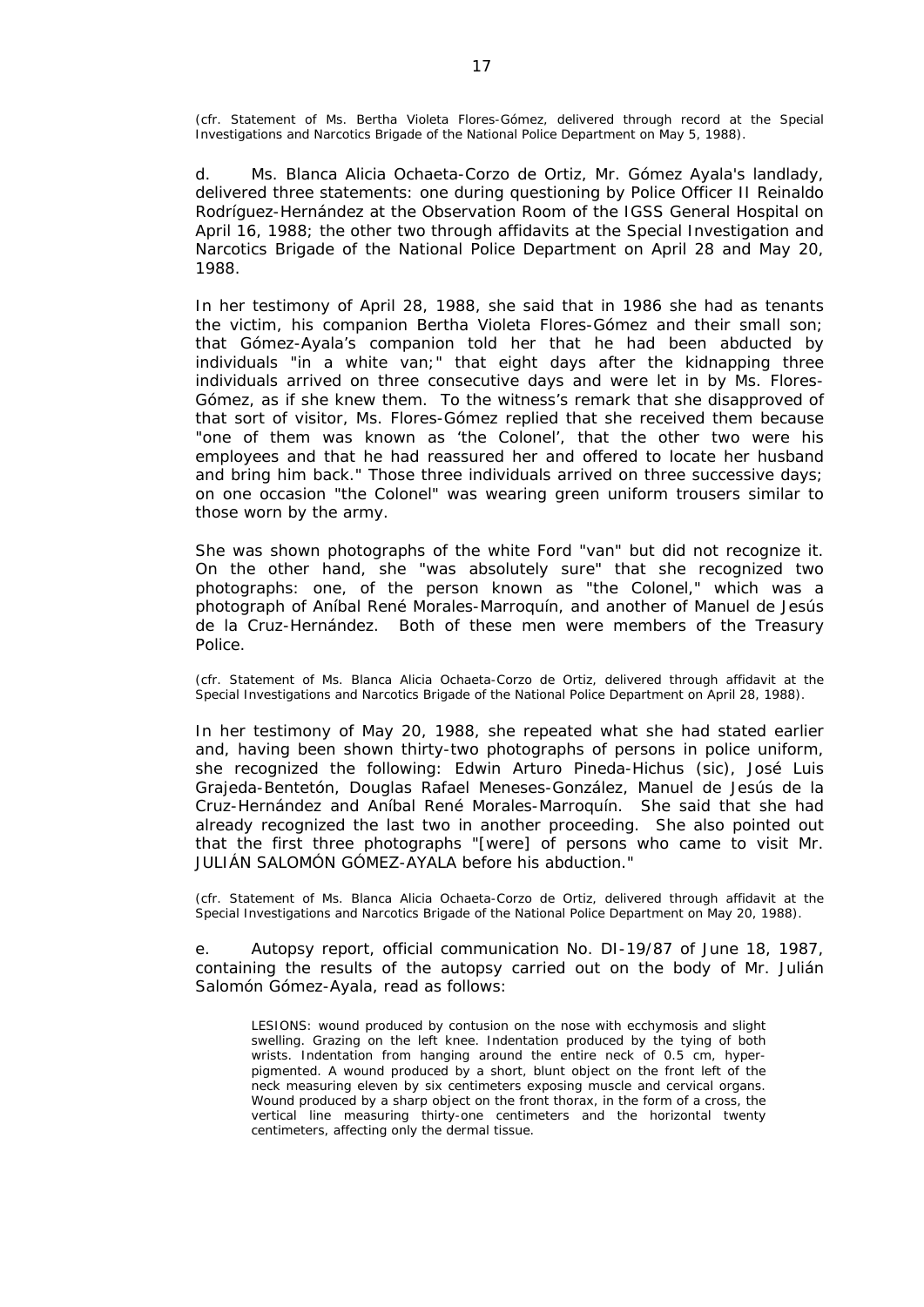The conclusions are:

Asphyxiation by hanging; b) penetrating neck wound produced by a short, blunt object; c) the findings described. ------------------------------CAUSE OF DEATH: a) asphyxiation by hanging; b) penetrating neck wound produced by a short, blunt object.

*(cfr. Forensic autopsy report, official communication DI-19/87 of June 18, 1989).* 

f. Expert Robert C. Bux referred to this document in his report delivered at the public hearing before the Inter-American Court on September 23, 1997 (*infra*, para. 67(l) (1)).

## **2. Concerning Mr. Augusto Angárita-Ramírez and Ms. Doris Torres-Gil:**

a. Mr. Angárita-Ramírez made two statements at the "Pavón" rehabilitation model farm on May 5 and June 15, 1988, respectively.

In the first statement, Mr. Angárita said that he was detained at approximately 1.00 p.m. on December 29, 1987, together with his female companion, Ms. Doris Torres-Gil, by agents of the Treasury Police wearing green uniforms and driving a white van with tinted windows, in which he and his companion were taken to the offices of the Treasury Police. There the Director-General of that body, Mr. Oscar Augusto Díaz-Urquizú, ordered three policemen to take him away and force him to confess to a crime he had not committed. He said that he was handcuffed, ordered to lie face down on the floor and felt a man kneel on his back, is nose and mouth were covered with a thick plastic sheet which prevented him from breathing, while his head was bent back and his legs folded under him. He had been beaten and subjected to painful treatment. A guard had the television on at full volume so that the screams of those being tortured would not be heard. He said that the Treasury Police took away his belongings, that these had not been handed over to the Tribunal, and that they had therefore been taken by the Police. When he was shown photographs of the white "van" with tinted windows, a 1981 Ford Econoline 350, chassis No. IFTJE3460BHA37911, he recognized it as the one used in his capture.

*(cfr. Affidavit signed by Augusto Angárita-Ramírez at the* "*Pavón*" *Rehabilitation Model Farm on May 5, 1988).* 

In his second statement, Mr. Angárita-Ramírez said that when he was captured he was ordered to place his hands behind his back so that he could be handcuffed and to lie face down on the ground; a plastic hood was placed over him so that he could not breathe, while he was kicked in the ribs and his legs folded forward; he was hit on the hands, feet and genitals and threatened with electric shocks. He realized that other people were being tortured in the room and their belongings had been taken away; he was later taken to the Second Precinct of the National Police, together with Ms. Torres-Gil and others.

*(cfr. Statement of Augusto Angárita-Ramírez to the Seventh Court of First Criminal Instance, delivered at the* "*Pavón*" *Rehabilitation Model Farm on June 15, 1988).* 

b. Ms. Doris Torres-Gil, referred to in some documents as Mr. Angárita-Ramírez's wife and in others as his companion, made two statements, one on June 15 and the other on June 23, 1988, before the Seventh Judge of Criminal First Instance.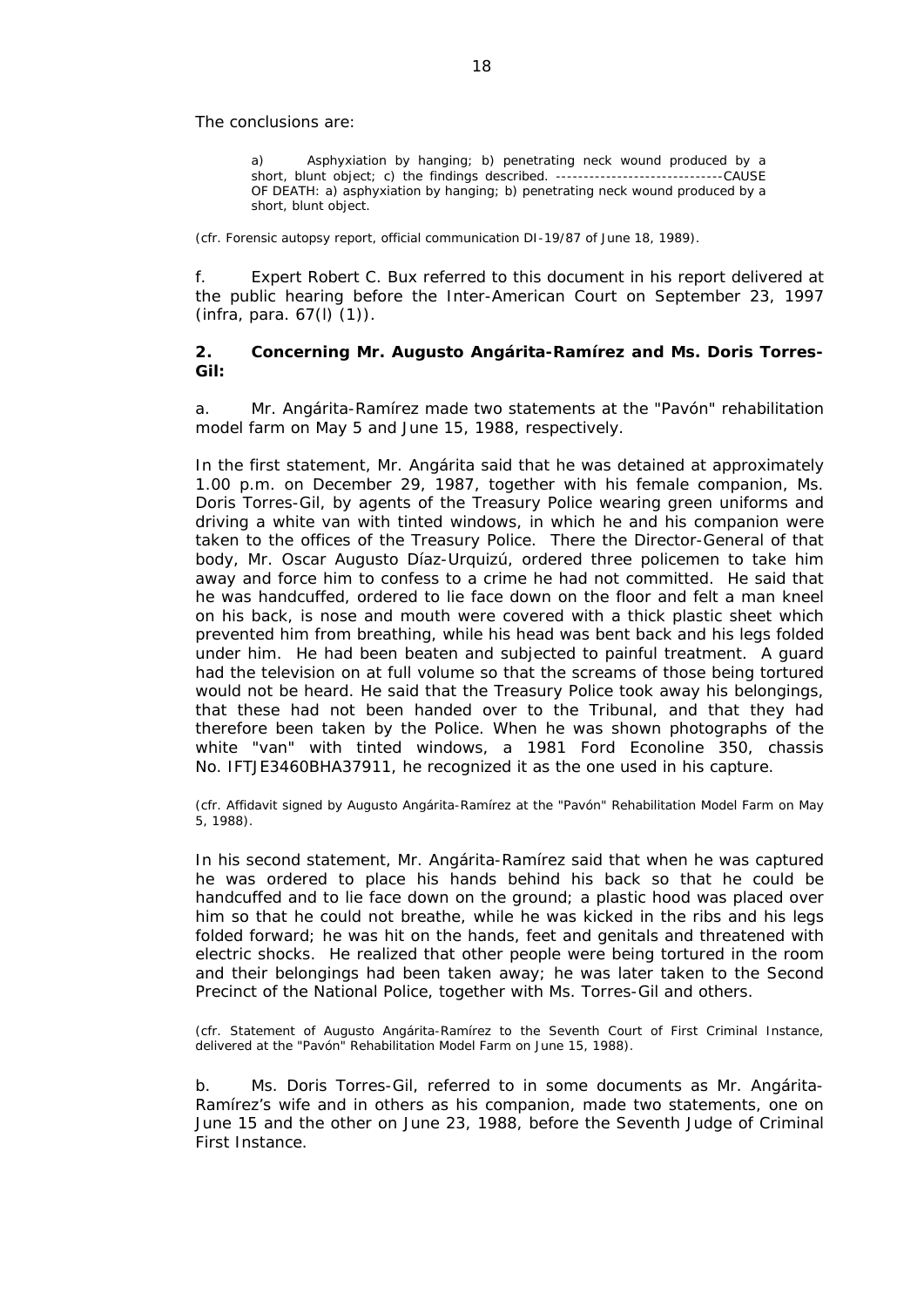In her first statement, Ms. Torres-Gil said that she was apprehended on December 29, 1987, by uniformed members of the Treasury Police and transported in a white "van" about which she knew no other details. She said that she was taken with Mr. Angárita-Ramírez to the offices of the Treasury Police, where they were separated. When she next saw her husband his mouth was bleeding, he was handcuffed and showed signs of torture. She said that her belongings were stolen from her, that sexual advances had been made to her, and that she was taken to the Santa Teresa prison, where she was held.

*(cfr. Statement of Doris Torres-Gil to the Seventh Judge of Criminal First Instance on June 15, 1988).*

In her expanded statement delivered to the same court on June 23, 1988, Ms. Torres-Gil recognized the white van in photographs relating to the case, which she was shown, and also recognized photographs of Treasury Police agents Francisco Javier (illegible), Manuel Castañeda-Obua, Miguel Humberto Aguirre-López and Hugo Silva-Morán, against whom she brought a formal accusation.

*(cfr. Expanded statement delivered to the Seventh Judge of Criminal First Instance by Doris Torres-Gil on June 23, 1988).* 

Mr. Angárita and Ms. Torres both filed complaints with the Office of the Ministry of Interior (Ministerio de Gobernación) and the Procurator for Human Rights of Guatemala, in which they reiterated their previous statements.

*(cfr. Complaint by Augusto Angárita-Ramírez and Doris Torres-Gil to the Office of the Ministry of Interior (Ministerio de Gobernación) of Guatemala and complaint of Augusto Angárita-Ramírez and Doris Torres-Gil to the Human Rights Procurator of Guatemala, on April 26, 1988).* 

c. The then Judge in the case, Mr. Julio Aníbal Trejo-Duque, in his testimony to the Inter-American Court referred to the statements delivered by Mr. Angárita-Ramírez and Ms. Torres-Gil (*infra*, para. 68).

d. In official communication No. F-1580. I-613-88, Dr. Mario Alfredo Porres O., Forensic Expert of the Judiciary of the Republic of Guatemala, reproduced the results of a physical examination conducted on Mr. Angárita-Ramírez on December 30, 1987, in response to a request from the Eleventh Criminal Magistrates' Court, with the following results: superficial chafing at the level of the intermediate line of the rear thorax, the radial and cubital regions of the wrists and the radial region of the first phalanx of the right hand's index finger. Bruises and chafing of the side region of the thorax and abdomen. CONCLUSIONS: a) requires seven days of medical treatment, as of the date in which the injuries were suffered. b) five-day leave of regular occupations. c) no operational impediment, deformity or permanent face scar will derive from the depicted injuries […].

*(cfr. Official communication No. F-1580. I-613-88 of June 15, 1988, issued by Doctor Mario Alfredo*  Porres O., Forensic Expert of the Judiciary of the Republic of Guatemala, addressed to the Seventh *Criminal Court of First Instance, single folio).* 

e. Expert Robert C. Bux informed the Court that he had reviewed the document on Mr. Angárita-Ramírez's injuries (*infra*, para. 67 (l) (2)).

The following information was entered in the Log of the Treasury Police Intelligence and Narcotics Squad of Guatemala City for December 29, 1987: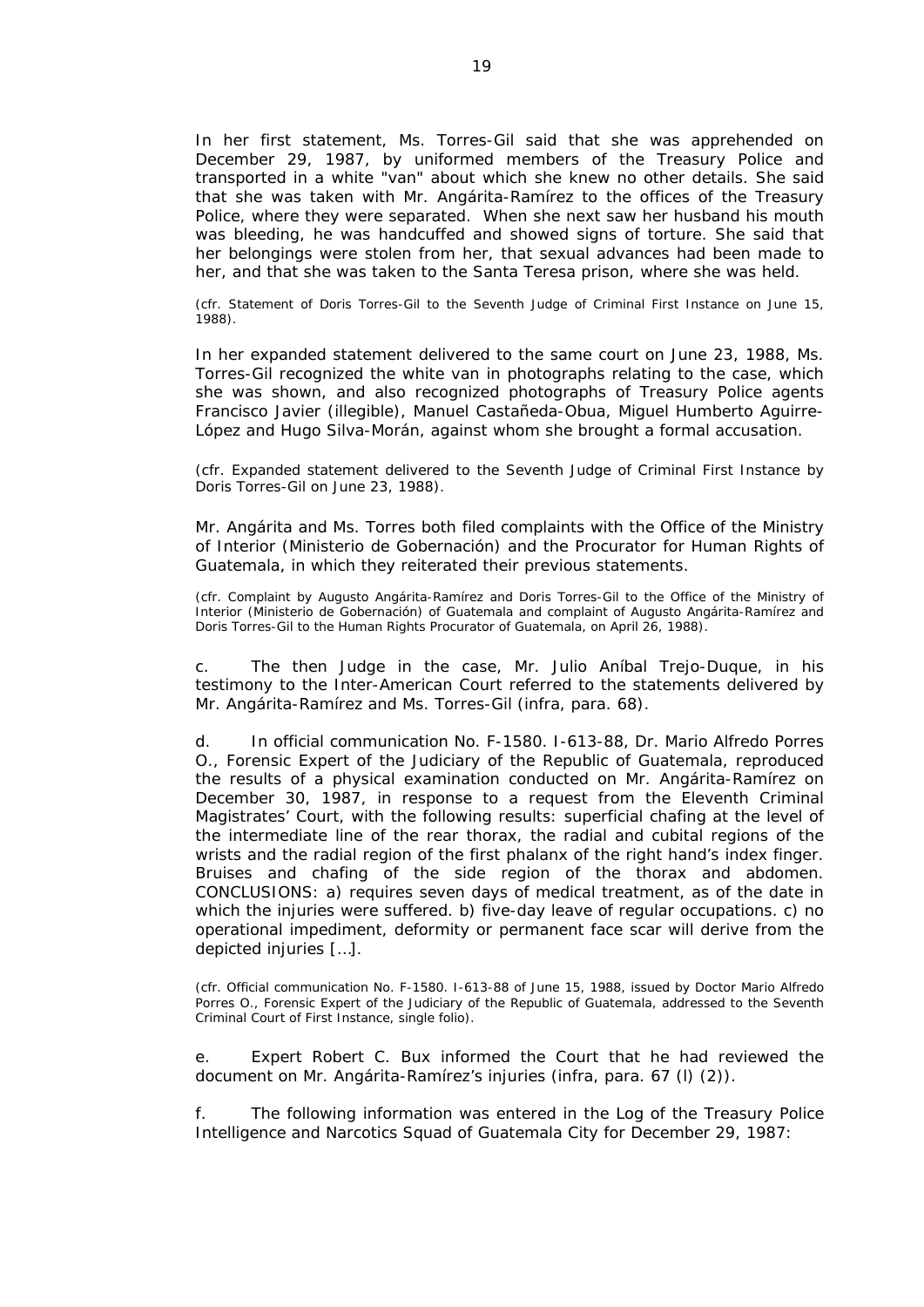CAPTURE, CONFISCATION AND REMAND: At 23:00 hours [on December 29 1987], members of the Treasury Police serving in this Squad, on the public thoroughfare of  $6<sup>th</sup>$  Avenue "A" between  $10<sup>th</sup>$  and  $11<sup>th</sup>$  Streets in Zone 1 of this capital city, in front of the San Luis car park, captured AUGUSTO ANGÁRITA-RAMÍREZ, JOSÉ ROLANDO AGUIRRE-AVELAR, CÉSAR AUGUSTO CALDERÓN (no other surname) and the following women: DORIS TORRES-GIL and GLADYS ANGEOLINA GARCÍA-ROSALES, having surprised them in *flagrante delicto* as they hastily and suspiciously attempted to abandon the following vehicles: a 1982 black Mazda 323, with registration No. P-225584, chassis No. BD1011-538478, engine No. E1-125254, and a red 1974 Toyota pickup with black and gray stripes, registration No. P-93167, chassis No. Kp36-0627, engine No. 2K-0490480, for which reason the captors decided to conduct a detailed search of those persons and of the vehicles described above, and seized from Ms. García-Rosales a package containing TWO (2) pounds and TWO (2) ounces of the drug "COCAINE" which she had hidden under her blouse; from Mr. Calderón (no other surname) an office-sized folder with various documents, which showed that he forged papers and conducted illicit transactions; from Mr. Angárita-Ramírez was seized a package containing TWO (2) pounds and FOUR (4) ounces of the drug "COCAINE" in a red nylon bag; from Mr. Aguirre-Avelar was seized HALF an ounce of the drug "COCAINE", TWO (2) ounces of marijuana, and cocaine-inhaling implements, for which reason they were detained and the aforementioned drugs were seized and those responsible subsequently brought before the authorities of the Eleventh Criminal Magistrates' Court for legal proceedings. The aforementioned cocaine and vehicles were placed at the disposal of that Tribunal, the cocaine was kept at the Squad in my charge and the vehicles placed in the courtyard of the Treasury Police Department, for consequent proceedings.

(cfr. Log of the Intelligence and Narcotics Brigade of the Treasury Police of the city of Guatemala for the month of December 1987).

#### **3. Concerning Ms. Ana Elizabeth Paniagua-Morales:**

a. Ms. María Idelfonsa Morales de Paniagua, mother of victim Ana Elizabeth Paniagua-Morales, reported her daughter's disappearance to the Anti-Kidnapping Squad of the Special Investigations and Narcotics Brigade of the National Police on February 9, 1988.

(cfr. Police report of February 15, 1988, signed by the Acting Chief of the Anti-Kidnapping Squad of the Special Investigations and Narcotics Brigade of the National Police*).* 

She also testified before the Inter-American Court (*infra*, para. 67 (d)).

b. Ms. Blanca Lidia Zamora de Paniagua, wife of the brother of victim Ana Elizabeth Paniagua-Morales, was questioned at her home by investigators Domingo Cipriano-Santos and Ana Aracelly del Cid-Hernández of the Anti-Kidnapping and Extortion Squad of the Special Investigations and Narcotics Brigade of the National Police on February 9, 1988.

*(cfr. Police report of February 15, 1988, signed by the Acting Chief of the Anti-Kidnapping Squad of the Special Investigations and Narcotics Brigade of the National Police).* 

She also testified before the Inter-American Court (*infra*, para. 67 (b)).

c. Mr. Eugenio Ruano, a neighbor of Ms. Ana Elizabeth Paniagua-Morales, was questioned by the aforesaid investigators on February 9, 1988. In his statement Mr. Ruano said that he saw "the individuals when they were kidnapping" Ms. Paniagua-Morales and that they were wearing casual clothes (shorts and sandals). Mr. Ruano also said that he did not know the reasons for the abduction or anything about the kidnappers or the plates on the vehicle they used.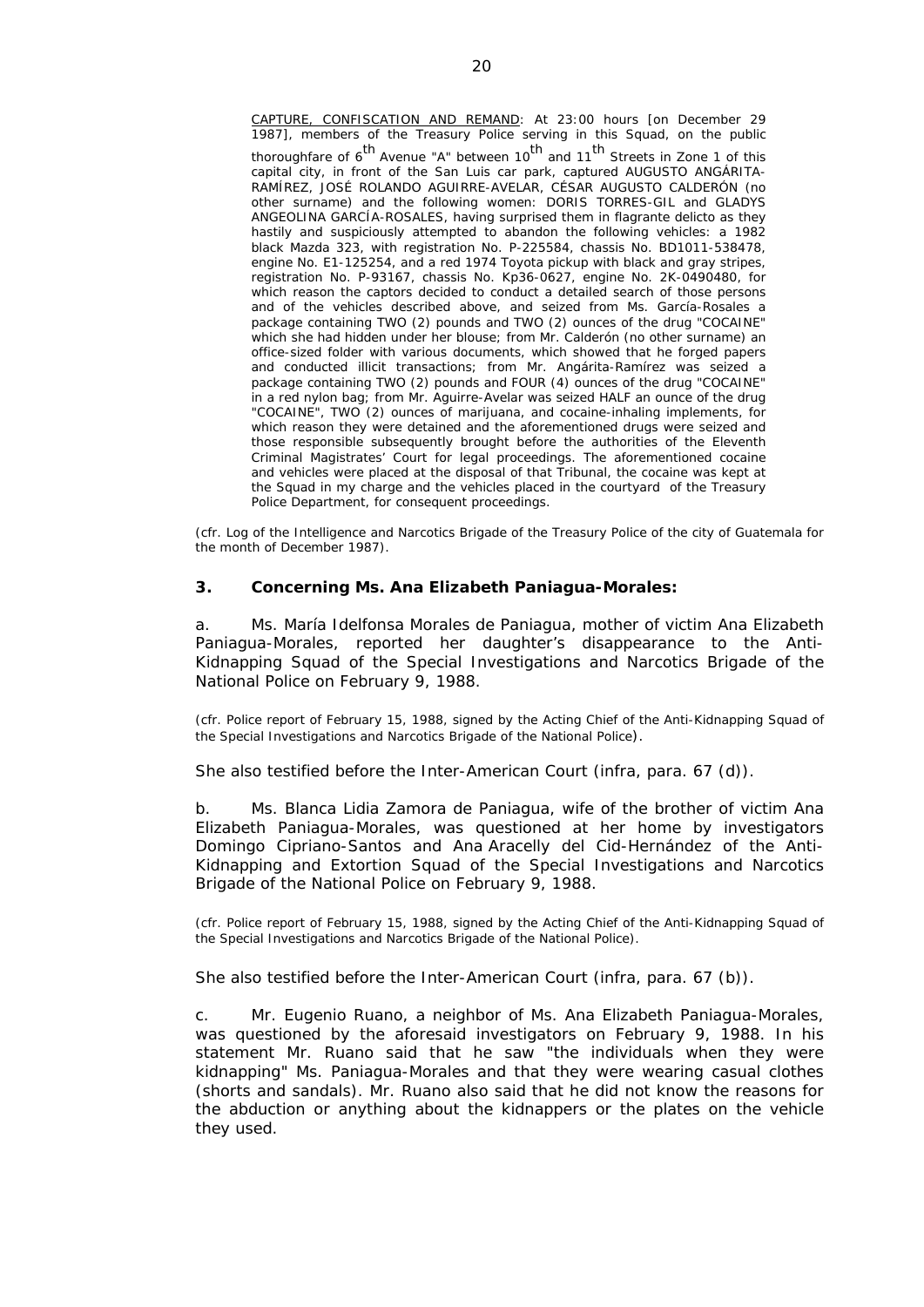*(cfr. Interview with Eugenio Ruano contained in police report of February 15, 1988, signed by the Acting Chief of the Anti-Kidnapping Squad of the Special Investigations and Narcotics Brigade of the National Police).* 

d. The report of the *National Police of Guatemala C.A.* of June 6, 1988, stated that Ms. Felipa Aguirre-González de Celada testified, through affidavit of April 29, 1988, that "individuals in a white Ford van abducted Ana Elizabeth Paniagua-Morales."

*(cfr. Police report, official communication No. 3214 Ref. BIEN. FOA/rr, of June 6, 1988, signed by Felicito Olíva-Arias, Chief of the Special Investigations and Narcotics Brigade of the National Police, p. 5).* 

e. The police report of February 12, 1988, list the examination of a woman's body found at kilometer 1 and 1/2 at the entrance of the highway leading to the Municipality of Palencia. The report describes the cause of death as stab wounds to the left side of the neck and right cheek, possibly inflicted with a bladed weapon.

*(cfr. Police report of February 12, 1988, signed by investigator Julián (illegible) López of the Section on Crimes Against the National Heritage of the National Police).*

f. The results of the autopsy on Ms. Paniagua-Morales's corpse include:

LESIONS: wound produced by a sharp, pointed weapon 18 cm long by 7 cm wide inflicted on the front and left side of the neck, affecting the skin, subcutaneous tissue, muscles, trachea, outer carotid artery and jugular vein on the left side […] CONCLUSIONS: a)- Hypovolemic shock; b)- penetrating neck wound made by a sharp, pointed weapon; c)- perforation of the trachea; d)- perforation of the veins on the left side of the neck. CAUSE OF DEATH: hypovolemic shock; penetrating neck wound made by a sharp, pointed weapon.

*(cfr. Official communication No. A-567.B-70/95 of the Forensic Department of the Judiciary of the Republic of Guatemala, C.A., dated December 22, 1995, and signed by Dr. Alonso René-Portillo).* 

g. Expert Robert C. Bux referred to the documents relating to the death of Ms. Paniagua-Morales in the report he delivered before the Inter-American Court (*infra*, para. 67 (l) (3)).

## **4. Concerning William Otilio González-Rivera and Pablo Corado-Barrientos:**

a. Mr. Gilberto González-Saquij, an travelling vendor who witnessed the arrest of Mr. González and Mr. Corado, testified on two occasions: the first on March 22, 1988, to investigators José Eduardo Cabrera and Carlos René Juárez-Hernández, and the second on May 25, 1988 to investigator José Eduardo Cabrera.

In the first statement Mr. González-Saquij said that he had known Mr. "*William Otilio*" and Mr. Pablo Corado for three months; that on the day they disappeared he had seen them at 6.00 p.m. talking to an "*unknown man armed with a pistol and cartridges;*" that "*he heard the armed man persuading them to go for a walk, and they went away.*" He said that the man and others with him appeared to be soldiers and often visited the banana stalls; that he had not seen them since the two victims' disappearance and "*he had heard that those*  [unknown persons] *were from the G-2.*" He further testified that a coal vendor there, known as "Tanish", packed up his stall when he realized that those persons were there and went away; that "*Tanish*" was a friend of the deceased,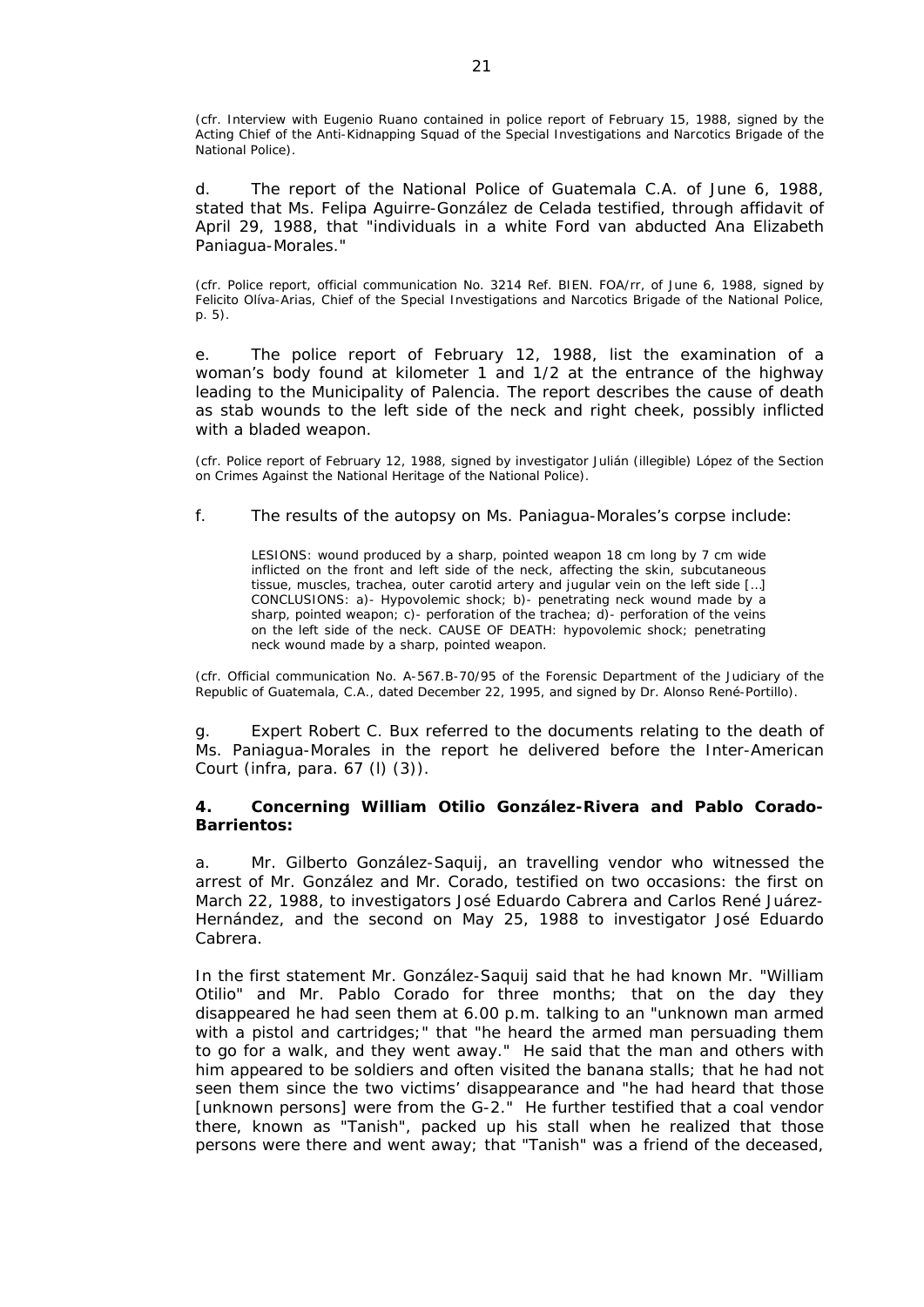knew what had occurred and told "*people in the area that he would tell the authorities what he knew.*" He would not give his address because he was afraid of what would happen to him, as was everyone in the area.

*(cfr. Interview with Gilberto González-Saquij contained in the police report of March 22, 1988).* 

In his second statement, Mr. González-Saquij added that the victims, accompanied by a stranger armed with "*a pistol and two cartridges,*" had walked away from the area.

*(cfr. Interview with Gilberto González-Saquij contained in the police report of May 25, 1988).* 

b. Mr. Carlos René Juárez-Hernández, investigator with the Special Investigations and Narcotics Brigade of the National Police, testified before the Seventh Judge of Criminal First Instance on July 13, 1988, that he had thought at the time he took Mr. González-Saquij's statement that "*at the terminal anyone armed was said to belong to the G-2, and* […] *perhaps* [the armed men] *visited them because Mr. William Otilio González-Rivera was an exparatrooper.*"

*(cfr. Statement of Carlos René Juárez-Hernández, investigator of the National Police serving with the Special Investigations and Narcotics Brigade of the National Police).*

c. According to the autopsy report of February 12, 1988, Mr. Corado-Barrientos's corpse had

[g]razes on the forehead and chin. Second-degree ecchymosis on the right cheek. A stab wound measuring thirteen by three cm. on the left middle clavicle of the pectoral area affecting the skin, cellular tissue, and pectoral muscles, forming a cavity. A stab wound measuring twelve by three cm. on the right middle clavicle of the pectoral region affecting skin, cell tissue, pectoral muscles and forming a cavity

adding as conclusions:

- Stab wounds to the thorax and abdomen inflicted with a bladed weapon.
- b) Hypovolemic shock. Acute anemia. c) Bilateral haemothorax. Haemoperitonitis.
- d) Perforation of the lungs and liver. e) Perforation of the heart. f) Fracture ribs.
- -- CAUSE OF DEATH: Stab wounds to the chest and abdomen.

*(cfr. Official communication No. F-1655. D-72-88 of June 22, 1988).* 

d. According to the autopsy report of February 12, 1988, Mr. González-Rivera's corpse had:

LESIONS: Stab wounds measuring ten by two and half centimeters on the right middle clavicle of the pectoral area. A short bruising wound measuring three by three centimeters running vertically along the left middle clavicle [.]

#### and the following conclusions:

a) Chest and abdominal stab wounds inflicted with a bladed weapon; b) Hypovolemic shock - acute anemia; c) Bilateral haemothorax - haemoperitonitis; d) Lung perforation; e) Perforation of the heart; f) Rib and bone fractures. CAUSE OF DEATH: 1) Stab wounds to the chest and abdomen.

*(cfr. Forensic report of February 12, 1988, reproduced in official communication number C-3006-88 of June 22, 1988).*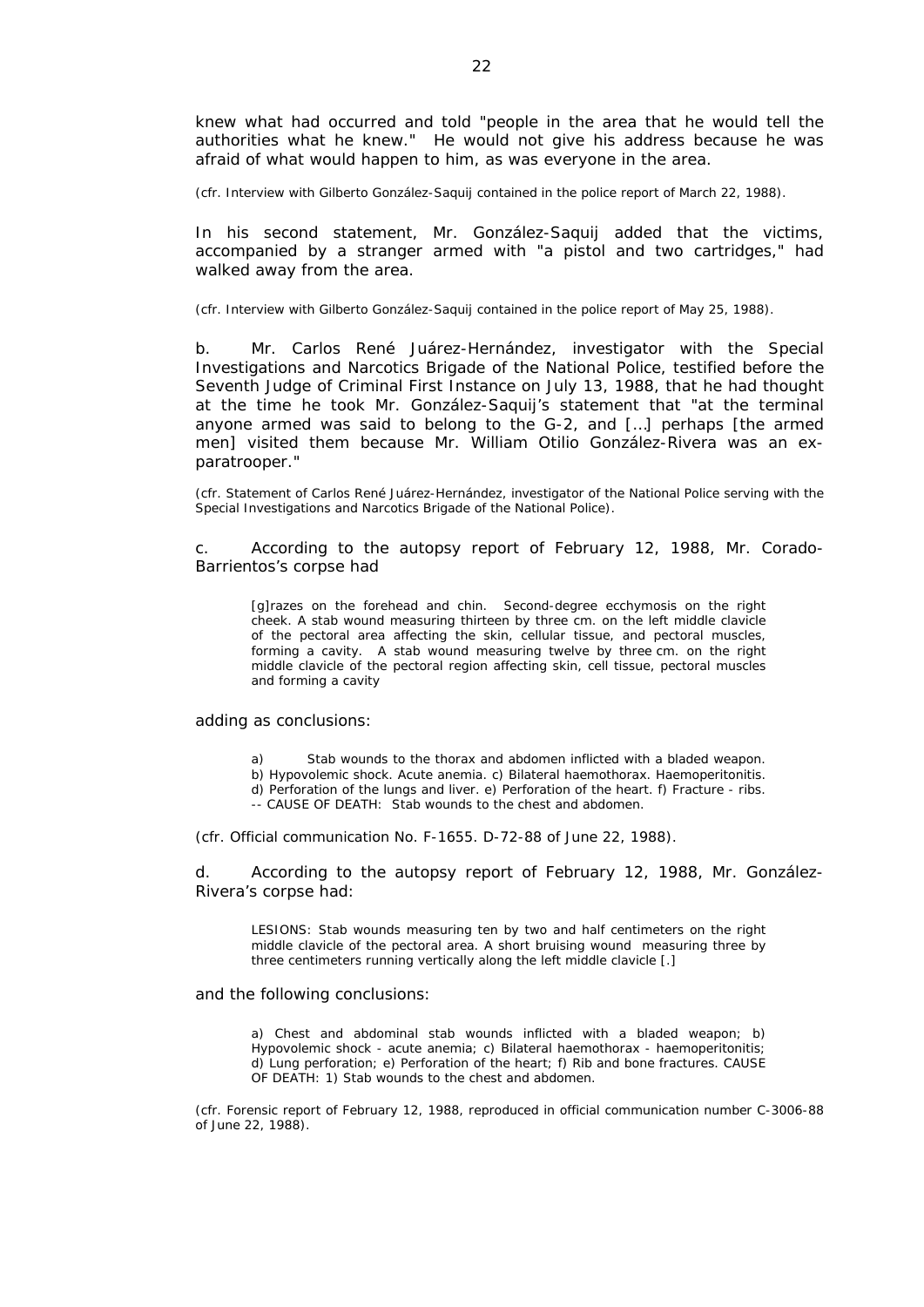e. Expert Robert C. Bux referred to documents relating to the deaths of Mr. González-Rivera and Mr. Corado-Barrientos in his report delivered before the Inter-American Court (*infra*, para. 67 (l) (4) and (5)).

#### **5. Concerning Mr. Manuel de Jesús González-López:**

a. Ms. María Elizabeth Chinchilla de González, wife of Mr. Manuel de Jesús González-López, delivered three statements: the first two through affidavits of May 5 and 13, 1988, and the third to the Inter-American Court (*infra*, para. 67 (a)).

In her first statement, Ms. Chinchilla de González said that her husband had been kidnapped in a white "*minibus*" on February 11, 1988, at approximately 6.00 p.m. and was found dead on February 13. When later shown photographs of a white "van", she said that it was not the vehicle in which her husband had been abducted, and that one had been smaller with windows. She was also shown "*six photographs of six persons, to see whether she recognize*[d] *any of them as a participant in her husband's abduction*." Ms. Chinchilla de González declared that she did not recognize the men in the photograph.

*(cfr. Sworn statement of María Elizabeth Chinchilla de González delivered to Notary Jorge Humberto Castillo de León on May 5, 1988).* 

In her second statement, Ms. Chinchilla de González said that her husband had been abducted by four armed men in a white "van". She was shown the white 1986 Nissan Cherry Vanette minibus, chassis No. KHGC120-027394, engine No. A15-092198A, registration plate P-89324. After close study, Ms. Chinchilla de González said that it was the same as the vehicle "*in which her husband had been kidnapped.*"

*(cfr. Sworn statement of María Elizabeth Chinchilla de González delivered to Notary Fernández Font on May 13, 1988).* 

b. Ms. María Julia González-López, the victim's sister, was questioned on March 30, 1988, by investigators Edwin Gudiel-Alveño and Miguel Wilfredo Santeliz, from the Homicide and Disappeared Persons squads, respectively, of the Special Investigations and Narcotics Brigade of the National Police. Ms. González-López declared that when she asked her sister-in-law (the wife of Mr. Manuel de Jesús González-López's) about her husband's death, she had told her "*not to ask her anything about what had happened because she knew nothing, adding that she was not to say anything because MANUEL* [de Jesús González-López] *was already dead and* […] *she was not to accord it any importance*." Ms. González-López also said that, when she asked her sister-inlaw whether she remembered what the vehicle in which Mr. González-López had been abducted was like, she told her that it was a white van "*and that afterwards she sa*[id] *that it was a grey SUBARU van, and later again she sa*[id] *that she kn*[ew] *nothing and she was not to ask her any more questions.*"

*(cfr. Police report of the Special Crimes and Narcotics Squad of the Homicide Section of the National Police of April 4, 1988).* 

c. The following mention is made in the police report of February 13, 1988, concerning Mr. González-López's corpse when it was found.

[i]ndentation on the neck, with signs of torture and hanging: [...] on the wrists signs of having been tied, grazes on the forehead.

*(cfr. Police report of February 13, 1988, signed by Mario Alfonso Pérez Martínez, Second Int. Chief, Homicide Sec. of the National Police).*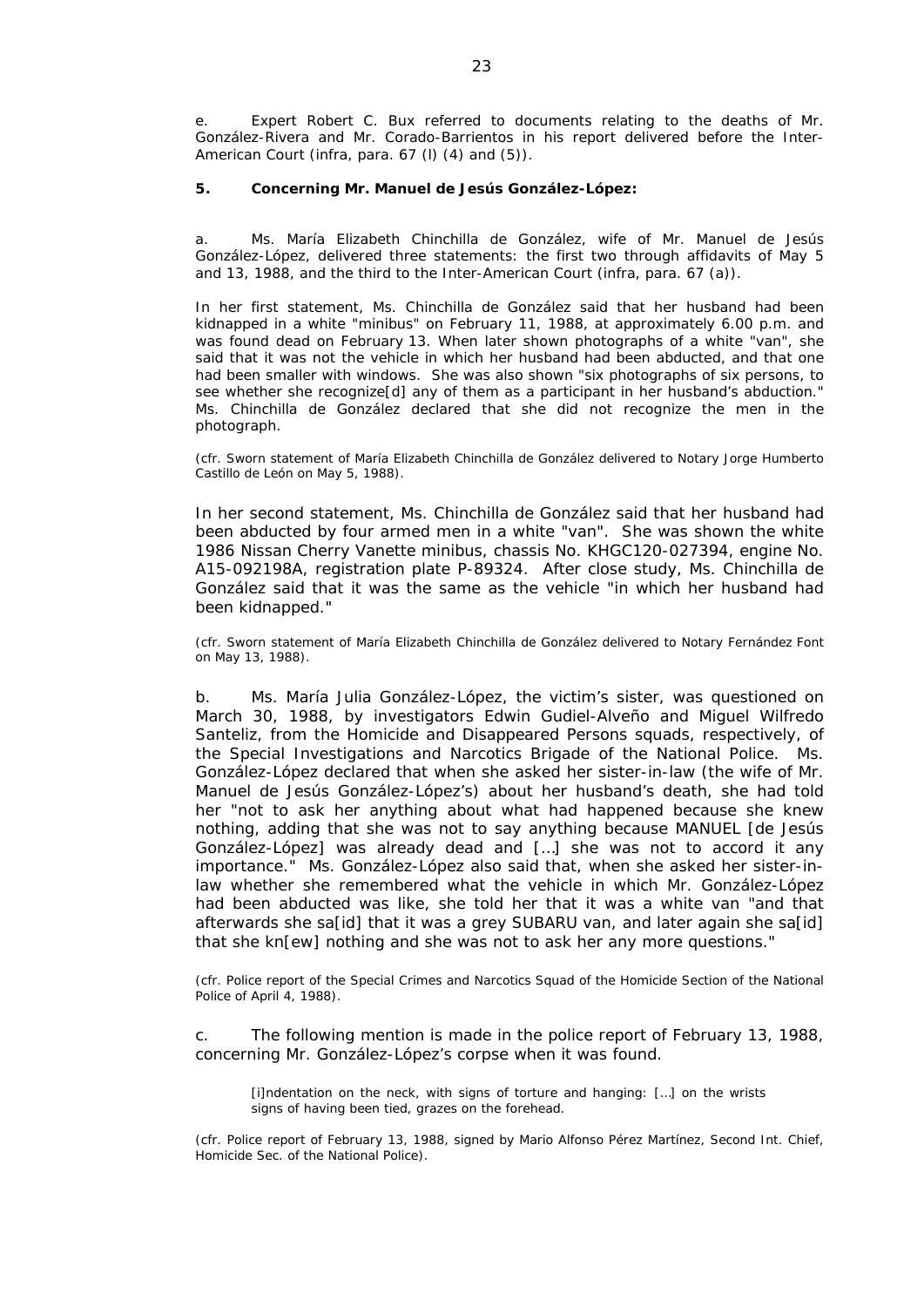d. According to the autopsy report of February 18, 1988, Mr. González-López's corpse bore:

LESIONS: a two-centimeter-wide indentation from hanging was found [...]. CONCLUSIONS: a- an indentation from hanging. b- signs of asphyxiation. cpancreatitis. CAUSE OF DEATH: asphyxiation by hanging.

*(cfr. Official communication No. A-568.B-71/95 of the Forensic Department of the Judiciary of the Republic of Guatemala, dated December 22, 1995, and signed by Dr. Alonso René Portillo, Medical Examiner; death certificate of Manuel de Jesús González-López Ref. C-165-87/Of.7th. of May 14, 1990).*

e. At the public hearing before the Court, expert Robert C. Bux commented on the contents of the autopsy report on Mr. González-López (*infra*. 67 (l) (6)).

#### **6. Concerning Mr. Oscar Vásquez:**

a. Mr. Vásquez made a statement through affidavit signed on March 15, 1988, at the Office of the Warden of the Pavón Rehabilitation Correctional Farm. He said that he had been detained at approximately 7.30 p.m. on February 13, 1988, at his home in Zone 6 of Guatemala City; that he had been put into a white "van" with tinted windows; that he had been taken to the Treasury Police station, where he was beaten. He recognized the photograph of a white "van" shown him and those of agents Manuel de Jesús de la Cruz-Hernández, Aníbal René Morales-Marroquín and Juan José Elías-Palma. The last two were wearing Treasury Police uniform and took part in his arrest.

*(cfr. Affidavit signed by Oscar Vásquez on March 15, 1988, at the Office of the Warden of the Pavón Rehabilitation Correctional Farm).* 

b. Mr. Oscar Humberto Vásquez, the victim's son, testified before the Court (*infra*, para. 67 (f)).

c. Ms. Raquel de Jesús Solórzano, the victim's wife, testified before the Inter-American Court (*infra*, para. 67 (e)). Ms. Solórzano also testified through a affidavit signed on March 16, 1988, that on February 13 of that year her husband had been arrested by a member of the Treasury Police and another individual wearing gray trousers, both of whom were armed. She learned from neighbors that the vehicle used to transport them was a white van and that her husband's captors were accompanied by about eight other men.

*(cfr. Notarial act signed by Raquel de Jesús Solórzano on March 16, 1988).* 

d. Mr. José Antonio Montenegro, in a statement delivered on March 15, 1988, at the Office of the Warden of the Pavón Rehabilitation Correctional Farm said that when he was forced into the white "van", Mr. Oscar Vásquez was already inside (*infra*, 7 (a)).

*(cfr. Affidavit signed by José Antonio Montenegro on March 15, 1988, at the Office of the Warden of the Pavón Rehabilitation Correctional Farm).* 

e. Notarial act signed by Delia Amparo Hernández-Mejía on March 16, 1988, in which she declared that she had seen a white "van" with tinted windows and no registration plates, in which three uniformed Treasury Police agents were taking Mr. Oscar Vásquez away. She recognized the "van" shown to her in photographs, as well as Manuel de Jesús de la Cruz-Hernández, Aníbal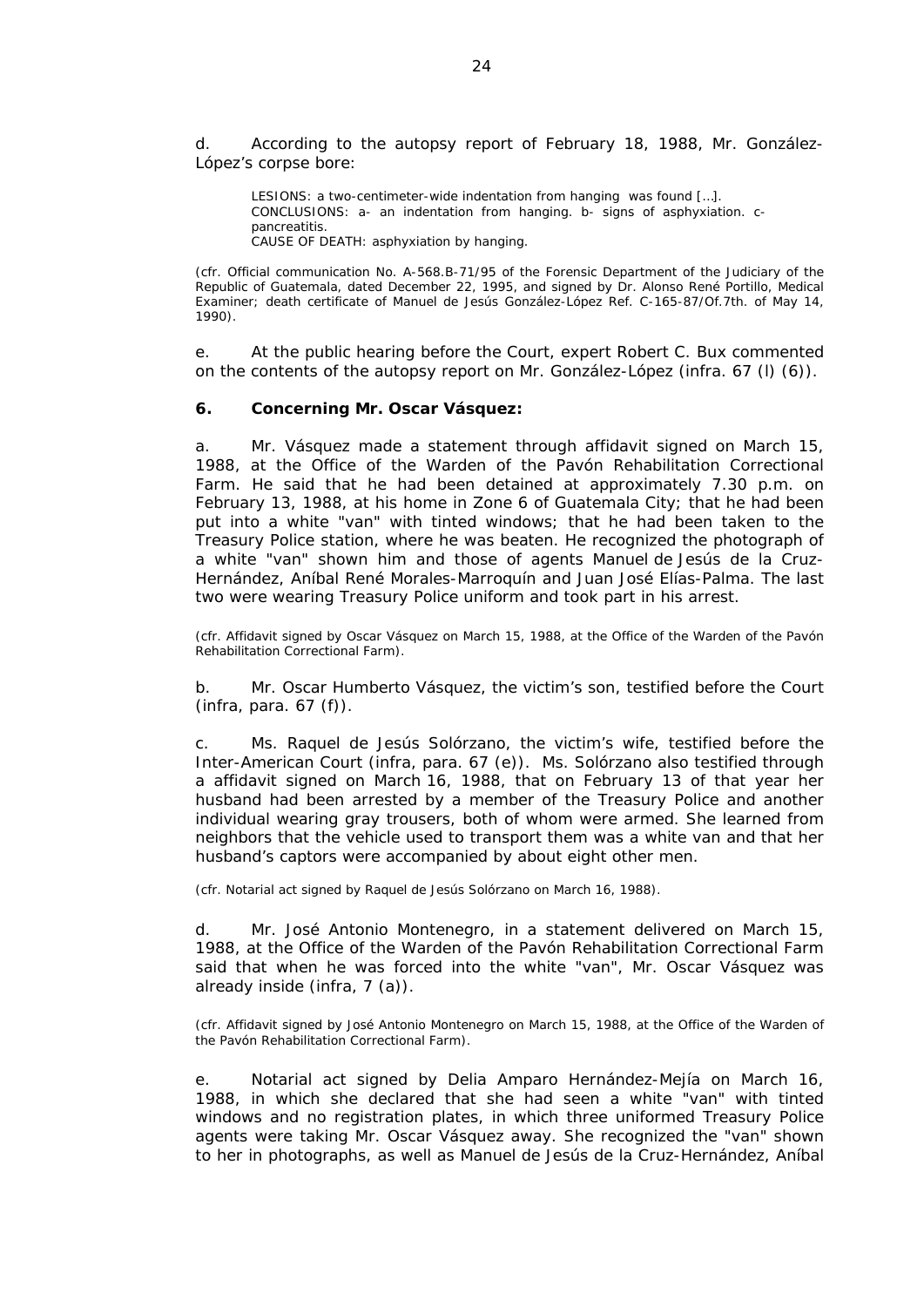René Morales-Marroquín and Neftalí Ramírez as the three individuals who abducted Mr. Vásquez.

*(cfr. Affidavit signed by Delia Amparo Hernández-Mejía on March 16, 1988).*

f. In his report to the Inter-American Court, expert Robert C. Bux (*infra*, para. 67 (l) (7)) referred to the file on Mr. Vásquez and the injuries inflicted on him after his arrest.

g. The following activity is recorded in the Guatemala City Treasury Police Department Intelligence and Narcotics Squad log for February 13, 1988:

CAPTURE, SEIZURE AND REMAND: at 23:00 hours, members of the Treasury Police serving in this Section effected the arrest of persons […] OSCAR VÁSQUEZ-PALACIOS […], on the public thoroughfare at 25 th Avenue and 26 th Street in Zone 6 […] *in flagrante delicto* when at the above address one of them was selling Marijuana and others purchasing and consuming it, seizing that drug from each of them, which was the reason for their detention and remand, together with the *corpus delicti*, to the Twelfth Court of Criminal Justice; to that court they had delivered a sum of exactly one hundred and eighty-two quetzales (Q. 182.00) with which money the accused attempted to bribe the arresting officers.

*(cfr. Log book showing the activities and events in the Intelligence and Narcotics Squad of the Guatemala City Treasury Police Department of Guatemala City for the month of February nineteen hundred and ninety-eight, folio 4).*

h. According to official communication No. 167-REF. GCD/Jmpo of February 14, 1988 from the Chief of the Treasury Police II to the Twelfth Examining Magistrate of Guatemala City, Mr. Vásquez was referred to that Court after being apprehended *in flagrante delito* at a suspicious meeting, and a quantity of "*the herb marihua* (sic)" seized from him. The official communication also states that, according to the statements of the other persons detained and of Mr. Vásquez himself, he was a drug dealer and trafficker in the area in which he was arrested.

*(cfr. Official communication No. 167. REF. GCD/Jmpo of February 14, 1988, from the Chief of the Treasury Police II to the Twelfth Court of Criminal Instruction of Guatemala City).* 

According to an official communication of June 13, 1988, signed by Judge Otto Fernando Palma-Chacón, Twelfth Examining Magistrate, to the Seventh Judge of Criminal First Instance, Mr. Vásquez was taken by the Treasury Police before the Twelfth Examining Magistrate of Guatemala on February 14, 1988, through official communication No. 167, accused of unlawful traffic in pharmaceutical products, drugs or narcotic substances, and active bribery.

*(cfr. Official communication of June 13, 1988, signed by Judge Otto Fernando Palma-Chacón, XII Examining Magistrate and addressed to the Seventh Criminal Judge of First Instance).* 

#### **7. Concerning Mr. José Antonio Montenegro**

a. Affidavit signed by José Antonio Montenegro on March 15, 1988, at the Office of the Governor of the Pavón Rehabilitation Correctional Farm. He testified that he was detained at his home on February 13, 1988, at 7:00 p.m. by three persons in civilian clothes and placed inside a white "van" vehicle with tinted windows and occupied by Mr. Oscar Vásquez. Inside were also seven or eight agents of the Treasury Police, who ill-treated him. At the Treasury Police station they were undressed and beaten, and boxes of sweets and marijuana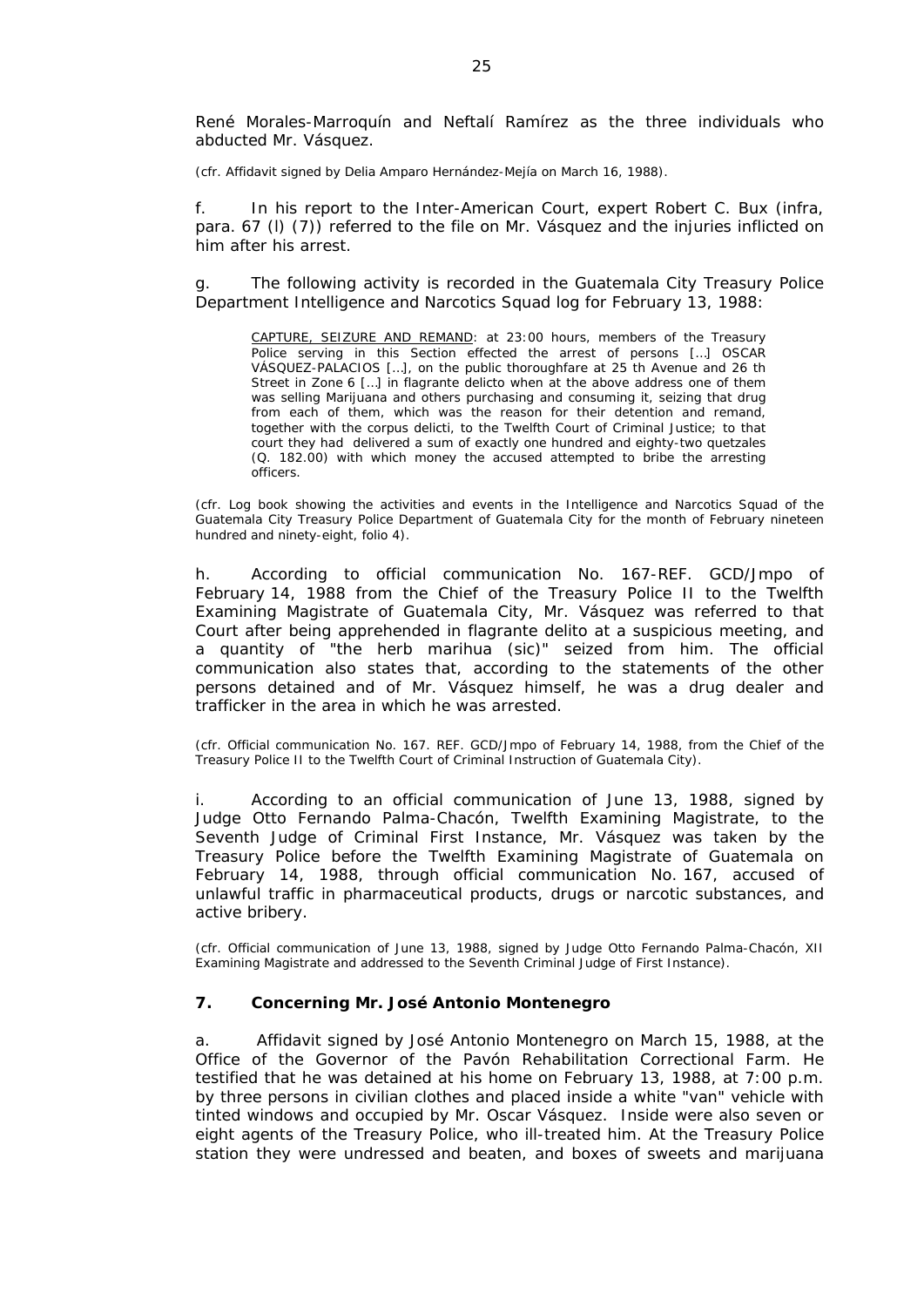planted on them as proof of their commission of the crimes attributed to them. He recognized the photograph of a white "van" he was shown and photographs of Manuel de Jesús de la Cruz, Aníbal René Morales and Juan José Elías-Palma. The last two were wearing Treasury Police uniform and took part in his arrest.

*(cfr. Affidavit signed by José Antonio Montenegro on March 15, 1988, at the Office of the Governor of the Pavón Rehabilitation Correctional Farm).*

b. Ms. Miriam Elizabeth Huertas de Gatica testified by affidavit that she witnessed José Antonio Montenegro's capture on February 13, 1988, by three individuals wearing civilian clothes, their faces hidden by dark caps, who took him away. She recognized the photographs of a white van she was shown.

*(cfr. Statement by Miriam Elizabeth Huertas de Gatica delivered on March 16, 1988, to Notary Eduardo Roberto González-Garnica).*

c. Ms. Graciela Cante testified by affidavit on March 16, 1988, that on February 13, 1988 two men wearing civilian clothes came to her house asking for Mr. Montenegro, who was out at the time. They waited for him and she was later told, when he arrived later they took him away in a white van.

*(cfr. Statement of Graciela Cante delivered on March 16, 1988, to Notary Eduardo Roberto González-Garnica).* 

d. The log of the Intelligence and Narcotics Squad of the Treasury Police Department of Guatemala City contains the following entry for February 13, 1988:

CAPTURE, SEIZURE AND REMAND: at 11:00 p.m., members of the Treasury Police serving in this Section effected the arrest of persons […] JOSÉ ANTONIO MONTENEGRO WITHOUT A SECOND SURNAME, on the public thoroughfare at 25th Avenue and 26th Street in Zone 6 […] *in flagrante delito* when at the above address one of them was selling Marijuana and others purchasing and consuming it, seizing that drug from each of them, which was the reason for their detention and remand, together with the *corpus delicti*, to the Twelfth Court of Criminal Justice; to that court was delivered a sum of exactly one hundred and eighty-two quetzales (Q. 182.00), with which money the accused had attempted to bribe the arresting officers.

*(cfr. Log book showing the activities and events in the Intelligence and Narcotics Squad of the Guatemala City Treasury Police Department, for the month of February, nineteen hundred and ninety-eight, folio 4).*

e. According to official communication No. 167-REF. GCD/Jmpo of February 14, 1988, from the Chief of the Treasury Police II to the Twelfth Examining Magistrate of Guatemala City, Mr. Montenegro was referred to that Court after being apprehended *in flagrante delicto* at a suspicious meeting and a quantity of marijuana seized from him.

*(cfr. Official communication of June 13, 1988, signed by Judge Otto Fernando Palma-Chacón, Twelfth Examining Magistrate and addressed to the Seventh Court of Criminal First Instance; official communication No. 167. REF. GCD/Jmpo of February 14, 1988, from the Chief of the II Treasury Police to the Twelfth Examining Magistrate of Guatemala City).* 

f. According to official communication of June 13, 1988, from Judge Otto Fernando Palma-Chacón, Twelfth Examining Magistrate, to the Seventh Court of Criminal First Instance, Mr. Montenegro was remanded to the Twelfth Criminal Court of Guatemala on February 14, 1988, through official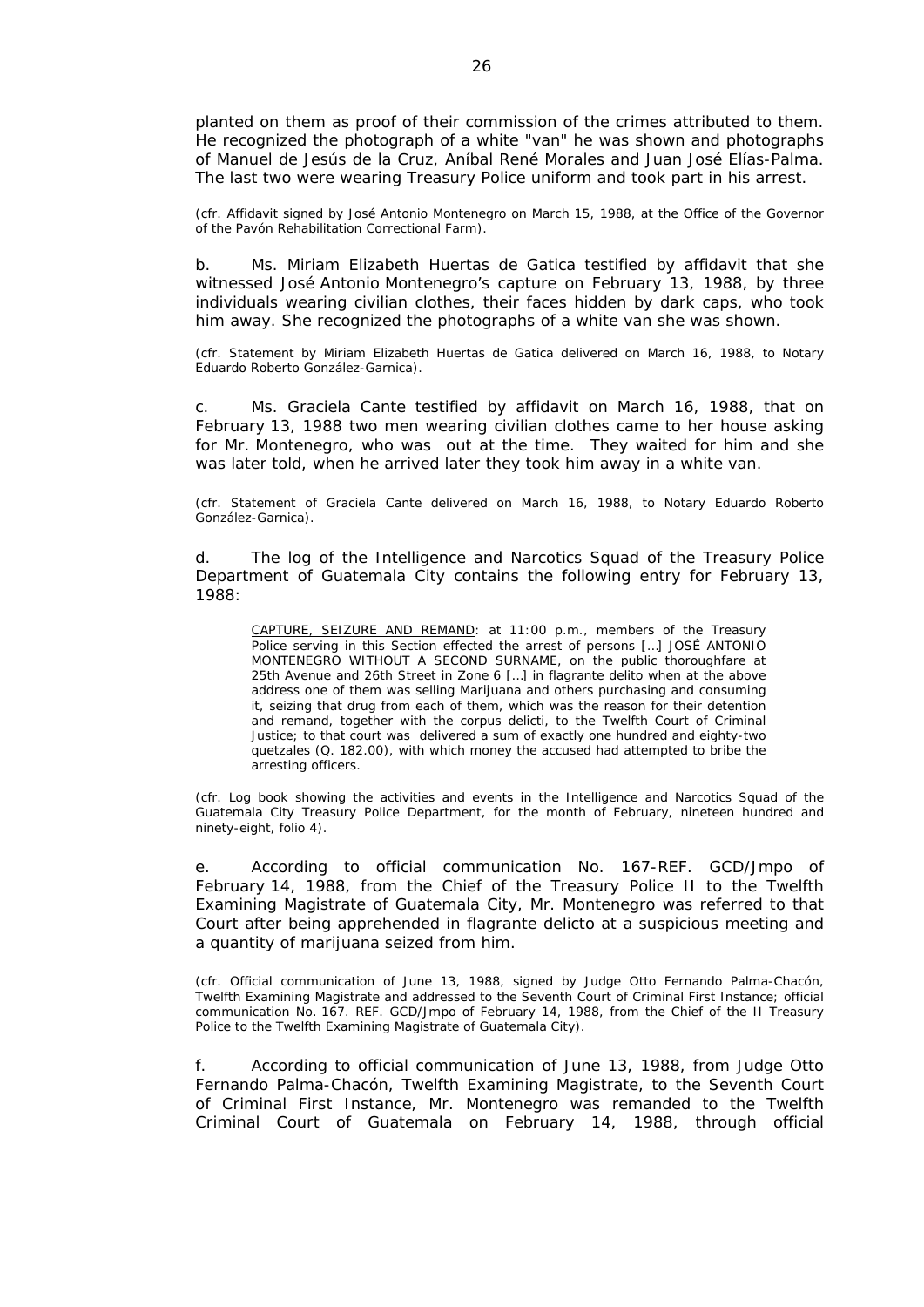communication No. 177, accused of the crimes of unlawful traffic in pharmaceutical products, drugs or narcotic substances, and active bribery.

*(cfr. Official communication of June 13, 1988, signed by Judge Otto Fernando Palma-Chacón, Twelfth Examining Magistrate and addressed to the Seventh Court of Criminal First Instance).*

#### **8. Concerning Mr. Erik Leonardo Chinchilla:**

a. Mr. Mario Ricardo Alvarez-Guevara testified that he saw Mr. Erik Leonardo Chinchilla at 4:35 p.m. when he left with some men in "*his pick-up truck*." He further testified that a friend called Romeo had told him that he had witnessed the kidnapping and that the kidnapper was a thin man of medium height, with dark wavy hair, wearing light clothes and dark glasses, and that he took away Mr. Chinchilla's keys and carried him off in his own "*pick-up*" followed by another gray or light blue "pick up." The witness made the same statement in police report of July 23, 1992.

*(cfr. Interview with Mario Ricardo Álvarez-Guevara, recorded in police report of February 20, 1988; interview with Mario Ricardo Álvarez-Guevara, recorded in police report of July 23, 1992).* 

b. Ms. María Luisa Chinchilla-Ruano, Mr. Erik Leonardo Chinchilla's mother, testified that on the day before his death, her son told her that he had been involved in an accident with two individuals who had identified themselves as bodyguards of Mr. Julio Caballeros, Director of the National Police; they threatened him and forced him to sign a document for payment of damages. On the day of her son's death a friend of his told her that he had seen him arguing around 4.00 p.m. with persons unknown who had taken him away. From the friend's description, one of them appeared to be the person with whom he had had the aforesaid incident.

*(cfr. Interview with Ms. María Luisa Ruano, recorded in police report of February 20, 1987 (rectius 1988)).* 

c. Mr. Nicomedes Castillo-Guzmán, Mr. Chinchilla's biological father, said that he spoke to the bodyguard involved in the traffic accident with his son, who was a man of light brown complexion, thin, with very short semi-straight semi-wavy hair, and that one of the three men that kidnapped his son had the same physical characteristics as the bodyguard who spoke to him. That the witness called "Darwin" saw a gray "*pick-up with a camper*" intercept Erik Chinchilla's car, saw some people arguing with him and then take him away in his own vehicle, following it in another. In a subsequent statement, he also said that when the "*pick-up*" intercepted Mr. Chinchilla's car, the latter said something like "IT WAS NOT MY FAULT."

*(cfr. Interview with Mr. Nicomedes Castillo-Guzmán, recorded in police report of February 22, 1988; interview with Mr. Nicomedes Castillo-Guzmán, recorded in police report of July 23, 1992).* 

d. Mr. Manuel de Jesús Bautista-Marroquín said that his sister informed him that they had killed someone in the field, that he heard shots and went to the National Police to report the incident.

*(cfr. Interview with Mr. Manuel de Jesús Bautista-Marroquín recorded in police report of February 23, 1987 (rectius 1988)).* 

e. Ms. María Cristina Bautista-Marroquín said that she heard a number of shots and told her brother and that, according to the neighbors, three unknown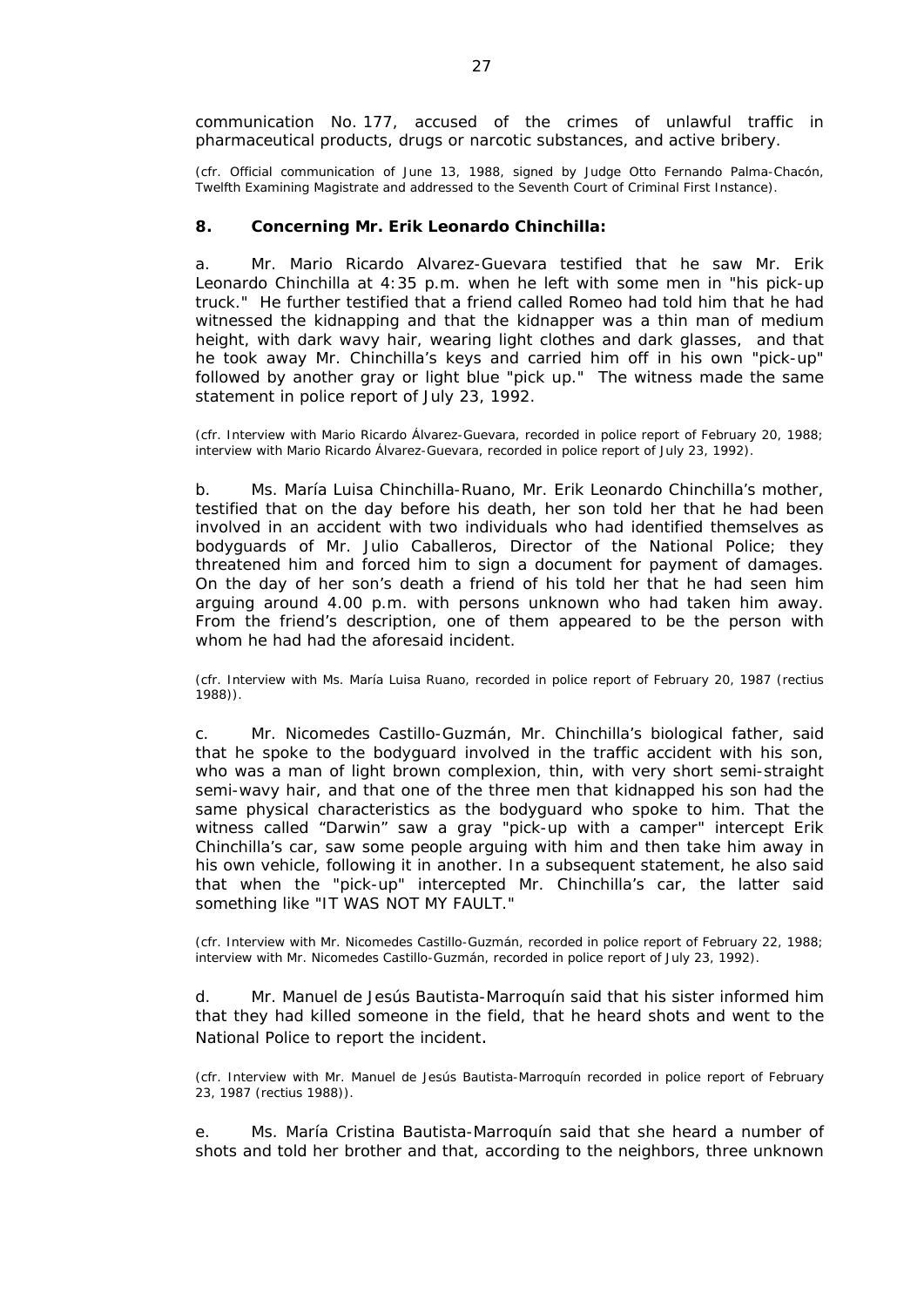persons fled "*in a yellow, beige or perhaps silver truck*" after the shots were fired.

*(cfr. Interview with María Cristina Bautista-Marroquín, contained in police report of February 23, 1987 (rectius 1988)).* 

f. Mr. Juan Guillermo Granados-Fernández said that at 4.30 p.m. on Monday, February 15, 1988, Ms. María Luisa Chinchilla's son, whom he did not know, entered his shop with a rank-and-file policeman and an officer wearing "two deltas" (police insignia); another thin young man of 28, with smooth to slightly wavy hair; a minor of 16 and a girl of about 12, asking him to repair a "*Plymouth*" vehicle, which was being driven by a bodyguard.

*(cfr. Interview with Juan Guillermo Granados-Fernández, recorded in police report of February 23, 1988).* 

g. Ms. Sabina-Sian testified that on the day of Mr. Erik Leonardo Chinchilla's murder, she passed between two vehicles, a red "*pick-up truck*" with Mr. Chinchilla and another thin, light brown skinned man, wearing a shirt with brown stripes and a blue jacket, seated inside; in the other vehicle were two individuals whom she could not see clearly, because this "*vehicle, which was yellow or beige, or rather mustard-colored, was a truck*" with tinted windows.

#### *(cfr. Interview with Ms. Sabina-Sian, recorded in police report of February 23, 1987 (rectius 1988)).*

h. Dr. Carlos Manuel Alegría indicated in a police report of February 23, 1987 (*rectius* 1988), that he had performed the autopsy on Mr. Chinchilla on February 17 and that his body had nine bullet holes, four in the cranial area, two in the chest, two in the right forearm and one in the right hand. Two bullets were found, one in the right elbow and the other in the stomach muscles. Death occurred at 6.00 p.m. The shots were fired from a distance of fifty centimeters.

*(cfr. Interview with Dr. Carlos Manuel Alegría, recorded in police report of February 23, 1987 (rectius 1988)).* 

i. Investigators Izquierdo and Villagrán said they had taken preliminary statements at the site of Mr. Erik Leonardo Chinchilla's murder; that they interrogated a 58-year old individual who said that a "*pick-up*" and yellow van with tinted glass carrying two men had arrived at the spot. Both vehicles stopped for fifteen minutes; he then saw the man sitting in the right seat of the "*pick-up*" get out and fire at the driver, get back in to the van and speed off.

*(cfr. Interview with agents Izquierdo and Villagrán, recorded in police report of March 3, 1988).* 

j. Expert Robert C. Bux reported to this Court on some documents referring to Mr. Erik Leonardo Chinchilla's death (*infra*, para. 67 (l) (8)).

#### **9. Concerning Mr. Marco Antonio Montes-Letona:**

a. Mr. Montes-Letona delivered a statement at the Office of the Warden of the Pavón Rehabilitation Correctional Farm on March 15, 1988, in which he declared that he was detained on February 19, 1988, at 3.30 p.m. in the lobby of the Hotel Capri on Ninth Avenue between 15 th Street "A" and 16 th Street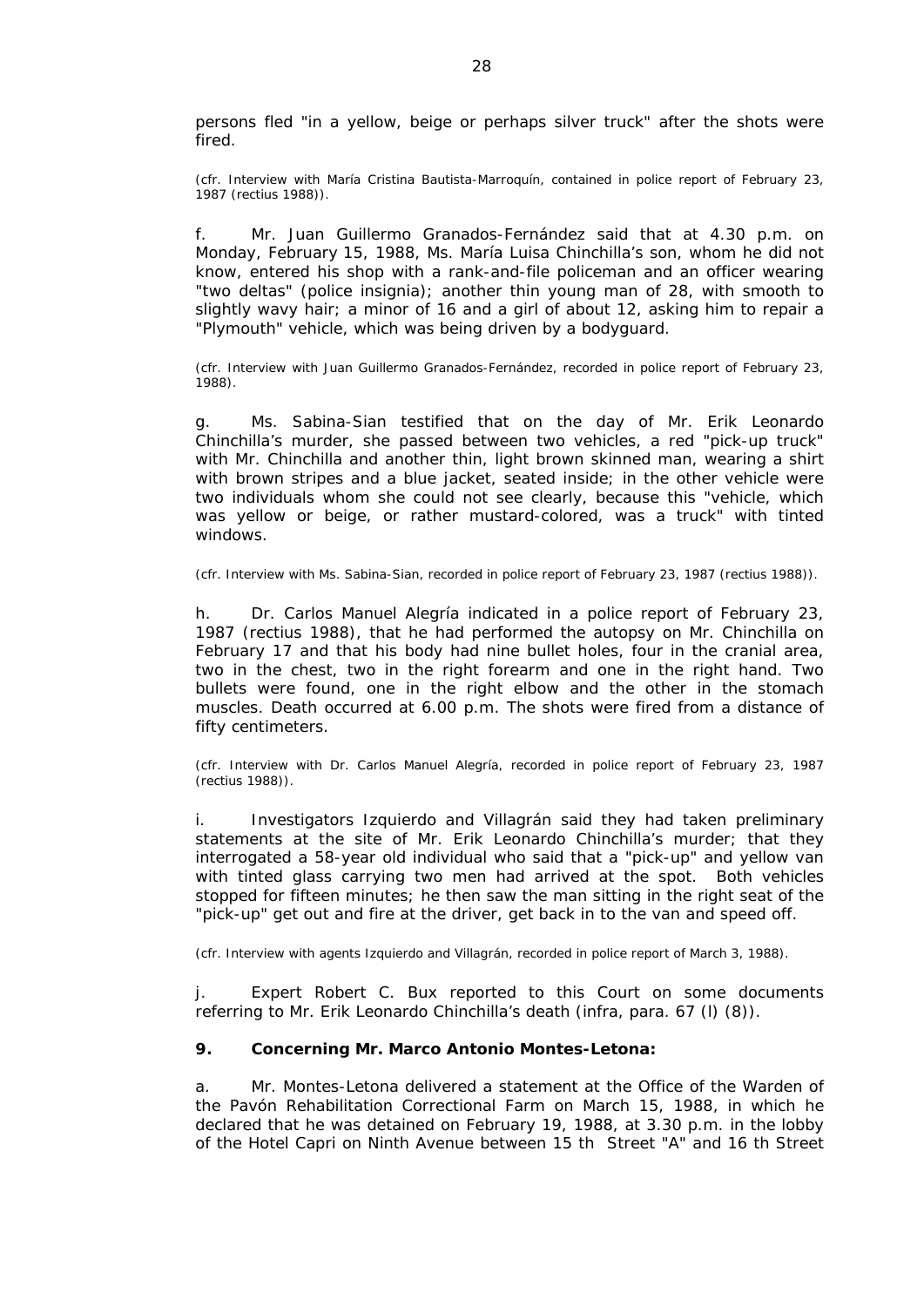in Zone 1 of Guatemala City, by four individuals wearing civilian clothes. He further stated that two other individuals wearing the uniform of the Treasury Police were waiting outside and put him into a white "van" with tinted windows and took him to the Treasury Police station. There he was beaten up by different uniformed agents then those who had seized him. When he was shown six photographs of Treasury Police agents, he recognized Mr. César Augusto Guerra-Ramírez as one of the agents who had beaten him, and said that he could identify the individuals who had detained him. When shown photographs of the white "van", he identified it as the one in which he had been taken to the Treasury Police station.

#### *(cfr. Sworn statement of Mr. Marco Antonio Montes-Letona of March 15, 1988, at the Office of the Warden of the Pavón Rehabilitation Correctional Farm).*

b. In the February 19, 1988 confidential report of the Special Investigations and Narcotics Brigade of the National Police, Police Officer II, José Luis Castillo-Silva, Deputy Chief of Section, informed the Special Investigations and Narcotics Brigade of the National Police that on February 19, 1988, at 3.00 p.m., he received a confidential telephone call informing him that a brown vehicle bearing registration plate P-219022 with four persons inside was parked on 16th Street between Eighth and Ninth Avenues, Zone 1, of Guatemala City. He also stated that, together with investigator Mario Armando Castro-Palomo, he went to the address indicated, where they kept watch for fifteen minutes. They observed on Ninth Avenue between 16 th and 17 th Streets of Zone 1 a white Ford "van" with tinted windows, registration plate P-123857. At 3.30 p.m. the vehicle described pulled away and parked in front of the Hotel Capri, located on Ninth Avenue and 15 th Street, Zone 1. Persons wearing the uniform of the Treasury Police got out and with the help of the occupants of the brown vehicle, who were dressed in civilian clothes, they took two individuals out of the hotel and put them in the white van. The detainees were male and possibly foreign. Both vehicles drove away from the site.

*(cfr. Confidential report of the Special Investigations and Narcotics Brigade of the National Police of February 19, 1988, signed by Police Officer II, José Luis Castillo-Silva, Deputy Chief of Section, and addressed to the Special Investigations and Narcotics Brigade of the National Police)* 

c. The following information for February 19 was entered in the February 1988 log book of the Intelligence and Narcotics Section of the Treasury Police Department:

members of the Treasury Police serving in this Intelligence and Narcotics Section, on the public road near 11 th Street and 5 th Avenue of Zone 1 of this capital city, in front of the offices of the National Bank in the "Banvi" building, captured two individuals: MARCO ANTONIO MONTES-LETONA [and another …]. They also seized from them two forged I.D. papers with which they were attempting to change money […], for which reason they were arrested and taken before the Thirteenth Criminal Justice of Peace.

*(cfr. Log of activities of the Intelligence and Narcotics Section of the Treasury Police Department for February 1988, folio number six).* 

d. By official communication of June 14, 1988, the Thirteenth Criminal Justice of Peace informed Judge Trejo-Duque that on February 20, 1988, Mr. Montes-Letona, accused of the crimes of forgery, theft and unlawful use of identity papers, was placed at the disposal of the Court. The proceedings were subsequently sent to the Fifth Court of Criminal First Instance on February 23, 1988.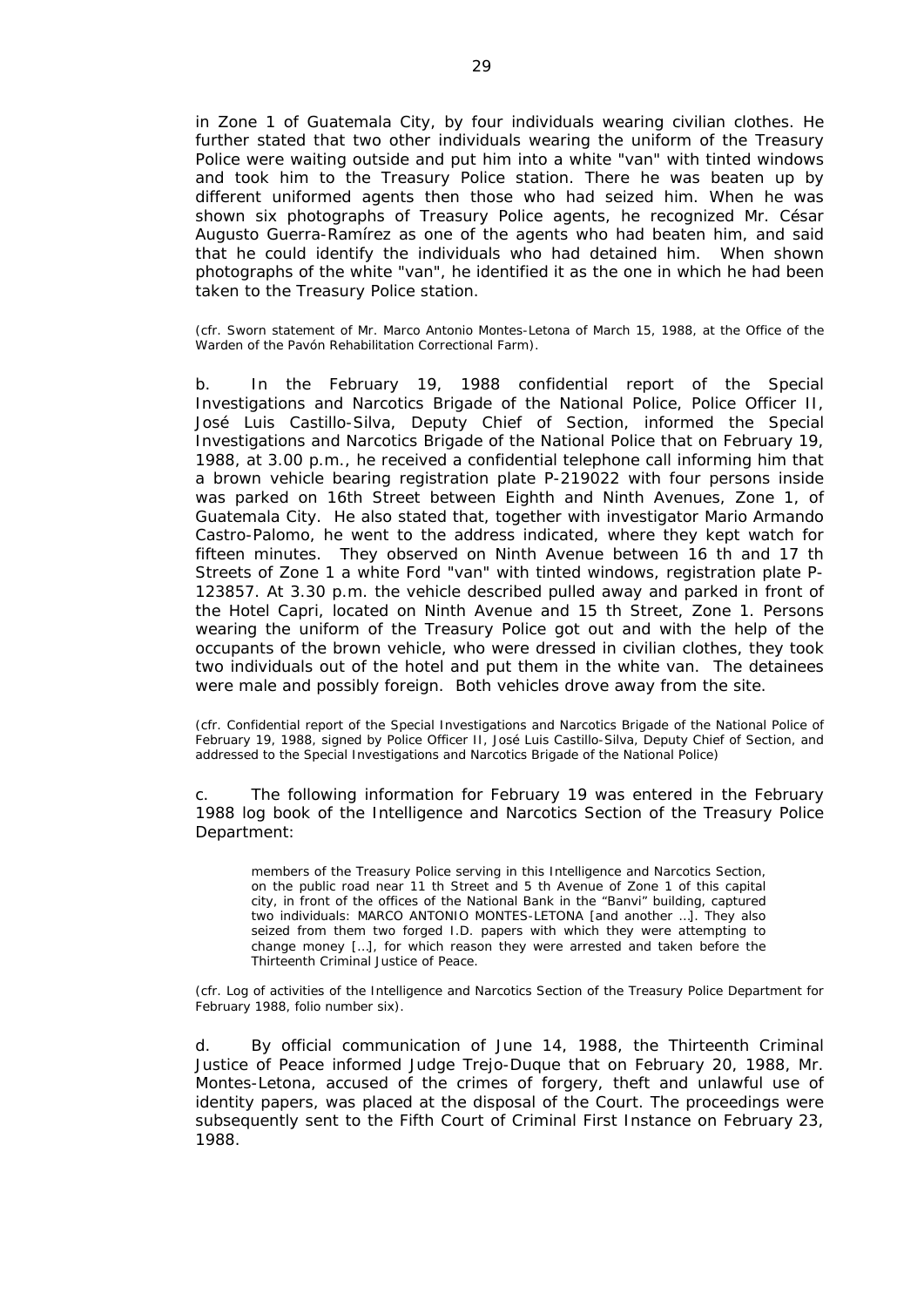*(cfr. Official communication number 051/Srio. of June 14, 1988, signed by Luis Alberto Mazariegos-Castellanos, Judge of the Thirteenth Criminal Justice of Peace, addressed to the Seventh Judge of Criminal First Instance, Julio Aníbal Trejo-Duque).* 

# **VII**

# **TESTIMONIAL AND EXPERT EVIDENCE**

67. At public hearings on September 22, 23 and 24, 1997, the Court heard the statements of the witnesses and the reports of the experts produced by both the Inter-American Commission and the State. The reports and statements are summarized below in the order in which they were delivered:

### **a. Testimony of María Elizabeth Chinchilla, wife of Manuel de Jesús González-López**

In February 1988 she was living with her husband, Manuel de Jesús González-López, and their children at the Mezquital Estate in Zone 12 of Guatemala City. Her husband worked as a mechanic and played sports. On February 11, 1988, she went to meet her husband outside his place of work and they returned home by car at 5.45 p.m.; while he was closing the car door a white "van" with Guatemalan plates drew up and four men got out. They were dark, wearing civilian clothes, with very short hair, shorter on the sides than on top. They seized her husband from behind and put him into the "van"; she went to get help from the police station in Bolívar Avenue in Guatemala City; the next day she went to look for her husband at the General Hospital; early on Saturday, the 13 th , she went to the morgue but could obtain no information; around midday her sister-in-law told her that her husband's body was at the morgue and that it had been found beheaded and naked in the street, and bore traces of burns similar to those made with a cigar. She went to the morgue and saw her husband's body in a box; he looked purple, had cuts and bore signs of hanging, with his tongue outside, also purple, and burns on his skin. Following her husband's death, she returned to the Sixth Avenue police post in Guatemala City, where she was questioned and shown photographs for her to identify those responsible; she was unable to identify anyone in the photographs because they were of common criminals. She was never summoned to any court. Some time after her husband's death she went to Los Ángeles and did not return to Guatemala because she was afraid.

## **b. Testimony of Blanca Lidia Zamora de Paniagua, sister-in-law of Ana Elizabeth Paniagua-Morales**

In February 1988 she was living with her parents-in-law, her daughters, her brother, her niece and her pregnant sister-in-law, Ana Elizabeth Paniagua-Morales. On February 9, 1988, Ms. Paniagua-Morales got up early and went to the shop to buy bread and milk. Ms. Zoila Ruano told her that her husband, Eugenio Ruano, had seen her sister-in-law abducted in a white "van". She spoke to a neighbor ("*Irené*") who told her that a long white "van" with dark windows was parked in front of her house with a man sitting in the "*right front seat.*" She also spoke to the shopkeeper ("*Doña Felipa*"*,* see *supra,* para. 66 (3) (d)), who told her that a white van drew up and four men got out, one of whom seized her sister-in-law by the hands and covered her head with a towel while another grabbed her legs; they put her into the "van", which drove off to an unknown destination. She passed that information on to her sister-in-law's mother, to her husband and her brother. The victim's mother went to various police stations to find out whether her daughter had been detained; six men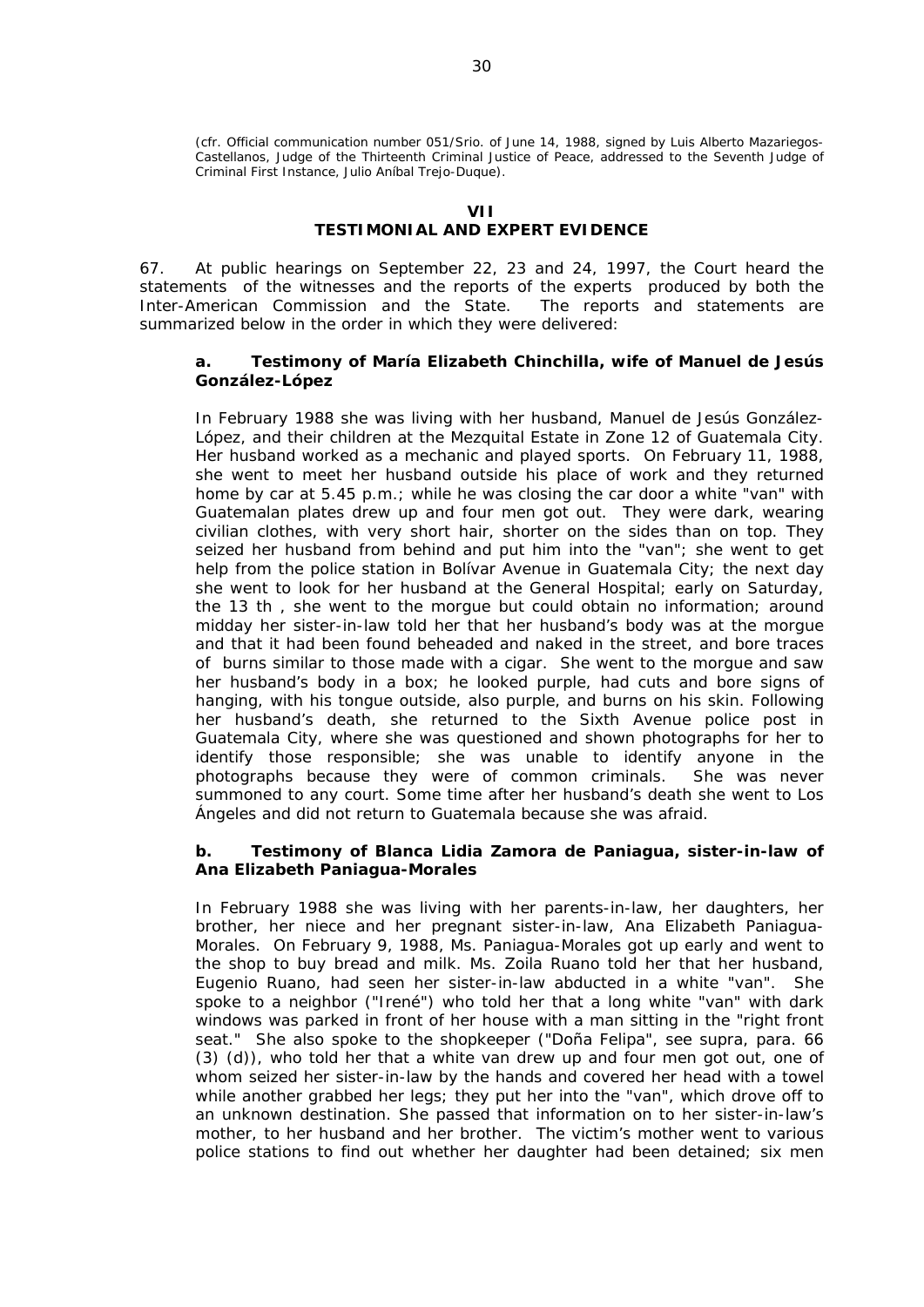came to the house that day in a private car to ask questions about her sisterin-law. She later heard on the news that the bodies of two women who had been brutally tortured and killed had been found and taken to the morgue of the General Cemetery in Zone 3. She went there and identified her sister-inlaw's body. She had two holes at the top of her head which were bleeding; her forehead was damaged, swollen and green and purple; her cheek was open below the eye; she had another injury like a knife wound on her cheek or mouth; she had two red marks under her breasts; she had no fingernails or toe nails; her head had been almost severed from her body; her tongue stuck out between her clenched teeth and was purple in color; her genital organs also bore signs of rape. The witness made the necessary arrangements for removing her sister-in-law's body from the morgue.

## **c. Testimony of Alberto Antonio Paniagua-Morales, brother of Ana Elizabeth Paniagua-Morales**

The witness was not in Guatemala on the day of his sister's abduction and returned at the end of April of the year in which the events occurred. He testified that unknown persons were watching his house, some of whom appeared to be policemen and had short hair at the bottom and less short on top, military style. His fear increased when a grenade exploded six months after his sister's murder, and when another, which did not explode, was also planted; that day uniformed police arrived, wearing their hair that was slightly longer on top than on bottom, military style. His sister's death had totally destroyed his family; they had never filed any civil action in Guatemala for reparation of injuries or damages.

## **d. Testimony of María Idelfonsa Morales de Paniagua, mother of Ana Elizabeth Paniagua-Morales**

The witness testified that in 1988 her daughter was 23 years old and two months pregnant; she had last seen her at 6.00 a.m. on February 9, 1988, when she told her she was going to buy milk; she went to the shop and never returned. When she learned that she had been abducted, she went with her son to look for her at the police stations and hospitals; she filed a writ of *habeas corpus* but never received a reply. On February 11, 1988, she learned that two unidentified bodies had been discovered, and asked her daughter-inlaw (Ms. Blanca Lidia Zamora de Paniagua) to go. Her daughter-in-law informed her that one of the bodies was her daughter's. Her home was placed under surveillance and she was told by Mr. Adolfo Soto, an acquaintance of hers who worked with the judicial police, that they had been sent to watch her. She left Guatemala for the United States and, later, Canada on February 28, 1988. On August 21, 1997, she returned to Guatemala and Yolanda Sánchez from the Office of the Procurator General of the Nation offered her compensation for her daughter's death. She had not brought any civil or criminal action in Guatemala in connection with her daughter's death, nor had she made any statement.

## **e. Testimony of Raquel de Jesús Solórzano, wife of Oscar Vásquez**

The witness testified that her husband, who was a wood-seller, was abducted on February 13, 1988; they were together at home when there was a knock on the door; her husband went out and was seized by four Treasury Police agents, three of whom were wearing the olive green uniform and cap, while the fourth was dressed in civilian clothes; they beat him and handcuffed him. The agents did not have an arrest warrant, nor did they produce a search warrant; they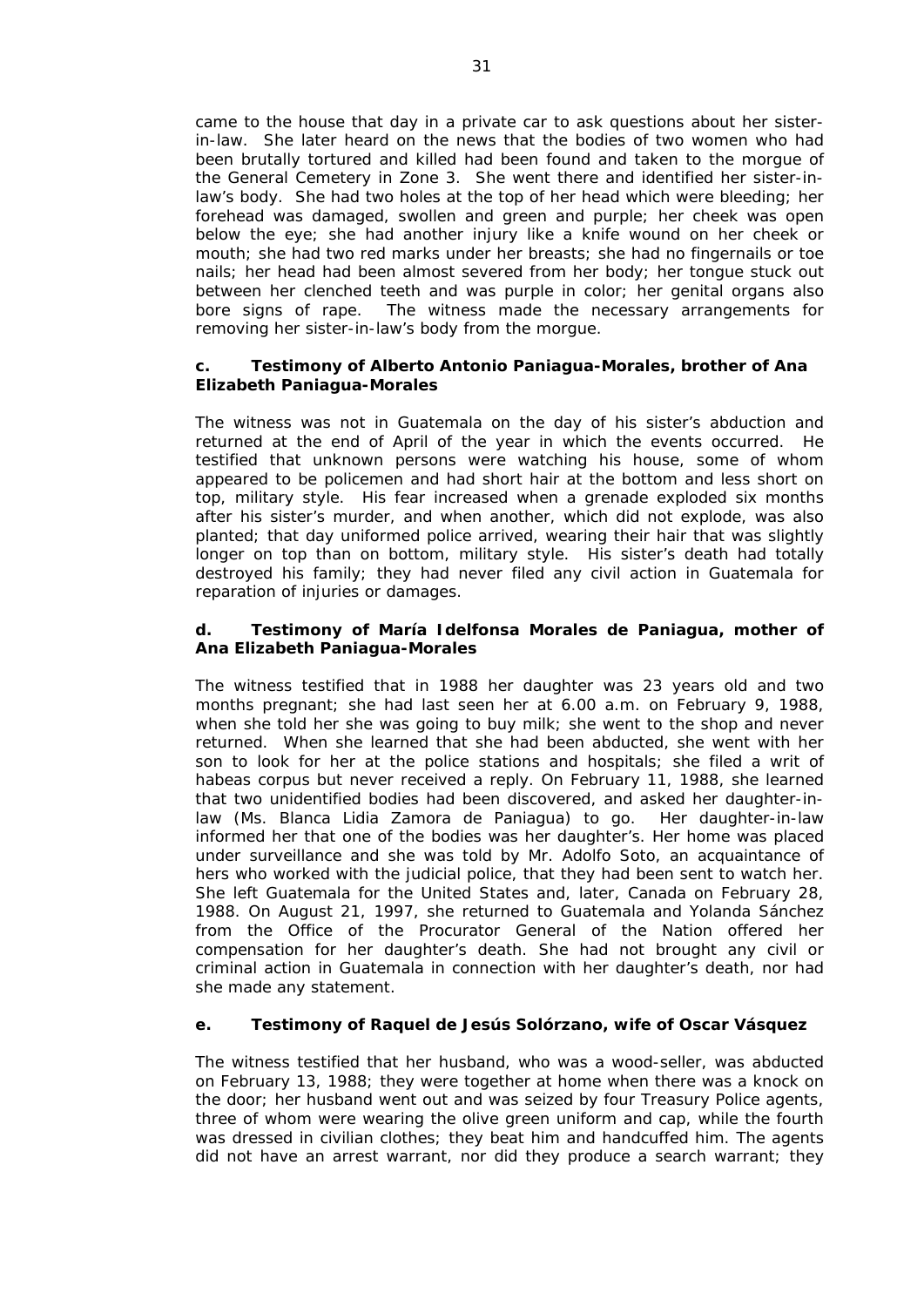entered asking where "*the marijuana*" was, told her they knew that her husband sold it, searched the house and found nothing, but stole money from them. Their sons Marvin and Oscar followed the agents who carried her husband away and saw them beat him with a rifle butt. Mr. Vásquez's captors put him face down through the back door of a large white "van", in which there were other agents who put their feet on top of him. The next day she went to the "*Second Precinct*" where she was told that her husband was not there, but she did see him when she returned on visiting day. He had been badly beaten, found it difficult to speak and one eye was closed and inflamed; he told her that after they had seized him they took him to the Treasury Police and transferred him the next day to the "*Second Precinct*." She went to the Third Justice of Peace, where she was told that her husband was accused of drug possession and consumption; they sentenced him "*to four years*." On her second visit to her husband he still had visible swellings, which disappeared approximately one month later. In response to questions from the Commission and the State, she said that following her husband's arrest she had been visited by six or eight agents carrying a great many photographs of agents and of a van, but the photographs were not those of the agents that had apprehended her husband. At the time of her husband's detention she did not file a writ of *habeas corpus*; her husband identified six Treasury Police agents and the white van in a statement made to a notary, who delivered it to the police. No one was detained, but they had not detained anyone; her husband was murdered five days before he was due to testify before the Inter-American Commission.

# **f. Testimony of Oscar Humberto Vásquez, son of Oscar Vásquez**

On February 13, 1988, at around seven or eight at night, he was at home when some policemen arrived and asked for his father, whom they arrested and handcuffed when he went out to them. There were some fifteen men outside the house, four of whom came in to search it. Three wore the green uniform of the Treasury Police, while one wore civilian clothes; they told his father to hand over "*the marijuana*" and beat him. They searched the entire house and took money away. He saw them put his father face down into a white "van" with tinted windows, two doors in front, a sliding door on the right side and other behind, and also saw all the agents put their feet on his father's back; the operation lasted about 15 minutes. Approximately eleven men were arrested for the beating his father received, but they were released. In reply to questions from the Commission and the State, he said that after the detention a policeman came to his home with photographs to see whether his mother could identify the policemen that had arrested his father or the "van", and that his family had never been compensated for the damage occasioned by his father's arrest.

## **g. Testimony of Jean-Marie Simon, journalist and former Human Rights Watch/Americas consultant**

The witness testified that in 1988 she was working in Guatemala as a journalist and human rights consultant; she had interviewed Judge Julio Aníbal Trejo-Duque four days after his release; that day she also interviewed Judge Guerra-Juárez at his office; she took notes of the interviews but the judges gave her certain information which they did not allow her to write down. Judge Guerra-Juárez told her that Judge Trejo-Duque was very scared and that everyone thought that he had been kidnapped by military intelligence (*G-2).* She interviewed Judge Trejo at his office and he informed her of the circumstances of his kidnapping; that it occurred in a busy sector and that police officers in the vicinity had not intervened. He also said that while he was in captivity his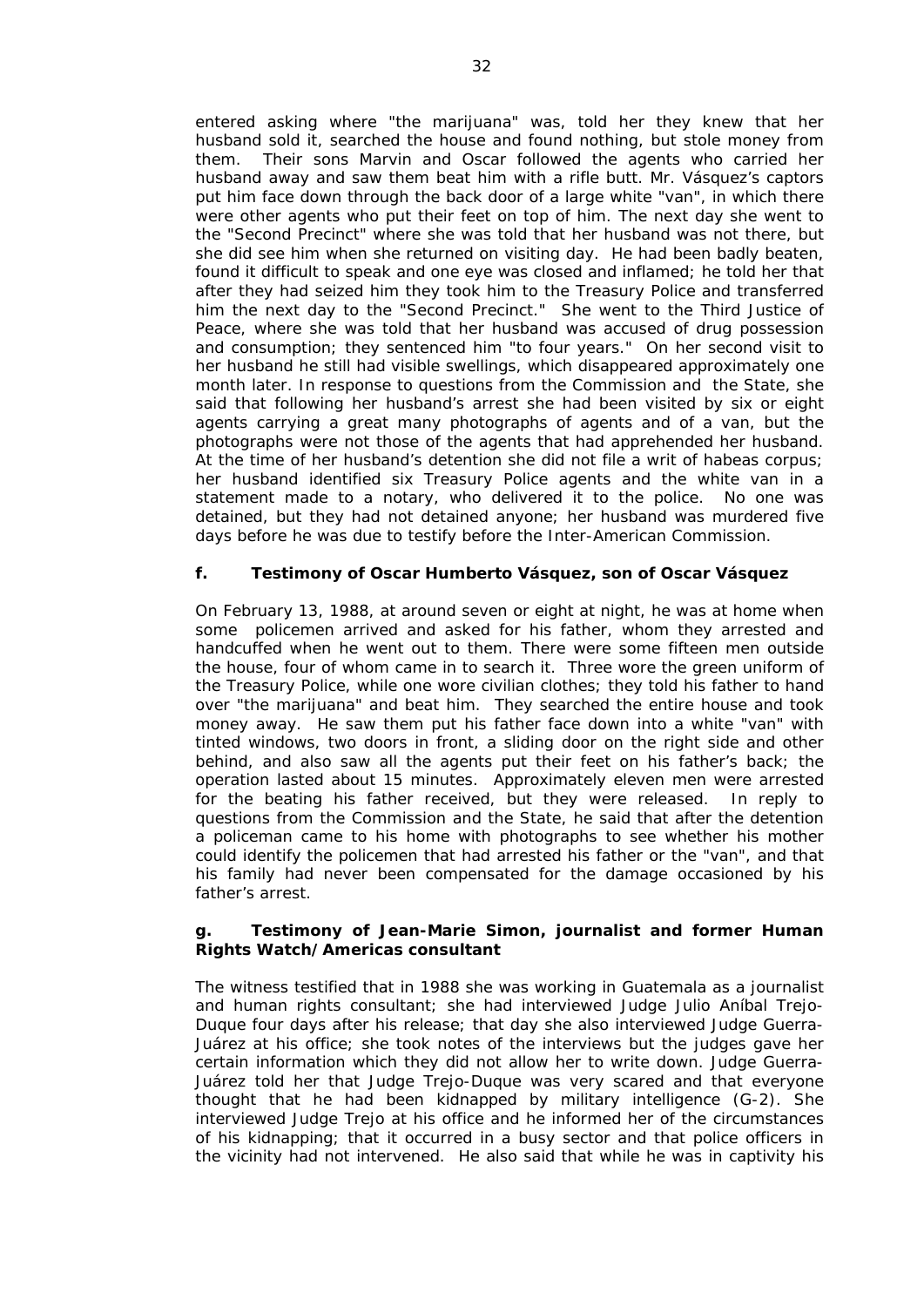captors asked him questions, threatened that if he investigated anything they would kill him, and warned him that they knew where his family lived; he knew that they were referring to the "*white van case*" because it was the only sensitive case in which he was involved; Mr. Carlos Morán-Amaya was a close friend who was investigating that case at the time that they were both kidnapped. Judge Trejo-Duque also said that he thought, about revoking the detention order issued by Judge Vicente Sagastume-Pérez.

## **h. Testimony of Julio Enrique Caballeros-Seigne, former Director of the Guatemalan National Police**

The witness testified that he was currently a retired officer of the Guatemalan Army and that on March 10, 1988, a vehicle resembling one that had been sought for many months was seen on the highway leading to El Salvador. The vehicle was parked and his duty as Director of Police was to check its occupants. The vehicle had only one plate and several of its occupants, who wore the uniform of the Treasury Police and were armed, were detained by patrolmen; the Treasury Police agents were taken to the Second Precinct of the National Police, but refused to relinquish their weapons. A confrontation ensued between the members of the Treasury Police and the Second Precinct police. He pursued the trail of the white "van" because it was the common denominator in a series of crimes that were being investigated. He was unable to seize the vehicle at once because of Treasury Police intervention. He undertook an investigation on the basis of the seizure of the "van", for which purpose a team of experts was named. In his view, there was no reason for the vehicle in question to be in the possession of the Treasury Police, since it had been confiscated. The investigation showed that the Director-General of the Treasury Police had illegally used fourteen sets of registration plates belonging to private individuals. That the Treasury Police agents captured (on the El Salvador highway) said that they were conducting an operation, but that was not so. No pressure had been put on him to desist from his investigation. He acknowledged the content, authenticity and signature of the documents shown him during the public hearing (*Police report, official communication No. 3214; Ref. BIEN. FOA/rrh, of June 6, 1988, and Official Communication of June 10, 1988, signed by Infantry Colonel DEM Julio Enriquez Caballeros-Seigne, Reference* "*Case No. 165, Official communication 7.*")

## **i. Report of Carlos Enrique Luna-Villacorta, Dean of the Faculty of Law of the Rafael Landívar University in Guatemala**

A Code of Penal Procedure, now abrogated, was in force in Guatemala in 1988 and established an essentially written procedure which was very cumbersome, with an initial secret phase in which the parties found it practically impossible to learn what was going on, resulting in the delayed administration of justice. This private phase of the process was known as the summary phase ("etapa de sumario"). With the delay of justice a case could sometimes go on for six or seven years. In Guatemala the extinction of punishment for the crime of murder and kidnapping is twice the duration of the sentence. It is possible to bring a civil action independent of the criminal action. There is a constitutional provision establishing that the State is responsible for damage and injury caused by any public official or employee. Under the previous system, it was possible to appeal against a decision to dismiss a case. The former system allowed for a private accuser who could participate in the process, although this was not generally done. There are very few known cases in Guatemala in which a State agent has been accused of torture, decapitation and murder.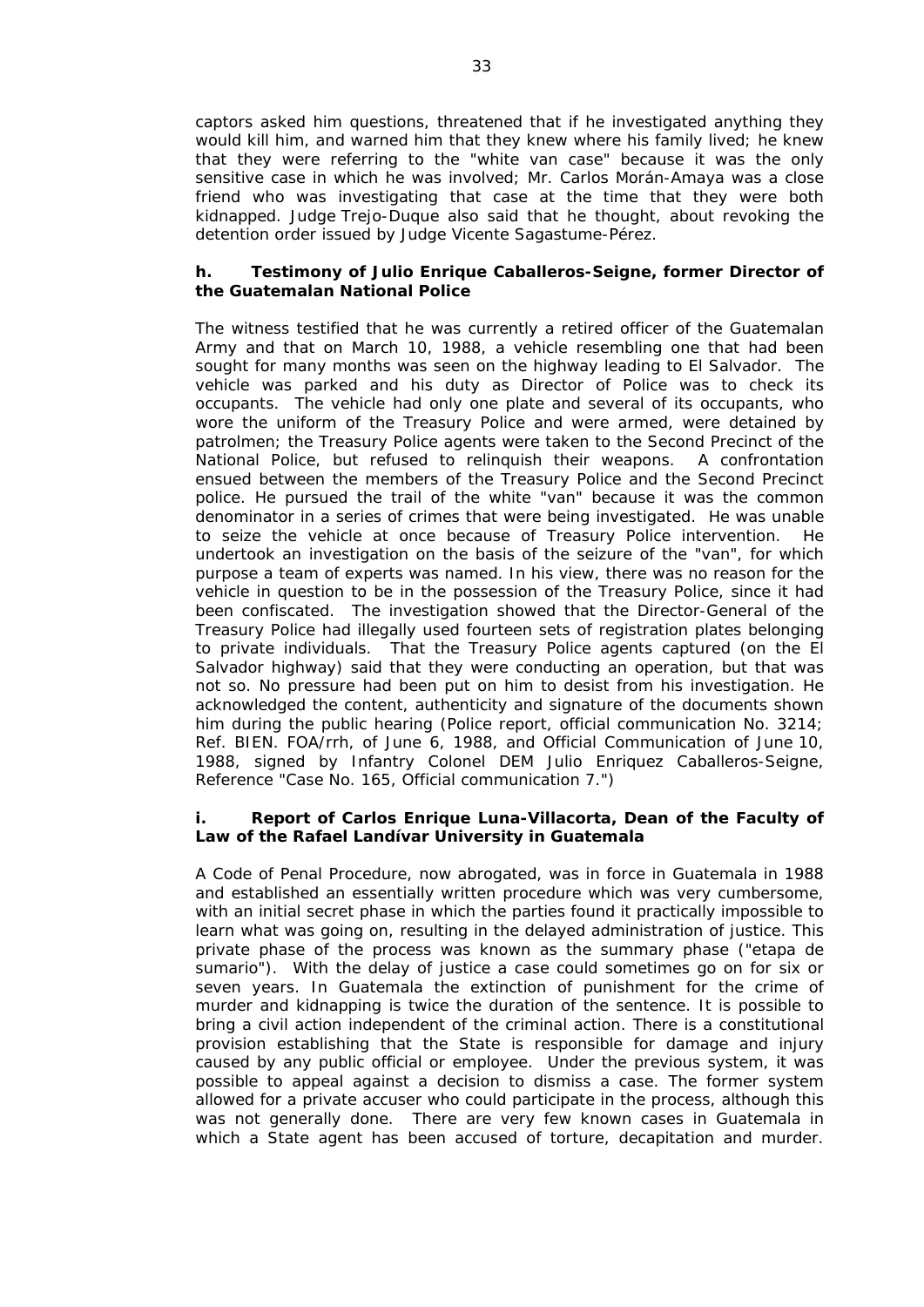The former system did not grant effective, simple and prompt recourse to the national courts.

# **j. Report of Eduardo René Mayora-Alvarado, Dean of the Faculty of Law of the Francisco Marroquín University in Guatemala**

The witness testified that the system of criminal procedure in force in Guatemala in 1988 was fundamentally inquisitorial. The investigation was conducted during a secret summary phase. Once this phase had ended an analysis was made to determine whether or not to proceed to the criminal case. The investigation function was somewhat deficient. The remedy of *habeas corpus* is enshrined in the political constitution of Guatemala; it is a prompt and informal process that averts violation of rights, but is not ideal for restoring freedom when a victim is held by kidnappers. The remedy of *amparo* is an immediate action and one of the most important means of defense. The witness had no direct knowledge of cases in which any decision rendered in relation to *amparo* or *habeas corpus* had not been observed. In Guatemala extrajudicial statements had no probative value; what was important was for the proof to emerge within the debate. Guatemala was prone to systematic and deliberate violations of individuals' rights and there was no real possibility of defense before the justice system; these circumstances began to change in the mid-1980s. He had no direct knowledge of intimidation of judges in Guatemala, although he did recall one or two cases in which prosecutors had to leave the country because they felt threatened. Under both the former and current systems, arrest without *flagrante delicto* or the order of a competent court would be illegal, but would not be kidnapping. If dismissal is ordered and the litigant to whom that decision was unfavourable did not appeal, the decision stands. There are crimes of public action in Guatemala, and the State's obligation in such cases is to pursue them in accordance with the Code of Penal Procedure and the law of the Office of the Attorney-General. Strictly speaking, there is no constitutional obligation on the State to undertake all the actions.

## **k. Report of Napoleón Gutiérrez-Vargas, Presiding Magistrate of the Seventh Chamber of the Court of Appeals of Guatemala, based in Quetzaltenango**

The witness testified that Decree 5273 (Code of Penal Procedure) remained in force in Guatemala well into 1994. This Code established the semi-secret, bureaucratic, formal, ritual and written inquisitorial system. In accordance with the abrogated law, once the summary phase was concluded, the part played by the accused in the act under investigation was established, and if the elements of the crime were proven, the case on the merits was opened. Under the former Code, as in the current one, extrajudicial statements are not given any value. The investigation conducted by the National Police is also given no weight if it is not ratified before the competent court. He knew of no case in which the judgment was rendered in Guatemala within three months, nor of any case in which the first instance, appeal and cassation for cases of crimes such as murder and kidnapping were heard by the courts within three months. *Habeas corpus* is a remedy accessible to any person and the tribunal is obliged to exercise it immediately, but it is not an effective recourse when someone is kidnapped by common criminals, because it is intended as a safeguard against unlawful detention by the authorities. In the legislation in force in 1988, a distinction was made between final dismissal and total dismissal. If the "*white van case*" had not been *sub judice* it would then have been settled under the current Code. A civil action may be brought independently of a criminal action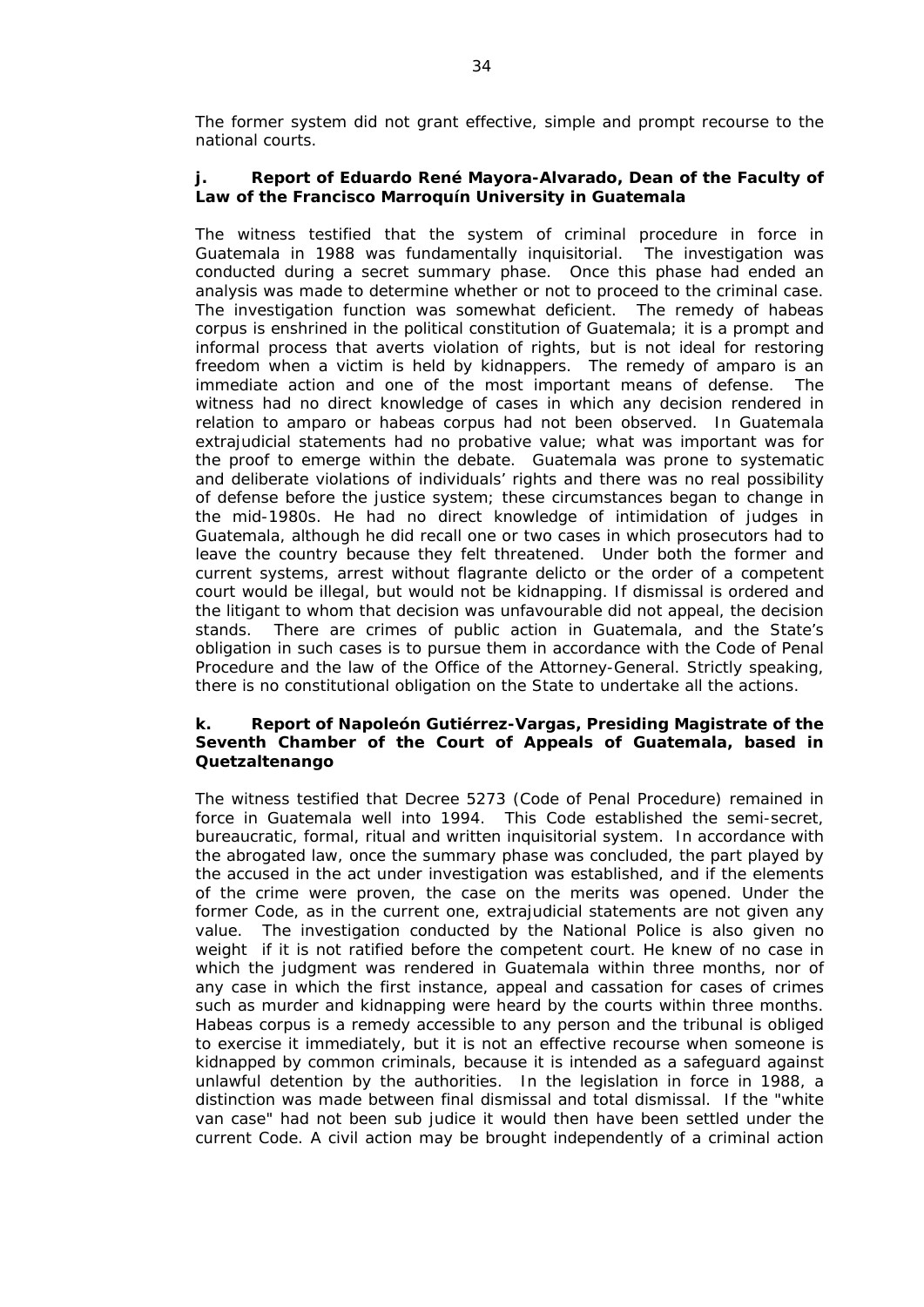in Guatemala. He was aware that there corrupt were judges and judged whom had been threatened.

# **l. Report by Robert C. Bux, forensic pathologist, on the autopsies**

1. Concerning Julián Salomón Gómez-Ayala:

The witness reviewed the reports of the police investigation and the autopsy, which indicated that Mr. Gómez-Ayala was abducted on June 2, 1987, and a photograph of the murder victim. The forensic report shows that death was produced by asphyxia by hanging; the victim had a penetrating wound on the neck produced by a sharp pointed object; a contusion on the nose with ecchymosis; grazes on the left knee, an indentation on both wrists from having been bound, and a cross-shaped wound on the thorax. All the wounds had been inflicted before death, as attested to by the swellings and grazes on the body. The witness deemed the wounds to show that the victim had been tortured.

2. Concerning Augusto Angárita-Ramírez:

The witness reviewed the forensic medical examiner's report of December 30, 1987. It stated that Mr. Angárita had wounds, grazes and bruises. In his opinion, the wounds showed that the victim had been tortured.

3. Concerning Ana Elizabeth Paniagua-Morales:

The witness reviewed an autopsy report, a photograph and a police report. The forensic report gave the cause of Ms. Paniagua-Morales' death as a penetrating stab wound to the neck, which penetrated the carotid artery and the jugular vein. The victim had cuts on her neck and cheeck, her throat had been slit. These wounds, inflicted before death, were indicative of torture. A study of the documents did not reveal that Ms. Paniagua had been raped, nor that she had been burned with an open flame or with cigarettes. If the victim had been pregnant, it should have been stated in the autopsy protocol. There were discrepancies between the medical examiner's report and the police statements.

4. Concerning William Otilio González-Rivera:

The witness reviewed some documents concerning the murder of Mr. González-Rivera: an autopsy report and a photograph. The forensic report showed two wounds in the lungs, heart and liver as the cause of death. He deemed the documents to be inconsistent and the injuries mentioned in them to constitute forms of torture.

5. Concerning Pablo Corado-Barrientos:

The witness reviewed the autopsy report and a photograph taken at the morgue. The forensic report states the cause of Mr. Corado's death as a stab wound on the chest inflicted with a bladed weapon; hypothermic shock and a lateral haemothorax and haemoperitonitis. The victim had suffered those injuries before his death. The witness believed that the injuries recorded in the documents indicated torture.

6. Concerning Manuel de Jesús González-López: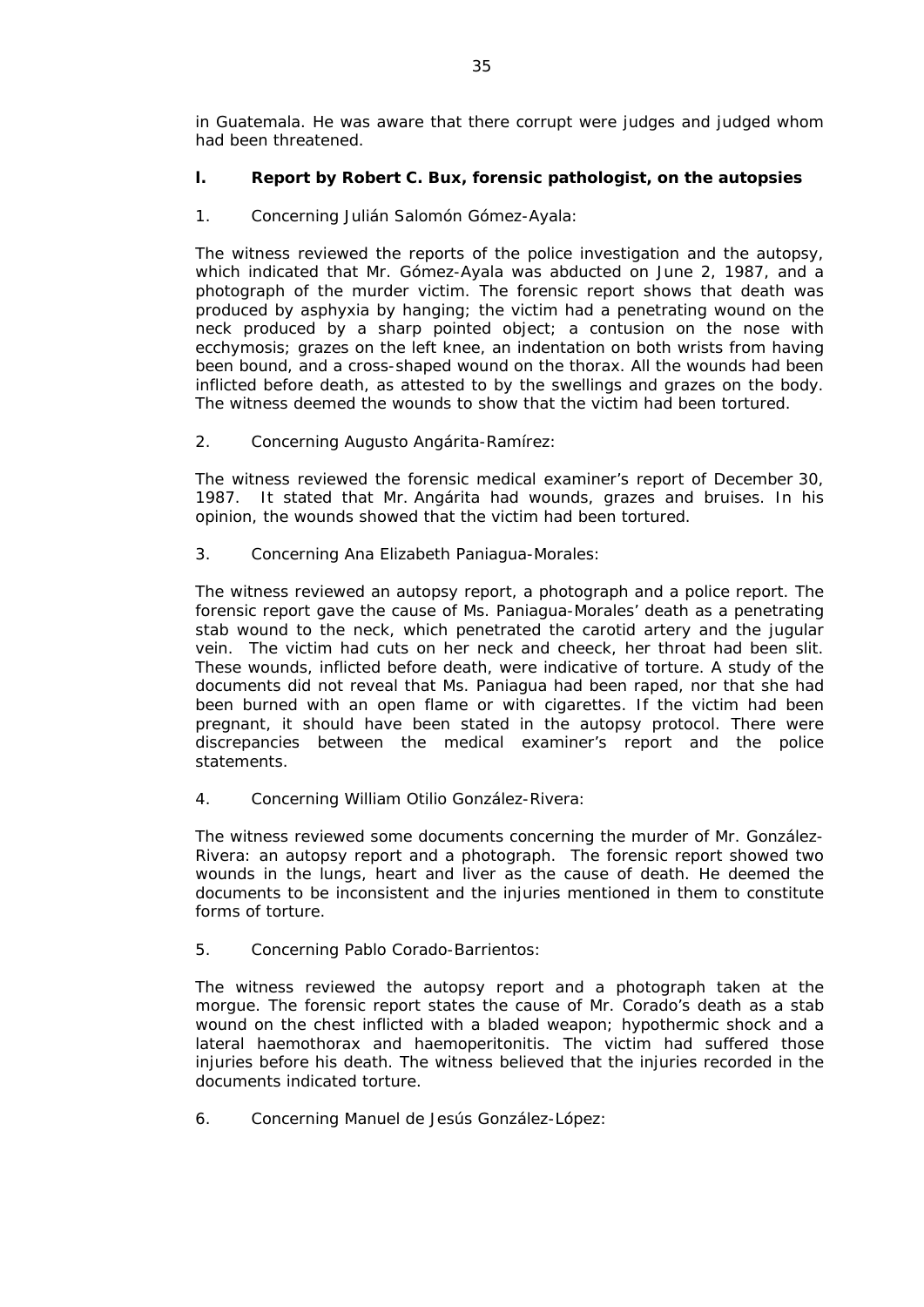The witness reviewed a police report, an autopsy report and a photograph. The forensic report showed asphyxia from hanging as the cause of death. The police report indicated signs of torture. He considered that the victim received the wounds before his death, because the grazes and bruises were on the face and hands, and indicated torture. The documents were not consistent. There was information suggesting that the bodies had been moved after death.

7. Concerning Oscar Vásquez:

The witness reviewed the file on Mr. Vásquez, which stated that several days after he was deprived of his liberty he bore signs of beatings on the chest and back. He had grazes and bruises which, in the witness' opinion, indicated torture.

8. Concerning Erik Leonardo Chinchilla:

The witness reviewed the autopsy report of February 17, 1988, in which the cause of Mr. Chinchilla's death was stated as penetrating wounds to the cranium and thorax, produced by a firearm. He considered the report to be deficient. He found no evidence of torture in the documents on Mr. Chinchilla, only gunshot wounds.

9. General conclusions:

The expert considered this case to reveal certain patterns or constants: two of the victims sustained wounds with a cutting edge on the thorax, one on each side, with penetration into the thorax and abdomen, puncturing the lungs, heart and liver; two others had indentations from hanging and wounds on the front of the left side of the neck; there were traces of indentations around the victims' wrists and of grazing and other lesions on the face. There were gaps in the forensic report and a dearth of photographs. Signs of bruising or grazing did not necessarily indicate torture, depending on the circumstances. All the wounds visible in the photographs and recorded in the forensic reports were consistent with torture.

## **m. Report of Ken Anderson, Professor at the Faculty of Law at the American University, Washington D.C., United States of America**

The witness testified that he had worked in Guatemala with the B.I.E.N. (Special Investigations and Narcotics Brigade) for nine months in 1987 in connection with his work with the *International Human Rights Law Group*. It was impossible to investigate human rights cases because the police could not touch them, in addition to which the political will to pursue them was lacking. The police acted under the direction of the examining magistrate or the judge in charge of the investigation. In cases where human rights violations were denounced, judges acted with great caution. In private conversations he had with several of them, they told him that fear was widespread and that they were not willing to investigate human rights cases. The judges did not possess the facilities for implementing *habeas corpus,* particularly when it meant going into military bases or police detention centers. The military authorities responded in writing without supplying any useful information. People were afraid and therefore reluctant to testify. There had been a number of cases in which policemen and soldiers were prosecuted, but virtually all of them concerned corruption rather than human rights violations. The 1985 Constitution did not facilitate the trial or sanction of security agents guilty of human rights violations.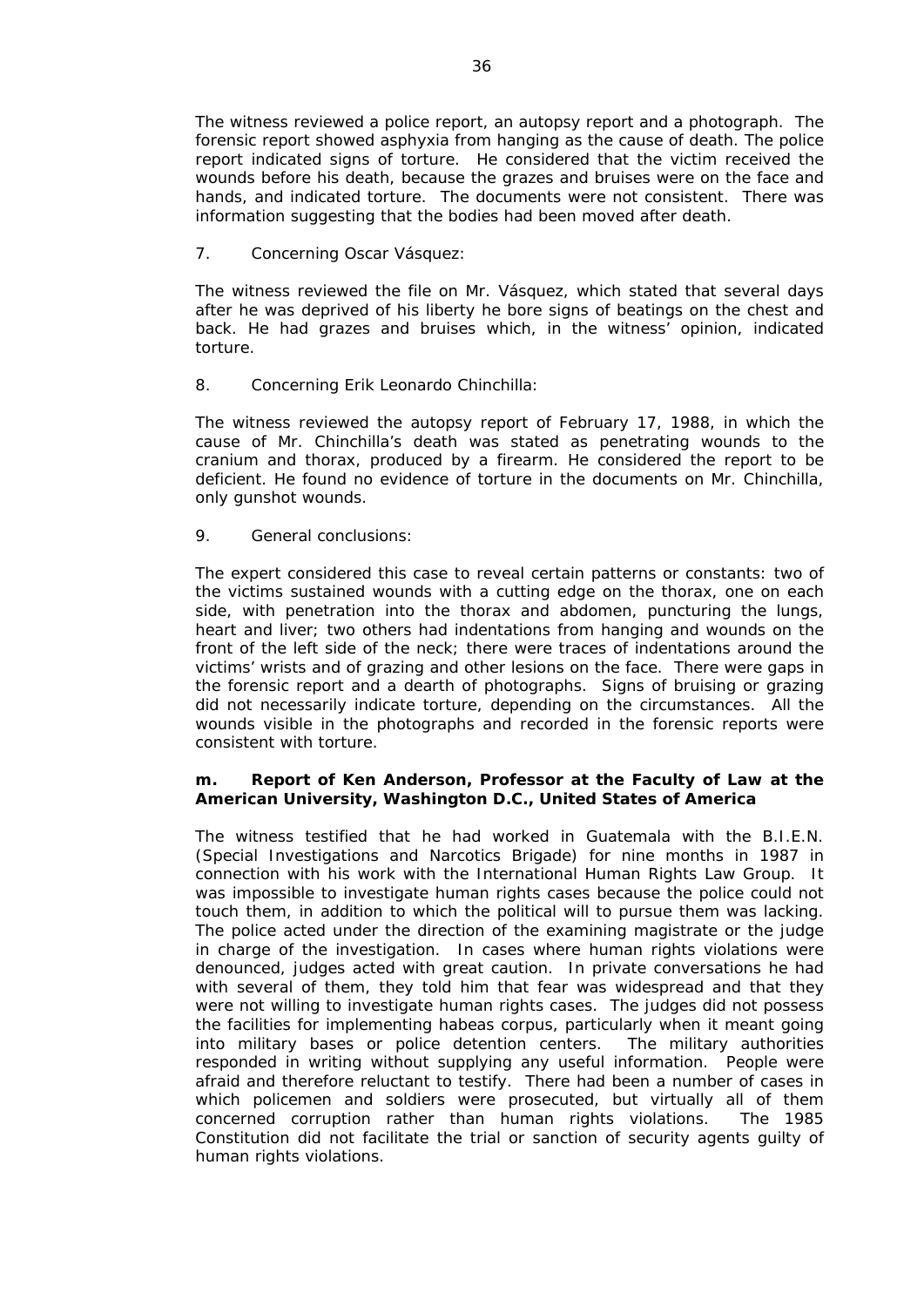## **n. Report of Olga Molina-Obregón, former Judge**

The witness declared that judges received no kind of state protection for processing writs of *habeas corpus*; they were usually afraid when they processed cases involving the State's security forces. In cases involving members of the security forces, witnesses were afraid and refused to testify. In 20 years of professional experience she had not received any direct information about persons kidnapped by State security agents. From her 15 years of experience in the courts, she knew that very few remedies were admitted. Under the former Code, final dismissal was a form of termination of the process that produced *res judicata*. Simple release, under the previous Code of Procedure, was what was granted when procedural evidence showed it to be impossible that the accused committed the crime or when there was no evidence against that person. She had the opportunity to read the file on the "*white van case,*" thought that the investigation was very extensive and that the data could provide the judge with a wide margin for developing an investigation. Under the Code of Procedure in force in 1988, it was Judge Trejo, and not the private accusers, who had the obligation to investigate the facts. The appropriate remedy against a final dismissal issued by the justice tribunals in Guatemala, under the previous Code, would have been that of appeal; the private accusers could file it if they had the status of parties within the process; it could also be filed by the Department of the District Attorney ("Ministerio Público"). Extrajudicial statements had no judicial value; in taking decisions, judges could not take into account probative elements not in the record.

## **o. Testimony of Carlos Odilio Estrada-Gil, former Seventh Judge of Criminal First Instance of Guatemala City, Guatemala**

The witness declared that he had been in charge of the "*white van case*" for the summary phase; he recalled that some of the persons accused had been freed; the case was still at the investigation stage when he left the Bench. During the years in which he was in charge of the court he had not ordered the detention of any Treasury Police agent. On one occasion he had been asked for a dismissal; the request was made by one of the accused in the case, Mr. [Díaz] Urquizú, former Director-General of the Treasury Police; after studying the proceedings, he decided that the dismissal requested was out of order and rejected it.

## **p. Testimony of Felicito Olíva-Arias, Commissioner-General of the National Police of Guatemala**

The witness testified that in 1987 he was Chief of the National Police Investigations Department and investigated the "*white van case.*" A white "van" with tinted windows was detained on March 10, 1988, at kilometer 12 (sic) on the highway leading to El Salvador. Six agents were also detained. He recalled that the Treasury Police said that the vehicle had no rear license plate. The Treasury Police claimed that the "beige" Chevrolet Chevy "Van" 20 was not used in ist operation; this was false, inasmuch as that institution's operations log contained an entry stating that the vehicle went out on an operation after it was painted brown to conceal its original color. It was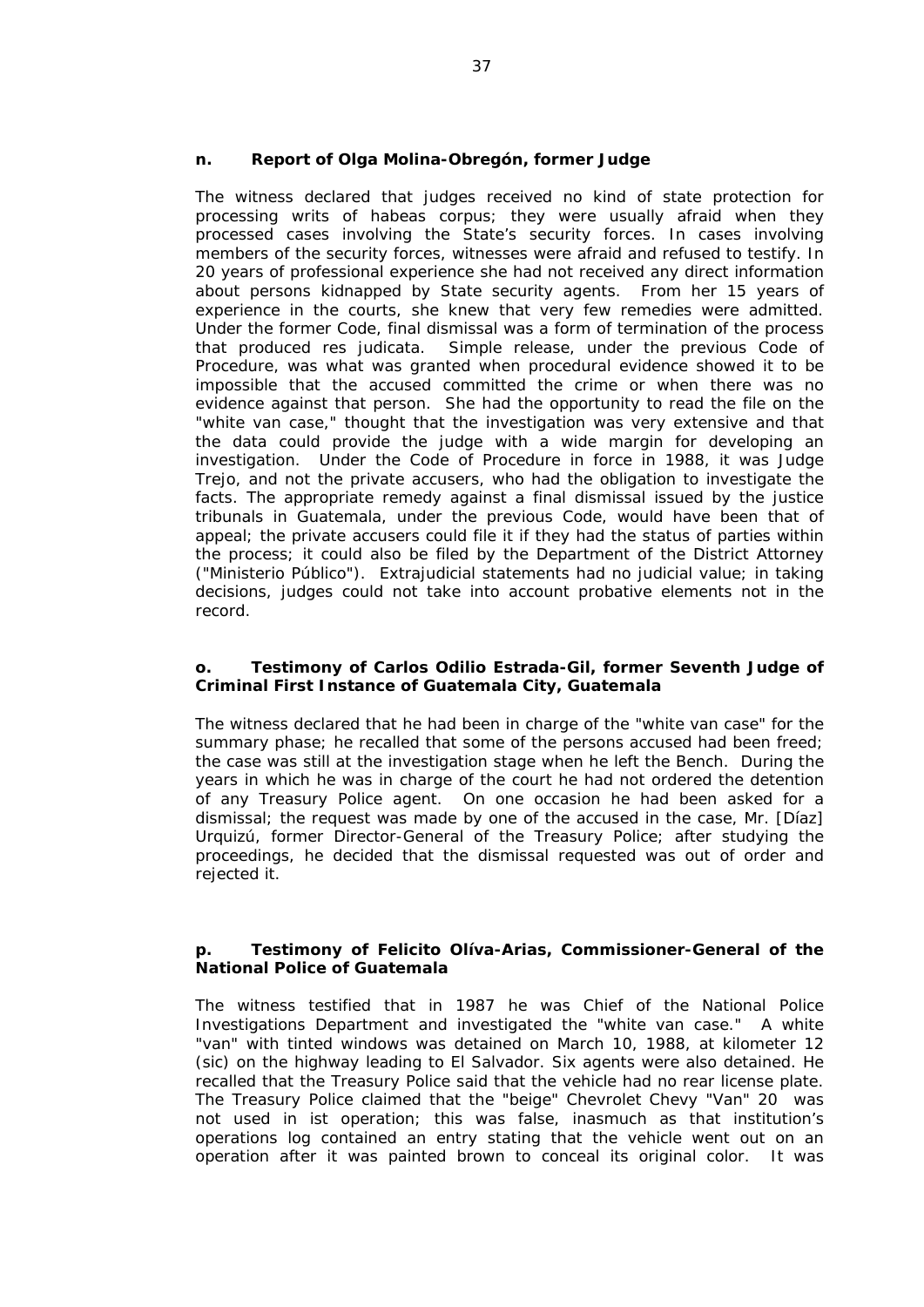inconceivable that there could have been another white van or other white vans in the hands of common criminals, one of whom passed himself off as a Treasury Police agent. His investigations showed that the Treasury Police Department had been operating on the margins of the law, abusing its power to the detriment of the citizens and breaching human rights. He was also able to verify some cases in which uniformed members of the Treasury Police had detained and remanded to the Courts some of the persons involved in this case. He had prepared a final report which he sent to the Judiciary. In that report he identified two vans, one white and the other cream. He also reported that the Treasury Police Department illegally used 14 private license plates.

68. At the public hearing held at its seat on November 13, 1997, the Court heard the testimony of Mr. Julio Aníbal Trejo-Duque, former Seventh Judge of Criminal First Instance, who had been in charge of the so-called "*white van case.*" His statement is summarized as follows by the Court:

The witness's obligation in regard to the "*white van case*" was to attempt to convert the statements contained in the police report into judicial proceedings, but most of the witnesses refused to testify because they were afraid. He considered that 60 per cent of the police investigation submitted to him was "*judicialized*." He had made a judicial inspection of the seized vehicles at the Department of the National Police, but none revealed any evidence. It was usual for the Treasury Police to use private license plates, there being a great many such plates at both the National Police and the Treasury Police. Persons connected with the case were imprisoned: Ms. Torres-Gil, Mr. Angárita-Ramírez, Mr. Vásquez and Mr. Montenegro, who, in his view, were the Treasury Police's main accusers and then acted as private accusers against that institution. Mr. Angárita-Ramírez said that he had been brutalized by his captors but, although the existence of injuries was proven, he thought that they may have occurred while the accused was resisting arrest. He had never issued a warrant for the arrest of any Treasury Police agent or of Oscar Augusto Díaz-Urquizú. He summoned the accused to question them and they appeared voluntarily. Before initiating the inquiry, he had issued a restriction order against all of the accused. The examination was conducted in groups from July 19 to 22, 1988, after which he ordered preventive detention. At that stage he had five days in which to legalize the detention while he settled the legal situation of the accused. Under the law, at the end of those five days, he was obliged to order their release or place them in provisional imprisonment so that the investigation phase could begin. In order to issue the order for imprisonment there must be sufficient motive to suggest that the accused were guilty of the act. He only issued a detention order, given the short time he had to conduct the 27 examinations. He was kidnapped on July 20, 1988, released two days later, and told that his abduction had been a mistake. He was not asked any questions about the "*white van case*" during his captivity. He returned to work on July 23, 1988, at which time the examination of the accused had been completed. All of the accused were placed in preventive detention and the substitute judge, Vicente Sagastume-Pérez, issued an order for imprisonment of some of them, because the deadline had passed between July 19 and 22. He began to study the case as soon as he resumed his duties and, on July 26, decided to issue an order of provisional release ("libertad bajo caución juratoria") so that the case could move to the indictment stage ("sumario"), and to continue the investigation. On July 27, he ruled on the legal situation of the Treasury Police agents against whom Sagastume-Pérez had issued the imprisonment orders. He revoked those orders and issued an order for their provisional release and, in this way, the 27 accused remained connected to the process. The accused did not enjoy absolute freedom, but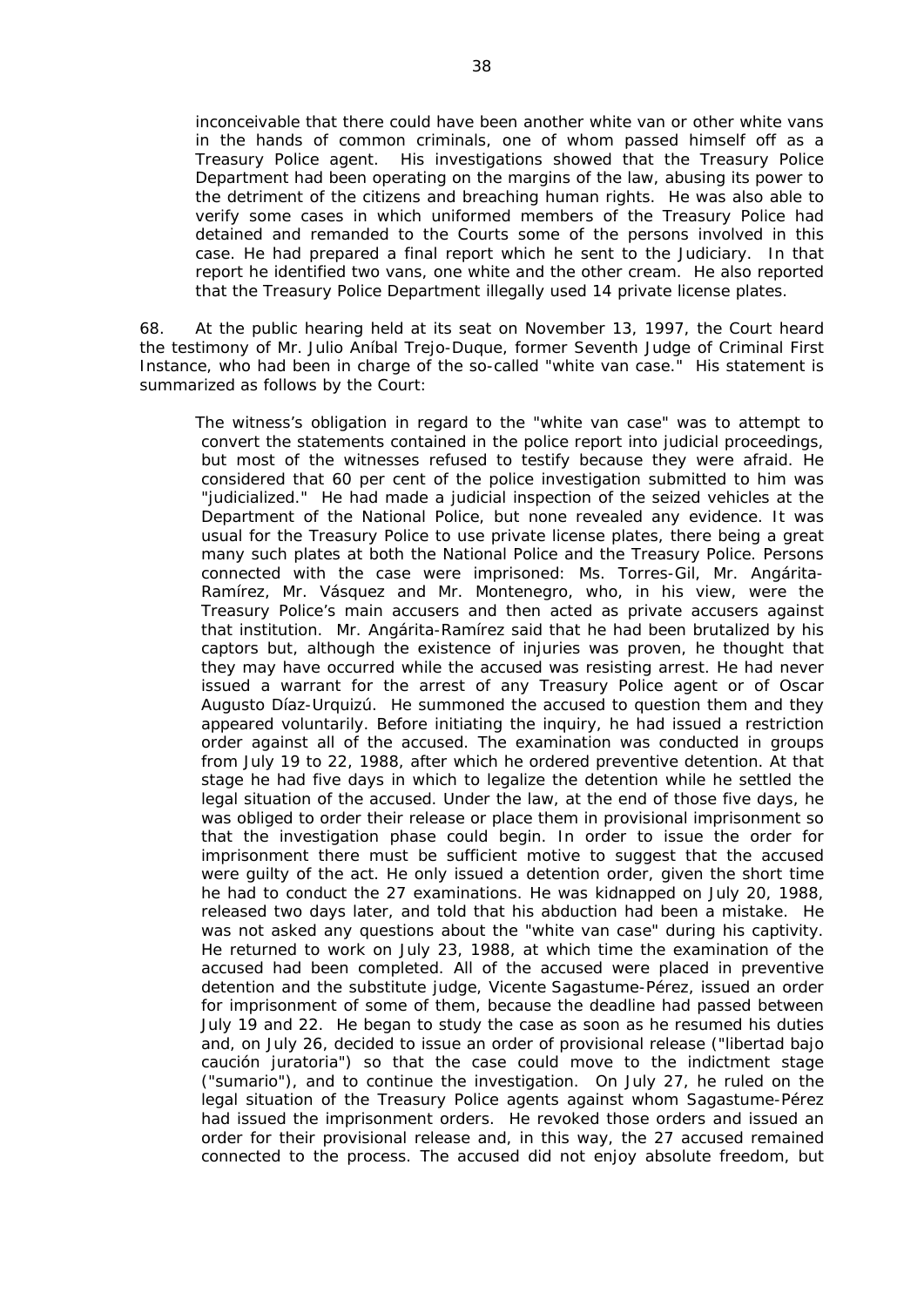rather were required to appear at the Tribunal whenever they were summoned. He also reconfirmed the restrictions on all the accused. Had he decided on preventive imprisonment, he would have had to complete the investigation in 15 days, since the pertinent legislation required the judge to decide whether the accused would go free or a criminal proceedings would be opened within 15 days after an order of preventive imprisonment. Some of the accused, who sought unconditional release ("libertad simple"), appealed the decision. The case was referred to the Tenth Chamber of the Court of Appeal, which, on October 18, revoked his decisions and ordered the unconditional release of the accused.

## **VIII EVALUATION OF THE EVIDENCE**

69. Prior to the examination of the evidence received, the Court specifies the general criteria for the evaluation of evidence in this case, most of which were developed on the basis of this Tribunal's jurisprudence.

70. In an international tribunal such as the Court, whose aim is the protection of human rights, the proceeding possesses its own characteristics that differentiate it from the domestic process. The former is less formal and flexible than the latter, which does not imply that it fails to ensure the parties' legal security and procedural balance.

71. At the same time, it must be remembered that the international protection of human rights should not be confused with criminal justice. In cases in which States appear before the Tribunal they do so not as defendants in a criminal case, since the Court does not punish those guilty of human rights violations. Its function is to protect the victims and to determine the reparation of damages resulting from the acts by the States responsible (*Velásquez Rodríguez Case*, Judgment of July 29, 1988. Series C No. 4, para. 134; *Suárez Rosero Case*, Judgment of November 12, 1997. Series C No. 35, para. 37).

72. In addition to direct evidence, -whether it be personal, expert or documental-, international tribunals and domestic courts may base judgments on circumstantial evidence, indications or presumptions provided that they lead to sound conclusions in regards to the facts. In this respect, the Court has previously stated that

in the exercise of its jurisdictional functions and when ascertaining and weighing the evidence necessary to decide the cases before it, the Court may, in certain circumstances, make use of both circumstantial evidence and indications or presumptions on which to base its pronouncements when they lead to consistent conclusions in regards the facts (*Gangaram Panday Case,* Judgment of January 21, 1994. Series C No. 16, para. 49; see also *Loayza Tamayo Case*, Judgment of September 17, 1997. Series C No. 33, para. 42; *Castillo Páez Case*, Judgment of November 3, 1997. Series C No. 34, para. 39; *Blake Case*, Judgment of January 24, 1998. Series C No. 36, para. 49).

73. In the instant Case the Court, with full discretion, admitted most of the evidence -documentary, personal and expert- offered to it by the parties; it even ordered some probative elements it deemed necessary. Those that were presented extemporaneously and without justification by the State were rejected on the basis of clear statutory provisions (Article 43 of the Rules of Procedure).

74. With regard to the objection which, for a variety of reasons, the State raised to some witnesses and experts, the normal practice of this Court, unlike that of the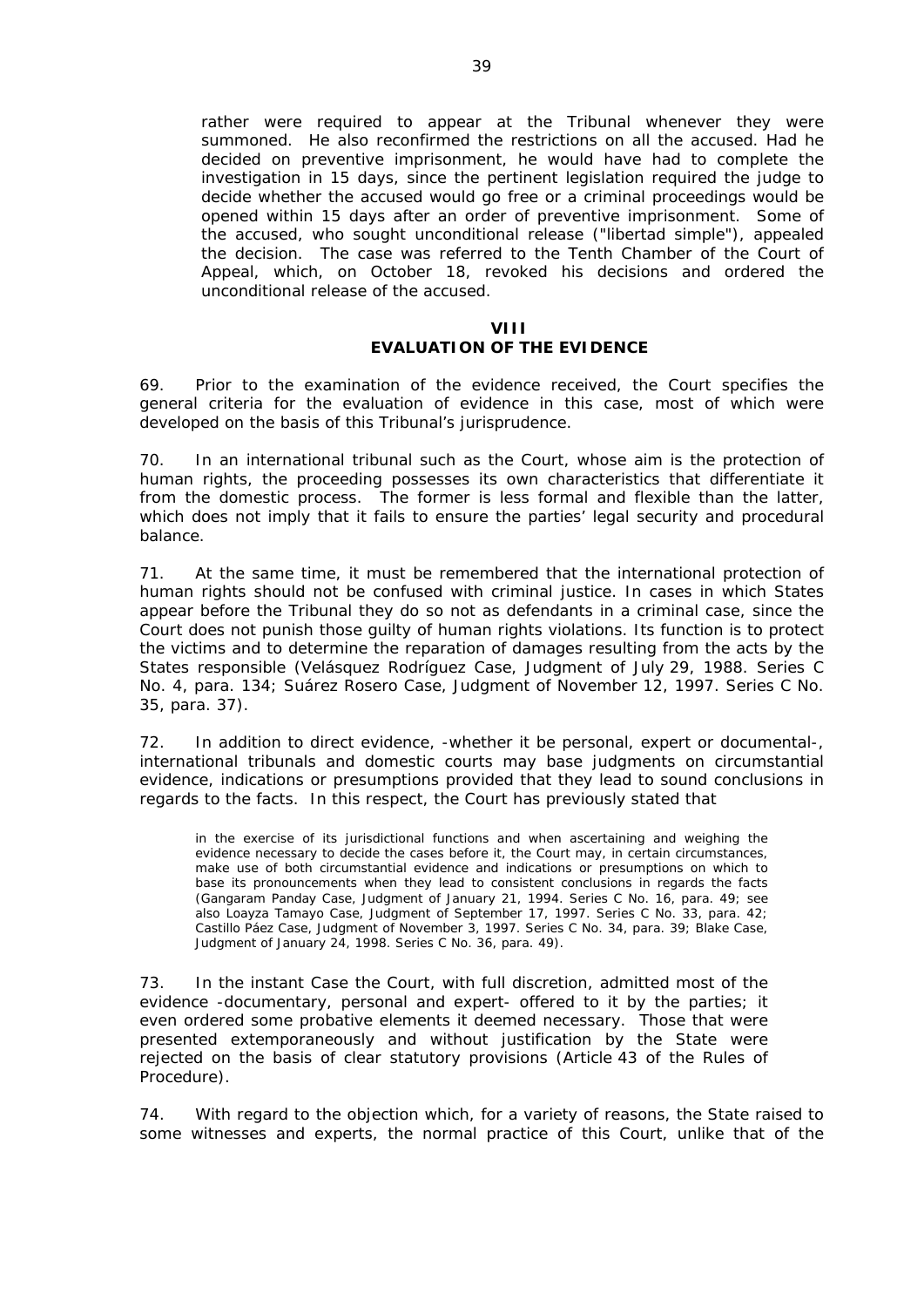domestic tribunals, has been to receive the statements and reports, leaving their final evaluation for the appropriate procedural phase.

75. In relation to the newspaper articles, they do not have the status of documentary evidence. However, they are important in that they are the expression of public and well-known facts, and they corroborate the testimony received in the case with regard to the circumstances of the victims' arrests and murders.

76. In conclusion, any domestic or international tribunal must be aware that proper evaluation of evidence according to the rule of "sound criticism" will allow judges to arrive at a decision as to the truth of the alleged acts.

> **\* \* \***

77. The report of the Guatemalan National Police and the previous police investigative reports, which contain data, interrogations and a number of statements produce probative elements which, in the Court's view, are important as a basis for this Judgment.

78. The declaration made by the investigators of the National Police of Guatemala on the responsibility of the six Treasury Police agents for the acts denounced must be considered by the Court, bearing in mind that those agents and others were subsequently identified by eyewitnesses of the aforesaid kidnappings and by the very victims who were mistreated.

79. This National Police report, having being acknowledged and ratified before this Court by the persons responsible for it (*supra*, para. 67 (h) and (p)), has the status of evidence in that its investigations and conclusions corroborate the evidence delivered before this Tribunal.

80. The merit of this investigation was not disputed by the State; on the contrary, the Agent referred to it in the following terms in his closing arguments:

a police investigation conducted by a State investigation body, which warrants the respect of the State

 $\lceil$ ...]

the State has conducted […] an outstanding police investigation, described as such by the [C]ommission and by experts.

81. The Court grants circumstantial status to the numerous previous police reports used as a basis for the final report. These reports contain interrogations, declarations, descriptions of places and facts, legal practices such as those relating to the removal of the victims' corpses and other information. These previous police reports are useful in the instant Case because, by the rules of sound criticism, they help form an opinion on the facts; all the more so in these situations of kidnappings and violent death, in which attempts are made to erase any trace that would betray their perpetrators.

82. Analysis of the witnesses' statements made to this Court or to the Guatemalan Police, shows that those who took part in the arbitrary arrests did not always wear uniforms that would identify them as State agents. The murdered victims' captors wore "*civilian clothes*" and even sportswear, as in the case of Ms. Paniagua-Morales. Some of the captors of those who were taken to the Treasury Police premises wore uniforms, while others wore civilian clothes, as attested to by Mr. Vásquez, Mr. Montenegro, Mr. Montes-Letona *et al.*, but they were always armed.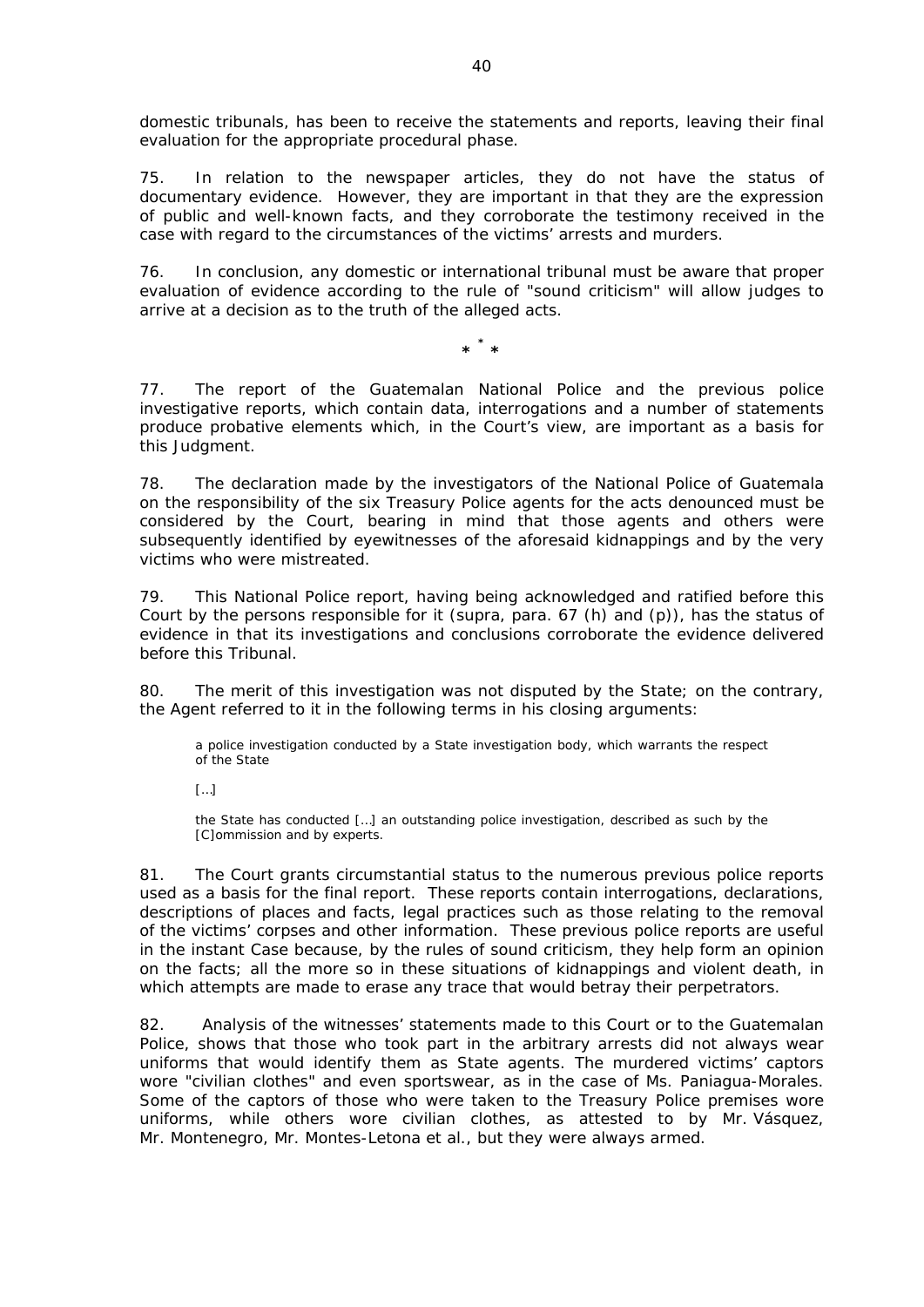83. It has been established that the vehicle used to convey most of the victims after their detention was a white "van". Both the Ford and the Nissan Cherry Vanette (used in Mr. González-López's abduction) were later identified, except in the cases of Mr. González-Rivera, Mr. Corado-Barrientos and Mr. Erik Chinchilla.

84. There is also a certain similarity in the manner in which the victims were killed, except for Mr. Erik Leonardo Chinchilla, who was shot. The others were stabbed to death (Ms. Paniagua-Morales, Mr. González-Rivera and Mr. Corado-Barrientos) or strangled (Mr. Gómez-Ayala and Mr. González-López). Those five victims were brutally murdered and there are clear signs that they were tortured, as shown in the autopsy reports, documents pertaining to the removal of the bodies, photographs, and the report by expert Robert C. Bux.

85. Victims González-Rivera and Corado-Barrientos, who, according to witness González-Saquij, walked away with the armed man, were presumably placed inside a vehicle where there were other armed persons besides the one seen by the witness. It was reported on page 6 of the Guatemala City newspaper "El Gráfico" of February 12, 1988 that witnesses saw those two persons put into a white van with tinted windows. The reporters' article included the attached police report.

86. While this newspaper report may not suffice as evidence in the case of these two victims, there is further probative evidence, such as the similar pattern of their deaths and their captors' cruelty, as already noted.

87. Moreover, with respect to Mr. González-Rivera and Mr. Corado-Barrientos, the Court considers that State agents were involved in their detentions and murders, whether or not they were "*G-2*" (Military Intelligence) or from the Treasury Police itself. This case was also included in the investigations on record in the National Police report which attributed responsibility to the agents of the State.

88. With regard to the official autopsies performed on the victims, the report of expert Robert C. Bux, who saw the autopsies and was able to compare them with the photographs in preparation of his report, is deemed by the Court to be flawed in that they make no mention of wounds, contusions or other details that could have signaled the abuse and torture to which the victims were subjected prior to their deaths.

## **IX PROVEN FACTS**

89. The Court now considers the following significant facts corroborated through the submissions of the State and the Inter-American Commission, as well as the documentary and testimonial evidence presented in the instant Case.

a. Between June 1987 and February 1988, Guatemala witnessed a series of arbitrary detentions described as kidnappings, accompanied by ill-treatment, torture and, in some cases, deprivation of life. Some of those detained were taken to the premises of the Treasury Police where they were abused; others, whose place of detention remains unknown, were found dead and their bodies, bearing signs of physical violence, were abandoned the same day or a few days after their detention on the streets in and around Guatemala City.

*(cfr. Police report, official communication No. 3214 Ref. BIEN. FOA/rrh, of June 6, 1988; interview with Eugenio Ruano contained in police report of February 15, 1988, signed by the acting chief of the Anti-Kidnapping Section of the Special Investigations and Narcotics Brigade of the National Police; statement by María Luisa Chinchilla-Ruano on February 20, 1987 (rectius 1988); sworn declaration of Marco Antonio Montes-Letona on March 15, 1988 at the Office of the Warden of the Pavón Criminal Rehabilitation Farm; notarial act signed by José Antonio Montenegro on March 15, 1988, at the Office of the Warden of the Pavón*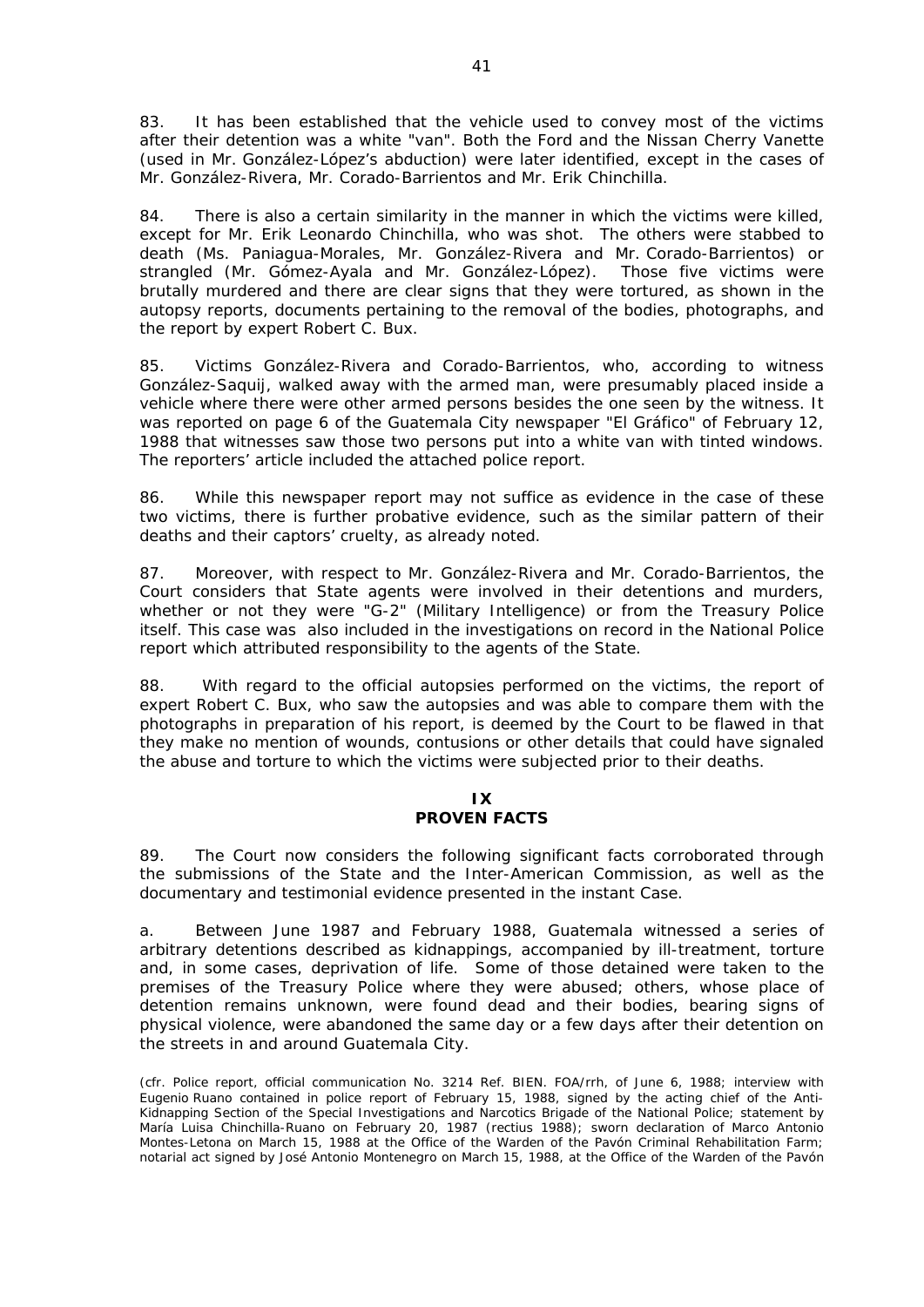*Criminal Rehabilitation Farm; notarial act signed by Oscar Vásquez on March 15, 1988, at the Office of the Warden of the Pavón Criminal Rehabilitation Farm; notarial act signed by Delia Amparo Hernández-Mejía on March 16, 1988; notarial act signed by Raquel de Jesús Solórzano on March 16, 1988; statement by Miriam Elizabeth Huertas de Gatica on March 16, 1988; statement by Graciela Cante of March 16, 1988; interview with Josefa González-Rivera, a.k.a.* "*María*"*, contained in police report of March 21, 1988, signed by Rudy Alex Miranda-Ramírez, Edwin Gudiel-Alveño and Reinaldo Rodríguez-Hernández, Chief of the Homicide Squad of the National Police; interview with Gilberto González-Saquij contained in police report of March 22, 1988; statement by Ms. Blanca Alicia Ochaeta-Corzo de Ortiz, delivered by notarial act at the Special Investigations and Narcotics Brigade of the Department of the National Police on April 28, 1988; statement by Ms. Bertha Violeta Flores-Gómez, delivered through notarial act at the Special Investigations and Narcotics Brigade of the Department of the National Police on May 5, 1988; notarial act signed by Augusto Angárita-Ramírez at the* "*Pavón Model Rehabilitation Farm*" *on May 5, 1988; sworn statement by María Elizabeth Chinchilla de González delivered on May 5, 1988; sworn statement by María Elizabeth Chinchilla de González of May 13, 1988; statement by Ms. Blanca Alicia Ochaeta-Corzo de Ortiz, delivered through notarial act at the Special Investigation and Narcotics Brigade of the Department of the National Police on May 20, 1988; interview with Gilberto González-Saquij contained in police report of May 25, 1988; notarial act signed by Augusto Angárita-Ramírez at the* "*Pavón Model Rehabilitation Farm*" *on June 15, 1988; statement by Doris Torres-Gil to the Seventh Judge of Criminal First Instance of June 15, 1988; expansion of the statement delivered to the Seventh Court of Criminal First Instance by Doris Torres-Gil on June 23, 1988; statement by Carlos René Juárez-Hernández, National Police investigator in the Special Investigations and Narcotics Brigade, of July 13, 1988; testimony of María Idelfonsa Morales de Paniagua; testimony of Blanca Lidia Zamora de Paniagua; and testimony of Oscar Humberto Vásquez).* 

#### b. Armed men, most of them wearing civilian clothes, connected with the Treasury Police or with some military or police institution, took part in the arbitrary arrests referred to in the instant Case.

*(cfr. Police report, official communication No. 3214 Ref. BIEN. FOA/rrh, of June 6, 1988; interview with Eugenio Ruano contained in police report of February 15, 1988, signed by the acting chief of the Anti-Kidnapping Section of the Special Investigations and Narcotics Brigade of the National Police; statement by María Luisa Chinchilla-Ruano on February 20, 1987 (rectius 1988); sworn declaration of Marco Antonio Montes-Letona on March 15, 1988 at the Office of the Warden of the Pavón Criminal Rehabilitation Farm; notarial act signed by José Antonio Montenegro on March 15, 1988, at the Office of the Warden of the Pavón Criminal Rehabilitation Farm; notarial act signed by Oscar Vásquez on March 15, 1988, at the Office of the Warden of the Pavón Criminal Rehabilitation Farm; notarial act signed by Delia Amparo Hernández-Mejía on March 16, 1988; notarial act signed by Raquel de Jesús Solórzano on March 16, 1988; statement by Miriam Elizabeth Huertas de Gatica of March 16, 1988; statement by Graciela Cante of March 16, 1988; interview with Josefa González-Rivera, a.k.a.* "*María*"*, contained in police report of March 21, 1988, signed by Rudy Alex Miranda-Ramírez, Edwin Gudiel-Alveño and Reinaldo Rodríguez-Hernández, Chief of the Homicide Squad of the National Police; interview with Gilberto González-Saquij contained in police report of March 22, 1988; statement by Ms. Blanca Alicia Ochaeta-Corzo de Ortiz, delivered by notarial act at the Special Investigations and Narcotics Brigade of the Department of the National Police on April 28, 1988; statement by Ms. Bertha Violeta Flores-Gómez, delivered through notarial act at the Special Investigations and Narcotics Brigade of the Department of the National Police on May 5, 1988; notarial act signed by Augusto Angárita-Ramírez at the* "*Pavón Model Rehabilitation Farm*" *on May 5, 1988; sworn statement by María Elizabeth Chinchilla de González delivered on May 5, 1988; sworn statement by María Elizabeth Chinchilla de González on May 13, 1988; statement by Ms. Blanca Alicia Ochaeta-Corzo de Ortiz, delivered through notarial act at the Special Investigation and Narcotics Brigade of the Department of the National Police on May 20, 1988; interview with Gilberto González-Saquij contained in police report of May 25, 1988; notarial act signed by Augusto Angárita-Ramírez at the* "*Pavón Model Rehabilitation Farm*" *on June 15, 1988; statement by Doris Torres-Gil to the Seventh Judge of Criminal First Instance of June 15, 1988; expansion of the statement delivered to the Seventh Court of Criminal First Instance by Doris Torres-Gil on June 23, 1988; statement by Carlos René Juárez-Hernández, National Police investigator in the Special Investigations and Narcotics Brigade, on July 13, 1988; testimony of María Idelfonsa Morales de Paniagua; testimony of Blanca Lidia Zamora de Paniagua; and testimony of Oscar Humberto Vásquez).*

c. In most cases, the persons detained were forced into a white "van-type" vehicle (a kind of minibus or van).

*(cfr. Police report, official communication No. 3214 Ref. BIEN. FOA/rrh, of June 6, 1988; interview with Eugenio Ruano contained in police report of February 15, 1988, signed by the acting chief of the Anti-Kidnapping Section of the Special Investigations and Narcotics Brigade of the National Police; statement by María Luisa Chinchilla-Ruano of February 20, 1987 (rectius 1988); sworn declaration of Marco Antonio Montes-Letona on March 15, 1988 at the Office of the Warden of the Pavón Criminal Rehabilitation Farm; notarial act signed by José Antonio Montenegro on March 15, 1988, at the Office of the Warden of the Pavón Criminal Rehabilitation Farm; notarial act signed by Oscar Vásquez on March 15, 1988, at the Office of the Warden of the Pavón Criminal Rehabilitation Farm; notarial act signed by Delia Amparo Hernández-Mejía on*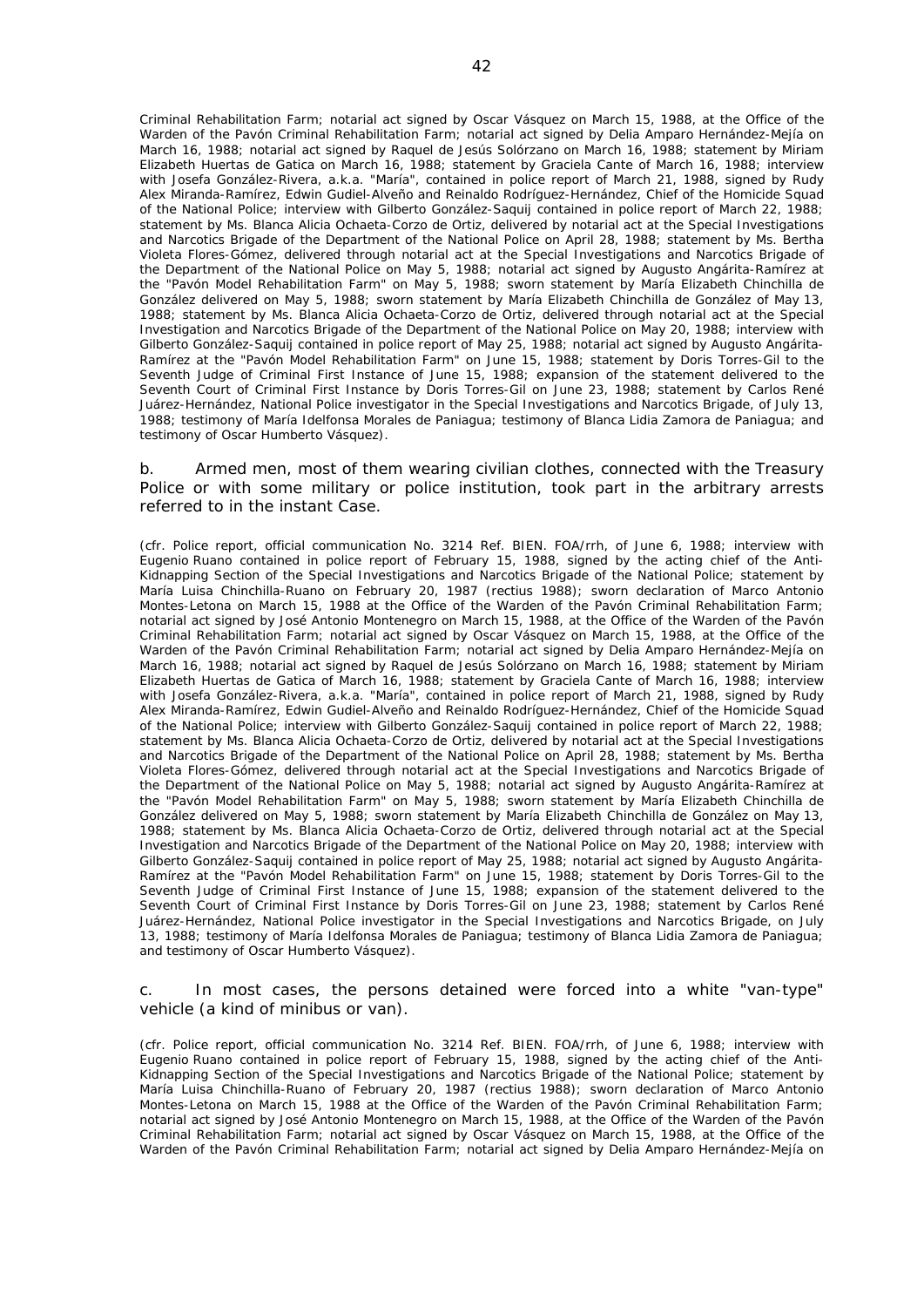*March 16, 1988; notarial act signed by Raquel de Jesús Solórzano on March 16, 1988; statement by Miriam Elizabeth Huertas de Gatica of March 16, 1988; statement by Graciela Cante of March 16, 1988; interview with Josefa González-Rivera, a.k.a.* "*María*"*, contained in police report of March 21, 1988, signed by Rudy Alex Miranda-Ramírez, Edwin Gudiel-Alveño and Reinaldo Rodríguez-Hernández, Chief of the Homicide Squad of the National Police; interview with Gilberto González-Saquij contained in police report of March 22, 1988; statement by Ms. Blanca Alicia Ochaeta-Corzo de Ortiz, delivered by notarial act at the Special Investigations and Narcotics Brigade of the Department of the National Police on April 28, 1988; statement by Ms. Bertha Violeta Flores-Gómez, delivered through notarial act at the Special Investigations and Narcotics Brigade of the Department of the National Police on May 5, 1988; notarial act signed by Augusto Angárita-Ramírez at the* "*Pavón Model Rehabilitation Farm*" *on May 5, 1988; sworn statement by María Elizabeth Chinchilla de González delivered on May 5, 1988; sworn statement by María Elizabeth Chinchilla de González on May 13, 1988; statement by Ms. Blanca Alicia Ochaeta-Corzo de Ortiz, delivered through notarial act at the Special Investigation and Narcotics Brigade of the Department of the National Police on May 20, 1988; interview with Gilberto González-Saquij contained in police report of May 25, 1988; notarial act signed by Augusto Angárita-Ramírez at the* "*Pavón Model Rehabilitation Farm*" *on June 15, 1988; statement by Doris Torres-Gil to the Seventh Judge of Criminal First Instance of June 15, 1988; expansion of the statement delivered to the Seventh Court of Criminal First Instance by Doris Torres-Gil on June 23, 1988; statement by Carlos René Juárez-Hernández, National Police investigator in the Special Investigations and Narcotics Brigade, of July 13, 1988; testimony of María Idelfonsa Morales de Paniagua; testimony of Blanca Lidia Zamora de Paniagua; and testimony of Oscar Humberto Vásquez).*

d. The names of the persons included in the Commission's application and the details of the facts deemed to have been proven are as follows:

#### 1) Concerning Mr. **Julián Salomón Gómez-Ayala**:

detained by five persons on June 1, 1987, at 10.00 a.m., while walking in Zone 11 of Guatemala City;

forced into a white "van" by armed persons;

his body was found in the early hours of the morning of June 17, 1987 in Zone 8 of Guatemala City;

the corpse bore wounds, especially on the neck (the deepest) and the chest; it also had an indentation on each wrist indicating that they had been bound, and another indentation on the neck from hanging;

the home of Mr. Gómez-Ayala and his companion Bertha Violeta Flores-Gómez was visited, before and after his detention, by persons recognized as Treasury Police agents.

*(cfr. Interview with Josefa González-Rivera, alias* "*María*"*, contained in police report of March 21 of 1988, signed by Rudy Alex Miranda-Ramírez, Edwin Gudiel-Alveño and Reinaldo Rodríguez-Hernández, Chief of the Homicide Squad of the National Police; police report of March 21, 1988, signed by Rudy Alex Miranda-Ramírez, Edwin Gudiel-Alveño and Reinaldo Rodríguez-Hernández, Chief of the Homicide Squad of the National Police; examination proceeding contained in report No.*  "*3*" *of the Homicide Squad of the National Police of Guatemala, C.A. of March 22, 1988, signed by Rudy Alex Miranda-Ramírez, Edwin Gudiel-Alveño and Reinaldo Rodríguez-Hernández, Chief of the Homicide Squad of the National Police; statement by Ms. Blanca Alicia Ochaeta-Corzo de Ortiz,*  delivered through notarial act at the Special Investigations and Narcotics Brigade of the National *Police Department on April 28, 1988; statement by Ms. Bertha Violeta Flores-Gómez, delivered through notarial act at the Special Investigations and Narcotics Brigade of the National Police Department on May 5, 1988; statement by Ms. Blanca Alicia Ochaeta-Corzo de Ortiz, delivered through a notarial act at the Special Investigations and Narcotics Brigade of the National Police Department on May 20, 1988; police report, official communication No. 17020/cme of June 17, 1987; police report of June 17, 1987, signed by Roel Mermelino Galindo-Cano, Chief of the Homicide Squad of the National Police, Guatemala, C.A.; forensic autopsy report, official communication DI-19/87 of June 18, 1987 and report delivered by expert Robert C. Bux to the Inter-American Court).*

2) Concerning Mr. **Augusto Angárita-Ramírez** and Ms. **Doris Torres-Gil**: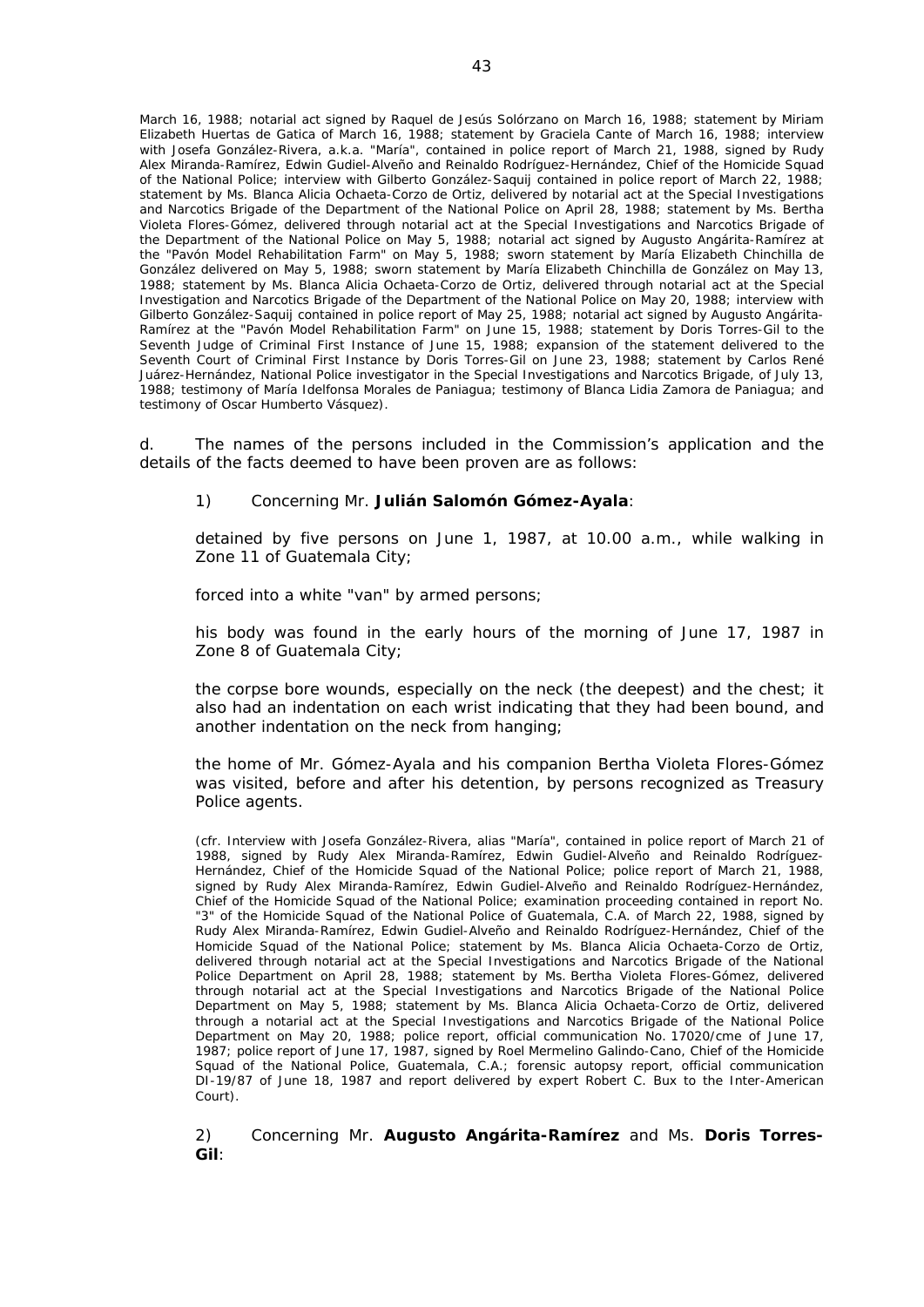detained on December 29, 1987, by uniformed members of the Treasury Police. There are contradictions regarding the time and circumstances of the arrests;

taken away in a white Ford Econoline van with tinted windows;

taken to the premises of the Treasury Police;

during his detention, Mr. Angárita was beaten and injured by members of the Treasury Police.

*(cfr. Official communication No. F-1580. I-613-88.- of June 15, 1988, signed by Dr. Mario Alfredo Porres O., Forensic Expert of the Republic of Guatemala, addressed to the Seventh Court of First Criminal Instance; notarial act by Augusto Angárita-Ramírez at the* "*Pavón*" *Rehabilitation Model Farm on May 5, 1988; statement by Doris Torres-Gil to the Seventh Court of First Criminal Instance on June 15, 1988; petition by Augusto Angárita-Ramírez to the Minister of the Interior of Guatemala; statement by Augusto Angárita-Ramírez to the Seventh Court of First Criminal Instance delivered at the* "*Pavón*" *Rehabilitation Model Farm on June 15, 1988; statement given to the Seventh Court of Criminal First Instance by Doris Torres-Gil on June 23, 1988; report of expert Robert C. Bux to the Inter-American Court and brief of closing arguments by the State, folio 2).*

#### 3) Concerning Ms. **Ana Elizabeth Paniagua-Morales**:

detained at approximately 6.00 a.m. on February 9, 1988, near her home (Tenth Avenue "A" 10-78, Zone 7, Castillo Lara Estate) by a group of men wearing sports clothes, when she went out to buy food;

forced into a white "van" with tinted windows;

a writ of *habeas corpus* was filed on her behalf on the day of her arrest;

her body was found on February 11, 1988, in the Municipality of Palencia, Zone 3, Guatemala City, covered with wounds and traces of physical violence; her head had been almost severed from the body;

her family was constantly harrassed by the police and some of her relatives were forced to flee Guatemala.

*(cfr. Police report of February 10, 1988; police report of February 12, 1988; expansion of police report of February 12, 1988; petition presented by María Idelfonsa Morales de Paniagua contained in*  police report of February 15, 1988; interview with Eugenio Ruano contained in police report of *February 15, 1988; official communication of the Anti-Kidnapping and Extortion Squad of the Special Investigations and Narcotics Brigade of the National Police of February 15, 1988; official communication No. A-567.B-70/95 of the Forensic Department of the Republic of Guatemala, C.A.,*  dated December 22, 1995 and signed by Dr. Alonso René Portillo; testimony of María Idelfonsa *Morales de Paniagua; testimony of Blanca Lidia Zamora de Paniagua and report of expert Robert C. Bux to the Inter-American Court).* 

#### 4) Concerning Mr. **William Otilio González-Rivera** and Mr. **Pablo Corado-Barrientos**:

On February 10, 1988, the day of their disappearance, the victims were detained by a State agent wearing a pistol and two cartridges;

an article in the daily paper "El Gráfico" of February 12, 1988 reports that Mr. González and Mr. Corado were forced into a white "van" by armed men;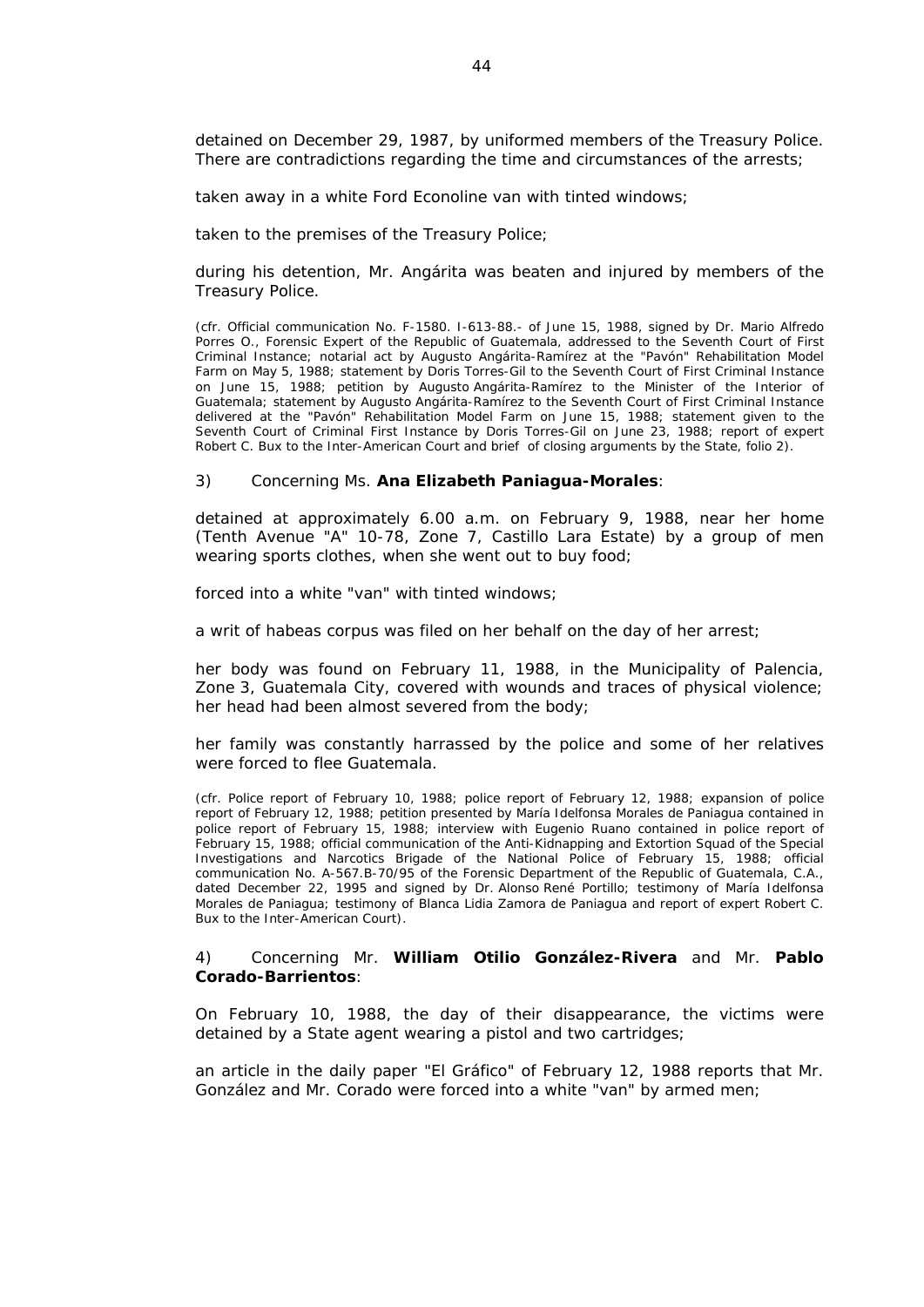their bodies were found the same day, February 10, 1988, in Zone 4 (Second Street, Route 6) of Guatemala City and showed signs of violence and injuries, one of which caused their deaths.

*(cfr. Police report of February 10, 1988, issued by the officer III of the National Police of Guatemala; certificate of removal of the corpses issued by the Thirteenth Criminal Magistrate's Court of Guatemala on February 10, 1988; interview with Gilberto González-Saquij contained in police report of March 22, 1988; interview with Gilberto González-Saquij contained in police report of May 25, 1988; autopsy report of February 12, 1988, reproduced in official communication No. F-1655. D-72- 88 of June 22, 1988; autopsy report of February 12, 1988, reproduced in official communication No. 3006-88 of June 22, 1988; statement by Carol René Juárez-Hernández, National Police investigator*  with the Special Investigations and Narcotics Brigade of the National Police and expert report by *Robert C. Bux to the Inter-American Court).* 

#### 5) Concerning Mr. **Manuel de Jesús González-López**:

detained at approximately 6.00 p.m. on February 11, 1988 outside his home in the Mezquital Estate in Zone 12 of Guatemala City by persons wearing civilian clothes;

forced into a white 1986 Nissan Cherry Vanette vehicle;

his body was found on February 13, 1988, close to the highway leading from Villa Canales to the El Zapote Farm, and bore an indentation on the neck from hanging, with signs of bruising and indications that his wrists had been bound.

*(cfr. Testimony of María Elizabeth Chinchilla de González; police report of February 13, 1988; police*  report of the Special Crimes and Narcotics Section of the Homicide Squad of the National Police of *April 4, 1988; sworn statement by María Elizabeth Chinchilla de González delivered to Notary Jorge Humberto Castillo de León on May 5, 1988; sworn statement by María Chinchilla de González delivered to Notary Fernández-Font on May 13, 1988; death certificate issued by Registrar of the Capital - Municipality of Guatemala on May 14, 1990, and report of expert Robert C. Bux).* 

#### 6) Concerning Mr. **Oscar Vásquez**:

detained on February 13, 1988 by Treasury Police agents subsequently identified as such;

forced into a white van with tinted windows and no license plates;

taken to the premises of the Treasury Police where he was beaten;

placed at the disposal of the Twelfth Criminal Justice of Peace of Guatemala by the Treasury Police at 2:00 a.m. on February 14, 1988, through official communication No. 167, accused of illegal traffic in pharmaceutical products and drugs or narcotic substances, and active bribery.

*(cfr. Official communication No. 167.- REF. GCD/Jmpo of February 14, 1988, from the Chief of the Treasury Police II to the Twelfth Criminal Justice of Peace of Guatemala City; notarial act signed by Oscar Vásquez on March 15, 1988, at the Office of the Warden of the Pavón Criminal Rehabilitation*  Farm; notarial act signed by José Antonio Montenegro on March 15, 1988, at the office of the *warden of the Pavón Criminal Rehabilitation Farm; notarial act signed by Raquel de Jesús Solórzano on March 16, 1988; notarial act signed by Delia Amparo Hernández-Mejía on March 16, 1988; official communication of June 13, 1988, signed by Judge Otto Fernando Palma-Chacón, XII the Criminal Justice of Peace and addressed to the Seventh Court of Criminal First Instance; testimony of Oscar Humberto Vásquez, testimony of Raquel de Jesús Solórzano, report of expert Robert C. Bux and brief of final pleadings by the State, folio 2).*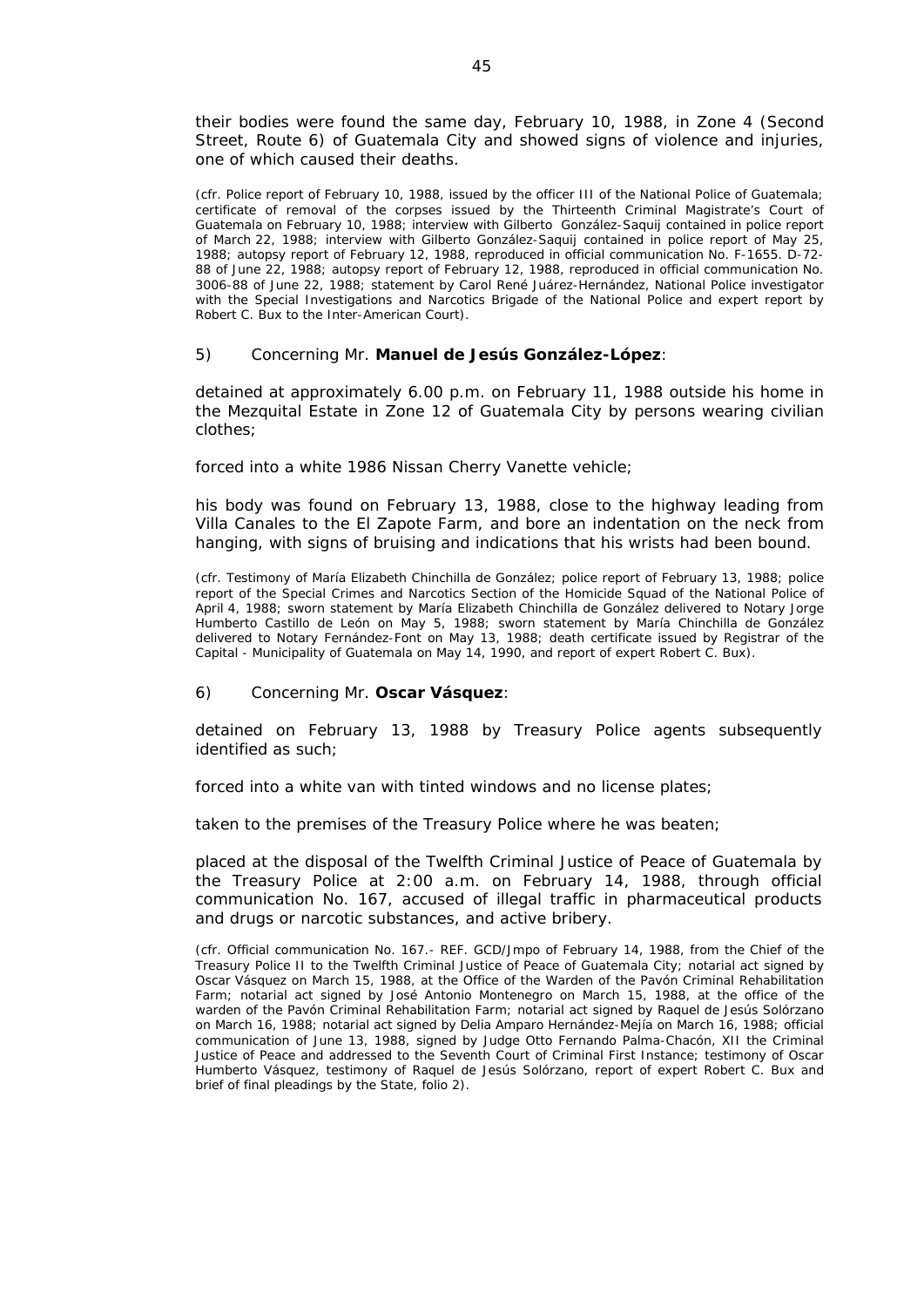## 7) Concerning Mr. **José Antonio Montenegro**:

detained on February 13, 1988 by three men in civilian clothes, who were identified as investigation agents of the Special Investigations and Narcotics Brigade (BIEN);

taken away in a white "van" with tinted windows, which he later identified, whose interior contain a bench, a spare tire, and Mr. Oscar Vásquez;

taken to the premises of the Treasury Police, where he was beaten;

he was placed at the disposal of the Twelfth Criminal Court of Guatemala by the Treasury Police at 2.00 a.m. on February 14, 1988, through communication No. 167, accused of illegal traffic in pharmaceutical products and drugs or narcotic substances, and active bribery.

*(cfr. Official communication No. 167.- REF. GCD/Jmpo of February 14, 1988, from the Chief of the Treasury Police II to the Twelfth Criminal Justice of Peace of Guatemala City; notarial act signed by José Antonio Montenegro on March 15, 1988, at the Office of the Warden of the Pavón Criminal Rehabilitation Farm; notarial act signed by Oscar Vásquez on March 15, 1988, at the Office of the Warden of the Pavón Criminal Rehabilitation Farm; statement by Miriam Elizabeth Huertas de Gatica delivered on March 16, 1988, to Notary Eduardo Roberto González-Garnica; statement by Graciela*  Cante delivered on March 16, 1988, to Notary Eduardo Roberto González-Garnica; official *communication of June 10, 1988, signed DEM Infantry Colonel Julio Enrique Caballeros-Seigne, Director-General of the National Police, addressed to the Seventh Court of Criminal First Instance; official communication of June 13, 1988, signed by Judge Otto Fernando Palma-Chacón, XII Criminal*  Justice of Peace and addressed to the Seventh Court of Criminal First Instance; official *communication No. 802/jlop from the Chief of the Warrants Office of the Special Investigations and Narcotics Bureau of the National Police of Guatemala and brief of final pleadings by the State, folio 2).*

## 8) Concerning Mr. **Erik Leonardo Chinchilla**:

shot dead in circumstances that have not been clarified; the preliminary police investigation did not generate due criminal process.

*(cfr. Interview with María Luisa Chinchilla-Ruano contained in police report of February 20, 1987 (rectius 1988); interview with Mario Ricardo Alvarez-Guevara contained in police report of February 20, 1988; statement by Nicomedes Castillo-Guzmán contained in police report of February 22, 1988; statement by Juan Guillermo Granados-Fernández contained in police report of February 23, 1988; interview with Sabina Sian contained in police report of February 23, 1987 (sic); interview with María Cristina Bautista-Marroquín contained in police report of February 23, 1987 (sic); police report of February 24, 1988, police report of March 3, 1988; interview with Mario Ricardo Alvarez-Guevara contained in police report of July 23, 1992; interview with Nicomedes Castillo-Guzmán recorded in police report of July 23, 1992, and police report of July 23, 1992).* 

#### 9) Concerning Mr. **Marco Antonio Montes-Letona**:

detained on February 19, 1988 by six men, two dressed in the uniform of the Treasury Police and four in civilian clothes;

forced into a white Ford "van" with tinted windows bearing license plate P-1233857;

taken to the Treasury Police premises;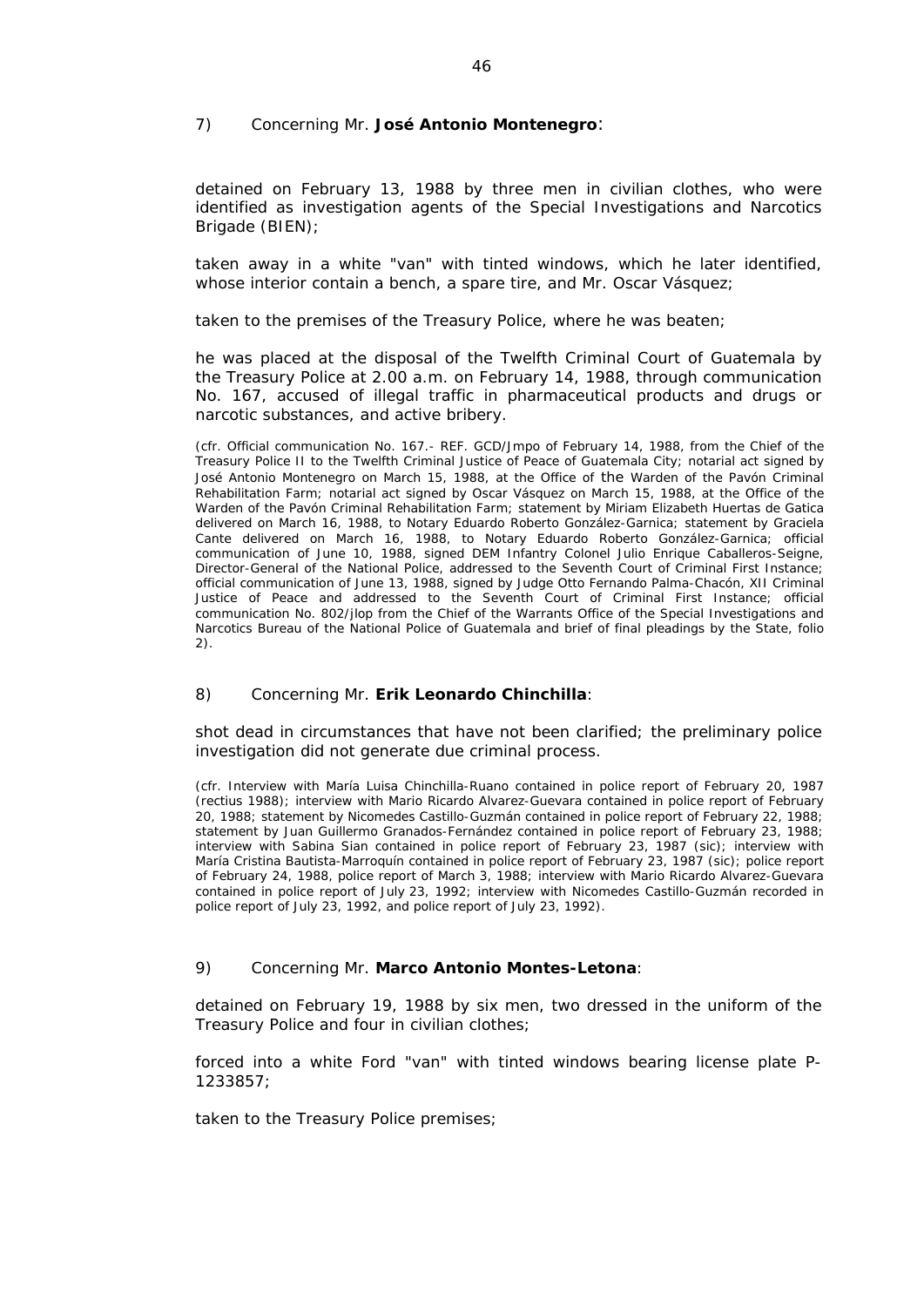brought before the Thirteenth Criminal Justice of Peace on February 20, 1988, accused of the crimes of fraud, theft and unlawful use of identity papers.

*(cfr. Confidential report of the Special Investigations and Narcotics Brigade of the National Police of February 19, 1988; police report of February 23, 1987 (sic); statement by Marco Antonio Montes-Letona delivered at the office of the Warden of the Pavón Criminal Rehabilitation Farm on March 15, 1988, official communication of the Special Advisory Service of the National Police of Guatemala on April 21, 1988; official communication No. 051/Srio. of June 14, 1988, signed by Luis Alberto Mazariegos-Castellanos, Thirteenth Magistrate, addressed to the Seventh Judge of Criminal First Instance, Julio Aníbal Trejo-Duque; report of expert Carlos Roberto Bux and brief of closing arguments by the State, folio 2).* 

e. On March 10, 1988, the then Director of the National Police of Guatemala, Mr. Julio Enrique Caballeros-Seigne, personally led an operation in which six Treasury Police agents were arrested inside a white van with the front license plate identified by the flag O-16997. The statements given during the investigation by the arrested agents, who were later identified by eyewitnesses and victims as the authors of some of the arrests and beatings described, contained serious contradictions and discrepancies.

*(cfr. Memorandum of the Third Corps of the National Police of March 10, 1988; police report, official communication No. 3214 Ref. BIEN. FOA/rrh, of June 6, 1988, signed by Felicito Olíva-Arias, Chief of the Special Investigations and Narcotics Brigade of the National Police; questionnaire for interviews of the Treasury Police agents detained on March 10, 1988; statement by César Augusto Guerra-Ramírez, delivered to the Chief of the Special Investigations and Narcotics Brigade of the National Police, Felicito Olíva-Arias, on April 13, 1988; statement by Neftalí Ramírez-García, delivered to the Chief of the Special Investigations and Narcotics Brigade of the National Police, Felicito Olíva-Arias, on April 13, 1988; statement by Manuel de Jesús de la Cruz-Hernández, delivered to the Chief of the Special Investigations and Narcotics Brigade of the National Police, Felicito Olíva-Arias, on April 13, 1988; statement by Aníbal René Morales-Marroquín delivered to the Chief of the Special Investigations and Narcotics Brigade of the National Police, Felicito Olíva-Arias, on April 13, 1988; statement by Juan José Elías-Palma, delivered to the Chief of the Special Investigations and Narcotics Brigade of the National Police, Felicito Olíva-Arias, on April 13, 1988; statement by Igloberto Pineda-Juárez, delivered to the Chief of the Special Investigations and Narcotics Brigade of the National Police, Felicito Olíva-Arias, on April 13, 1988; statement by José Luis Grajeda-Beltetón, delivered to the Seventh Judge of Criminal First Instance of Guatemala on July 19, 1988; statement by Neftalí Ramírez-García, delivered to the Seventh Judge of Criminal First Instance of Guatemala on July 19, 1988; statement by Igloberto Pineda-Juárez, delivered to the Seventh Judge of Criminal First Instance of Guatemala on July 19, 1988; statement by César Augusto Guerra-Ramírez, delivered to the Seventh Judge of Criminal First Instance of Guatemala on July 19, 1988; statement by Manuel de Jesús de la Cruz-Hernández, delivered to the Seventh Judge of Criminal First Instance of Guatemala on July 19, 1988; statement by Juan José Elías-*Palma, delivered to the Seventh Judge of Criminal First Instance of Guatemala on July 19, 1988; statement *by Aníbal René Morales-Marroquín, delivered to the Seventh Judge of Criminal First Instance of Guatemala on July 19, 1988; official communication 0618/CSB-Dg.- of June 8, 1988, signed by Mr. Carlos Salazar Bonilla, Director of the Treasury Police and addressed to the Seventh Judge of the Criminal First Instance, single folio; official communication of June 10, 1988, signed by DEM Infantry Colonel Julio Enrique Caballeros-Seigne, Director-General of the National Police, addressed to the Seventh Judge of Criminal First Instance; official communication of June 13, 1988, signed by Judge Otto Fernando Palma-Chacón, XII Criminal Justice of Peace and addressed to the Seventh Judge of Criminal First Instance; official communication No. 0475.852/Mhal/arc.- of June 13, 1988, signed by Mr. Carlos Salazar-Bonilla, Director-General of the Treasury Police, addressed to the Seventh Judge of Criminal First Instance; official communication No. 802/jlop from the Chief of the Warrants Office of the Special Investigations and Narcotics Bureau of the National Police of Guatemala and conclusions of the replies obtained during the interrogation of the six Treasury Police agents detained in the white "van" - document undated and unreferenced).* 

f. At the end of the investigations, the National Police prepared a report dated June 6, 1988, which concluded that Treasury Police agents had committed a series of crimes using the "van" confiscated on March 10 of the same year. The Police concluded that the Treasury Police agents arrested on that day gave false statements about their activities; that on March 10 they were not making routine vehicle checks as they claimed in their statement; that several of them had been identified as participants in the crimes; and that they robbed and tortured their victims after arresting them. The National Police also concluded that Treasury Police agents had unlawfully used a number of vehicle license plates; that agents had made false statements regarding the reason why the white "van" had no license plate on the day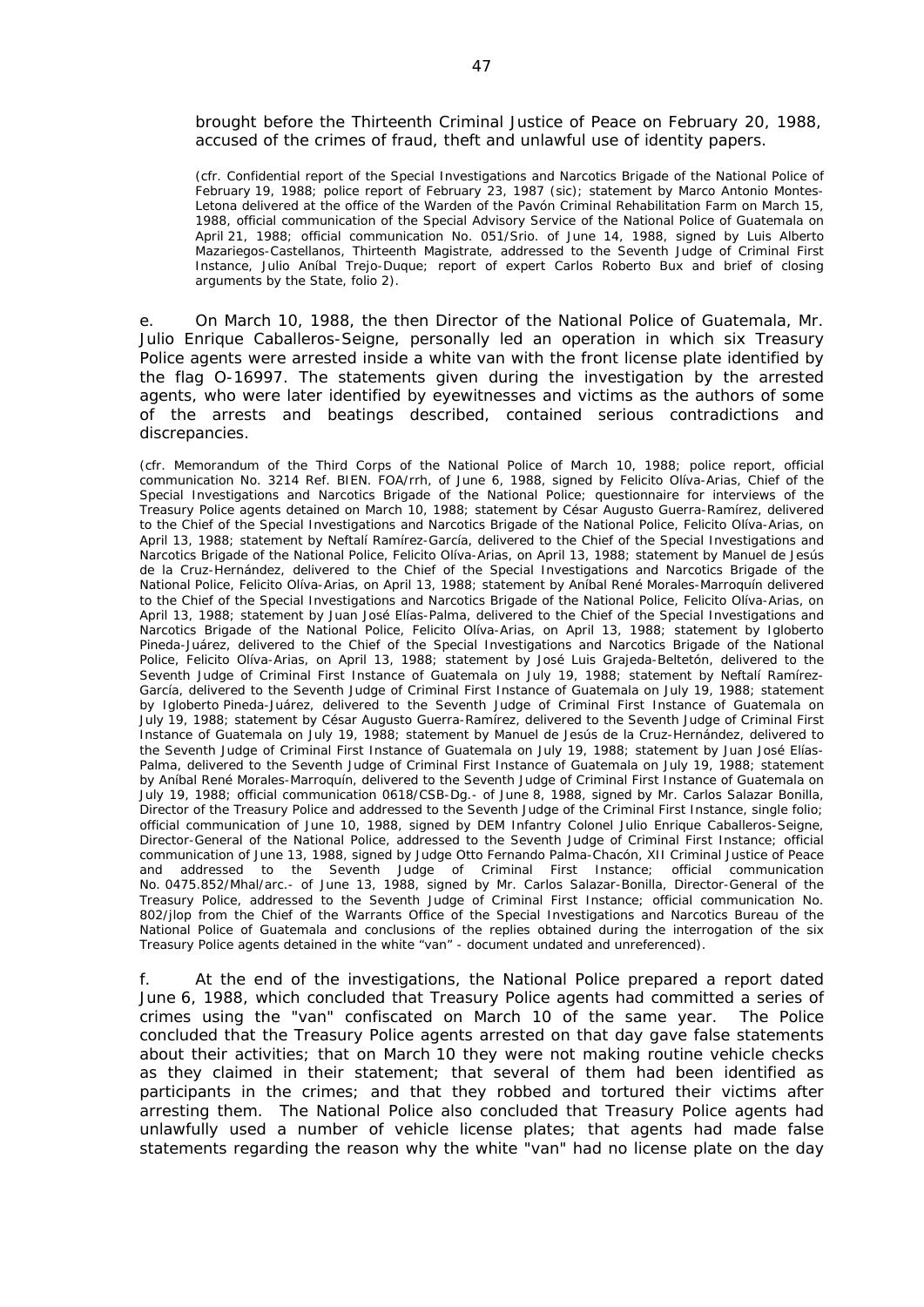it was confiscated, and that they had abused their authority and violated the rights of Guatemalan citizens.

*(cfr. Police report, official communication No. 3214 Ref. BIEN. FOA/rrh, of June 6, 1988, signed by Felicito Olíva-Arias, Chief of the Special Investigations and Narcotics Brigade of the National Police; statement by César Augusto Guerra-Ramírez, delivered to the Chief of the Special Investigations and Narcotics Brigade of the National Police, Felicito Olíva-Arias, on April 13, 1988; statement by Neftalí Ramírez-García, delivered to the Chief of the Special Investigations and Narcotics Brigade of the National Police, Felicito Olíva-Arias, on April 13, 1988; statement by Manuel de Jesús de la Cruz Hernández, delivered to the Chief of the Special Investigations and Narcotics Brigade of the National Police, Felicito Olíva-Arias, on April 13, 1988; statement by Aníbal René Morales-Marroquín delivered to the Chief of the Special Investigations and Narcotics Brigade of the National Police, Felicito Olíva-Arias, on April 13, 1988, and statement by Juan José Elías Palma, delivered to the Chief of the Special Investigations and Narcotics Brigade of the National Police, Felicito Olíva-Arias, on April 13, 1988).* 

g. According to the "operations log" of the Intelligence Section of the Treasury Police, license plates P-219022 and P-123857 were used, along with others, by this institution, although they belonged to vehicles owned by private citizens.

*(cfr. List of the twenty-four (24) sets of vehicle license plates used by the Treasury Police, according to the operations log of that institution's intelligence squad, issued by the Special Advisory Services of the National Police of Guatemala on April 21, 1988).* 

h. The June 6, 1988 report of the National Police was delivered to the Seventh Criminal Court of Instruction, together with the following vehicles: a white 1981 Ford Econoline 350 "van" with only one license plate with the tag No. O-16997; a white 1986 "Cherry Vanette" Nissan minibus, with the license plate number P-89324, and a brown 1978 Chevrolet Chevy Van 20 with no license plates.

*(cfr. Note of notification of information of June 6, 1988, signed by Justice of Peace Víctor Hugo Trejo-Deleón and addressed to the Director-General of the National Police; order of the Seventh Court of Criminal First Instance of Guatemala of June 7, 1988, and official communication No. 558 Ref. CSB/Jodcp of July 7, 1988, from the Director-General of the Treasury Police to the Seventh Judge of Criminal First Instance).* 

i. On June 8, 1988, Mr. Felicito Olíva-Arias appeared before the Seventh Court of Criminal First Instance and corroborated the contents of the National Police report of June 6, 1988, and the complaints contained therein. The Court ratified the complaint which origenated the trial in that Court and on the same day he ordered the initiation of the necessary proceedings to clarify the facts denounced. These included a summons issued to seventeen National Police agents involved in the investigation, 44 eyewitnesses and 23 persons identified as injured in the case; instructions were given for the vehicles mentioned in the court order to be examined and the courts were asked to process the individual cases concerning the deaths and disappearances mentioned in the police report of June 6, 1988, and to report on the proceedings to the Seventh Court.

*(cfr. Summons of Felicito Olíva-Arias to appear before the Seventh Court of Criminal First Instance on June 8, 1988; order of the Seventh Court of Criminal First Instance of Guatemala of June 8, 1988 and official communication ref. C-165.of.7o. from the Seventh Judge of Criminal First Instance to the Director-General of the National Police).* 

j. The Seventh Judge of Criminal First Instance, Julio Aníbal Trejo-Duque, initiated the preliminary investigation, and on June 10, 1988 he inspected the Treasury Police "operations log."

*(cfr. Certificate of judicial recognition of June 10, 1988).*

k. On July 19 and 20, 1988, Judge Trejo-Duque ordered the arrest of Aníbal René Morales-Marroquín, Manuel de Jesús de la Cruz-Hernández, Edwin Arturo Pineda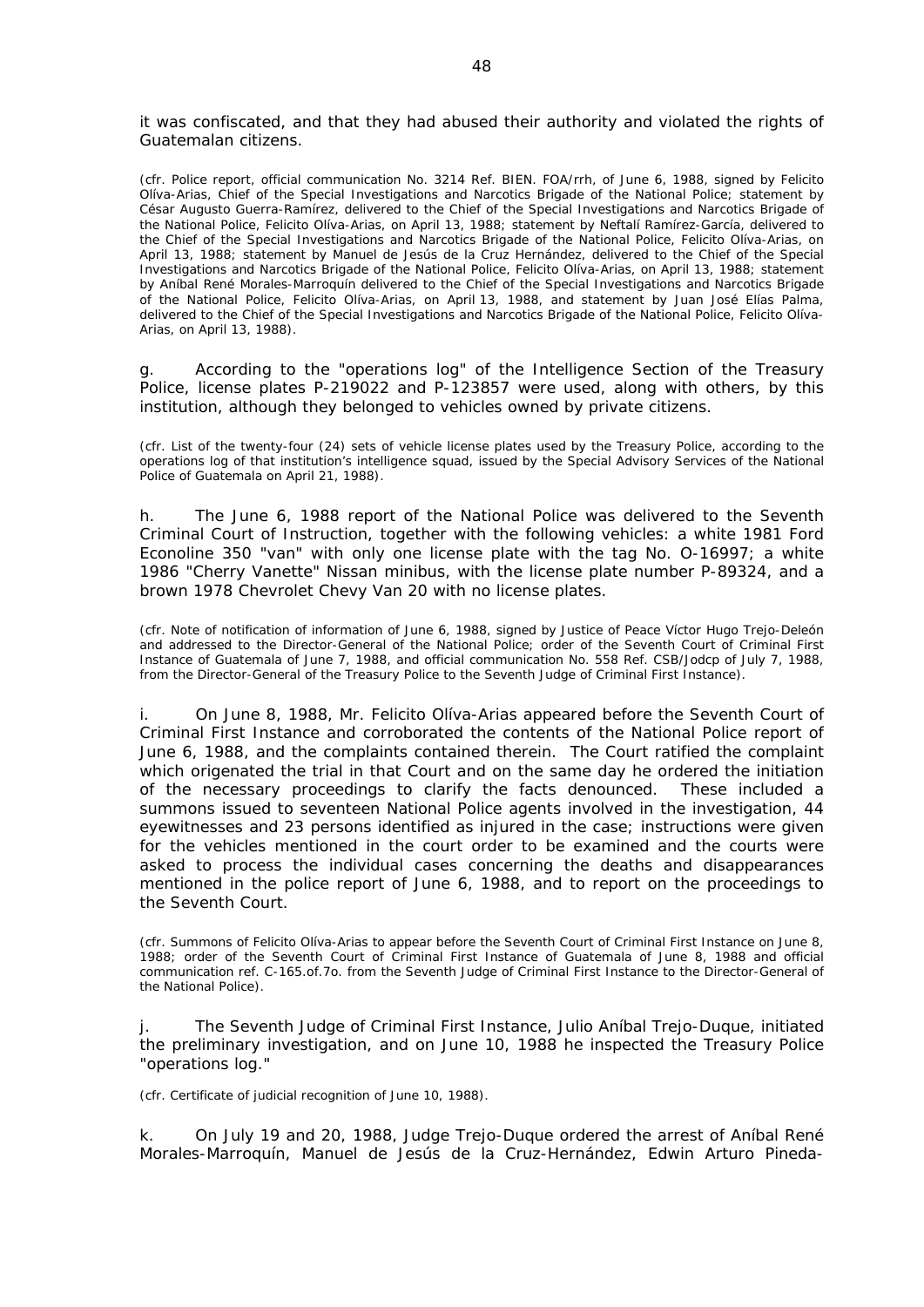Hichos, José Luis Grajeda-Beltetón, Juan José Elías-Palma, César Augusto Guerra-Ramírez, Neftalí Ramírez-García, Igloberto Pineda-Juárez, Marco Tulio Ramírez-Lorenzana, Edgar René Eguizabal-Morales, Jorge Edilio Guerra-Lemus, Sarvélio Valdéz-Hernández, Juan Francisco Pensamiento-Alvarado, Víctor Manuel Samayoa-García, Hugo Silva-Morán and Mario Rolando Marín-León, all of whom were Treasury Police agents at the time of the events that led to the instant Case. He also summoned the Director of the Treasury Police, Oscar Augusto Díaz-Urquizú, and two officers of that police corps for questioning.

*(cfr. Order of the Seventh Court of Criminal First Instance of Guatemala of July 19, 1988; order of the Seventh Court of Criminal First Instance of July 20, 1988; official communication No. 165/87 Of. 7o. of July 20, 1988, signed by the Seventh Judge of Criminal First Instance of Guatemala; statement by José Luis Grajeda-Beltetón delivered to the Seventh Judge of Criminal First Instance of Guatemala on July 19, 1988; statement by Neftalí Ramírez-García, delivered to the Seventh Judge of Criminal First Instance of Guatemala on July 19, 1988; statement by Igloberto Pineda-Juárez, delivered to the Seventh Judge of Criminal First Instance of Guatemala on July 19, 1988; statement by César Augusto Guerra-Ramírez, delivered to the Seventh Judge of Criminal First Instance of Guatemala on July 19, 1988; statement by Manuel de Jesús de la Cruz-Hernández, delivered to the Seventh Judge of Criminal First Instance of Guatemala on July 19, 1988; statement by Juan José Elías-Palma, delivered to the Seventh Judge of Criminal First Instance of Guatemala on July 19, 1988, and statement by Aníbal René Morales-Marroquín, delivered to the Seventh Judge of Criminal First Instance of Guatemala on July 19, 1988).*

l. Judge Trejo-Duque was kidnapped at 3.45 p.m. on July 20, 1988 and released two days later.

*(cfr. Report of the Anti-Kidnapping and Extortion Section of the Criminal Investigations Department of the National Police of July 21, 1988; report of the Criminal Investigation Department, Homicide Investigation Section, of the National Police of July 23, 1988, signed by José Eduardo Cabrera, Miguel Francisco Carreto and Mario Alfonso Pérez-Martínez; report of the Anti-Kidnapping and Extortion Section of the DIC; National Police of July 23, 1988; report of the Criminal Investigations Department, - Homicide Investigation Section of the National Police of July 23, 1988, folio 3; report of the Criminal Investigations Department of the National Police, Homicide Section, Guatemala, C.A., of July 26, 1988, folio 9, and testimony of Judge Trejo-Duque).* 

m. On July 22 the Judge who replaced Judge Trejo-Duque while he was in captivity, Vicente Sagastume-Pérez, continued the questioning and ordered the provisional imprisonment of Treasury Police agents Aníbal René Morales-Marroquín, Manuel de Jesús de la Cruz-Hernández, Edwin Arturo Pineda-Hichos, José Luis Grajeda-Beltetón, Juan José Elías-Palma, César Augusto Guerra-Ramírez, Neftalí Ramírez-García, Igloberto Pineda-Juárez, Marco Tulio Ramírez-Lorenzana, Edgar René Eguizabal-Morales, Jorge Odilio Guerra-Lemus, Sarvélio Valdéz-Hernández, Juan Francisco Pensamiento-Alvarado, Víctor Manuel Samayoa-García, Hugo Silva-Morán, Mario Rolando Marín-León, José Ruben Carías-Ortega, José Germán Mazariegos-Salazar, Benner Orlando Noriega-Batres, José Antonio Aldana-Fajardo, Francisco Javier Guerra-Trabanino, Jorge Enrique Pérez-Ruíz, Miguel Humberto Aguirre-López and Manuel Boiton-Ayala, considering that there was sufficient reason to suppose that they could be guilty of the crimes of continuous kidnapping, continuous murder, continuous aggravated robbery, aggravated larceny, unlawful search, abuse of authority and abuse of individuals. That same day Judge Sagastume-Pérez ordered the arrest of Mr. Oscar Augusto Díaz-Urquizú, former Director of the Treasury Police, and two agents, Mr. Tomas Roca-Estrada and Mr. Douglas Rafael Meneses-González.

*(cfr. Order (I) of the Seventh Court of Criminal First Instance of July 22, 1988, and order of (II) of the Seventh Court of Criminal First Instance of July 22, 1988).* 

n. Once he had returned to his duties, on July 26, 1988, Judge Trejo-Duque revoked the orders of provisional imprisonment against Mr. Díaz-Urquizú and officers Tomas Roca-Estrada and Douglas Rafael Meneses-González, "*on the ground that there was insufficient reason for ordering* [it]", but maintained the restriction order against them. The next day Judge Trejo-Duque officially revoked the order of provisional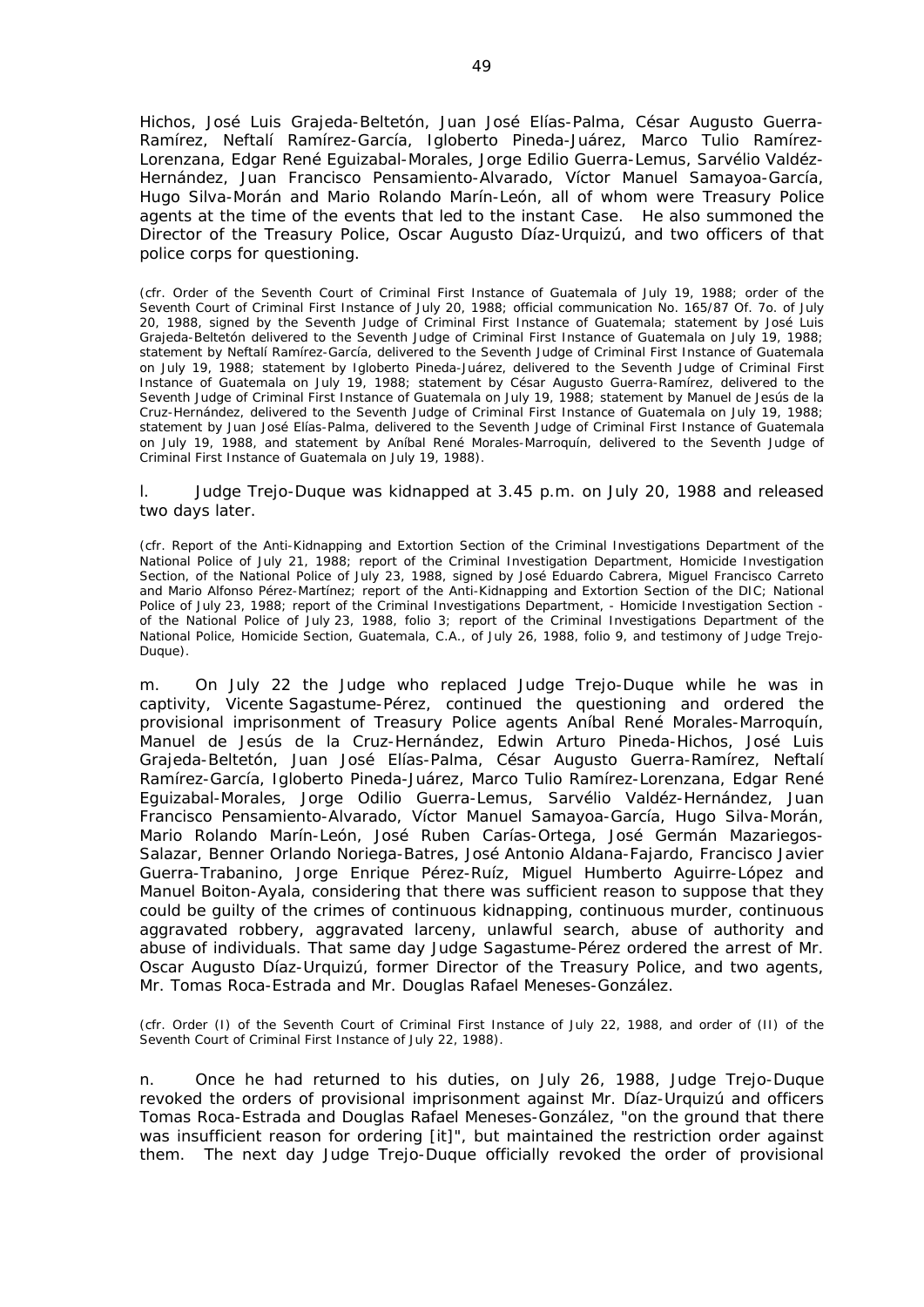imprisonment against all the other accused Treasury Police agents, on the ground that "[a] *detailed study of the evidence showed that there was insufficient motive for maintaining the order of provisional imprisonment issued against the defendants*." All the accused were required to post bail.

*(cfr. Order of the Seventh Court of Criminal First Instance of July 26, 1988; order of the Seventh Court of Criminal First Instance of July 27, 1988; communication No. C-165.of.7o.- of August 23, 1988, signed by the Officer of the Seventh Court of Criminal First Instance).* 

o. The two decisions ordering the release of those implicated were appealed and on October 18, 1988 the Tenth Chamber of the Court of Appeal confirmed them individually, deeming them consistent with the law. However, that Chamber altered the defendants' situation and ordered that they be granted an absolute release instead of a provisional release on bail.

*(cfr. Order (I) of the Tenth Chamber of the Court of Appeals of Guatemala of October 18, 1988, and order (II) of the Tenth Chamber of the Court of Appeals of Guatemala of October 18, 1988).* 

p. No significant progress was made with the investigation and after the aforesaid decision by the Tenth Chamber of the Court of Appeal the case is still open and at the indictment ("sumario") stage, although the State has claimed that on September 10, 12, 14 and 22, 1987 it undertook action, the outcome of which is unknown to the Court.

## **X IMPUTABILITY**

90. This Court must decide in the present Judgment whether the facts demonstrated may or may not be imputed to the State. This calls for a detailed examination of the conditions in which a particular act or omission that impairs one or more of the rights enshrined in the American Convention may be attributed to a State Party and, consequently, calls into question its responsibility in accordance with the rules of international law.

91. Unlike domestic criminal law, it is not necessary to determine the perpetrators' culpability or intentionality in order to establish that the rights enshrined in the Convention have been violated, nor is it essential to identify individually the agents to whom the acts of violation are attributed. The sole requirement is to demonstrate that the State authorities supported or tolerated infringement of the rights recognized in the Convention. Moreover, the State's international responsibility is also at issue when it does not take the necessary steps under its domestic law to identify and, where appropriate, punish the authors of such violations.

92. Guatemala has never disputed that it was Treasury Police agents who detained several of the victims and later brought them before the judicial authorities. Where the victims who were deprived of their liberty and cruelly murdered are concerned, the State maintained that those acts were committed by common criminals and not by its agents, so that it could not be held responsible for them.

93. Despite that assertion, this Tribunal is of the view that the body of evidence concerning the *modus operandi* in all the cases reveals a similar pattern in the arbitrary arrests or kidnappings of the victims and the murder of several of them: they were committed by armed individuals wearing military or police dress and others wearing civilian clothes; they used light-colored "vans" with tinted windows without license plates or with private plates; the perpetrators acted with total freedom and impunity; they neither hid their faces nor acted stealthily; rather, the arrests were made in broad daylight on a public thoroughfare or within view of witnesses and the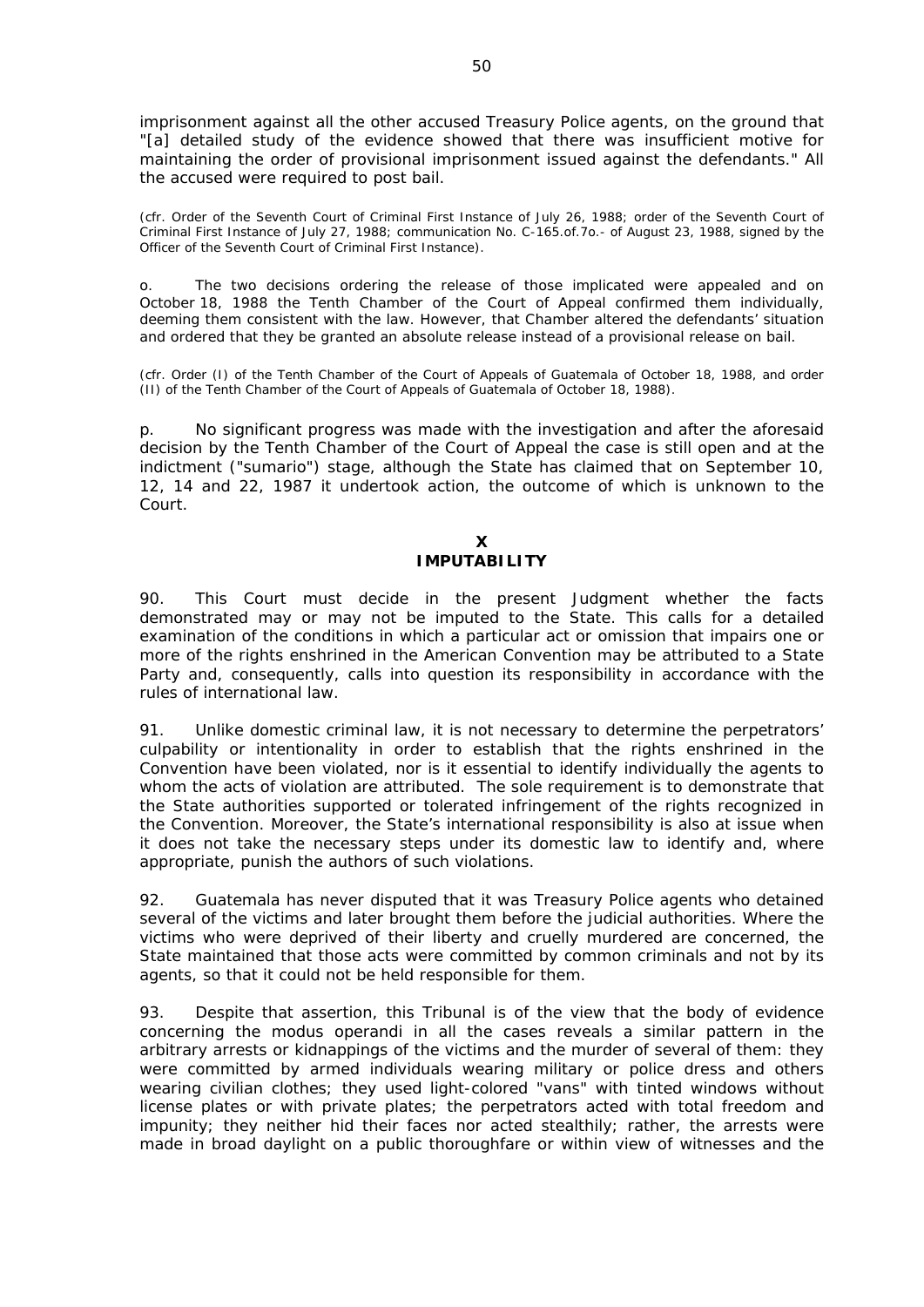perpetrators, in some cases were identified as Treasury Police agents, which suggests that all these acts were committed by agents of the State, and the latter has not proven its assertion to the contrary.

94. At the same time, it has been shown that despite the Guatemalan police's investigation of the acts, considered to be exhaustive by the parties to the instant Case, the State Judiciary failed to take diligent and effective measures to prosecute and, where appropriate, punish those responsible for the acts.

95. Consequently, there is sufficient evidence in this case to conclude that the above-mentioned acts were committed by persons acting as agents of the authorities, and although this Court deems that the violations denounced are not part of State policy or that the senior authorities knew of the actions of the perpetrators, those circumstances were irrelevant to the effects of establishing Guatemala's international responsibility as a State Party to the Convention, under which it is obliged to ensure to all persons, in this case the victims, the free and full exercise of their human rights.

**XI**

# **VIOLATION OF ARTICLE 7**

96. The Commission claims that Guatemala violated the right to personal liberty and security to the detriment of Ms. Ana Elizabeth Paniaguia-Morales, Mr. Julián Salomón Gómez-Ayala, Mr. William Otilio González-Rivera, Pablo Corado-Barrientos, Manuel de Jesús González-López, Mr. Augusto Angárita-Ramírez, Ms. Doris Torres-Gil, Mr. José Antonio-Montenegro, Mr. Oscar Vásquez and Mr. Marco Antonio Montes-Letona, inasmuch as the persons who arbitrarily detained them, tortured them and, in some cases, murdered them were agents of the State. The Commission claims that the arrests were arbitrary because there is no information that "*even one of the kidnappings was carried out with a warrant or that they conformed to pre-existing procedural or fundamental laws.*" The State investigated the events as unlawful acts and supplied the Commission with information proving the responsibility of the Treasury Police agents. The Commission also underscored the fact that the Guatemalan National Police itself "*concluded that the Treasury Police had 'abused its power to the detriment of the public and* [had] *violated the rights of Guatemalan citizens.'*"

97. The Commission pointed out that the arbitrary deprivation of the victims' liberty in this case obstructed access to an effective remedy of *habeas corpus*, since the victims were not taken to officially recognized detention centers, but to Treasury Police premises where they were held *incommunicados.* The victims who lost their lives were not registered as detainees in any official document.

98. According to the Commission, Guatemala's Political Constitution requires that any detainee be brought before a competent judicial authority within a maximum of six hours after his or her detention. The Commission alleged that in everey case this provision was breached.

99. The Commission contended that in the case of Mr. Vásquez and Mr. Montenegro the State's claim that they were arrested while dealing in drugs was entirely unfounded, inasmuch as the sworn statements of the victims and witnesses did not corroborate this version, nor did the acts of the Guatemalan National Police, who included these cases in its investigation of the "*white van case.*"

100. In its answer to the application, the State denied that it had violated the right to liberty of the persons indicated to that effect in the Commission's application (*supra*, para. 96), since there was nothing to suggest any intentionality on the part of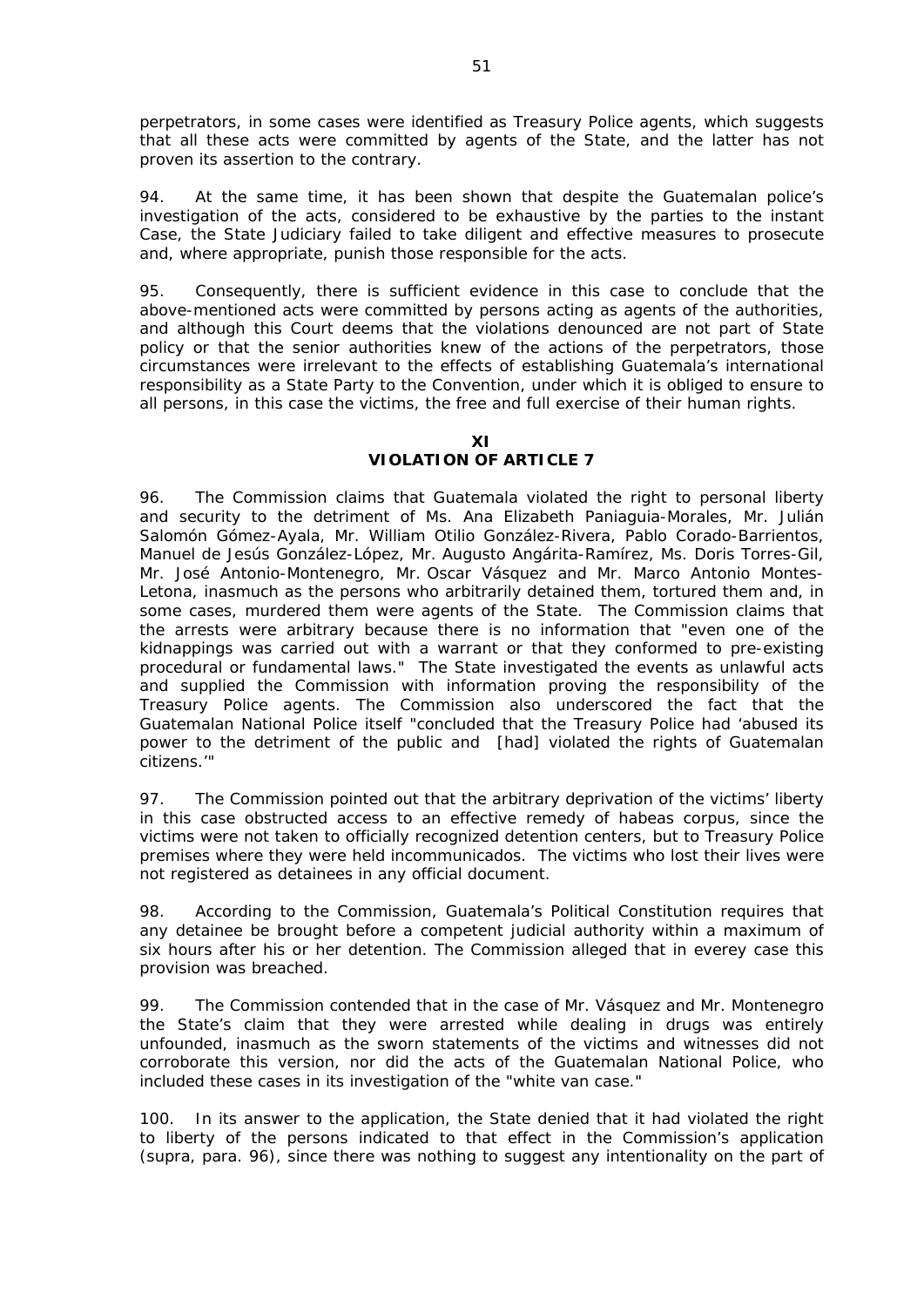the State in that regard. The State adduced, moreover, that all its actions were designed to clarify the facts and to punish those responsible.

101. In its brief of closing arguments, the Commission claimed that the requirement of an arrest warrant issued by a competent judicial authority is the most effective means of protecting the right to personal liberty, the only exception being an arrest *in flagrante delicto*. The Commission alleged that, from the evidence submitted in this case, it was proven that the victims were deprived of their liberty without judicial authorization, which in itself violates the fundamental principle established in Article 7 of the American Convention, and that during the proceedings the State neither produced any warrant in justification of the victims' detention nor showed that the arrests had been made *in flagrante delito*.

102. The Commission further claimed that the Treasury Police did not record the arrests, prevented the detainees from making any contact with the outside world, did not present them before any competent judicial authority within the six-hour deadline prescribed in the Constitution and denied them access to the remedy of *habeas corpus* established in Article 7(6) of the Convention. According to the Commission, the clandestine nature of the arrests in this case denied the victims access to the nonderogable judicial guarantees.

103. Regarding the remedy of *habeas corpus*, the Inter-American Commission pointed out that the victims were denied access to simple and prompt recourse because, in the case of Ana Elizabeth Paniagua-Morales, the writ of *habeas corpus* filed by her mother yielded no result. It added that a number of witnesses testified that the remedy of *habeas corpus* was ineffectual at the time the events occurred; that 5,729 writs of *habeas corpus* had been filed between August 1987 and December 1989 and that 80% of them had not yielded any result. According to the Commission, this claim was amply corroborated by the reports of experts Anderson (*supra*, para. 67 (m)), Mayora (*supra*, para. 67 (j)) and Molina (*supra*, para. 67 (n)) to this Court.

104. In its brief of closing arguments, the State maintained that Mr. Augusto Angárita, Ms. Doris Torres-Gil, Mr. José Antonio Montenegro, Mr. Marco Antonio Montes-Letona and Mr. Oscar Vásquez were arrested by Treasury Police agents and later taken before a justice tribunal. Guatemala further stated that

[i]n any event there was room for discussion of the legality or illegality of the arrest but never the kidnapping. The five appeared before the courts. In the case of Mr. Augusto Angárita-Ramírez and Ms. Doris Torres-Gil a full trial was conducted up to the point of their acquittal or conviction, as was the case with Mr. Oscar Vásquez, who had been sentenced to four years' imprisonment for the crime of drug trafficking and selling narcotic substances. Mr. Montenegro had been convicted and Mr. Montes-Letona acquitted. Consequently, the State of Guatemala did not violate those persons' right to personal liberty.

105. Regarding Ms. Ana Elizabeth Paniagua-Morales, Mr. Julián Salomón Gómez-Ayala, Mr. William Otilio González-Rivera, Mr. Pablo Corado-Barrientos and Mr. Manuel de Jesús González-López, the State claimed that "[i]*t played no part* […] *in those persons kidnappings*" and that there was no evidence of any motive for the State to have been involved in the kidnappings and murders described.

106. With regard to the alleged breach of the right of *habeas corpus*, the State claimed that no special formalities are attached to this remedy and that any court may resolve it; further, the remedy could not be effective in the only case in which it was filed, namely that of Ms. Ana Elizabeth Paniagua-Morales, who had been kidnapped and subsequently murdered by common criminals.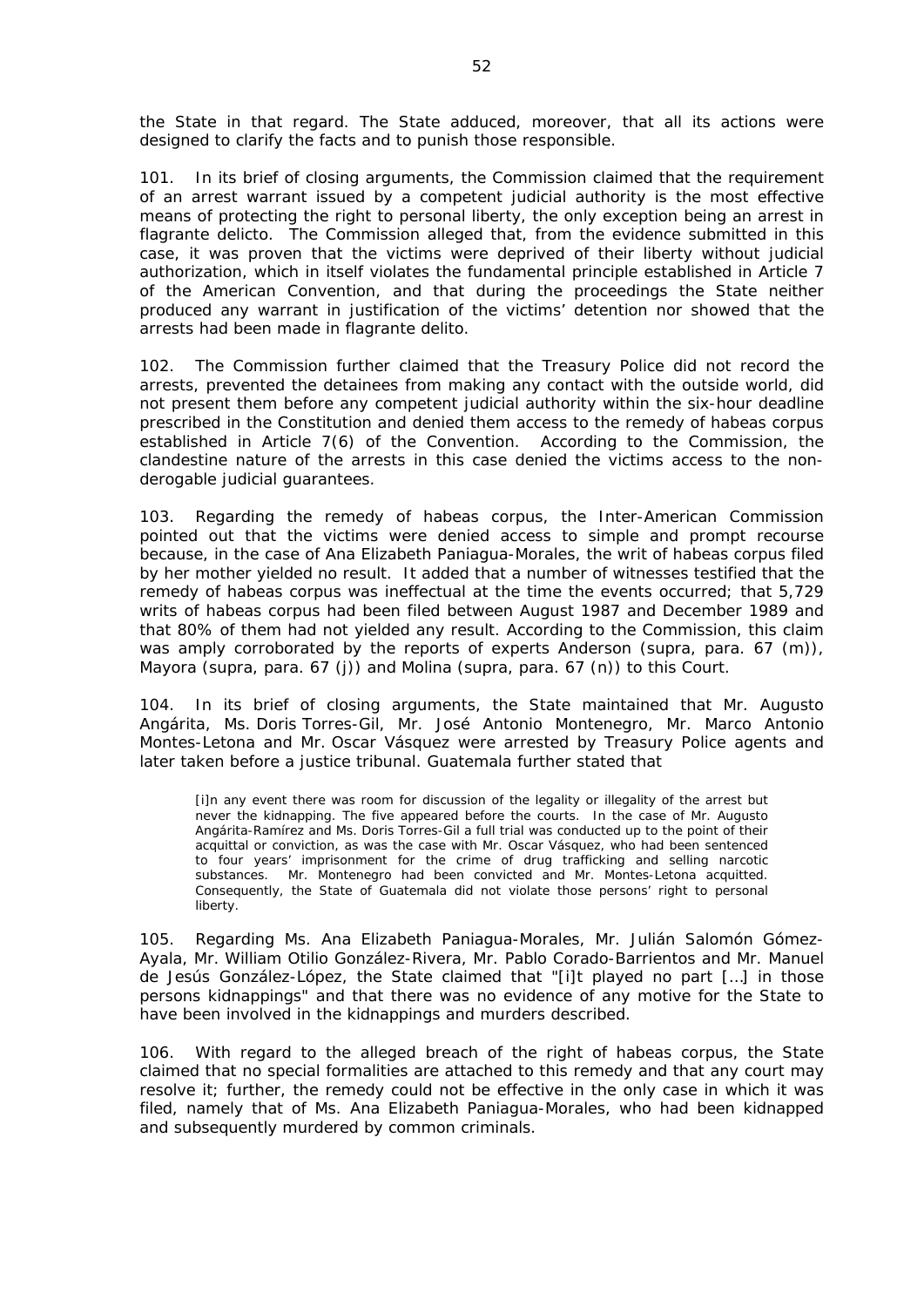#### 107. In this connection, Article 7 of the American Convention provides that:

1. Every person has the right to personal liberty and security.

2. No one shall be deprived of his physical liberty except for the reasons and under the conditions established beforehand by the constitution of the State Party concerned or by a law established pursuant thereto.

3. No one shall be subject to arbitrary arrest or imprisonment.

4. Anyone who is detained shall be informed of the reasons for his detention and shall be promptly notified of the charge or charges against him.

5. Any person detained shall be brought promptly before a judge or other officer authorized by law to exercise judicial power and shall be entitled to a trial within a reasonable time or to be released without prejudice to the continuation of the proceedings. His release may be subject to guarantees to assure his appearance for trial.

6. Anyone who is deprived of his liberty shall be entitled to recourse to a competent court, in order that the court may decide, without delay on the lawfulness of his arrest or detention and order his release if the arrest or detention is unlawful. The States Parties whose laws provide that anyone who believes himself to be threatened with deprivation of his liberty is entitled to recourse to a competent court in order that it may decide on the lawfulness of such threat, this remedy may not be restricted or abolished. The interested party or another person in his behalf is entitled to seek these remedies.

 $[...]$ 

108. In the case in question, the Court finds that Ms. Ana Elizabeth Paniagua-Morales, Mr. Julián Salomón Gómez-Ayala, Mr. William Otilio González-Rivera, Mr. Pablo Corado-Barrientos and Mr. Manuel de Jesús González-López were arbitrarily detained by agents of the State and murdered hours or days later. Indeed, it has been proven that:

- a) Julián Salomón Gómez-Ayala was detained on June 1, 1987 and his body discovered on June 17 (*supra*, para. 89 (d) (1));
- b) Ana Elizabeth Paniagua-Morales was detained on February 9, 1988 and her body discovered two days later (*supra*, para. 89 (d) (3));
- c) William Otilio González-Rivera and Pablo Corado-Barrientos were detained on February 10, 1988 and found murdered on the same day (*supra*, para. 89 (d) (4)); and
- d) Manuel de Jesús González-López was detained on February 11, 1988 and his body found two days later (*supra*, para. 89 (d) (5)).

109. Moreover, Mr. Gómez-Ayala, Ms. Paniagua-Morales and Mr. González-López were placed in a white "van" used by the Treasury Police and later killed.

110. Although Mr. González-Rivera and Mr. Corado-Barrientos were deprived of their liberty under different circumstances, the period of time during which they were detained is the same, as are the means (steel blades) used to inflict their fatal injuries, the cruelty of their treatment, and the circumstances in which their bodies were discovered, all of which suggests that their arrests and deaths form part of the socalled "*white van case.*" Moreover, their cases were included in the National Police report, which the Court has categorized as circumstantial proof (*supra*, para. 79). All of the foregoing indicates that the perpetrators of those persons' detained and murdered were members of the Treasury Police.

111. The evidence does not legitimize the State's declaration that Mr. Vásquez and Mr. Montenegro were arrested under the circumstances described in the police reports on records. Under the appropriate constitutional provision, in the case of *flagrante delito* there is no need for a warrant to have been issued by a competent judicial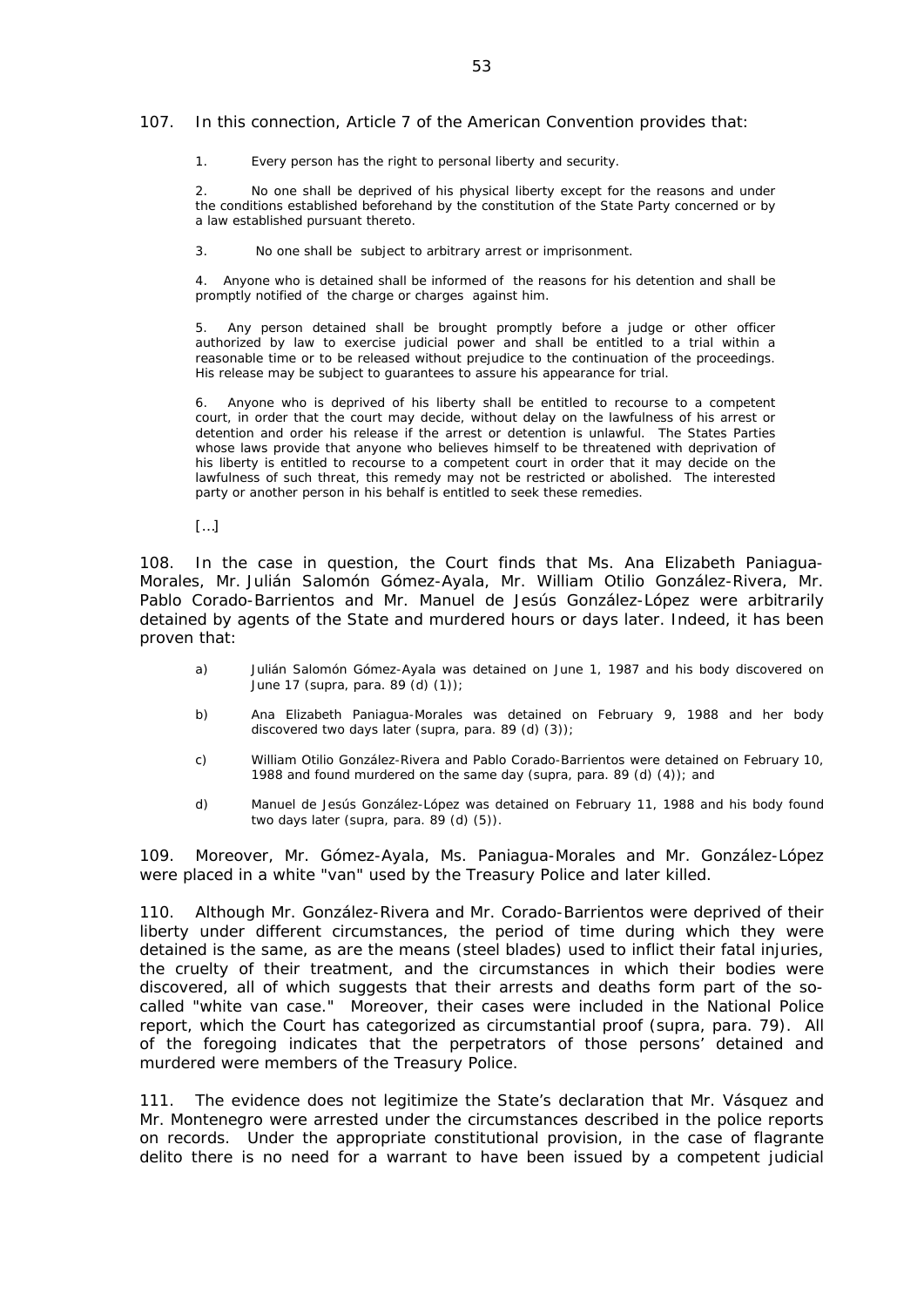authority. However, in the cases of Mr. Angárita, Ms. Torres and Mr. Montes, the mere fact of their acquittal, mentioned by the State in its brief of closing arguments, shows that they were not caught in the act.

112. The allegations and evidence examined by the Court contain sufficient, grave and converging facts -not diminished by the State- demonstrating that the following persons' right to liberty was violated by their arbitrary arrests: Ms. Ana Elizabeth Paniagua-Morales, Mr. Julián Salomón Gómez-Ayala, Mr. William Otilio González-Rivera, Mr. Pablo Corado-Barrientos, Mr. Manuel de Jesús González-López, Mr. Augusto Angárita-Ramírez, Ms. Doris Torres-Gil and Mr. Marco Antonio Montes-Letona, in contravention of the obligations set forth in Article 7 of the American Convention of Human Rights.

## **XII VIOLATION OF ARTICLE 4**

#### 113. The Commission requested that the Court declare that

the State of Guatemala has violated the right to life, enshrined in Article 4 of the American Convention to the detriment of the following victims: Ana Elizabeth Paniagua-Morales; Julián Salomón Gómez-Ayala; William Otilio González-Rivera; Pablo Corado-Barrientos; Manuel de Jesús González-López and Erik Leonardo Chinchilla.

The Commission declared that preservation of the right to life was one of a State's fundamental obligations, a right that is non-derogable. Further, they concluded that Ms. Paniagua-Morales, Mr. Gómez-Ayala, Mr. González-Rivera, Mr. Corado-Barrientos, Mr. González-López and Mr. Chinchilla were arbitrarily executed by members of the Treasury Police, in other words, agents of the State. The Commission added that at no time during the process before it did the State deny that the victims in this case were murdered by members of the Treasury Police.

114. In its answer to the application, the State contended that it was untrue that it had violated the aforesaid victims' right to life, a right protected under its Political Constitution, "*from the very moment of conception*." It further maintained that if the State had deprived those persons of their lives it "*would imply the existence of the State's intentionality, which cannot be inferred from* [its] *actions*." It further stated that there was no evidence of any State intention in this case, apart from that of investigating the events, punishing those responsible, and going so far as to conduct a thorough reform of the penal system.

115. In its brief of rejoinder, the Inter-American Commission claimed that proof of intent is not required in order to establish the State's responsibility for human rights violations, and declared in its closing arguments that the murders of six victims in this case (*supra*, para. 113) are directly attributable to Guatemala, owing to the arbitrary deprivation of life by State agents. It also claimed that the State possessed the means to elucidate these violations and had the obligation to carry out an effective judicial inquiry designed to prosecute and punish the perpetrators of those violations.

116. The Commission further maintained that even when the circumstances surrounding a death are not completely clarified, international human rights protection organs have declared the State in question responsible for the violation of the right to life when that State has not conducted an adequate investigation of the accusations.

117. Guatemala indicated in its brief of closing arguments that there is no evidence to show that it was State officials who deprived the victims who lost their lives in the instant Case of their liberty. It went on to say that "[i]*nstead, there is evidence to the*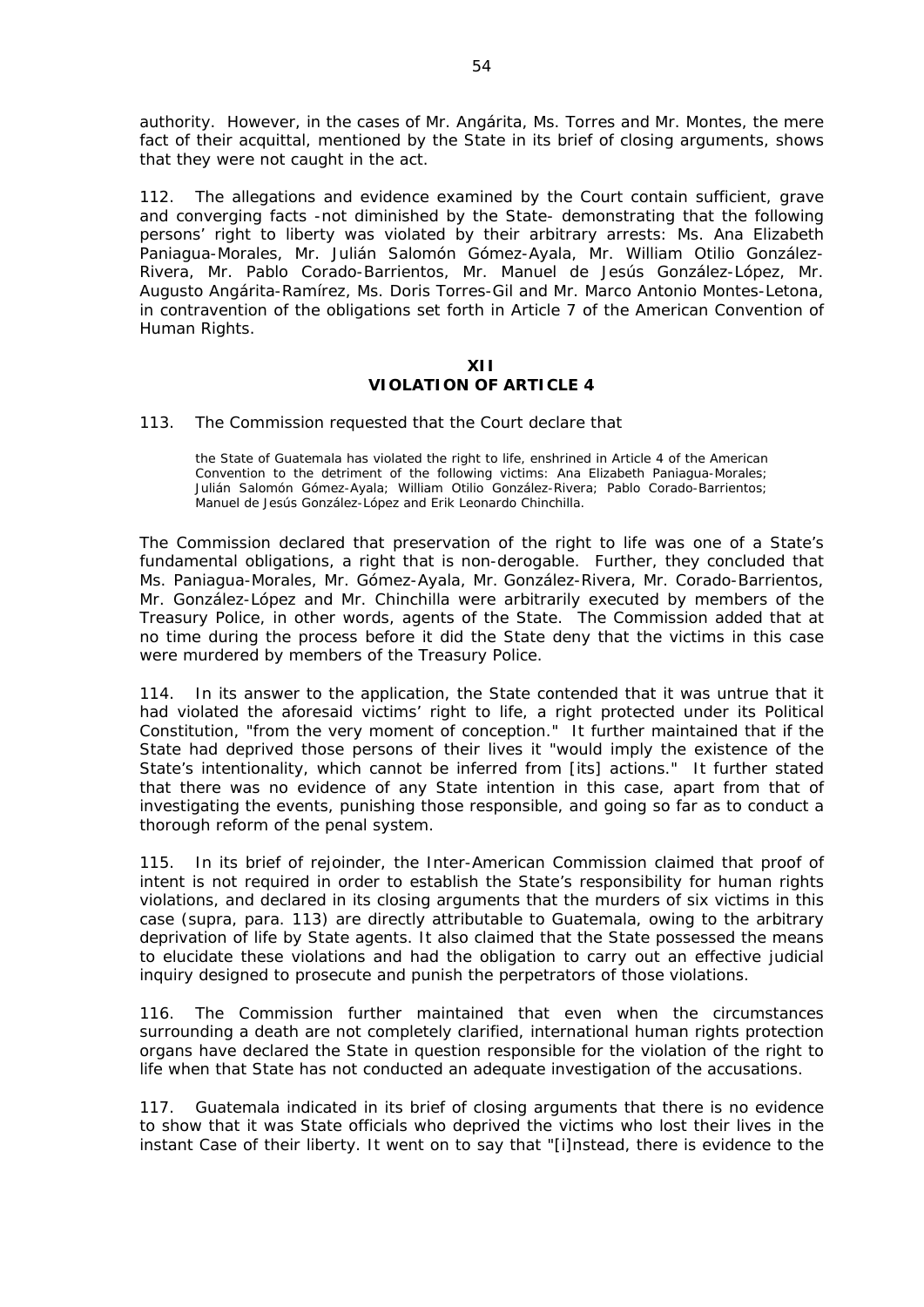*contrary: there was evidence to show that when members of the Treasury Police officiated in Guatemala, they did so in uniform*." The State claimed that the weapons used by the Treasury Police did not correspond to those used in the murders of the aforesaid victims, adding that, however,

the State of Guatemala cannot come before this Honorable Court to affirm or deny whether any agent could have been involved: it would be absurd to deny it when an entire police investigation conducted by a State investigation body, which is deserving of the State's respect, upholds this hypothesis and when, moreover, an Attorney-General's office accuses them, not to mention the State's efforts, which will continue until it finds the perpetrators. How could the State of Guatemala then deny it? But how can it affirm it if the presumption of innocence exists as long as there is no conviction? This hypothesis is not excluded and is one which, with the greatest procedural honesty, the State of Guatemala has raised before this Honorable Court in the light of the State's own investigations.

#### 118. Article 4(1) of the American Convention establishes that

e]very person has the right to have his life respected. This right shall be protected by law and, in general, from the moment of conception. No one shall be arbitrarily deprived of his life.

119. The Court now turns to the examination of the cases in which the Commission claims that the State violated the right to life enshrined in Article 4 of the American Convention.

120. The Court has deemed it proven that it was members of the Treasury Police who deprived the following persons of their liberty: Mr. Gómez-Ayala (*supra*, paras. 89 (d) (1) and 93), Ms. Paniagua-Morales (*supra*, paras. 89 (d) (3) and 93), Mr. González-Rivera (*supra*, paras. 89 (d) (4) and 93), Mr. Corado-Barrientos (*supra*, paras. 89 (d) (4) and 93) and Mr. González-López (*supra*, paras. 89 (d) (5) and 93). This proof leads the Court to conclude that it was those agents who deprived these victims of their lives and that their deaths are therefore imputable to the State.

121. In the case of Mr. Erik Leonardo Chinchilla, the Court does not find any connection with members of the Treasury Police, and although the police investigation mentions an accident in which bodyguards of the Director of the National Police were allegedly involved, there is no evidence that it was they who killed him. Furthermore, Mr. Chinchilla was not arrested and he was shot to death, a different *modus operandi* that what was used in the other cases. The Court has studied the paragraph of an Americas Watch publication (*Closing the Space; Human Rights in Guatemala, May 1987 - October 1988; an Americas Watch Report; November 1988*) which claimed that the murderers were driving a white "van", but no such evidence has been submitted to the Court. The finding is that in that case there was insufficient evidence to impute responsibility for Mr. Chinchilla's death to the State.

122. Consequently, the Court declares that Guatemala violated Article 4(1) of the American Convention to the detriment of Ms. Ana Elizabeth Paniagua-Morales, Mr. Julián Salomón Gómez-Ayala, Mr. William Otilio González-Rivera, Mr. Pablo Corado-Barrientos and Mr. Manuel de Jesús González-López.

**\* \* \*** 

**CONCERNING MR. OSCAR VÁSQUEZ, MR. CARLOS MORÁN-AMAYA, MR. JOSÉ ALVINO GRIJALVA-ESTÉVEZ AND MR. ALVARO GONZÁLEZ-TEPAZ**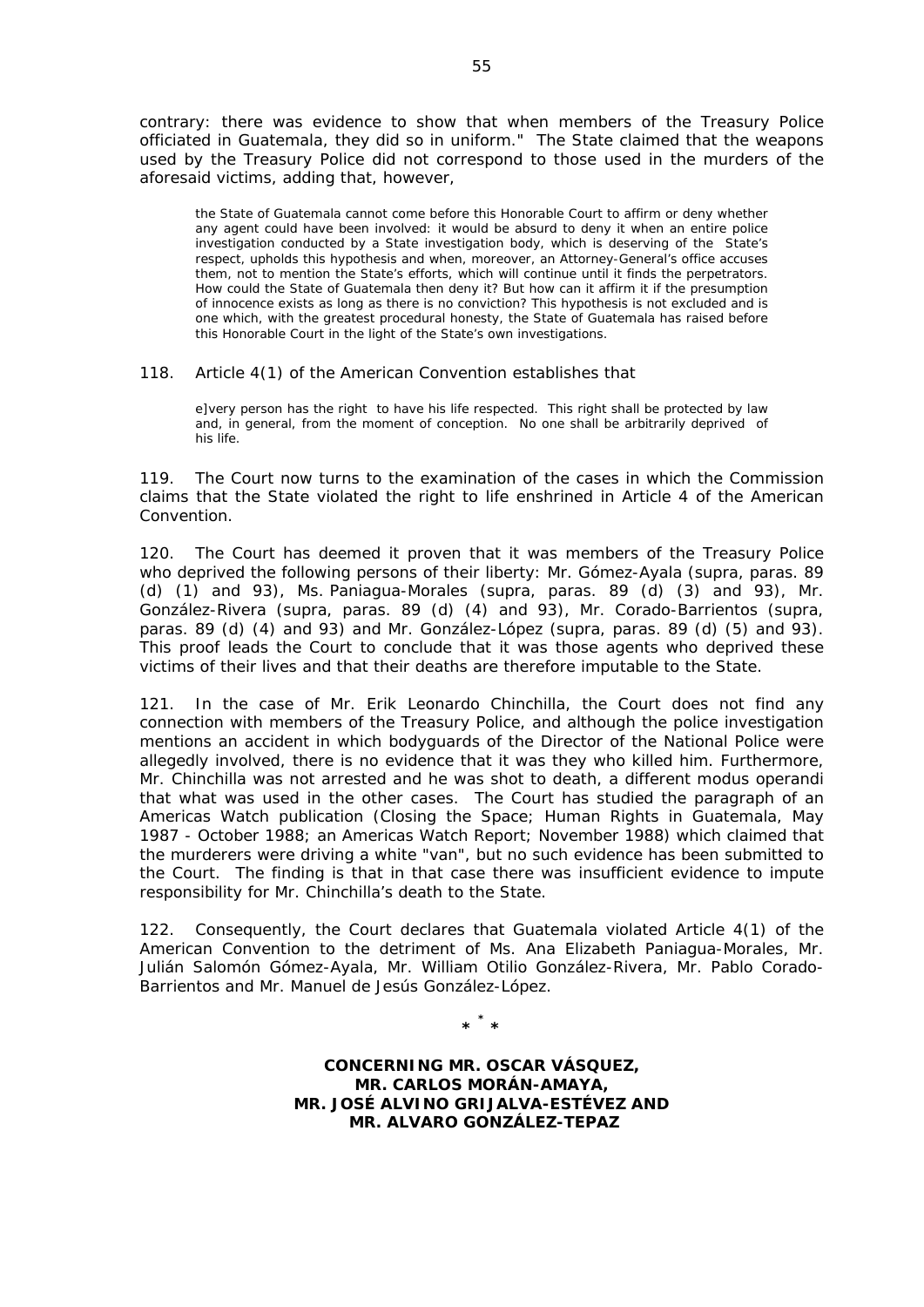123. Through the request for provisional measures submitted by the Commission on February 5, 1998, the Court learned that Mr. Oscar Vásquez's death is the subject of a proceeding currently before the Inter-American Commission. This information is consistent with the fact that the Commission did not include that act in the application on which the instant Case is based. For this reason, the Court concludes that it may rule only on the facts concerning Mr. Oscar Vásquez's arrest, but not on his death.

124. The Court has not found sufficient evidence to link to the present process the circumstances surrounding the death of Mr. Carlos Morán-Amaya who, according to the Commission, was Judge Trejo-Duque's assistant and was involved in the investigation of the "*white van case.*" The Court also notes that Mr. Morán-Amaya was not included as a victim in the Commission's petition.

125. With regard to Mr. José Alvino Grijalva-Estévez and Mr. Alvaro González-Tepaz, although they were included in the police report as victims of the crimes allegedly committed by the Treasury Police, the Commission did not include their names among the victims in the application.

**XIII VIOLATION OF ARTICLE 5** 

126. In the brief containing its application, the Commission claimed that the State violated the right to humane treatment and requested that the Court find

that Guatemala violated [this right] enshrined in Article 5 of the American Convention and the obligations established in Articles 1, 6 and 8 of the Inter-American Convention to Prevent and Punish Torture, to the detriment of: Ana Elizabeth Paniagua-Morales; Julián Salomón Gómez-Ayala; William Otilio González-Rivera; Pablo Corado-Barrientos; Manuel de Jesús González-López; Augusto Angárita-Ramírez, Doris Torres-Gil; José Antonio Montenegro; Oscar Vásquez and Marco Antonio Montes-Letona.

The Commission declared that the victims were cruelly treated by members of the Treasury Police and that they were violently beaten and subjected to threats of all kinds, this being the case both for those victims who survived their captivity and those who lost their lives and whose bodies bore signs of torture and mutilation. The Commission further stated that the risk of torture is particularly high when a person is unlawfully and clandestinely detained. It concluded by asserting that the State did not investigate the torture inflicted on the victims as it is required to do by Article 8 of the Inter-American Convention to Prevent and Punish Torture.

127. In answer to the application, Guatemala denied that it violated the right to physical integrity of the persons named in the preceding paragraph, there being nothing to imply any intentionality on the part of the State in this regard and repeated that all the State's actions were geared to clarifying the facts and punishing those responsible.

128. In its brief of final arguments the Commission stated that ten victims in this case were captured and detained by State agents. It claimed that the ill-treatment of Ms. Paniagua-Morales, Mr. Gómez-Ayala, Mr. González-Rivera, Mr. Corado-Barrientos and Mr. González-López was deliberate, a fact confirmed by the condition of their bodies. The Commission pointed out that Mr. Angárita-Ramírez, Ms. Doris Torres-Gil, Mr. Montenegro, Mr. Vásquez and Mr. Montes-Letona had testified to the then Judge in the case, Mr. Julio Aníbal Trejo-Duque, that they had been subjected to torture or cruel or inhuman treatment at the Treasury Police premises.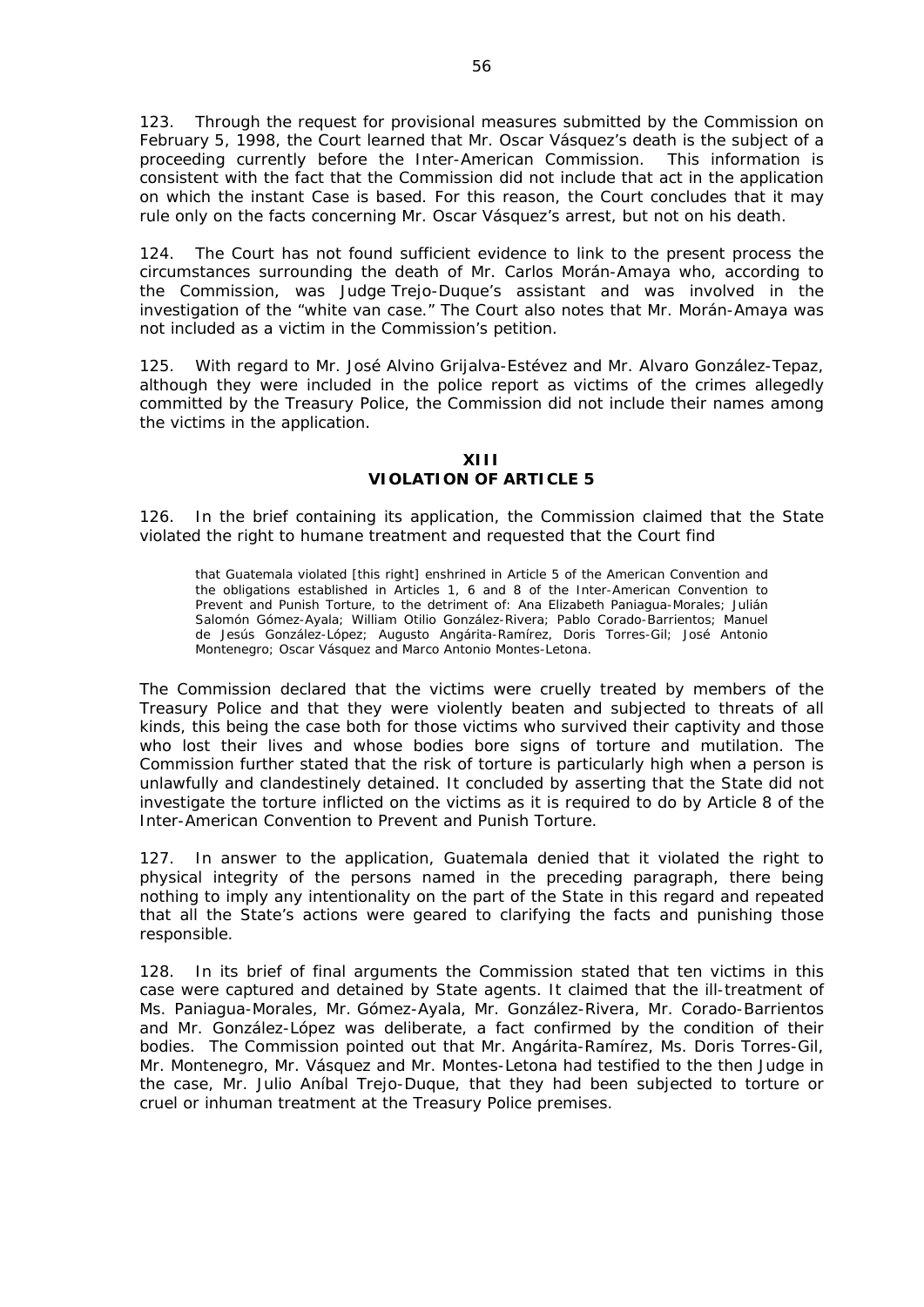129. The Commission said that it had been proven that the victims, with the exception of Erik Leonardo Chinchilla, were subjected to intentional acts that produced pain and physical and mental suffering in order to intimidate and punish them, in breach of the prohibition of torture. According to the Commission, when any person suffers any injury while in State custody it is incumbent upon the State to provide a reasonable explanation of the causes of such injury by virtue of the detainee's particularly vulnerable circumstances.

130. Concerning the victims who survived their kidnapping, the Commission maintained that no effective investigation was conducted to determine responsibility for their injuries and that Guatemala acknowledged that they were captured by members of the Treasury Police and suffered injuries during their detention. The Commission made specific reference to Judge Trejo-Duque's statements before this Court, in which he submitted that the injuries suffered by some victims who survived their captivity could have been produced while they were resisting arrest. In this regard, the Commission stated that

[w]hat was required was not speculation but an effective judicial inquiry to establish whether violations had been perpetrated and lay the basis for the necessary judicial response. The Commission pointed out that Judge Trejo had officially taken note of the injuries suffered at the hands of State agents, including violent blows to several parts of the body, and other forms of violence that could only imply torture. The State's expressed position shows a total reluctance to respond with due diligence to grave accusations. Four of the five victims were never even examined by a professional doctor and there is no record of any attempt to adopt elementary measures to investigate the site of the tortures denounced or to attempt to locate possible witnesses. (Footnote references have been omitted)

131. In the brief containing its final arguments, Guatemala indicated that in the case of Ms. Paniagua-Morales, Mr. Gómez-Ayala, Mr. González-Rivera, Mr. Corado-Barrientos, Mr. González-López and Mr. Chinchilla it was not responsible "*on the ground that if it did not in any way participate in the persons' kidnapping, neither was it involved in the beatings they received*." Concerning Augusto Angárita-Ramírez, the State said that the blows he received, "*while not desirable, could be normal, in some sense, if there is any kind of confrontation during the arrest of persons connected with narcotics traffic who obviously try to resist arrest*." The State also said that Mr. Angárita filed an accusation in this regard and took advantage of his rights under Guatemalan legislation.

132. Article 5 of the American Convention establishes in this regard that

1. Every person has the right to have his physical, mental, and moral integrity respected.

2. No one shall be subjected to torture or to cruel, inhuman, or degrading punishment or treatment. All persons deprived of their liberty shall be treated with respect for the inherent dignity of the human person.

 $[...]$ 

6. Punishments consisting of deprivation of liberty shall have as an essential aim the reform and social readaptation of the prisoners.

133. Articles 1, 6 and 8 of the Inter-American Convention to prevent and punish torture establish that:

1. The State Parties undertake to prevent and punish torture in accordance with the terms of this Convention.

 $[...]$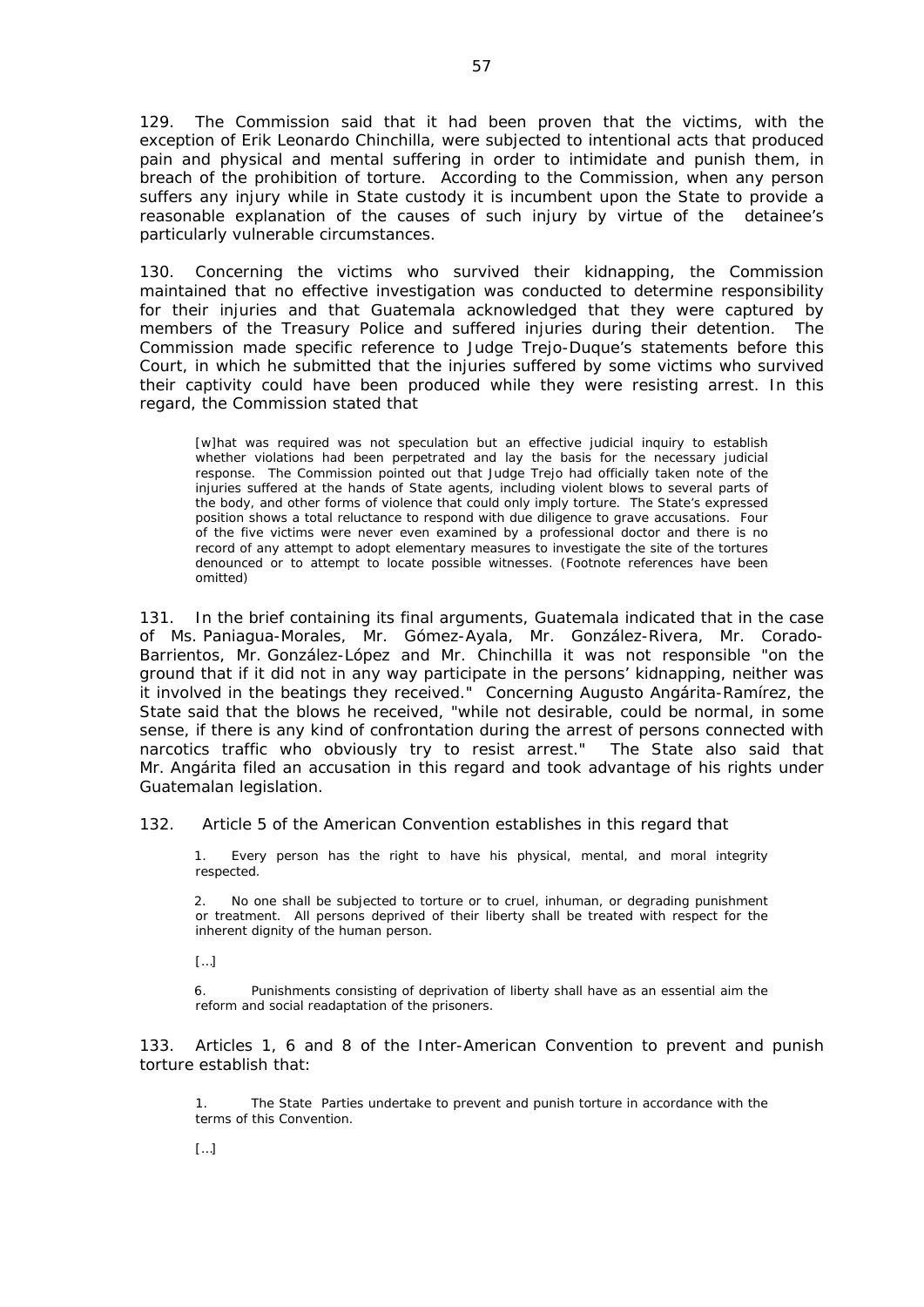6. In accordance with the terms of Article 1, the States Parties shall take effective measures to prevent and punish torture within their jurisdiction.

The States Parties shall ensure that all acts of torture and attempts to commit torture are offenses under their criminal law and shall make such acts punishable by severe penalties that take into account their serious nature.

The States Parties likewise shall take effective measures to prevent and punish other cruel, inhuman, or degrading treatment or punishment within their jurisdiction.

 $[...]$ 

8. The States Parties shall guarantee that any person making an accusation of having been subjected to torture within their jurisdiction shall have the right to an impartial examination of his case.

Likewise, if there is an accusation or well-grounded reason to believe that an act of torture has been committed within their jurisdiction, the States Parties shall guarantee that their respective authorities will proceed properly and immediately to conduct an investigation into the case and to initiate, whenever appropriate, the corresponding criminal process.

After all the domestic legal procedures of the respective State and the corresponding appeals have been exhausted, the case may be submitted to the international fora whose competence has been recognized by that State.

134. In the case of the victims who were deprived of the right to life, with the exception of Mr. Chinchilla, the autopsies reliably revealed signs of torture (tying, beating, etc). imputable to the State for the same reason that their deaths are attributable to it (*supra*, para. 120). Let it be said, moreover, that the victims were killed by stab wounds to the neck and thorax which increased their suffering, and in some cases they were even decapitated. This was a pattern and common denominator in most of the murders connected with the instant Case (*supra*, para. 93).

135. With regard to the other victims who were placed at the disposal of the judicial authorities, the Court notes that in the case of the Mr. Vásquez and Mr. Angárita-Ramírez, the medical examiner found injuries, grazes and bruises attesting to cruel, inhuman or degrading treatment while they were in detention. Concerning the other persons, Ms. Torres-Gil, Mr. Montes-Letona and Mr. Montenegro, the Court considers that there is insufficient evidence, although some of them claimed to have been subjected to such treatment.

136. Consequently, the Court finds that Guatemala violated Article 5 (1) and 5 (2) of the American Convention and the obligations set forth in Articles 1, 6 and 8 of the Inter-American Convention to Prevent and Punish Torture, to the detriment of Ms. Ana Elizabeth Paniagua-Morales, Mr. Julián Salomón Gómez-Ayala, Mr. William Otilio González-Rivera, Mr. Pablo Corado-Barrientos, Mr. Manuel de Jesús González-López, Mr. Augusto Angárita-Ramírez and Mr. Oscar Vásquez.

# **XIV**

# **VIOLATION OF ARTICLE 8**

137. The Commission alleged that Guatemala violated the right to a fair trial in failing to respect the right of the victims and their relatives to be heard by a competent, independent and impartial judge or tribunal in order to establish their rights. According to the Commission, owing to Judge Trejo's kidnapping and the threats he received, he could not fulfill the requirements established in Article 8 of the American Convention, as proven by the succession of events in the instant Case. The Commission considered it the duty of the State to ensure the existence of effective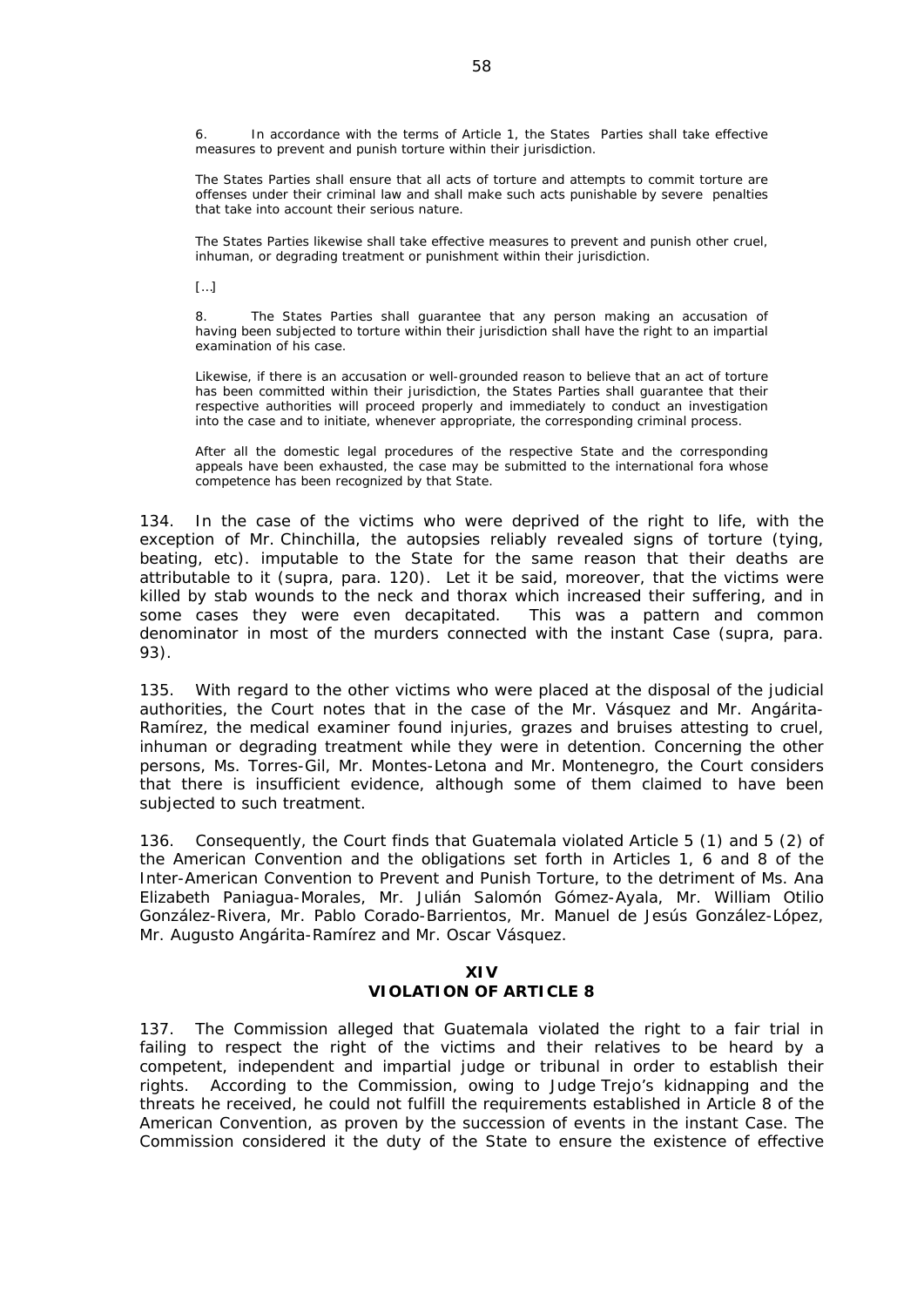judicial remedies and measures to "*restore the independence and impartiality of the Seventh Court following Judge Trejo's abduction.*" In the Commission's view, in failing to investigate Judge Trejo's abduction and to replace him in his functions, Guatemala failed to observe its obligation to provide an effective judicial remedy.

138. Likewise, the Commission claimed that the domestic courts' decision to release the suspects was unjustified, arbitrary and contrary to the evidence on record. According to the Commission, recourse to a court of appeal is the "*vehicle whereby the legality of judicial decisions that affect the individual's fundamental rights and freedoms is examined*," by seeing that the courts of first instance ensure that the proceeding is duly implemented. The Commission considered that no adequate response was given to the appeal filed against the decision to release the suspects, there being no evidence that the Chamber of Appeals pondered or weighed its decision, nor that it considered the kidnapping of then Judge Trejo-Duque to be an important aspect in the analysis of the appeal lodged.

139. The Commission also considered that the State violated its obligation to conduct, with the means at its disposal, a serious investigation of the violations committed, identify and punish those responsible, and ensure appropriate reparations to the victims. Even though the State conducted an investigation, following Judge Trejo-Duque's kidnapping, both the Department of the District Attorney and the judicial authorities allowed the process to stagnate and yield no result.

140. In its answer to the application, the State denied that it violated the right to a fair trial enshrined in Article 8 of the Convention, inasmuch as two of the victims brought a criminal action and made formal accusations within the process, which is still open in order to clarify the facts and punish those responsible. Likewise, there has been no denial of justice in this case, since the investigation was promoted by the State without any restriction and is still being promoted officially; the State was also concerned enough to seek radical change in the administration of criminal justice when it introduced the new Code of Penal Procedure by which the case is governed today.

141. In its brief of rejoinder, the Commission alleged that the effective suspension of the judicial inquiry silenced the victims of "*execrable crimes and denied them an impartial hearing* …", that it had taken note of the reforms in Guatemala's criminal court system but did not consider them germane to this case because the entry into force of new provisions could not been seen as a solution for violations committed seven years earlier and does not prove that justice is accessible to the victims and their relatives.

142. In its brief of final arguments, the Commission said that there had been multiple violations of Article 8 of the Convention: it deemed it proven that members of the Treasury Police obstructed, and did not cooperate as it should in the investigation, and that Judge Trejo-Duque's decision of July 27, 1988 was patently arbitrary and unjustified and was not the decision of an impartial judge, owing both to the Judge's personal circumstances and those existing in Guatemala in 1988, when, according to the Commission, the judicial independence necessary for investigating cases involving State security agents did not exist.

143. The Commission went on to say that the domestic proceeding was not conducted within the "*reasonable time*" required by the American Convention, since no final decision has yet been reached nor have those responsible been punished; on the contrary, the case is still at the initial investigation stage. The Commission pointed out that the judicial proceeding has not even been initiated in the cases concerning Judge Trejo-Duque's kidnapping and the kidnapping and murder of Mr. Erik Leonardo Chinchilla and Mr. Carlos Morán-Amaya.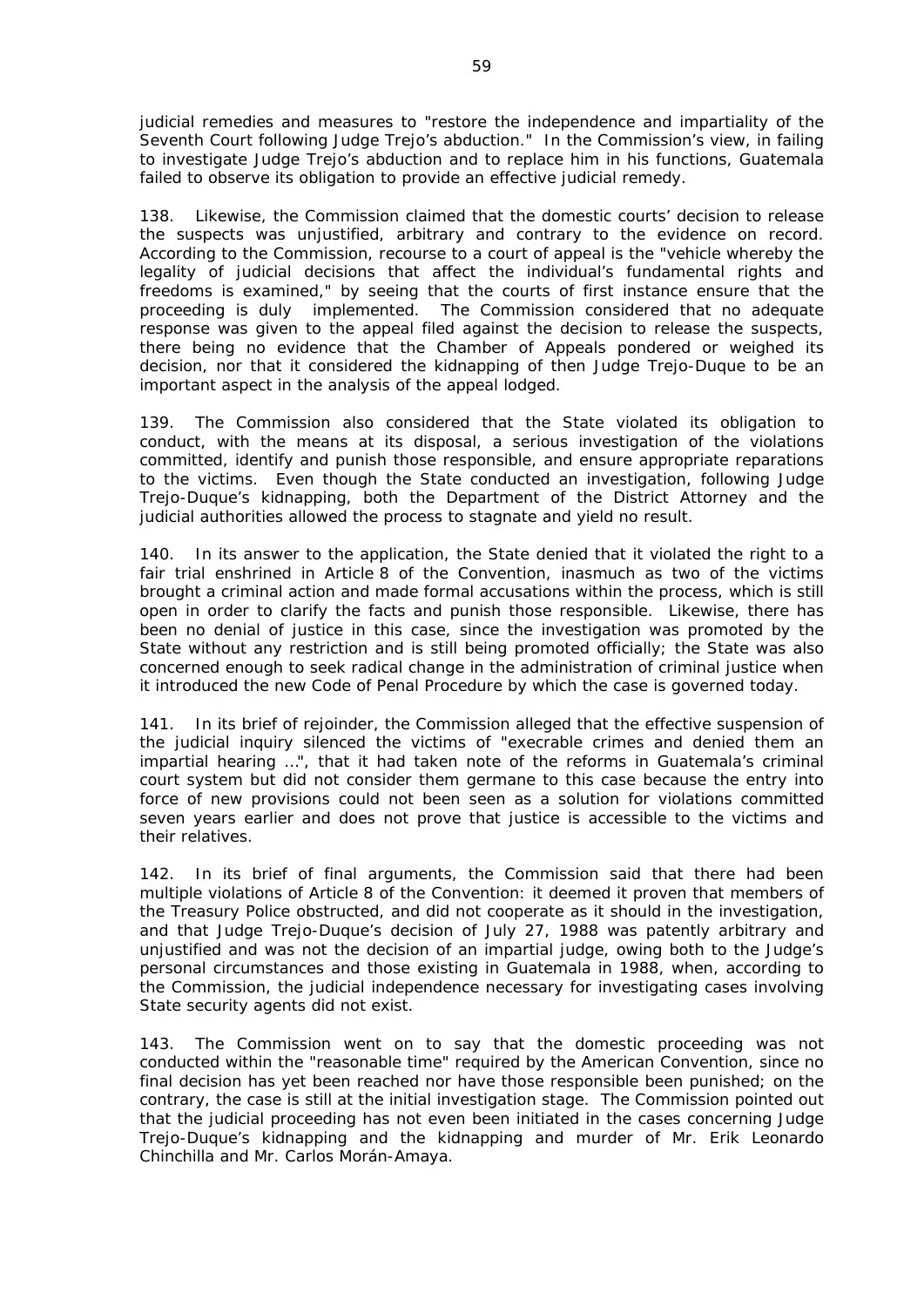144. The State pointed out in its brief of final arguments that no potentially useful remedy had been filed in the case of the victims who lost their lives, since they were in the hands of criminals and not in those of State authorities.

145. Regarding the victims who survived their captivity, Guatemala claimed that *habeas corpus* was of no avail since they had been taken before the justice tribunals within legal processes in which all judicial guarantees were respected.

146. Likewise, it alleged that Judge Trejo-Duque was not in a position to evaluate anything which, according to Guatemalan legislation, was not in his possession, in which case he would have been guilty of perverting the course of justice. The State further pointed out that, on resuming his functions after his kidnapping, Judge Trejo-Duque discovered new evidence which probably convinced him that he should revoke the detention of the members of the Treasury Police.

147. The State also made mention of the decision of the Court of Appeal dismissing the case dismissed in the following terms "[w]*hat we have here is perhaps an enormous and terrible judicial absurdity, but one that can and will be broken, and remedies are in place to achieve that end*."

#### 148. Article 8(1) of the American Convention provides that

[e]very person has the right to a hearing, with due guarantees and within a reasonable time, by a competent, independent, and impartial tribunal, previously established by law, in the substantiation of any accusation of a criminal nature made against him or for the determination of his rights and obligations of a civil, labor, fiscal, or any other nature.

149. With regard to that article, the Court has stated that

[f]or cases which concern *the determination of […] rights and obligations of a civil, labor, fiscal, or any other nature,* Article 8 does not specify any *minimum guarantees* similar to those provided in Article 8(2) for criminal proceedings. It does, however, provide for *due guarantees;* consequently, the individual here also has the right to the fair hearing provided for in criminal cases. (*Exceptions to the Exhaustion of Domestic Remedies (art. 46(1), 46(2)(a) and 46(2)(b) American Convention on Human Rights).* Advisory Opinion OC-11/90. Series A No. 11, para. 28).

150. It has been proven that there was widespread fear among those involved in the so-called "*white van case*", corroborated by the eyewitnesses' reluctance to testify before the then judge in the case and the failure to conduct a thorough investigation into his kidnapping. The report delivered by experts Anderson (*supra*, para. 67 (m)), Mayora (*supra*, para. 67 (j)) and Molina (*supra*, para. 67 (n)) and Mr. Simon's testimony (*supra*, para. 67 (g)) corroborate this assertion.

The Court considered that it is neither necessary nor pertinent to examine the possible connection of Judge Trejo-Duque's kidnapping with the instant Case and the Court has simply noted that the kidnapping was not duly investigated, nor was any decision taken on the suggestion that the judge had been threatened and coerced during his captivity.

152. Likewise, in accordance with the criteria previously established by the Court with regard to the concept of reasonable time in judicial processes (*Genie Lacayo Case*, Judgment of January 29, 1997, series C No. 30, para.77; *Suarez Rosero Case*, *supra*, 71, para.72), the Court is of the view that in the instant Case the proceeding, which is still at the pre-trial ("sumario") stage, has far exceeded the principles of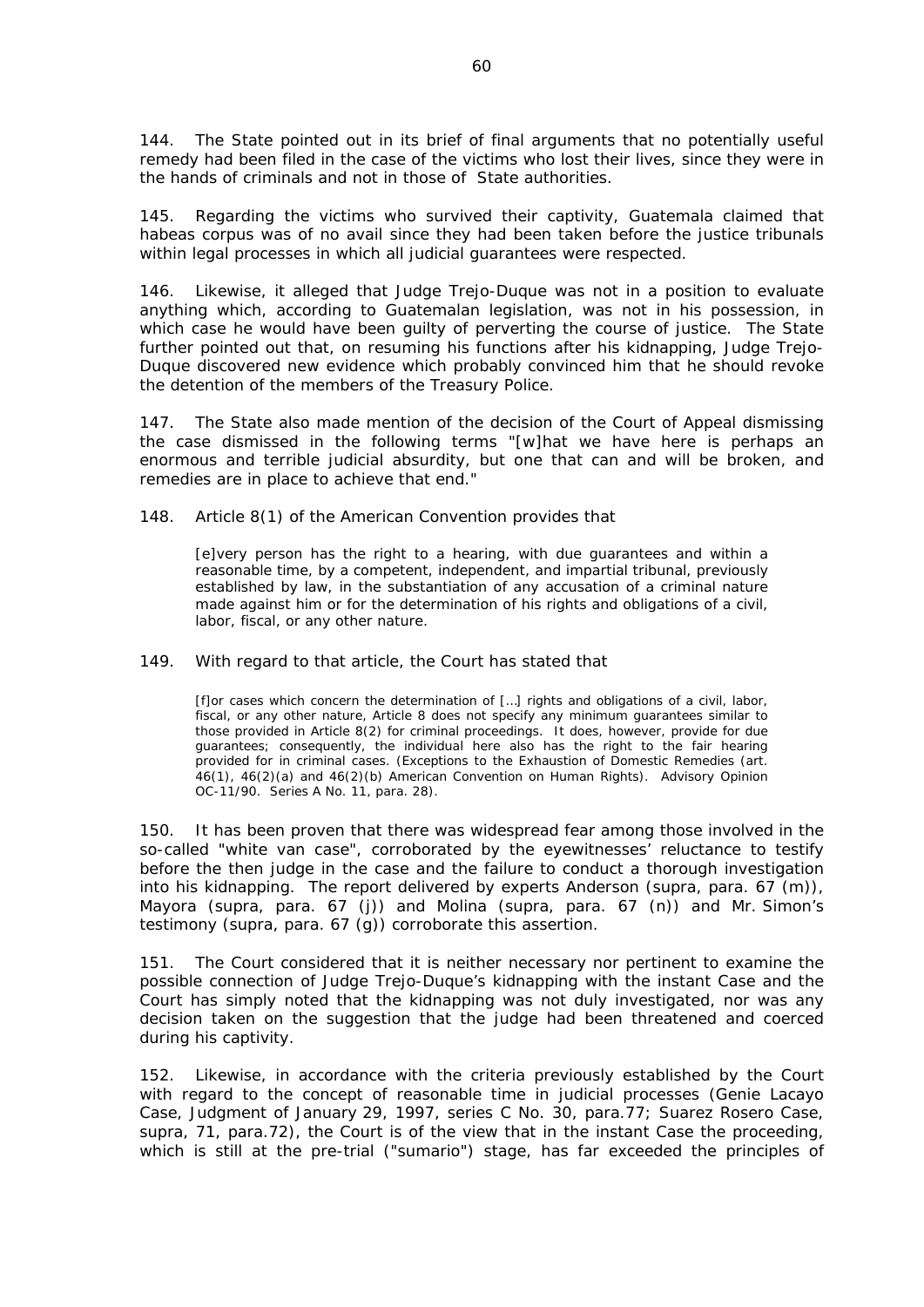reasonable time set forth in the American Convention. The same is true of the case of Mr. Erik Leonardo Chinchilla, in which there is no evidence that proceedings have been initiated in the justice tribunals.

153. The considerations contained in the preceding paragraph apply exclusively to the victims who were deprived of their lives and to the judicial proceeding initiated to determine the criminal responsibility of the perpetrators of these acts, but not to the persons who also appear in this case and who were subject to ordinary criminal trials, since it has not been proven, nor does the Commission claim that, with regard to these last in particular which have ended, there was any infringement of the judicial guarantees established in Article 8 of the Convention.

154. In this proceeding the State has produced copies of some action taken by its Agent against the decision to dismiss the case against those involved in the "white van case" who were tried in the domestic courts. Those actions, as well as the promulgation of the a new Code of Penal Procedure, are considered by the Court to be a voluntary expression of the State's will to fulfill its constitutional and conventional obligations, but does not constitute evidence that the obligation contained in Article 8(1) of the American Convention was observed in the instant Case.

155. The Court considers that the so-called "*white van case*" was not heard by an independent and impartial tribunal or within a reasonable time, and that the State did not provide the due guarantees to ensure the victims due process in determining their rights. Responsibility for this omission rests with the State, whose duty it was to make those guarantees.

156. The Court therefore considers that Guatemala violated Article 8(1) of the American Convention to the detriment of Ms. Ana Elizabeth Paniagua-Morales, Mr. Julián Salomón Gómez-Ayala, Mr. William Otilio González-Rivera, Mr. Pablo Corado-Barrientos, Mr. Manuel de Jesús González-López and Mr. Erik Leonardo Chinchilla.

## **XV VIOLATION OF ARTICLE 25**

157. In its application the Commission requested the Court to rule that Guatemala violated the right to judicial protection and, consequently, Article 25 of the American Convention. That article establishes the right of every person to simple, prompt and effective recourse for protection against acts that violate his fundamental rights. According to the Commission, in this case the State denied the victims access to effective judicial remedies by, *inter alia*, "*not guaranteeing them an independent and impartial tribunal, by issuing arbitrary judicial decisions and by failing to pursue investigation of the white van crimes.*"

158. In its answer to the application, the State declared it to be false that it violated the victims' right to judicial protection and judicial guarantees, inasmuch as two of them "*brought criminal actions and made formal accusations in their capacity as subjects*" in the proceeding that is still open for the purpose of clarifying the facts and punishing those responsible, and which has progressed without obstruction. It further averred that the State's concern was manifest in its introduction of the new Code of Penal Procedure in Guatemalan legislation.

159. In its brief of final arguments, the Commission affirmed that the State denied the victims in this case and their relatives the right enshrined in Article 25 of the Convention. The Commission declared that ten years after the events the judicial proceeding is still at the pre-trial stage; no one has been found or tried; the victims'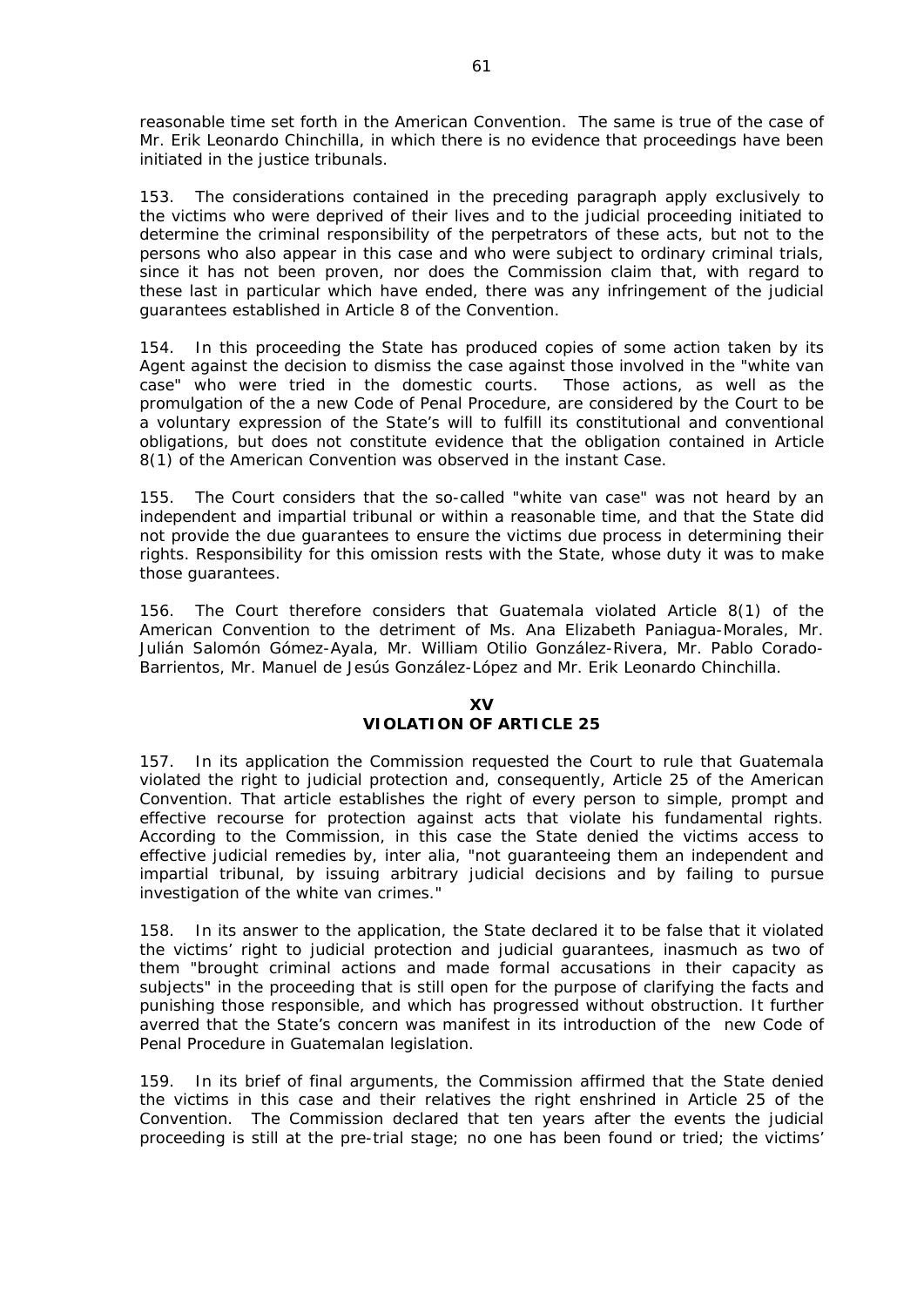relatives have received no compensation or indemnity and, in the case of Mr. Erik Leonardo Chinchilla, no judicial process has been initiated.

160. The Commission also claimed that the general circumstances which prevailed in Guatemala rendered judicial remedies ineffective inasmuch as the investigation connected with the "*white van case*" took place in an atmosphere of terror and harrassment substantiated by the mere fact that the judge in the case was kidnapped. According to the Commission, the statements and reports of Ms. Jean-Marie Simon (*supra*, para. 67 (g)), Mr. Ken Anderson (*supra,* para. 67 (m)) and Ms. Olga Molina (*supra*, para. 67 (n)) contain sufficient evidence to conclude that Judge Trejo-Duque and the witnesses in the case were frightened, as was also evident from their statements to this Court.

161. In its brief of final arguments, the State said that all the actions of the then judge in the case were lawful; that

[p]erhaps Judge Trejo understood that the action of the Treasury Police in the case of Mr. Angárita, Ms. Torres-Gil, Mr. Montenegro, Mr. Vásquez and Mr. Montes-Letona accorded with the law. He perhaps saw that they had been taken before a court, and had perhaps also understood that the rest could be the work of criminals, drug traffickers, terrorism or any other type of crime: in other words, what occurred to Ms. Paniagua, Mr. Gómez-Ayala, Mr. González-Rivera, Mr. Barrientos, Mr. González-López, kidnapped, murdered, injured and perhaps tortured and Erick (sic) Leonardo Chinchilla, shot dead. Perhaps Judge Trejo understood all that […].

162. The State also affirmed that it never acquiesced in the deprivation of the victims' liberty or the murders of some of them; that those cases were duly investigated and no pressure of any kind was brought to bear on the judges that heard the case.

163. Article 25 of the American Convention provides that

- 1. Every person has the right to simple and prompt recourse, or any other effective recourse, to a competent court or tribunal for protection against acts that violate his fundamental rights recognized by the constitution or laws of the state concerned or by this Convention, even though such violation may have been committed by persons acting in the course of their official duties.
- 2. The States Parties undertake:

a. to ensure that any person claiming such remedy shall have his rights determined by the competent authority provided for by the legal system of the state;

b. to develop the possibilities of judicial remedy; and

c. to ensure that the competent authorities shall enforce such remedies when granted.

164. This Court has declared that the effectiveness of *habeas corpus* does not depend merely on its formal existence (*Castillo Páez Case*, *supra* 72, paras. 82 and 83; *Suárez Rosero Case*, *supra* 71, para. 63). *Habeas corpus* must effectively protect persons from acts that violate their fundamental rights "*even though that violation is committed by persons acting in exercise of their official functions*" (Article 25(1) of the American Convention). The Court further pointed out that the provision of Article 25

constitutes one of the basic pillars not only of the American Convention, but of the very rule of law in a democratic society in the sense of the Convention.

Article 25 is closely linked to the general obligation contained in Article 1(1) of the American Convention, in assigning protective functions to the domestic law of States Parties. The purpose of habeas corpus is not only to ensure respect for the right to personal liberty and physical integrity, but also to prevent the person's disappearance or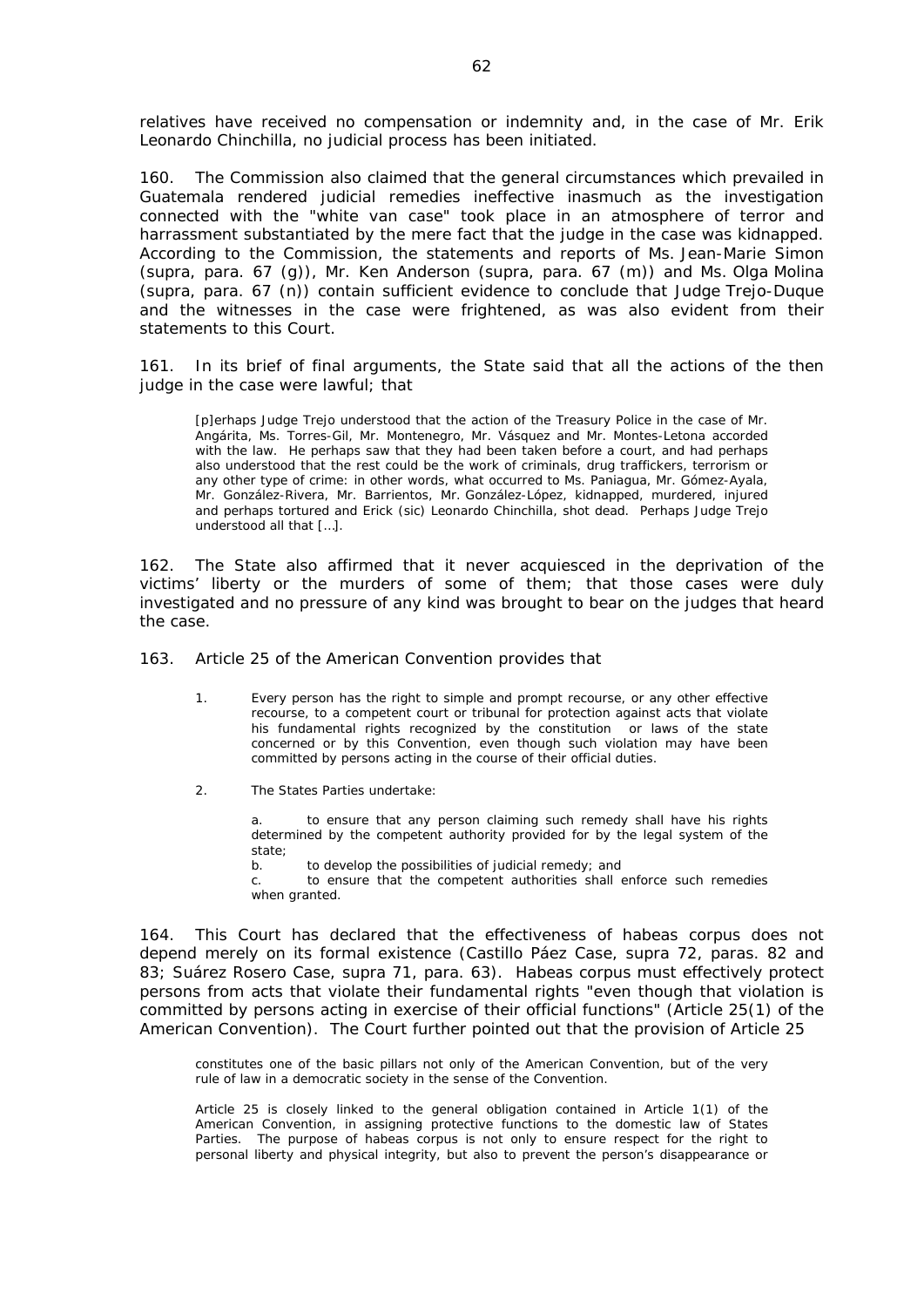the keeping of his whereabouts secret and, ultimately, to ensure his right to life (*Castillo Páez Case, supra* 72, paras. 82 and 83; *Suárez Rosero Case, supra* 71 para. 65).

165. With regard to Article 25 of the Convention, this Tribunal deems it proven that the persons who were detained and taken before the judicial authorities were the subject of regular proceedings which have now ended and in which there was no claim that they had been deprived of the means of defense. On the contrary, the victims who were detained and cruelly deprived of their lives by members of the Treasury Police of Guatemala (*supra*, para. 122), had no possibility of exercising the judicial guarantee established in that provision.

166. In effect, the remedy of habeas corpus filed on behalf of Ms. Paniagua-Morales yielded no result because from the time she was detained by members of the Treasury Police her whereabouts were unknown and she was subsequently found dead. This proves the ineffectiveness of the remedy of *habeas corpus*, which did not protect the victim from the acts which agents of the State perpetrated against her.

167. In the case of Mr. Erik Leonardo Chinchilla, it has not been proven that members of the Treasury Police were implicated in the acts that caused his death. As far as the other murdered persons are concerned, the Court deems it to have been proven that they were denied all access to the judicial remedy that would have guaranteed both their freedom and their lives. Those persons were in the hands of State agents and the State was therefore obliged to create the conditions required for any remedy to have effective results.

168. The Court concludes that the State did not fulfill its obligation to provide effective recourse for Ms. Ana Elizabeth Paniagua-Morales, Mr. Julián Salomón Gómez-Ayala, Mr. William Otilio González-Rivera, Mr. Pablo Corado-Barrientos and Mr. Manuel de Jesús González-López, in violation of Article 25 of the American Convention.

## **XVI VIOLATION OF ARTICLE 1(1)**

169. The Commission requested the Court to find that Guatemala violated its obligations enshrined in Article 1(1) of the Convention to respect and guarantee the rights contained therein, inasmuch as that instrument requires Guatemala to determine and identify those responsible for the kidnapping, torture and execution of the victims and punish them appropriately, and to pay indemnity and make reparation to the victims or their relatives.

170. In its answer to the application, the State denied having violated the aforemention Article, since this "*would imply failure on its part to observe the guarantees enshrined in the Convention*" and claimed that it should not be required to compensate the victims, that being something that should be decided in the domestic courts, and that they should not be required to pay costs and expenses. There were no grounds for condemning it and this implies the inadmissibility of the incidental request.

171. In its brief of final arguments, the Commission declared that the State violated the obligation contained in Article 1(1) of the Convention and that even in the unlikely event that the Court accepts that it was not State agents who perpetrated violations in this case, the State would be responsible for the impunity of those crimes. The Commission went on to say that although some individuals were implicated in the criminal process conducted in the domestic courts, no one had been tried or punished and that, to date, the victims in the case have been denied the right to be compensated and for their aggressors to be punished.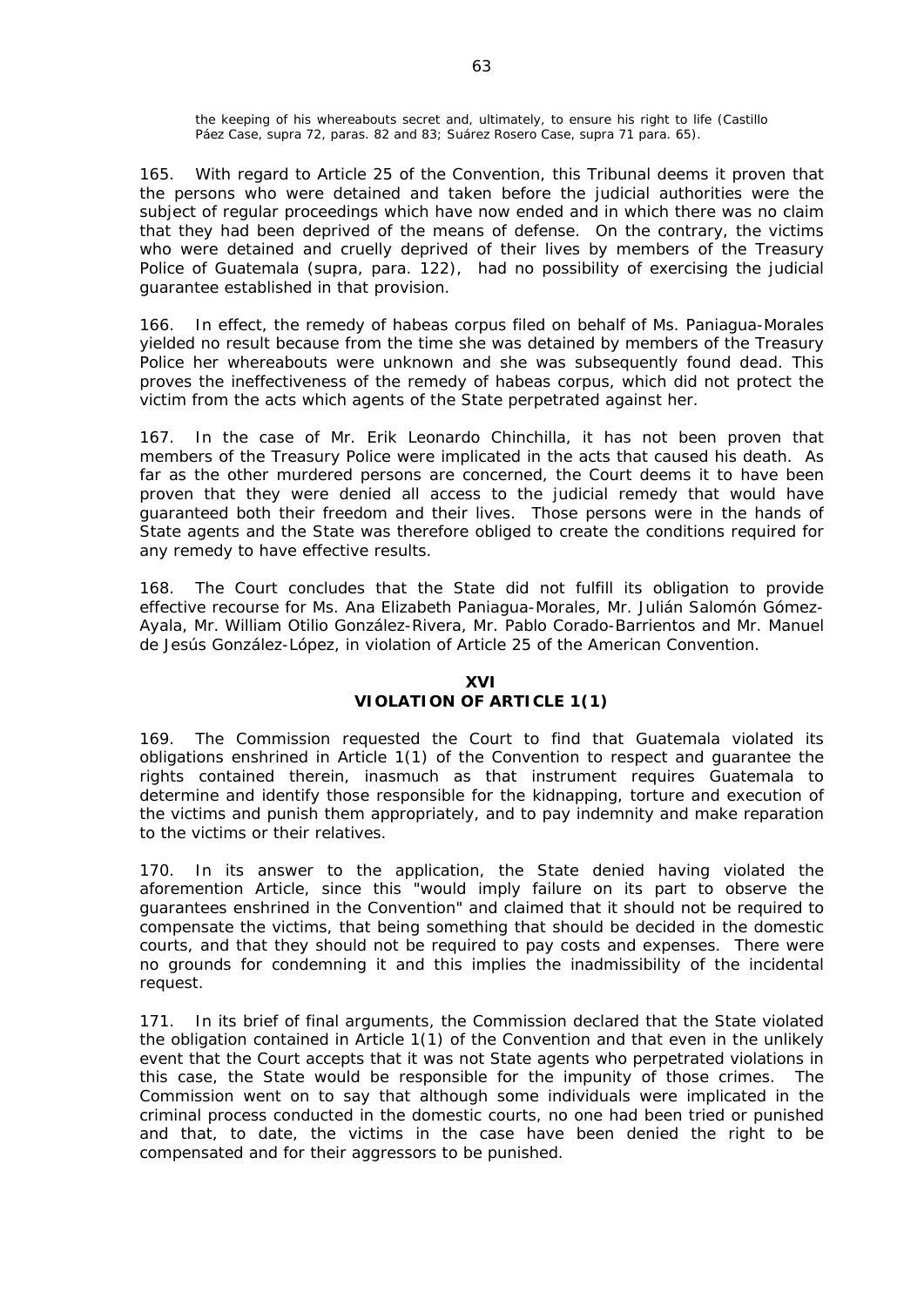#### 172. Article 1(1) of the Convention provides that

[t]he States Parties to this Convention undertake to respect the rights and freedoms recognized herein and to ensure to all persons subject to their jurisdiction the free and full exercise of those rights and freedoms, without any discrimination for reasons of race, color, sex, language, religion, political or other opinion, national or social origin, economic status, birth, or any other social condition.

173. The Court notes that there existed and still exists in Guatemala the situation of impunity with regard to the acts of the instant case, impunity meaning the total lack of investigation, prosecution, capture, trial and conviction of those responsible for violations of the rights protected by the American Convention, in view of the fact that the State has the obligation to use all the legal means at its disposal to combat that situation, since impunity fosters chronic recidivism of human rights violations, and total defenselessness of victims and their relatives.

174. On the basis of Article 1(1) of the American Convention, the Court considers that Guatemala is obliged to organize the public authorities to guarantee persons subject to its jurisdiction the free and full exercise of human rights, as also enshrined in the Political Constitution in force (Title I, single chapter). The foregoing applies whether those responsible for the violations of those rights are members of the public authorities, private individuals, or groups.

175. The violations of the right to personal liberty and safety, to life, to physical, psychological and moral integrity and to the judicial guarantees established, are attributable to Guatemala, which has the duty to respect and ensure those rights. Guatemala is therefore responsible for failure to abide by Article 1(1) of the Convention, in connection with the declared violations of Articles 4, 5, 7, 8 and 25 thereof.

## **XVII ARTICLE 63(1)**

#### 176. Article 63(1) of the American Convention provides that

[i]f the court finds that there has been a violation of a right or freedom protected by this Convention, the Court shall rule that the injured party be ensured the enjoyment of his right or freedom that was violated. It shall also rule, if appropriate, that the consequences of the measure or situation that constituted the breach of such right or freedom be remedied and that fair compensation be paid to the injured party.

#### 177. In the brief containing its application the Commission requested that the Court

[r]equire Guatemala to identify, try and punish those responsible for the violations in question in order to combat the perpetrators' flagrant impunity which undermines and erodes respect for the law [, that it r]equire Guatemala to compensate the victims for the aforementioned violations, pursuant to Article 63(1) of the Convention [and] require Guatemala to pay the costs and expenses incurred by the victims and their families in processing this case before the Inter-American Commission and the Inter-American Court, as well as reasonable fees of their attorneys ...

178. In the light of the foregoing, the Court considers that Guatemala must order a genuine and effective investigation to identify and, as appropriate, punish the persons responsible for the human rights violations in question.

179. Given the nature of the instant case, the Court cannot rule that enjoyment of the rights or freedoms violated be restored to the injured parties. On the contrary, it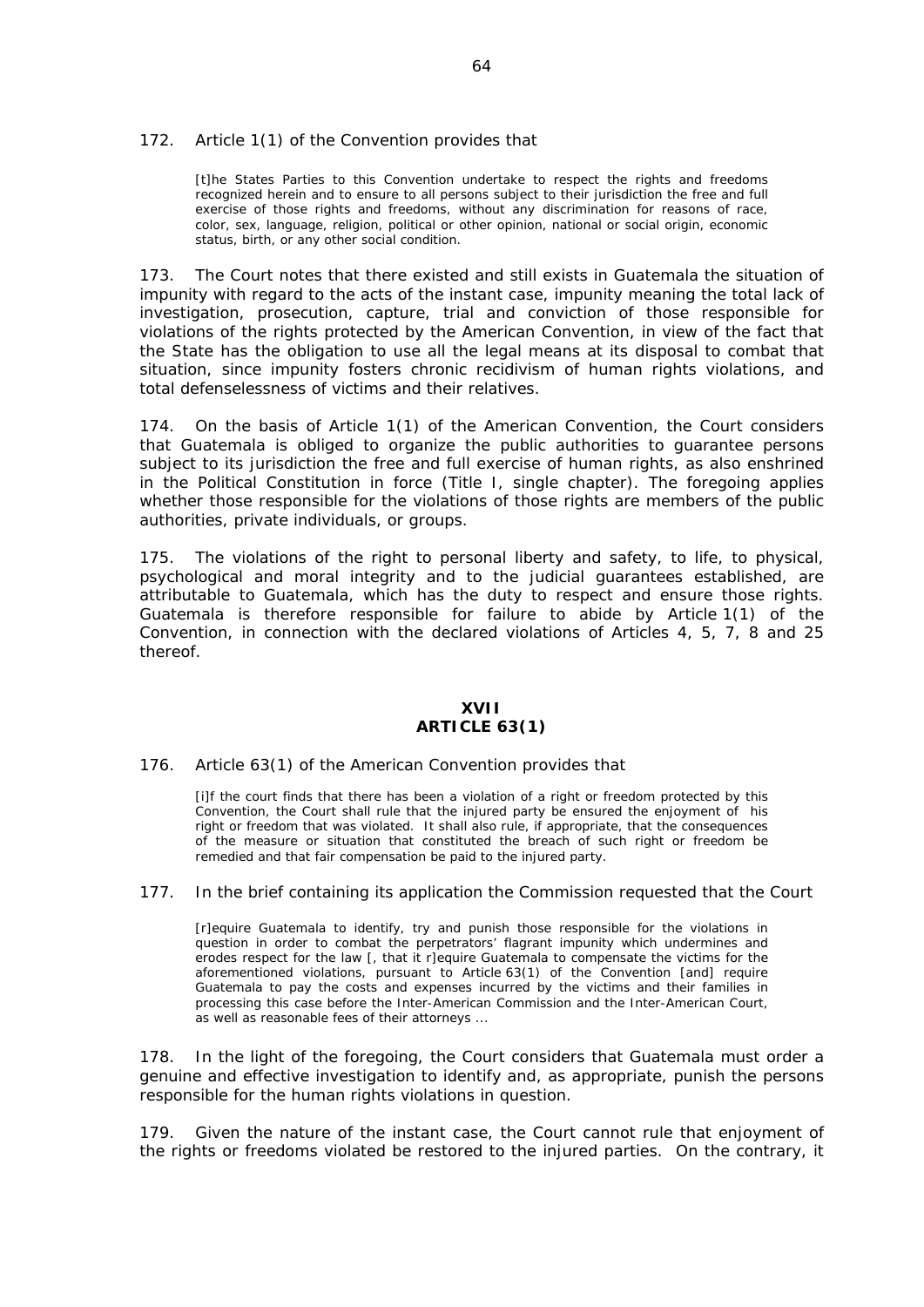is proper for reparation to be made for the consequences of the violation of those rights and, hence, fair compensation must be established, the form and amount of which will be determined at the reparations stage.

180. The Court will require information and sufficient evidence to determine the repara- tions, for which purpose it orders that the appropriate procedural phase be opened. The Court entrusts the pertinent action to its President.

# **XVIII**

181. Now, therefore,

# **THE COURT**

# unanimously,

1. Rules that the State of Guatemala violated Article 7 of the American Convention on Human Rights in relation to its Article 1(1) to the detriment of Ms. Ana Elizabeth Paniagua-Morales, Mr. Julián Salomón Gómez-Ayala, Mr. William Otilio González-Rivera, Mr. Pablo Corado-Barrientos, Mr. Manuel de Jesús González-López, Mr. Augusto Angárita-Ramírez, Ms. Doris Torres-Gil and Mr. Marco Antonio Montes-Letona.

## unanimously,

2. Rules that the State of Guatemala violated Article 4(1) of the American Convention on Human Rights in relation to its Article 1(1), to the detriment of Ms. Ana Elizabeth Paniagua-Morales, Mr. Julián Salomón Gómez-Ayala, Mr. William Otilio González-Rivera, Mr. Pablo Corado-Barrientos and Mr. Manuel de Jesús González-López.

## unanimously,

3. Rules that the State of Guatemala violated Articles 5(1) and 5(2) of the American Convention on Human Rights in relation to its Article 1(1), and Articles 1, 6 and 8 of the Inter-American Convention to Prevent and Punish Torture, to the detriment of Ms. Ana Elizabeth Paniagua-Morales, Mr. Julián Salomón Gómez-Ayala, Mr. William Otilio González-Rivera, Mr. Pablo Corado-Barrientos, Mr. Manuel de Jesús González-López, Mr. Augusto Angárita-Ramírez and Mr. Oscar Vásquez.

## unanimously,

4. Rules that the State of Guatemala violated Article 8(1) of the American Convention on Human Rights in relation to its Article 1(1), to the detriment of Ms. Ana Elizabeth Paniagua-Morales, Mr. Julián Salomón Gómez-Ayala, Mr. William Otilio González-Rivera, Mr. Pablo Corado-Barrientos, Mr. Manuel de Jesús González-López and Mr. Erik Leonardo Chinchilla.

## unanimously,

5. Rules that the State of Guatemala violated Article 25 of the American Convention on Human Rights in relation to its Article 1(1), to the detriment of Ms. Ana Elizabeth Paniagua-Morales, Mr. Julián Salomón Gómez-Ayala, Mr. William Otilio González-Rivera, Mr. Pablo Corado-Barrientos and Mr. Manuel de Jesús González-López.

# unanimously,